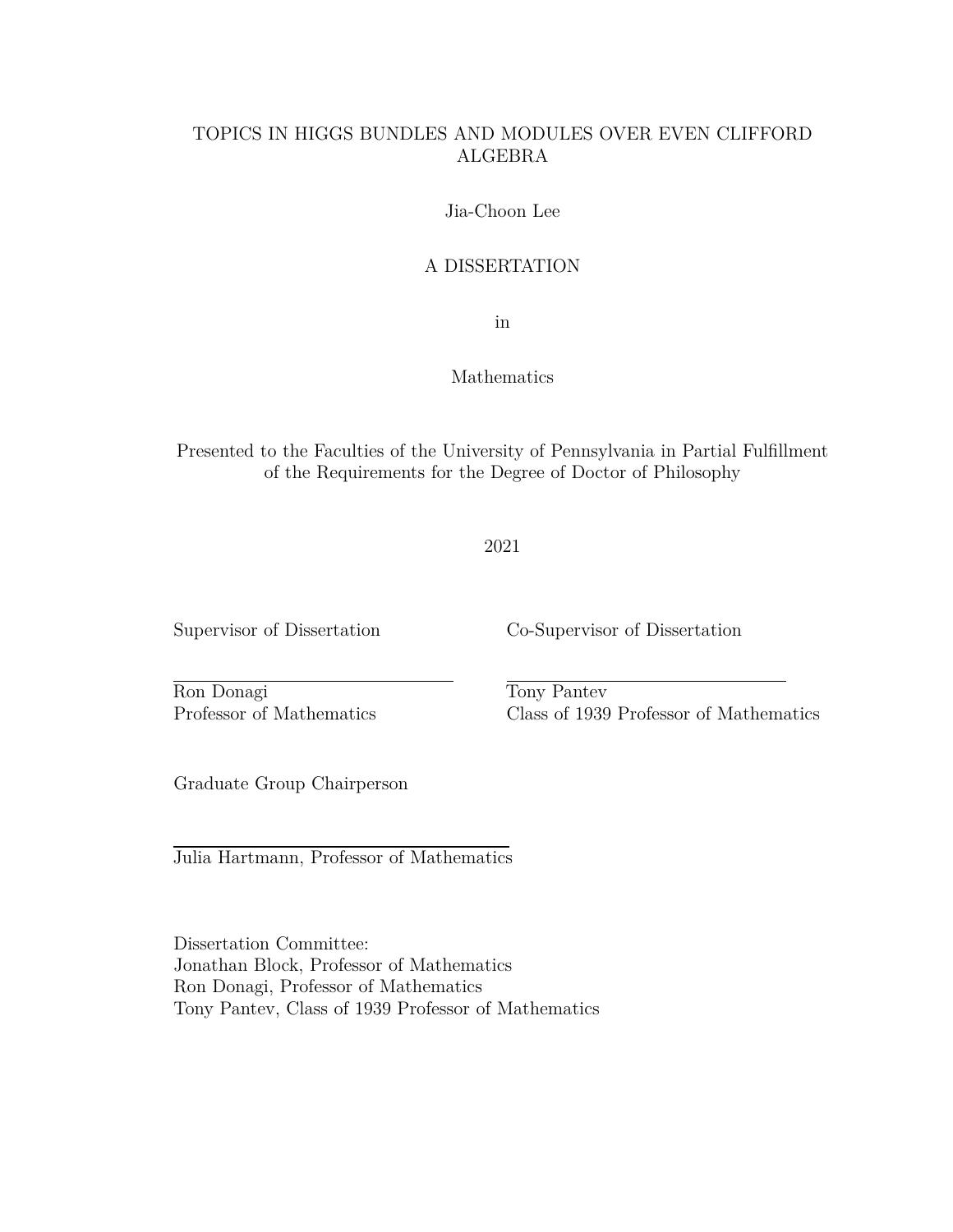# **Acknowledgments**

I would like to thank my advisor Ron Donagi for all his support and the mathematics he has taught me over the years. Since the early stage of my research, he has been extremely patient in guiding me, even when I had to try and switch many different projects. I am grateful for him bringing me to the idea of Higgs bundles which subsequently led me to many other interesting topics.

I would also like to thank my co-advisor Tony Pantev for his support and the mathematics he has taught me over the years. I am grateful for his encouragement to pursue the second part of the thesis, which gave me hope and confidence that my initial naive idea would lead to something meaningful.

I would also like to thank my collaborator and friend Sukjoo Lee for his great effort in our joint project. I enjoyed working with him and definitely learned a lot from him. He is always available for discussion whenever I have any questions, ideas, or confusions. He has made the collaboration process much more rewarding than just writing down a paper.

I would also like to thank my office mate and friend Tao Song for all the enjoyable conversations we had, inside and outside of DRL. I learned a lot of geometry from him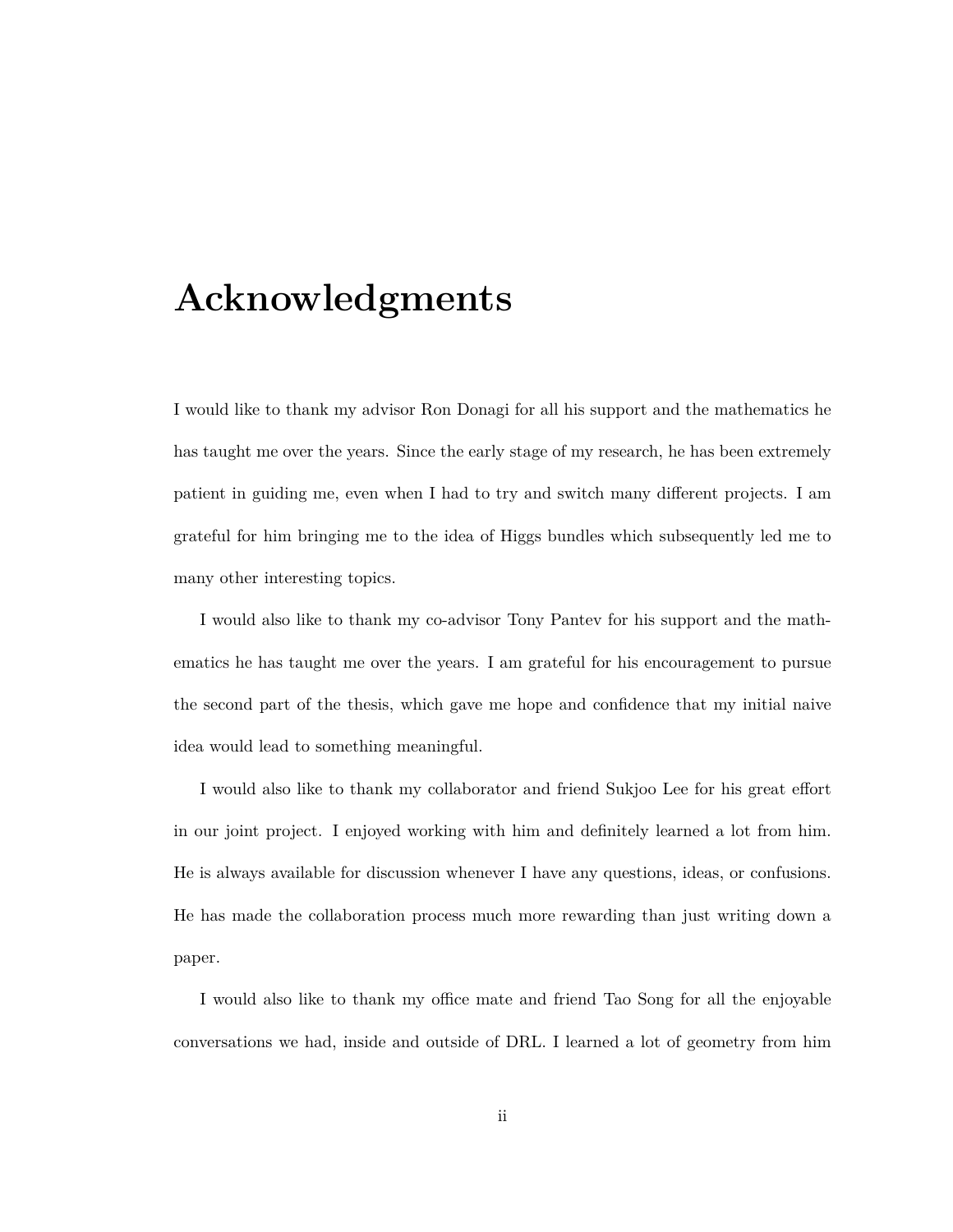by working through examples together and preparing for oral exams. I am very grateful for his willingness to always lead our discussions and tirelessly explain to me all the basic concepts and the intuitions behind. All these have played an important role in building my foundation.

I also thank all the graduate students and friends at Penn who have made this journey much more interesting and fun: Ziqi Fang, Christopher Bailey, Man Cheung Tsui, Yao-Rui Yeo, Kamron Vachiraprasith, Jongwon Kim, Jiaming Xia, Aline Zanardini, Weichen Zhou, George Wang, Adam Clearwater, Andrea Thevis, Anschel Schaffer-Cohen, Marielle Ong, Yidi Wang, Da Wu, Matei Ionita, Benedict Morrissey, and Rodrigo Barbosa. Special thanks to Man Cheung Tsui for always listening to my mathematical ideas even though those are not his main interests.

I would also like to thank Chenglong Yu for his interest in my work, for many inspiring discussions, and all the enjoyable conversations.

I thank everyone in the physics department who has interacted with me and taught me a lot of physics. I am particularly grateful to Mirjam Cvetič, who patiently answered all my questions in the Quantum Field Theory class and helped making the String theory learning seminar work.

I thank everyone in the math office for all their hard work. Special thanks to Reshma Tanna and her husband for offering me help outside of the department, when I needed it the most.

I would also like to thank Emmanuele Macri for his interest in my work and his patience in answering my questions. Although we have not met in person, I look forward to seeing him in the future.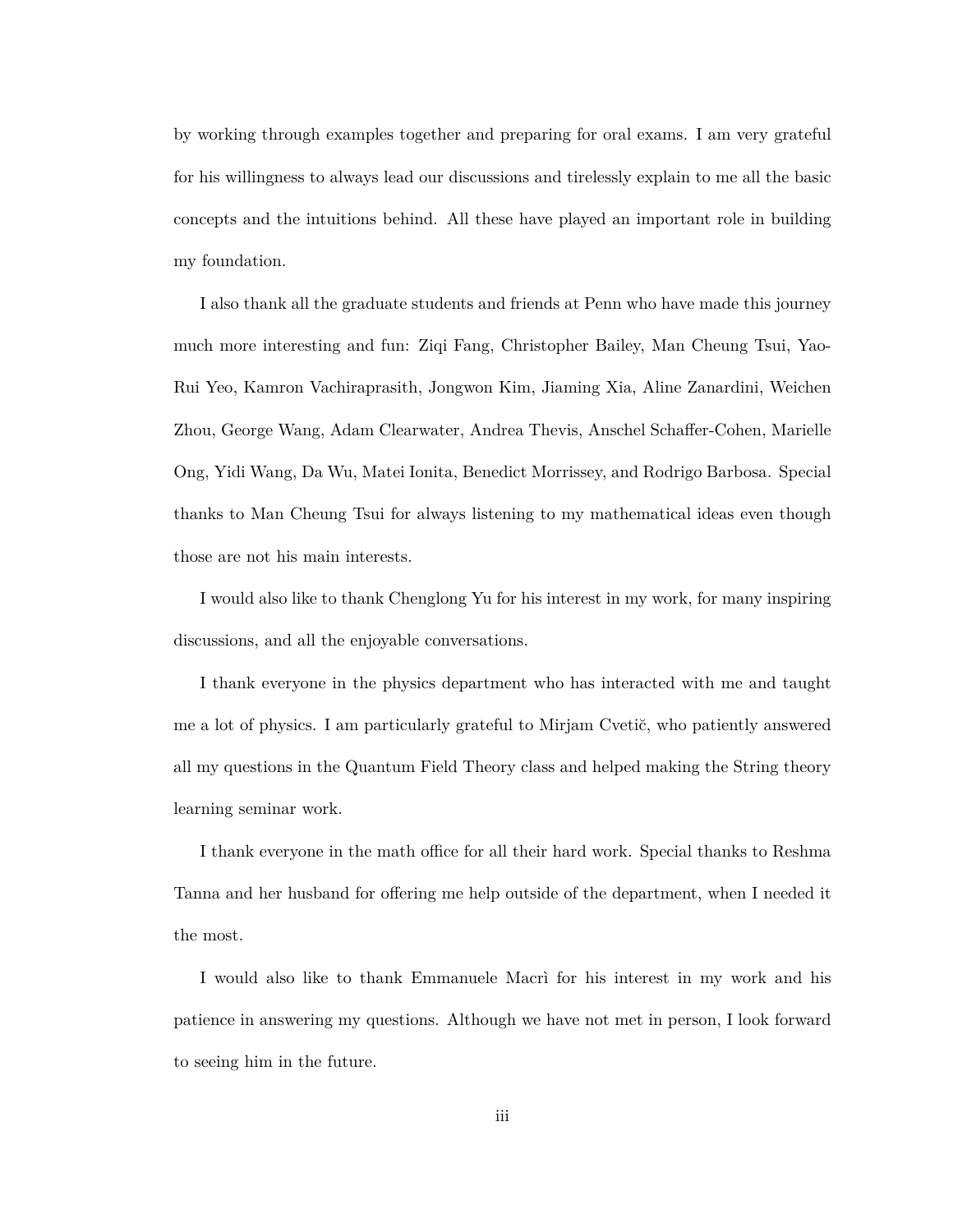I would like to thank my high school teacher Chong Lock Yiow for his inspiration and showing me that there is more to mathematics than grades and exams. His enthusiasm has greatly influenced me to take the first step in this journey.

I would like to thank my partner Wan Fen Yip for always supporting me, encouraging me and maintaining our long distance relationship over the years. Our relationship has always been one of my most important emotional supports and greatly motivated me to focus on my work over these years of study abroad.

Finally, I would like to thank my parents and family for their unconditional love, their sacrifices, and always believing in me.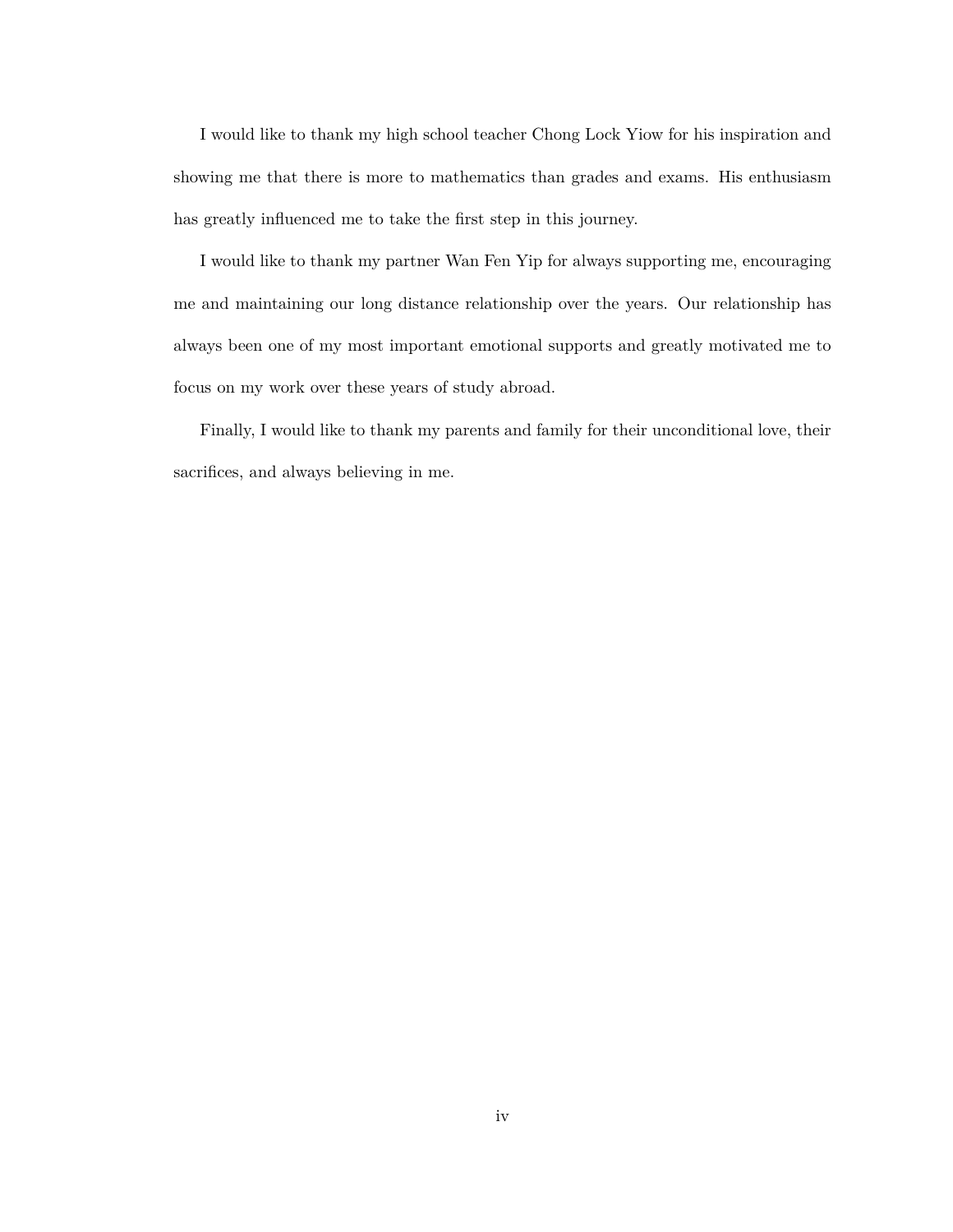# ABSTRACT TOPICS IN HIGGS BUNDLES AND MODULES OVER EVEN CLIFFORD ALGEBRA

Jia-Choon Lee

Ron Donagi

Tony Pantev

The first part of the thesis is a joint work with Sukjoo Lee. It was shown by Diaconescu, Donagi and Pantev that Hitchin systems of type ADE are isomorphic to certain Calabi-Yau integrable systems. In this paper, we prove an analogous result in the setting of meromorphic Hitchin systems of type A which are known to be Poisson integrable systems. We consider a symplectization of the meromorphic Hitchin integrable system, which is a semi-polarized integrable system in the sense of Kontsevich and Soibelman. On the Hitchin side, we show that the moduli space of unordered diagonally framed Higgs bundles forms an integrable system in this sense and recovers the meromorphic Hitchin system as the fiberwise compact quotient. Then we construct a new family of quasi-projective Calabi-Yau threefolds and show that its relative intermediate Jacobian fibration, as a semipolarized integrable system, is isomorphic to the moduli space of unordered diagonally framed Higgs bundles.

The second part of the thesis studies the relation between the moduli spaces of modules over the sheaf of even Clifford algebra and the Prym variety, both associated to a conic bundle. In particular, we construct a rational map from the moduli space of modules over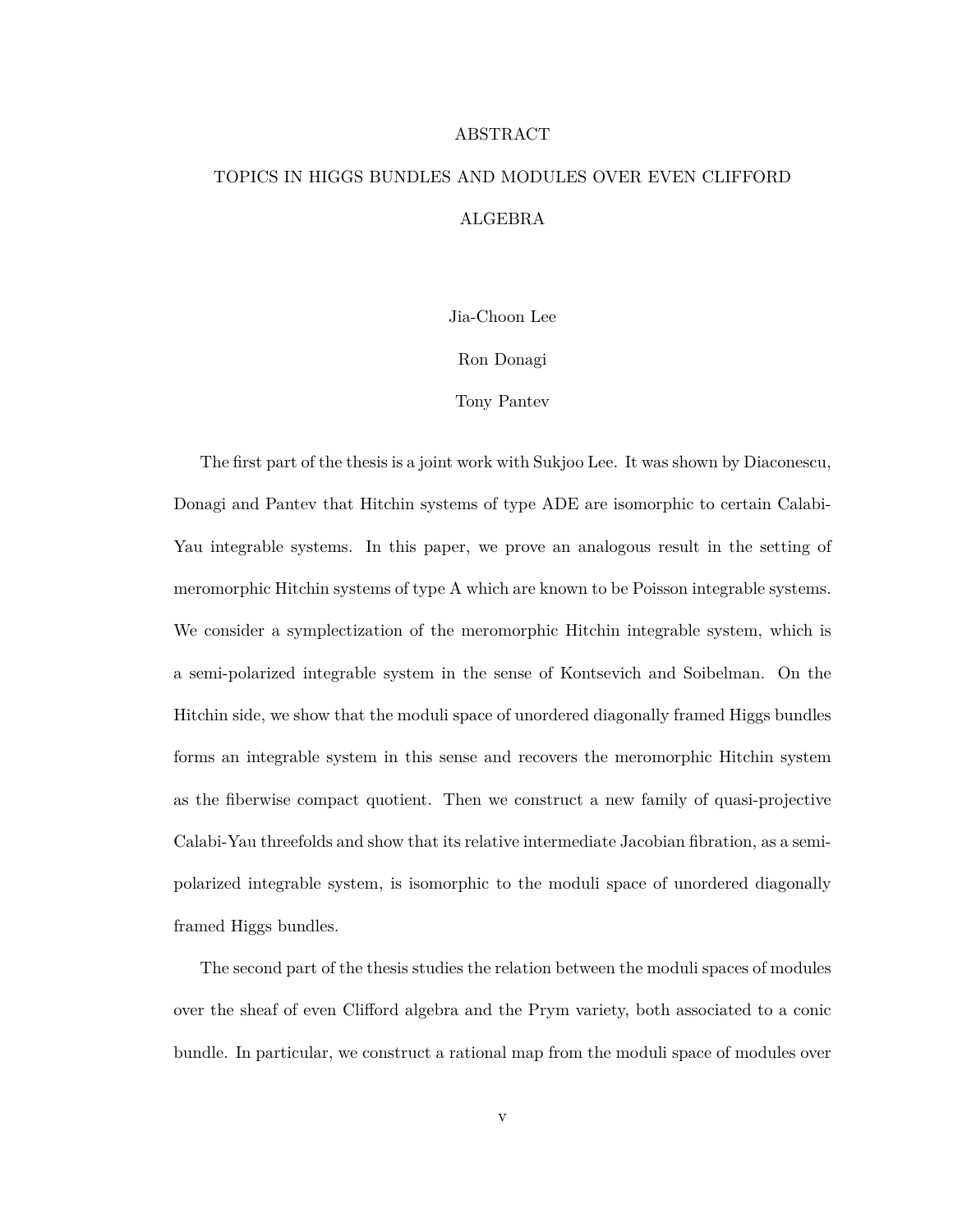the sheaf of even Clifford algebra to the special subvarieties in Prym varieties, and check that the rational map is birational in some cases. As an application, we get an explicit correspondence between instanton bundles on cubic threefolds and twisted Higgs bundles.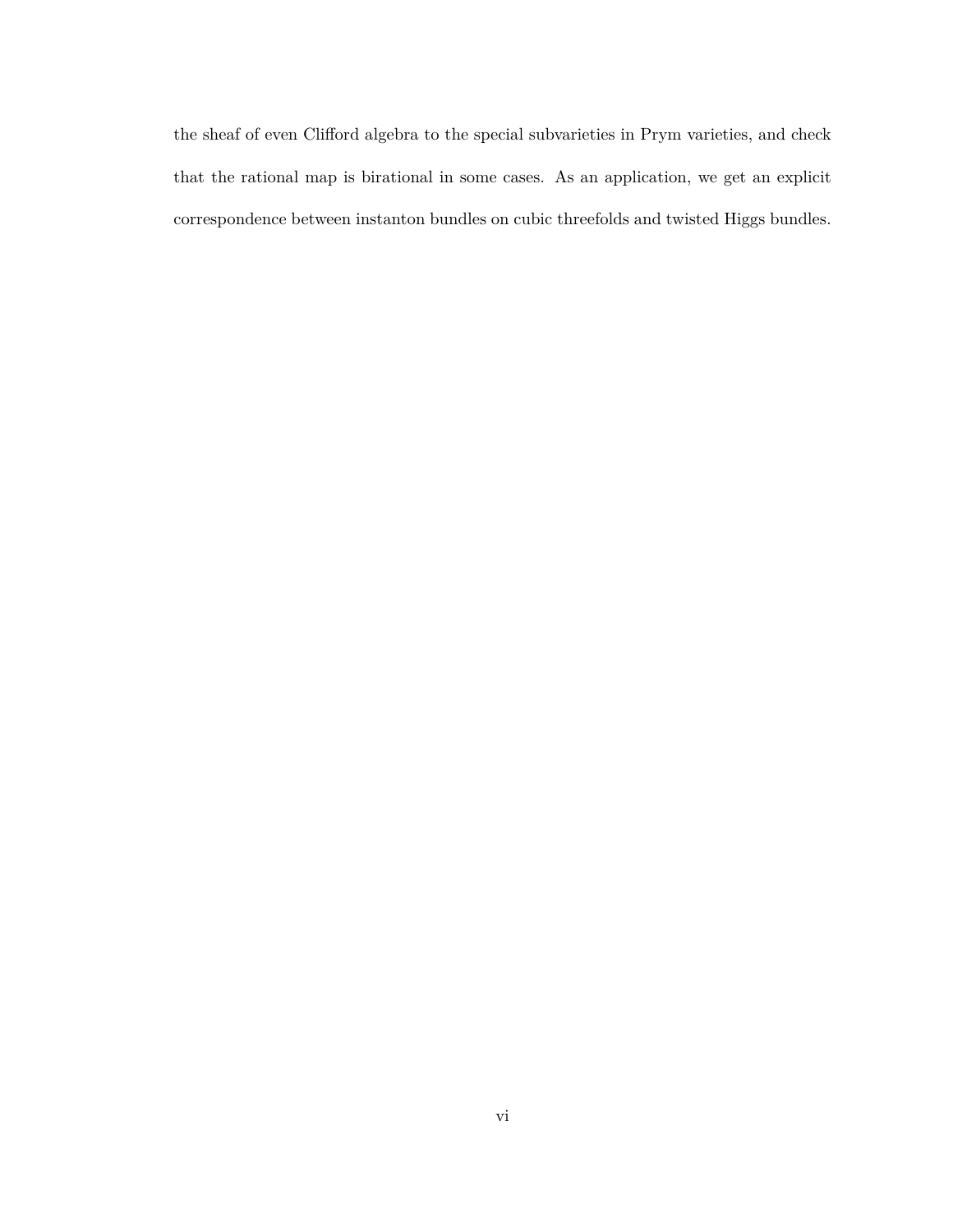# **Contents**

| $\mathbf{1}$                                                                     |      |       | Semi-polarized meromorphic Hitchin and Calabi-Yau integrable sys-                |                 |
|----------------------------------------------------------------------------------|------|-------|----------------------------------------------------------------------------------|-----------------|
|                                                                                  | tems |       |                                                                                  | $\mathbf{1}$    |
|                                                                                  | 1.1  |       |                                                                                  | $\mathbf{1}$    |
|                                                                                  |      | 1.1.1 |                                                                                  | 1               |
|                                                                                  |      | 1.1.2 |                                                                                  | 3               |
|                                                                                  |      | 1.1.3 |                                                                                  | $6\phantom{.}6$ |
|                                                                                  |      | 1.1.4 |                                                                                  | $\overline{7}$  |
|                                                                                  |      | 1.1.5 |                                                                                  | 8               |
|                                                                                  | 1.2  |       |                                                                                  | 8               |
|                                                                                  |      | 1.2.1 | Integrable systems and variations of Hodge structures                            | 9               |
|                                                                                  |      | 1.2.2 | Semi-polarized integrable systems and variations of mixed Hodge                  |                 |
|                                                                                  |      |       |                                                                                  | 12              |
| Moduli space of diagonally framed Higgs bundles $\dots \dots \dots \dots$<br>1.3 |      |       |                                                                                  | 15              |
|                                                                                  |      | 1.3.1 | The moduli space of (unordered) diagonally framed Higgs bundles                  | 15              |
|                                                                                  |      | 1.3.2 |                                                                                  | 20              |
|                                                                                  |      | 1.3.3 | Deformation theory $\dots \dots \dots \dots \dots \dots \dots \dots \dots \dots$ | 27              |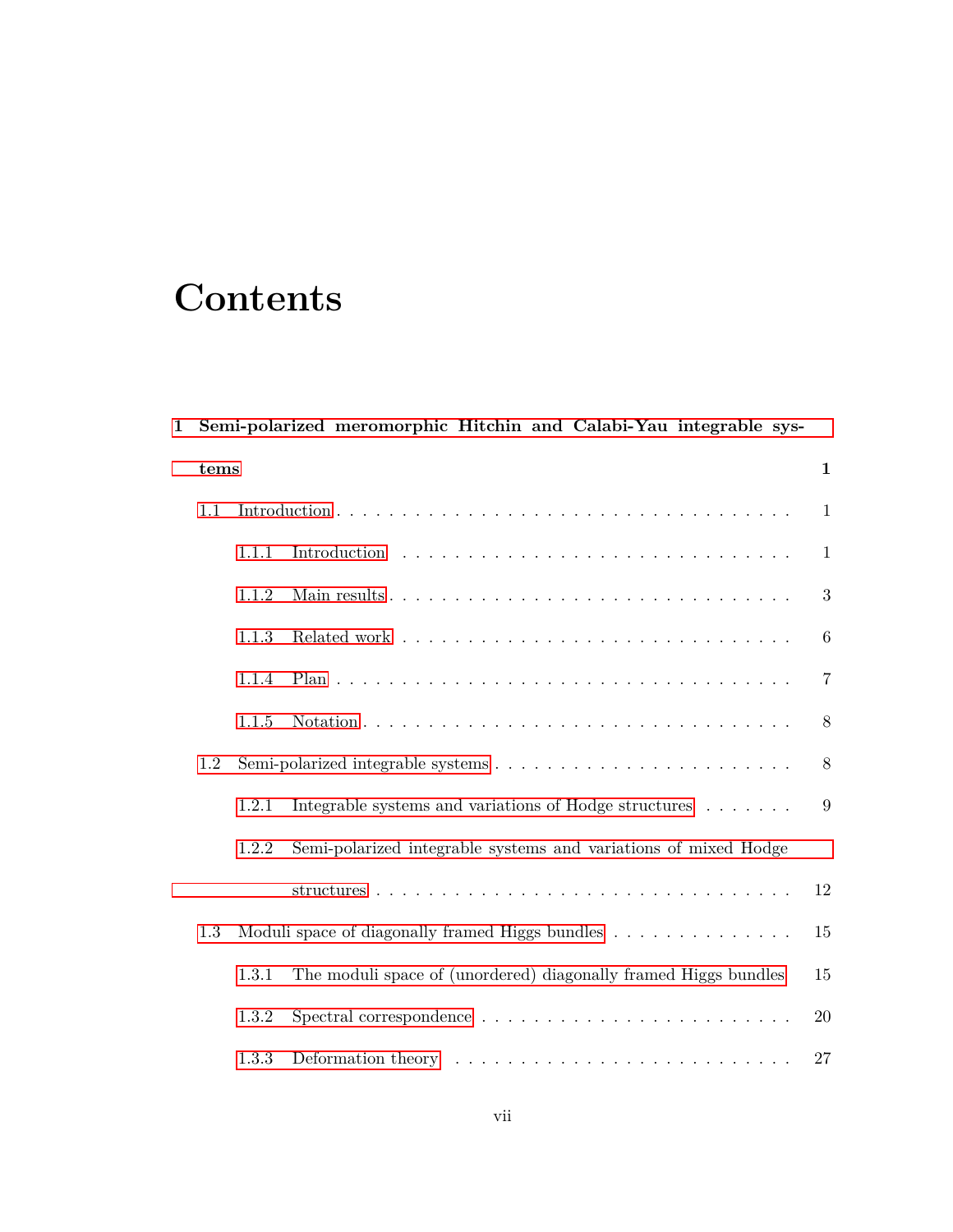|          |     | 1.3.4                                                                                |                                                                                     | 37     |
|----------|-----|--------------------------------------------------------------------------------------|-------------------------------------------------------------------------------------|--------|
|          |     | 1.3.5                                                                                | Abstract Seiberg-Witten differential                                                | 40     |
|          | 1.4 |                                                                                      |                                                                                     | 42     |
|          |     | 1.4.1                                                                                |                                                                                     | 42     |
|          |     | 1.4.2                                                                                |                                                                                     | 47     |
|          | 1.5 |                                                                                      |                                                                                     | 51     |
|          |     | 1.5.1                                                                                | Isomorphism of semi-polarized integrable systems                                    | $51\,$ |
|          | 1.6 |                                                                                      | Appendix: Summary of Deligne's theory of 1-motives                                  | 57     |
| $\bf{2}$ |     |                                                                                      | Conic bundles, modules over even Clifford algebra, and special subvari-             |        |
|          |     | eties of Prym varieties                                                              | 60                                                                                  |        |
|          | 2.1 |                                                                                      |                                                                                     | 60     |
|          |     | 2.1.1                                                                                |                                                                                     | 65     |
|          | 2.2 |                                                                                      |                                                                                     | 66     |
|          | 2.3 | Modules over sheaf of even Clifford algebra                                          | 69                                                                                  |        |
|          |     | 2.3.1                                                                                |                                                                                     | 69     |
|          |     | 2.3.2                                                                                | Root stacks $\ldots \ldots \ldots \ldots \ldots \ldots \ldots \ldots \ldots \ldots$ | 70     |
|          |     | 2.3.3                                                                                |                                                                                     | 77     |
|          | 2.4 | Moduli spaces of $\mathcal{B}_0$ -modules and special subvarieties of Prym varieties | 84                                                                                  |        |
|          |     | 2.4.1                                                                                | Representation theory of degenerate even Clifford algebra $\dots$ .                 | 84     |
|          |     | 2.4.2                                                                                |                                                                                     | 87     |
|          | 2.5 |                                                                                      | Cubic threefolds                                                                    | 98     |
|          |     | 2.5.1                                                                                | Instanton bundles on cubic threefolds and twisted Higgs bundles                     | 100    |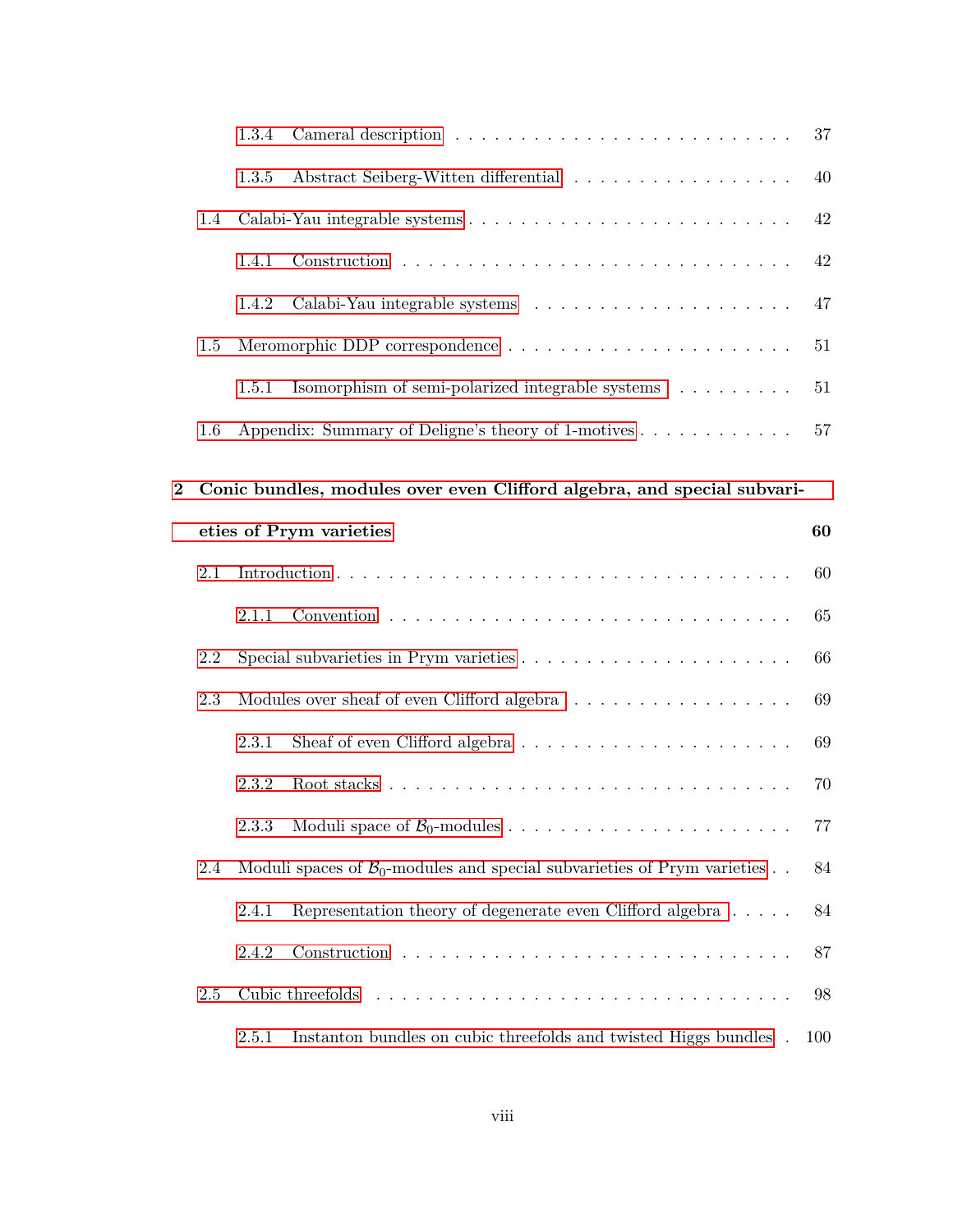# <span id="page-8-0"></span>**Chapter 1**

# **Semi-polarized meromorphic Hitchin and Calabi-Yau integrable systems**

## <span id="page-8-1"></span>**1.1 Introduction**

#### <span id="page-8-2"></span>**1.1.1 Introduction**

Since the seminal work of Hitchin [\[Hit87b\]](#page-114-0)[\[Hit87a\]](#page-114-1), Higgs bundles and their moduli spaces have been studied extensively. There have been numerous deep results on the moduli space of Higgs bundles related to other areas of mathematics such as the  $P = W$  conjecture [\[CHM12\]](#page-112-0)[\[CMS19\]](#page-112-1), the fundamental lemma in the Langlands program [Ngô06][Ngô10], the geometric Langlands conjecture [\[KW07\]](#page-114-2) and mirror symmetry [\[HT03\]](#page-114-3)[\[DP12\]](#page-113-0). One of the striking properties of these moduli spaces is that they admit a holomorphic symplectic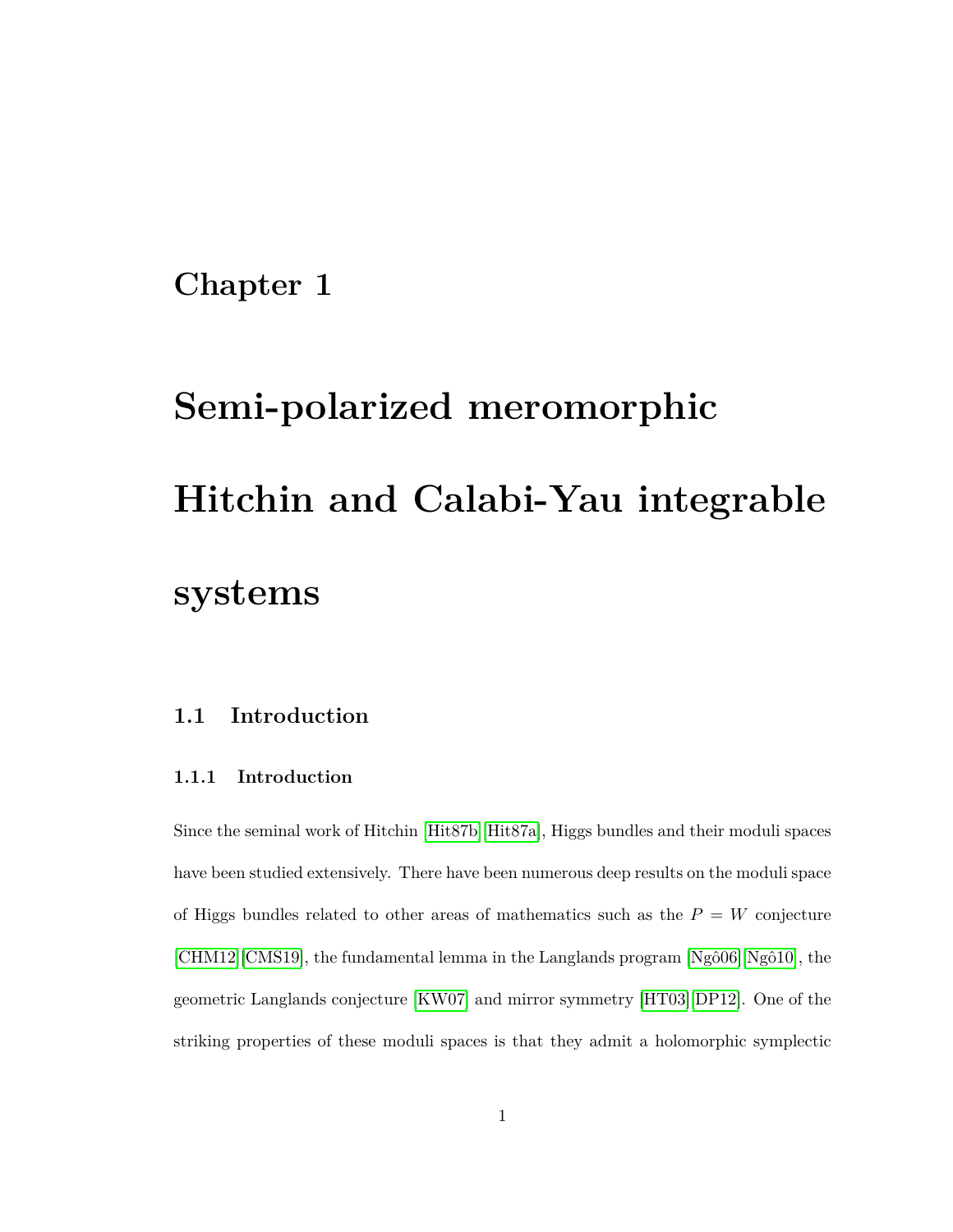form and the structure of an integrable system, called the *Hitchin system*. In particular, the generic fiber of an integrable system is an abelian variety which turns out to be the Jacobian or (generalized) Prym variety of an associated spectral or cameral curve. This picture generalizes to the meromorphic situation where we allow the Higgs field to have poles along some divisors. While the meromorphic Hitchin system is no longer symplectic, it is still Poisson and integrable with respect to the Poisson structure.

On the other hand, Donagi-Markman and Donagi-Diaconescu-Pantev (DDP) introduced in [\[DM96a\]](#page-113-1)[\[DM96b\]](#page-113-2)[\[Dia+06\]](#page-113-3)[\[DDP07\]](#page-113-4) integrable systems coming from some families of projective or quasi-projective Calabi-Yau threefolds, called *Calabi-Yau integrable systems*. A generic fiber is a complex torus or an abelian variety [\[Dia+06\]](#page-113-3)[\[DDP07\]](#page-113-4), now obtained as the intermediate Jacobian of a Calabi-Yau threefold in the family.

It is shown in [\[DDP07\]](#page-113-4) that for adjoint groups *G* of type ADE, there is an isomorphism between *G*-Hitchin systems and suitable Calabi-Yau integrable systems, which we call the *DDP correspondence*. An interesting aspect of the construction in [\[DDP07\]](#page-113-4) is that although the relevant Calabi-Yau threefold is non-compact, the (a priori mixed) Hodge structure on its third cohomology happened to be pure of weight one up to Tate twist. Because of this, the corresponding intermediate Jacobian is a compact torus (in fact an abelian variety). Since the data of a weight 1 Hodge structure is equivalent to the data of an abelian variety, this isomorpshism can be rephrased as an isomorphism between variations of weight 1 Hodge structures equipped with the abstract Seiberg-Witten differential, see for example [\[DDP07\]](#page-113-4) [\[Bec20\]](#page-111-0).

It is worth mentioning that the origin of this story comes from physics, specifically, large N duality  $[Dia+06]$ . Recently, the correspondence has also found its place in the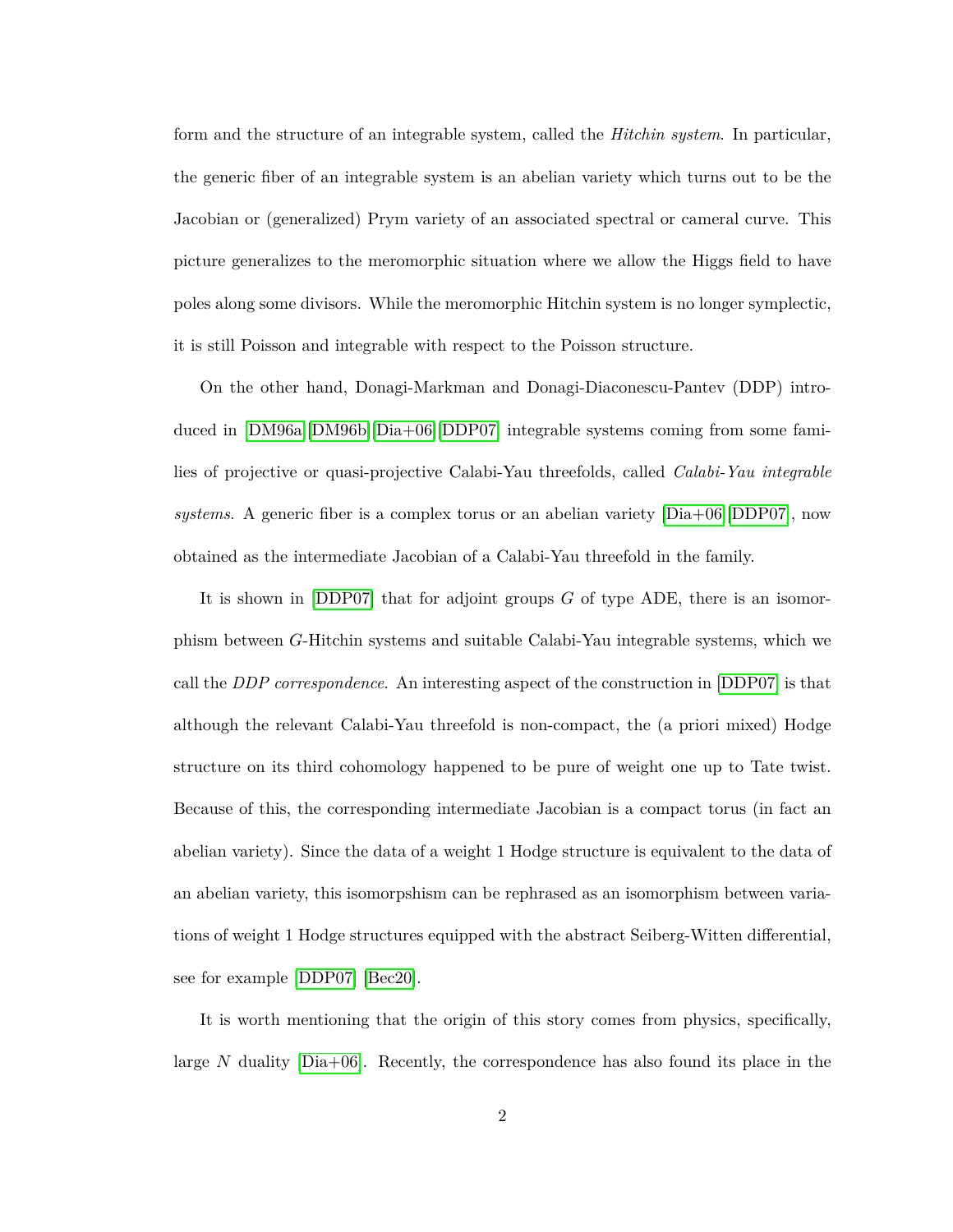study of T-branes in F-theory [\[AHK14\]](#page-110-0)[\[And+17\]](#page-110-1).

The isomorphism between Hitchin and Calabi-Yau integrable systems has been generalized successfully to groups of type BCFG by the work of Beck et al. [\[Bec20\]](#page-111-0)[\[Bec19\]](#page-111-1)[\[BDW20\]](#page-111-2) using the technique of foldings.

#### <span id="page-10-0"></span>**1.1.2 Main results**

The goal of this paper is to extend the DDP correspondence to the setting of meromorphic  $SL(n,\mathbb{C})$ -Hitchin system  $h : \mathcal{M}(n,D) \to B$  where *D* is a reduced divisor of the base curve. The best case scenario will be to construct a family of non-compact Calabi-Yau threefolds over the same base *B* and show that the associated Calabi-Yau integrable system is isomorphic to the meromorphic Hitchin system as Poisson integrable systems. However, since the deformation space of such non-compact Calabi-Yau's is strictly smaller than the base *B*, we do not expect to get a natural family which induces the Possion integrable system (see [\[KS14\]](#page-115-0)).

Instead, we consider the notion of *semi-polarized integrable systems* introduced by Kontsevich-Soibelman [\[KS14\]](#page-115-0). These are non-compact versions of symplectic integrable systems whose fiber is a semi-abelian variety, an extension of an abelian variety by an affine torus. The main advantage is that they canonically induce the Poisson integrable systems as their compact quotients. In Section 2, we study this structure from the Hodge theoretic viewpoint. Since the data of a semi-polarized semi-abelian variety is equivalent to the data of a semi-polarized  $\mathbb{Z}$ -mixed Hodge structure of type  $\{(-1,-1), (-1,0), (0,-1)\}$ (see Appendix), the semi-polarized integrable system can be described as an admissible variation of Z-mixed Hodge structures of such type with an abstract Seiberg-Witten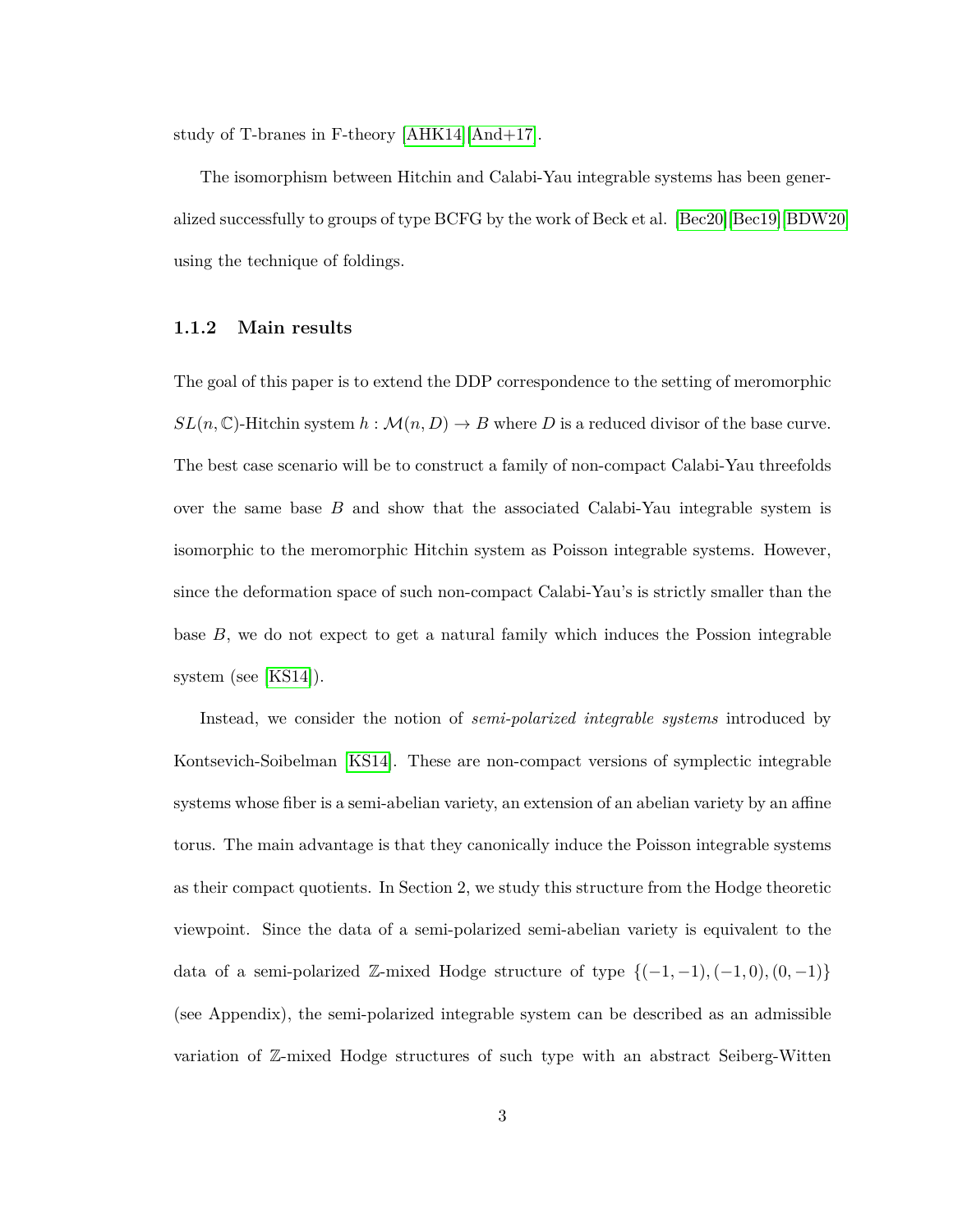differential as in the classical case.

The main objects on the Hitchin side are the moduli space of diagonally framed Higgs bundles (resp. unordered), introduced by Biswas-Logares-Peón-Nieto [\[BLP19\]](#page-112-2)[\[BLP20\]](#page-112-3)<sup>[1](#page-11-0)</sup>, and we denote these moduli space by  $\overline{\mathcal{M}}^{\Delta}(n, D)$  (resp.  $\mathcal{M}^{\Delta}(n, D)$ ). The moduli space  $\overline{\mathcal{M}}^{\Delta}(n, D)$  is a subspace of the moduli space of framed Higgs bundles  $\mathcal{M}_F(n, D)$  whose object is a triple  $(E, \theta, \delta)$  where  $(E, \theta)$  is a  $SL(n, \mathbb{C})$ -Higgs bundle and  $\delta$  is a framing of E at *D*. As the name suggests, an object in  $\overline{\mathcal{M}}^{\Delta}(n, D)$  is a framed Higgs bundle such that the residue of its Higgs field is diagonal with respect to the framing *δ*. The unordered version  $\mathcal{M}^{\Delta}(n, D)$  is obtained as the quotient of  $\overline{\mathcal{M}}^{\Delta}(n, D)$  by  $S_n^{|D|}$  where  $S_n^{|D|}$  is the product of symmetric groups *S<sup>n</sup>* acting on the space of the framings by permuting the order of components. The following diagram summarizes the relation among the moduli spaces:

$$
\overline{\mathcal{M}}^{\Delta}(n, D) \longleftrightarrow \mathcal{M}_F(n, D)
$$
\n
$$
\downarrow q \qquad \qquad f_1
$$
\n
$$
\mathcal{M}^{\Delta}(n, D) \xrightarrow{f_2} \mathcal{M}(n, D)
$$
\n
$$
\downarrow h
$$
\n
$$
\downarrow h
$$
\n
$$
(1.1.1)
$$
\n
$$
\downarrow h
$$

where  $q : \overline{\mathcal{M}}^{\Delta}(n, D) \rightarrow \mathcal{M}^{\Delta}(n, D)$  is the quotient map,  $f_1$  and  $f_2$  are the maps of forgetting the framings and  $h_{\Delta} := h \circ f_2 : \mathcal{M}^{\Delta}(n, D) \to B$  is the Hitchin map on the moduli space of unordered diagonally framed Higgs bundles that we will study. In this paper, we will mainly work over the locus  $B^{ur} \subset B$  of smooth cameral curves which are unramified over *D* and have simple ramifications. In particular, for a triple  $(E, \theta, \delta)$  over  $b \in B^{ur}$ , the residue of  $\theta$  over *D* has distinct eigenvalues. We shall write the restrictions as  $\overline{\mathcal{M}}^{\Delta}(n, D)^{ur} := (h_{\Delta} \circ q)^{-1}(B^{ur})$  and  $\mathcal{M}^{\Delta}(n, D)^{ur} := h_{\Delta}^{-1}$  $\Delta^{1}(B^{ur}).$ 

<span id="page-11-0"></span><sup>&</sup>lt;sup>1</sup>In [\[BLP20\]](#page-112-3), what we call "diagonally framed" is referred to as "relatively framed" in [21].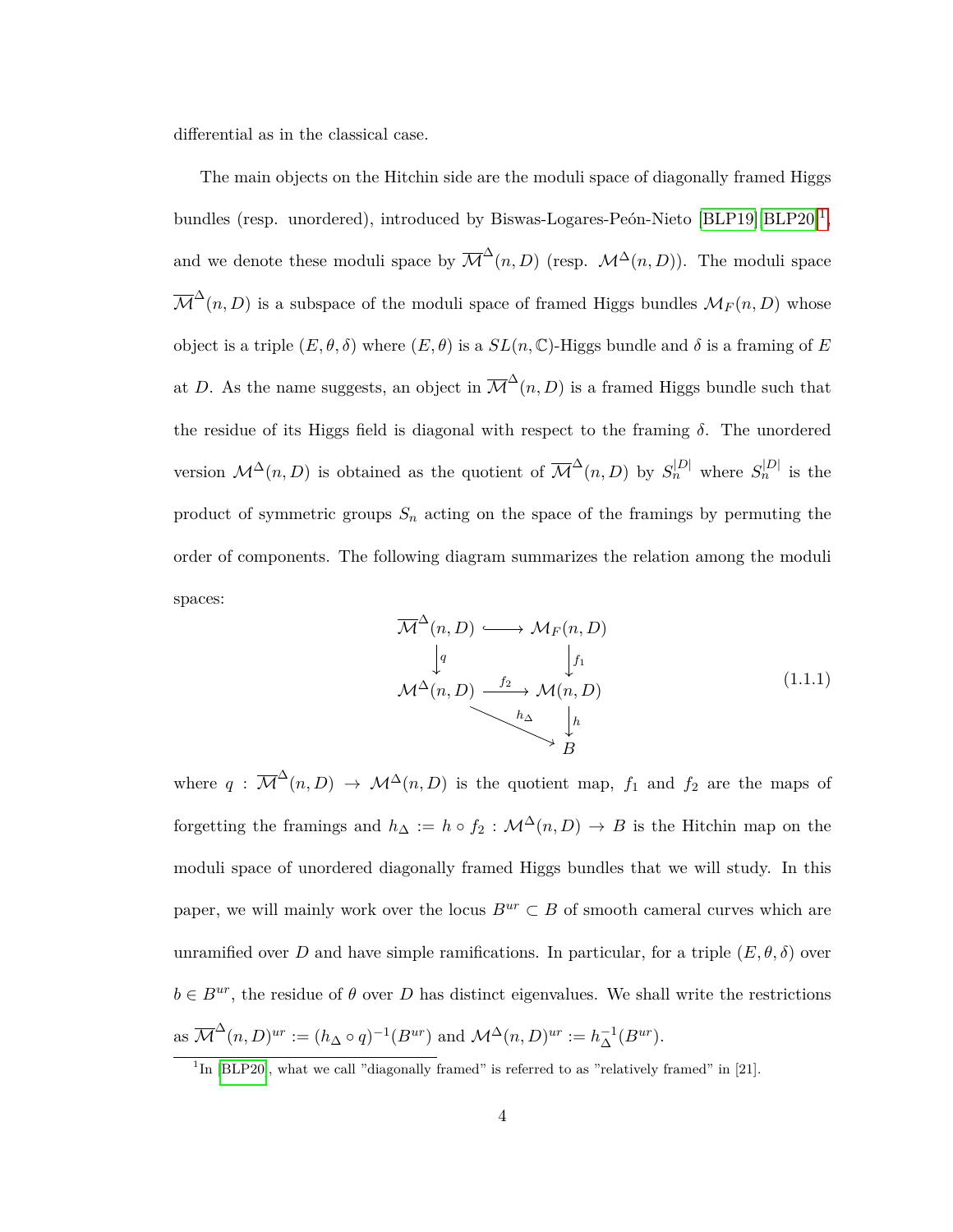We will show that  $\overline{\mathcal{M}}^{\Delta}(n, D)^{ur}$  and  $\mathcal{M}^{\Delta}(n, D)^{ur}$  are symplectic using deformation theoretic arguments. They also carry a smooth semi-polarized integrable system structure over the locus  $B^{ur}$ . The following is the first result of the paper.

**Theorem 1.1.1.** *(Proposition [1.3.25,](#page-42-0) Corollary [1.3.28\)](#page-43-0) The moduli space of unordered diagonally framed Higgs bundle*  $\mathcal{M}^{\Delta}(n, D)$  *is symplectic. The Hitchin fibration* 

$$
h_{\Delta}^{ur}: \mathcal{M}^{\Delta}(n, D)^{ur} \to B^{ur}
$$

*forms a smooth semi-polarized integrable system whose fiber is a semi-abelian variety.*

In order to prove this, we study the fiber  $(h_{\Delta}^{ur})^{-1}(b)$  over each  $b \in B^{ur}$  via the spectral correspondence between unordered diagonally framed Higgs bundles on  $\Sigma$  and framed line bundles on the associated spectral cover  $\bar{p}_b : \Sigma_b \to \Sigma$ . The framed line bundles on  $\tilde{\Sigma}_b$  are then parametrized by the Prym variety  $Prym(\tilde{\Sigma}_b^{\circ}, \Sigma^{\circ})$  associated to the restricted spectral cover  $\overline{p}_b^{\circ} := \overline{p}_b|_{\widetilde{\Sigma}_b^{\circ}} : \widetilde{\Sigma}_b^{\circ} \to \Sigma^{\circ}$  where  $\widetilde{\Sigma}_b^{\circ} := \widetilde{\Sigma}_b \setminus \overline{p}_b^{-1}(D)$  and  $\Sigma^{\circ} := \Sigma \setminus D$ . More precisely,  $Prym(\tilde{\Sigma}_b^{\circ}, \Sigma^{\circ})$  is a semi-abelian variety defined as the kernel of the punctured norm map  $Nm^{\circ}: Jac(\tilde{\Sigma}_{b}^{\circ}) \to Jac(\Sigma^{\circ}).$ 

**Proposition 1.1.2.** *(Proposition [1.3.12,](#page-30-0) Spectral correspondence)* A generic fiber  $h_{\Lambda}^{-1}$  $\bar{\Delta}^{(b)}$ *is canonically isomorphic to the semi-abelian variety*  $Prym(\overline{\Sigma}_{b}^{\circ})$  $\int_b^{\infty}$ ,  $\Sigma^{\circ}$ ). In particular, the  $\widehat{\rm first}\ homology\ H_1( Prym(\overline{\Sigma}^\circ_b)$  $\binom{6}{b}$ ,  $\Sigma^{\circ}$ )) *admits a* Z-mixed Hodge structure of type {(-1*,* -1*)*, (-1*,* 0*)*, (0*,* -1)}.

On the Calabi-Yau side, we construct a family of Calabi-Yau threefolds  $\pi : \mathcal{X} \to B$  by using the elementary modification technique in [\[Smi15\]](#page-117-0). To produce the relevant Calabi-Yau integrable systems, we should restrict the family  $\pi$  :  $\mathcal{X} \rightarrow B$  to  $B^{ur}$ , denoted by  $\pi^{ur}: \mathcal{X}^{ur} \to B^{ur}$ , whose fiber is smooth and its third homology admits a Z-mixed Hodge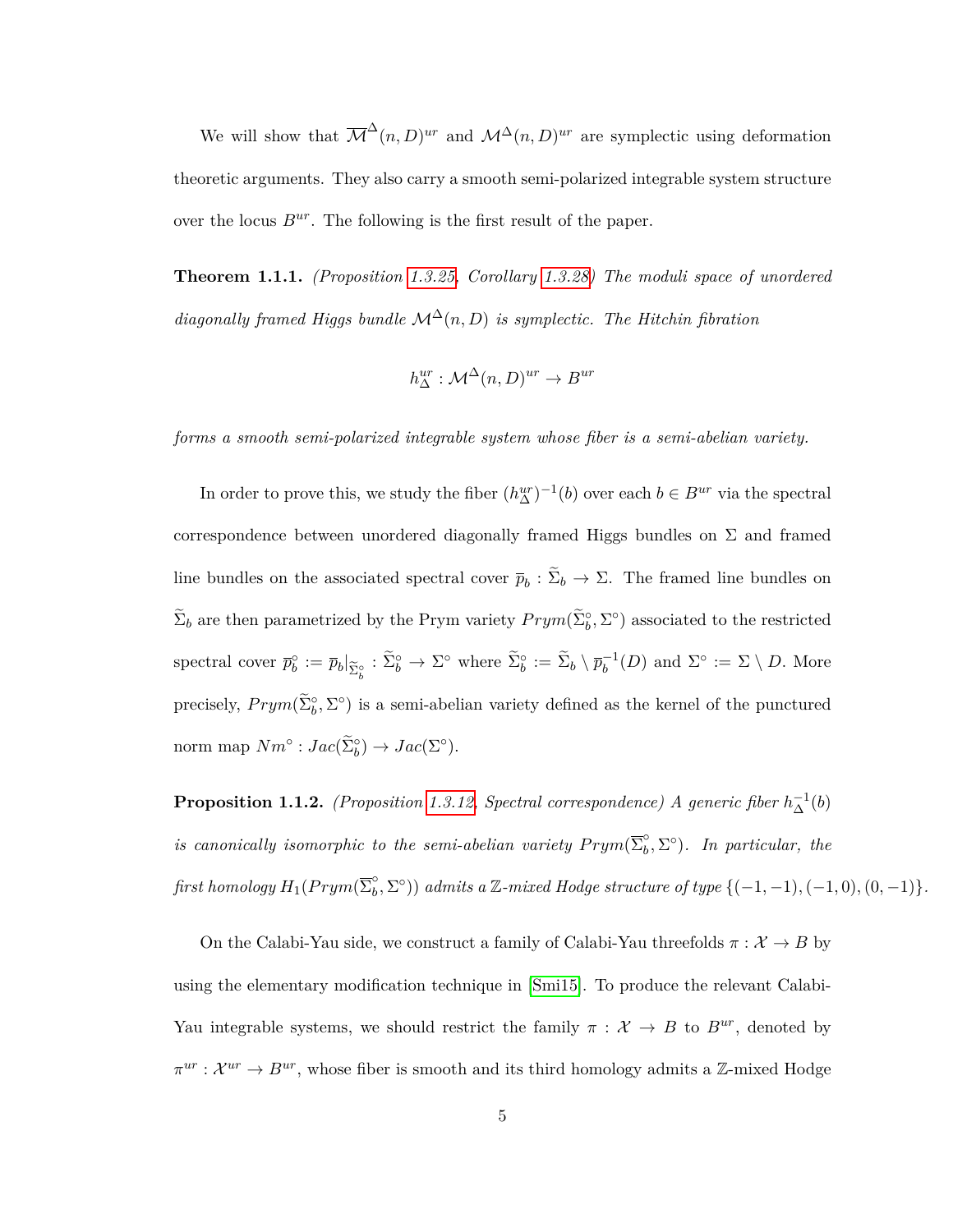structures of type  $\{(-1, -1), (-1, 0), (0, -1)\}$  up to Tate twist. Now, by taking fiberwise intermediate Jacobians, we obtain a family of semi-abelian varieties  $\pi^{ur}$  :  $\mathcal{J}(\mathcal{X}^{ur}/B^{ur}) \rightarrow$ *Bur*. The local period map induces an integrable system structure of this family.

The main result of the paper is to establish an isomorphism between the two semipolarized integrable systems:

<span id="page-13-1"></span>**Theorem 1.1.3.** *(Theorem [1.5.1\)](#page-58-2) There is an isomorphism of smooth semi-polarized integrable systems*

$$
\mathcal{J}(\mathcal{X}^{ur}/B^{ur}) \xrightarrow{\cong} \mathcal{M}^{\Delta}(n,D)^{ur}
$$
\n
$$
B^{ur} \longleftarrow h_{\Delta}^{ur}
$$
\n(1.1.2)

The idea is to compare the admissible variations of Z-mixed Hodge structures associated to the two semi-polarized integrable systems, by using the gluing techniques in [\[DDP07\]](#page-113-4), [\[Bec20\]](#page-111-0). To complete the proof, we check that the comparison map intertwines the abstract Seiberg-Witten differentials on each side.

#### <span id="page-13-0"></span>**1.1.3 Related work**

The ideas of the spectral correspondence for unordered diagonally framed Higgs bundles and the infinitesimal study of their moduli spaces are drawn from [\[BLP19\]](#page-112-2). We follow their approach closely in Section [1.3.3.](#page-34-0) However, we provide an improvement of their result in order to show that  $\overline{\mathcal{M}}^{\Delta}(n, D)^{ur}$  and  $\mathcal{M}^{\Delta}(n, D)^{ur}$  are symplectic which was not proved before. We also focus more on the Hodge structures of the relevant Hitchin fibers to prove Theorem [1.1.3.](#page-13-1)

A general construction of the moduli space of unordered diagonally framed Higgs bundles  $\mathcal{M}^{\Delta}(n, D)$  comes from symplectic implosion [\[GJS02\]](#page-114-4) associated to the level group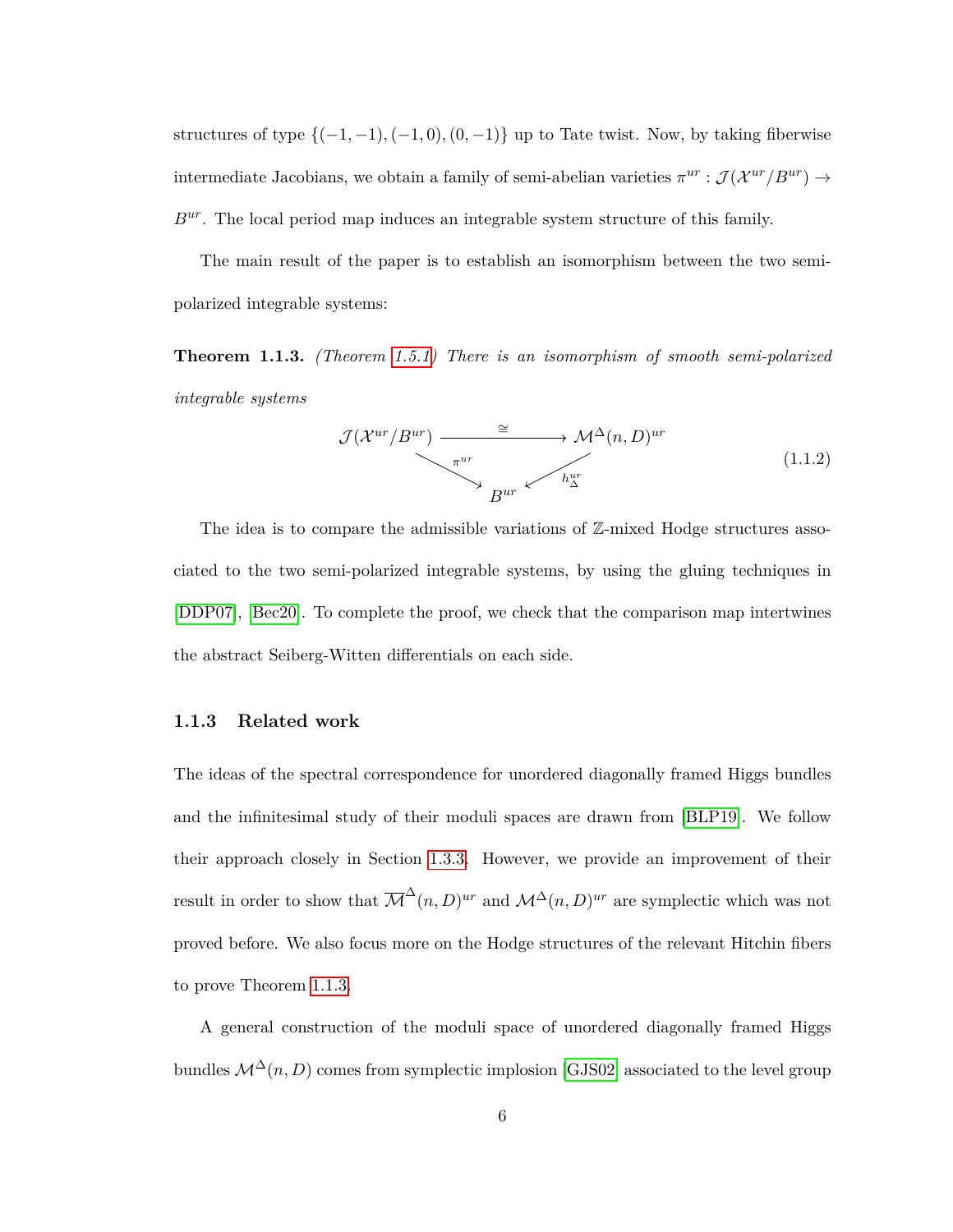action on  $\mathcal{M}_F(n, D)$ , viewed as the cotangent bundle of the moduli of framed bundles [\[Mar94\]](#page-115-1). One can obtain the Hitchin fibration over the full base *B*, but it is a stratified space and very singular which makes it difficult to control. Indeed, as we only need the smooth part for our main result, we focus on Higgs fields that are diagonalizable over *D* throughout the paper.

Kontsevich-Soibelman proposed a different construction of the relevant Calabi-Yau integrable system as an affine conic bundle over a holomorphic symplectic surface containing a given spectral curve (see [\[KS14\]](#page-115-0)). This can be done by blowing up intersections of spectral curves and the preimage of the divisor *D* in the total space of the twisted cotangent bundle  $K_{\Sigma}(D)$ . After removing the proper transform of the preimage, one gets the desired symplectic holomorphic surface. This model is birationally equivalent to the one we introduce in Section 4.

#### <span id="page-14-0"></span>**1.1.4 Plan**

We first recollect the basics of integrable systems and introduce the notion of a semipolarized integrable system in Section 2. In Section 3, we study the integrable system structure of the moduli space of unordered diagonally framed Higgs bundle. Also, we give both the spectral and cameral descriptions for completeness. In Section 4, we construct the semi-polarized Calabi-Yau integrable systems by using the technique of elementary modification. It is then followed by a Hodge theoretic computation. Finally, in Section 5, we give a proof of Theorem [1.1.3.](#page-13-1)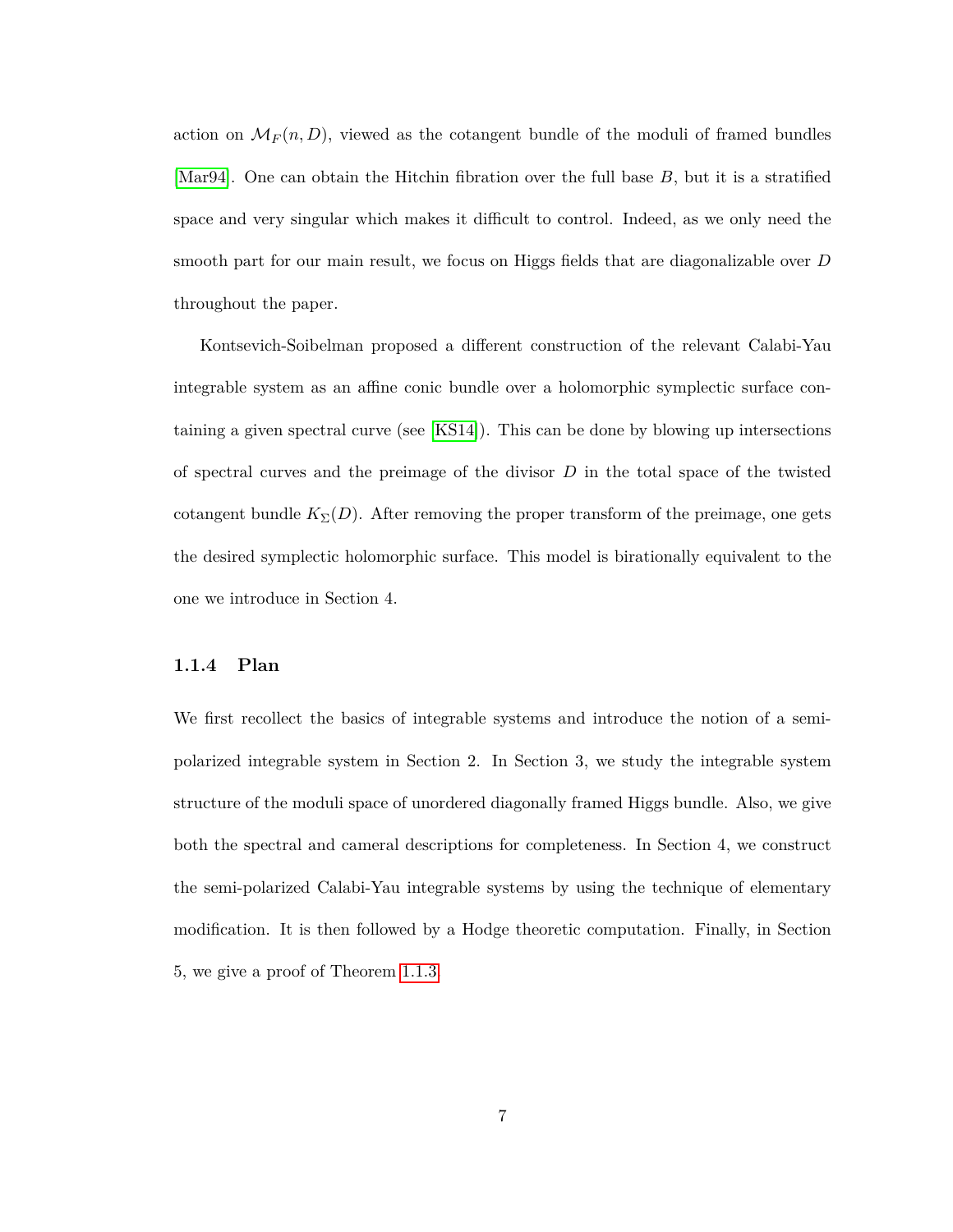#### <span id="page-15-0"></span>**1.1.5 Notation**

- Σ a non-singular curve of genus *g*.
- *D* an effective divisor of *d* reduced points.
- $\Sigma^{\circ}$  the complement of the divisor *D* in  $\Sigma$ .
- $\mathcal{M}(n, D)$  the moduli space of  $K_{\Sigma}(D)$ -twisted  $SL(n, \mathbb{C})$ -Higgs bundles.
- $M_F(n, D)$  the moduli space of framed Higgs bundles.
- $\overline{\mathcal{M}}^{\Delta}(n, D)$  the moduli space of diagonally framed Higgs bundles.
- $\mathcal{M}^{\Delta}(n, D)$  the moduli space of unordered diagonally framed Higgs bundles.
- $B = \bigoplus_{i=2}^{n} H^{0}(\Sigma, K_{\Sigma}(D)^{\otimes i})$  the Hitchin base.
- $B^{ur} \subset B$  the subset consists of smooth cameral curves which are unramified over *D* and have simple ramifications. Throughout the paper, we will always assume an element  $b \in B$  is sitting in  $B^{ur}$ .
- $\bar{p}_b : \Sigma_b \to \Sigma$  the spectral cover for  $b \in B$ .
- $\tilde{p}_b : \Sigma_b \to \Sigma$  the cameral cover for  $b \in B$ .

## <span id="page-15-1"></span>**1.2 Semi-polarized integrable systems**

In this section, we recall the notion of a *semi-polarized integrable system*, originally introduced in [\[KS14\]](#page-115-0). This is a non-compact generalization of the notion of algebraic integrable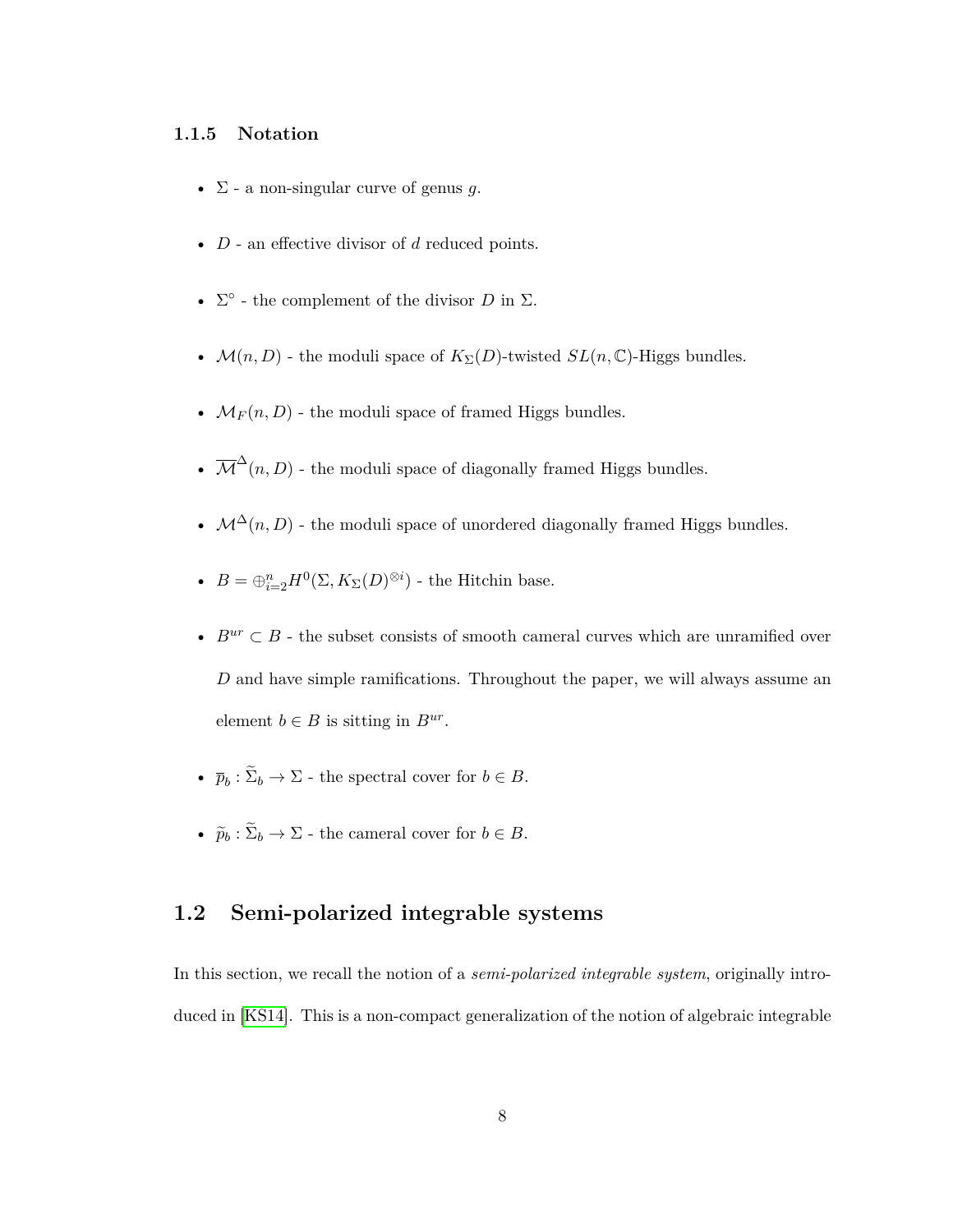system [\[Hit87a\]](#page-114-1) which provides a new way to view integrable systems in the Poisson setting. Similarly to the classical setting where algebraic integrable systems can be associated with variations of polarized weight one Hodge structures, we also have a Hodge-theoretic description of semi-polarized integrable systems. To make the paper self-contained, we shall begin reviewing basics of algebraic integrable systems by following [\[Bec20\]](#page-111-0)[\[Bec19\]](#page-111-1).

#### <span id="page-16-0"></span>**1.2.1 Integrable systems and variations of Hodge structures**

**Definition 1.2.1.** Let  $(M^{2n}, \omega)$  be a holomorphic symplectic manifold of dimension  $2n$ and *B* be a connected complex manifold of dimension *n*. A holomorphic map  $\pi : M \to B$ is called an *algebraic integrable system* if it satisfies the following conditions.

- 1.  $\pi$  is proper and surjective;
- 2. there exists a Zariski open dense subset  $B^{\circ} \subset B$  such that the restriction

$$
\pi^{\circ} := \pi|_{M^{\circ}} : M^{\circ} \to B^{\circ}, \qquad M^{\circ} := \pi^{-1}(B^{\circ})
$$

has smooth connected Lagrangian fibers and admits a relative polarization of index 0.

In particular, if  $B^\circ = B$ , then  $(M, \omega, \pi)$  is called a *smooth* algebraic integrable system.

The second condition that a generic fiber is Lagrangian puts rather restrictive constraints on the geometry of the fiber. To see this, first consider  $\ker(d\pi^{\circ})$ , the sheaf of vector fields on  $M^{\circ}$  which are tangent to the fibers of  $\pi^{\circ}$ . Since the fibers of  $\pi^{\circ}$  are Lagrangians, the holomorphic symplectic form  $\omega$  induces an isomorphism ker $(d\pi^{\circ}) \cong (\pi^{\circ})^*T^{\vee}B^{\circ}$  via  $v \mapsto \omega(v, -)$ . By taking pushforward to  $B^{\circ}$ , we have an isomorphism of coherent sheaves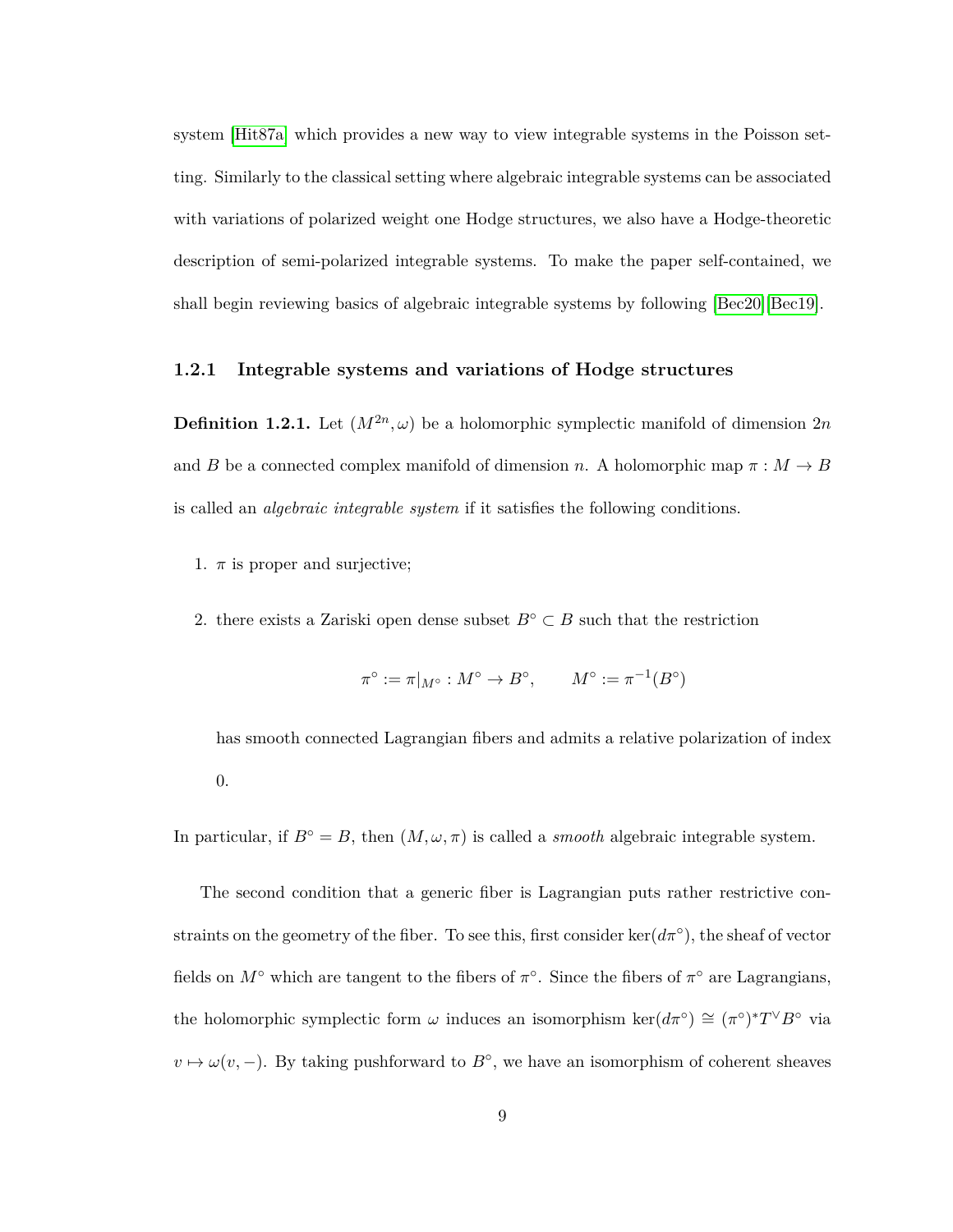$\pi_*^{\circ} \text{ker}(d\pi^{\circ}) \cong \pi_*^{\circ}(\pi^{\circ})^* T^{\vee} B^{\circ}$ . In fact, one can apply the projection formula and see  $\pi^{\circ}_{*}(\pi^{\circ})^{*}T^{\vee}B^{\circ} \cong T^{\vee}B^{\circ}$  because the fibers of  $\pi^{\circ}$  are connected. Thus, the sheaf  $\pi^{\circ}_{*}$ ker $(d\pi^{\circ})$ is isomorphic to  $T^{\vee}B^{\circ}$ , hence locally free. We denote it by  $\mathcal V$  and call it a vertical bundle of  $\pi^{\circ}$ .

Next, choose a sufficiently small open subset  $U \subset B^{\circ}$  and two local sections  $u, v: U \to$ V such that they are Hamiltonian vector fields  $u = X_{(\pi^{\circ})^*f}$ ,  $v = X_{(\pi^{\circ})^*g}$  for the functions  $f, g: U \to \mathbb{C}$ . As the fibers of  $\pi^{\circ}$  are Lagrangians, we have  $[u, v] = X_{\omega(u,v)} = 0$ . It implies that the Lie algebra  $(\mathcal{V}, [-,-])$  is abelian so that one can define a group action of  $\mathcal V$  on  $M^{\circ}$  via the fiberwise exponential map. In other words, the flows of the vector fields along the fibers of  $\pi^{\circ}$  corresponding to the sections of V act on  $M^{\circ}$  while preserving the fibers of  $\pi^{\circ}$ .

The submanifold

$$
\Gamma = \{ v \in \mathcal{V} \mid \exists x \in M^{\circ} \text{such that} \quad v \cdot x = x \}
$$

forms a full lattice in each fiber and induces a family of abelian varieties  $\mathcal{A}(\pi^{\circ}) := \mathcal{V}/\Gamma \to$ *B*<sup>◦</sup> which acts simply transitively on  $\pi$ <sup>◦</sup> :  $M$ <sup></sup><sup></sup> → *B*<sup>◦</sup>. Therefore, a generic fiber of  $\pi$  :  $M \rightarrow B$  is non-canonically isomorphic to an abelian variety.

From now on, we will focus on smooth integrable systems  $(B^{\circ} = B)$ . From the viewpoint of Hodge theory, a family of polarized abelian varieties can be obtained from a variation of weight 1 polarized Z-Hodge structures  $V = (V_{\mathbb{Z}}, F^{\bullet}V_{\mathcal{O}}, Q)$  over *B* where  $V_{\mathcal{O}} := V_{\mathbb{C}} \otimes \mathcal{O}_B$  and  $F^{\bullet}$  is the Hodge filtration. This is done by taking the relative Jacobian fibration so that we have the family

$$
p: \mathcal{J}(\mathsf{V}) := \mathbf{Tot}(V_{\mathcal{O}}/(F^1 V_{\mathcal{O}} + V_{\mathbb{Z}})) \to B \tag{1.2.1}
$$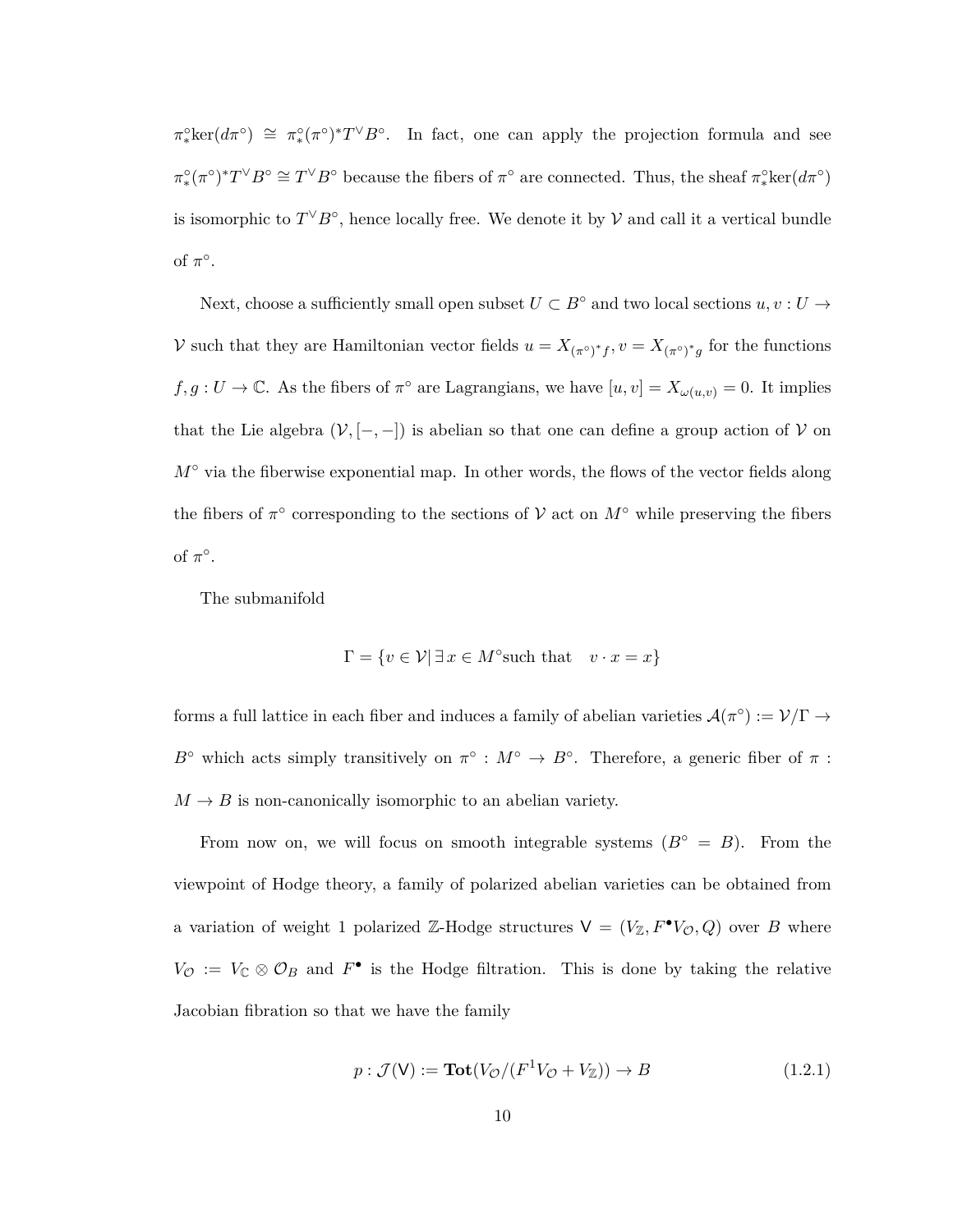whose vertical bundle is  $V := V_{\mathcal{O}}/F^1V_{\mathcal{O}} \to B$ .

A natural question is a condition for the family  $p : \mathcal{J}(V) \to B$  being an integrable system. In other words, we need a symplectic form on  $\mathcal{J}(V)$  where fibers are connected Lagrangians. This can be achieved by the following theorem.

<span id="page-18-0"></span>**Theorem 1.2.2.** *[\[Bec20\]](#page-111-0) Let*  $V = (V_{\mathbb{Z}}, F^{\bullet}V_{\mathcal{O}}, Q)$  *be a variation of weight 1 polarized*  $\mathbb{Z}$ -*Hodge structures over B* and  $\nabla^{GM}$  *be the Gauss-Manin connection on*  $V_{\mathcal{O}}$ *. Assume that there exists a global section*  $\lambda \in H^0(B, V_{\mathcal{O}})$  *such that* 

$$
\phi_{\lambda}: T B \to F^{1} V_{\mathcal{O}}
$$

$$
\mu \mapsto \nabla_{\mu}^{GM} \lambda
$$

*is an isomorphism. Then the polarization Q induces a canonical symplectic form*  $\omega_{\lambda}$  *on*  $J(V)$  such that the induced zero section becomes Lagrangian. Moreover, the symplectic *form is independent of the polarization Q up to symplectomorphisms.*

Consider the dual variation of Hodge structure of  $V, V^{\vee} = \text{Hom}_{VHS}(V, \mathbb{Z}_B)(-1)$  over *B*. The polarization *Q* identifies  $V = V_{\mathcal{O}}/F^1V_{\mathcal{O}}$  with  $F^1V_{\mathcal{O}}^{\vee}$ . Consider the compositions

$$
\iota: \mathcal{V} \xrightarrow{\psi_Q} F^1 V_Q^{\vee} \xrightarrow{\phi_X^{\vee}} T^{\vee} B. \tag{1.2.2}
$$

where  $\psi_Q$  is the identification induced by the polarization *Q* and  $\phi_\lambda^{\vee}$  is dual of  $\phi_\lambda$ . Then the lattice  $V_{\mathbb{Z}}$  in  $\mathcal{V}$  embeds into  $T^{\vee}B$  as a Lagrangian submanifold. Therefore, we obtain a symplectic structure from the canonical one on  $T^{\vee}B$  by descending to  $\mathcal{J}(V_{\mathcal{O}}) \cong$  $T^{\vee}B/\iota(V_{\mathbb{Z}})$ . We call such  $\lambda$  an *abstract Seiberg-Witten differential* [\[Bec20\]](#page-111-0)[\[Don97\]](#page-113-5).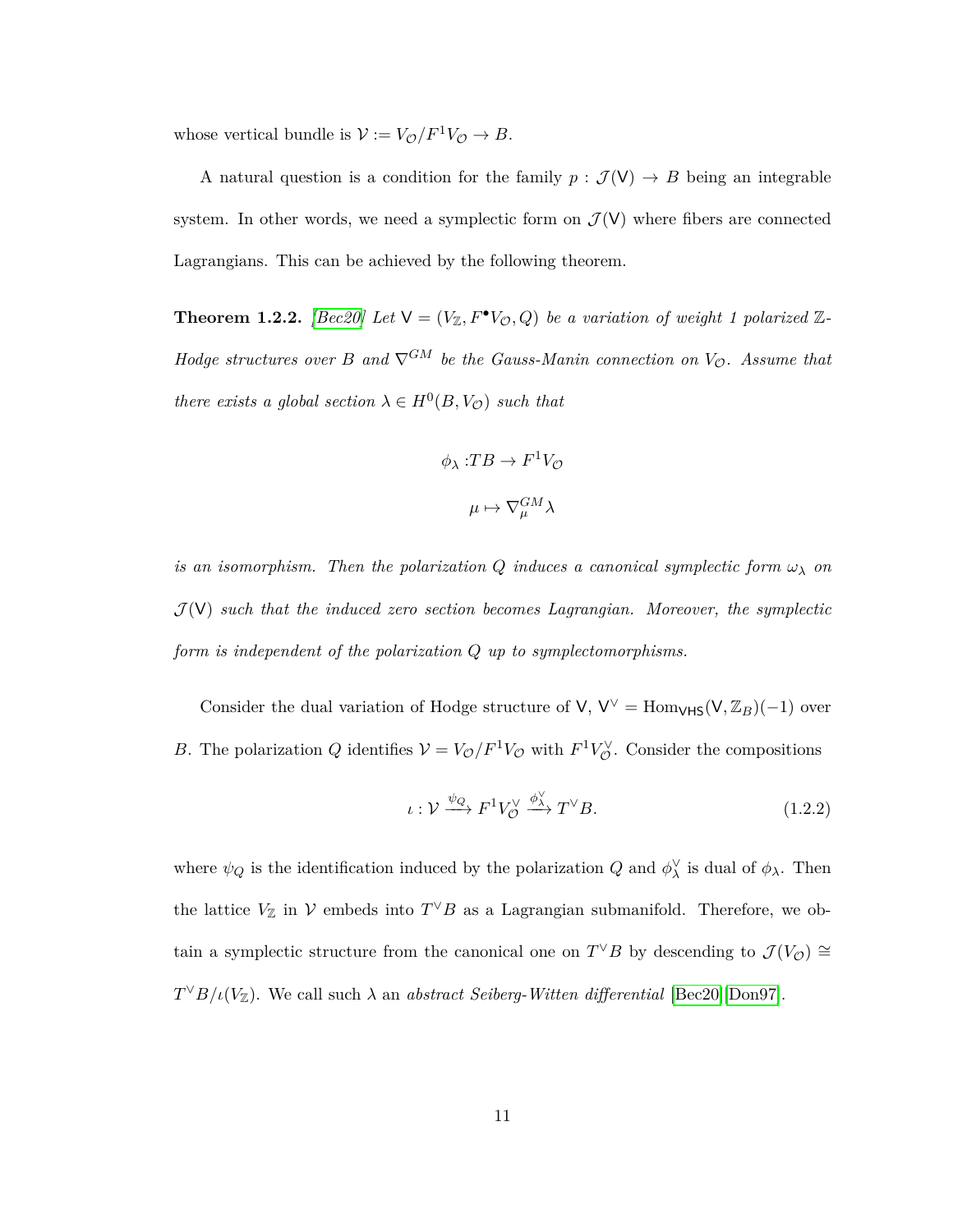# <span id="page-19-0"></span>**1.2.2 Semi-polarized integrable systems and variations of mixed Hodge structures**

One can generalize the notion of an algebraic integrable system by allowing fibers to be non-proper. This is the main object of our study, first introduced in [\[KS14\]](#page-115-0). We recall the definition in a form convenient for our story.

**Definition 1.2.3.** Let  $(M^{2n+2k}, \omega)$  be a holomorphic symplectic manifold of dimension  $2n + 2k$  and *B* be a connected complex manifold of dimension  $n + k$ . A holomorphic map  $\pi : M \to B$  is called a *semi-polarized integrable system* if it satisfies the following conditions.

- 1.  $\pi$  is flat and surjective;
- 2. there exists a Zariski open dense subset  $B^{\circ} \subset B$  such that the restriction

$$
\pi^{\circ} := \pi|_{M^{\circ}} : M^{\circ} \to B^{\circ}, \qquad M^{\circ} := \pi^{-1}(B^{\circ})
$$

has smooth connected Lagrangian fibers;

3. each fiber of  $\pi^{\circ}$  is a semi-abelian variety which is an extension of a *n*-dimensional polarized abelian variety by a *k*-dimensional affine torus.

In particular, if  $B^\circ = B$ , then  $(M, \omega, \pi)$  is called a *smooth* semi-polarized integrable system.

Similar to the classical case, the main example comes from an admissible variation of torsion-free Z-mixed Hodge structures. Let  $V = (V_{\mathbb{Z}}, W_{\bullet}V_{\mathbb{Z}}, F^{\bullet}V_{\mathcal{O}})$  be an admissible variation of  $\mathbb{Z}$ -mixed Hodge structures of type  $\{(-1, -1), (-1, 0), (0, -1)\}$  over *B* where  $V_{\mathcal{O}} := V_{\mathbb{C}} \otimes \mathcal{O}_B$  and  $\text{Gr}_{-1}^W V_{\mathbb{C}}$  is polarizable. In other words, we have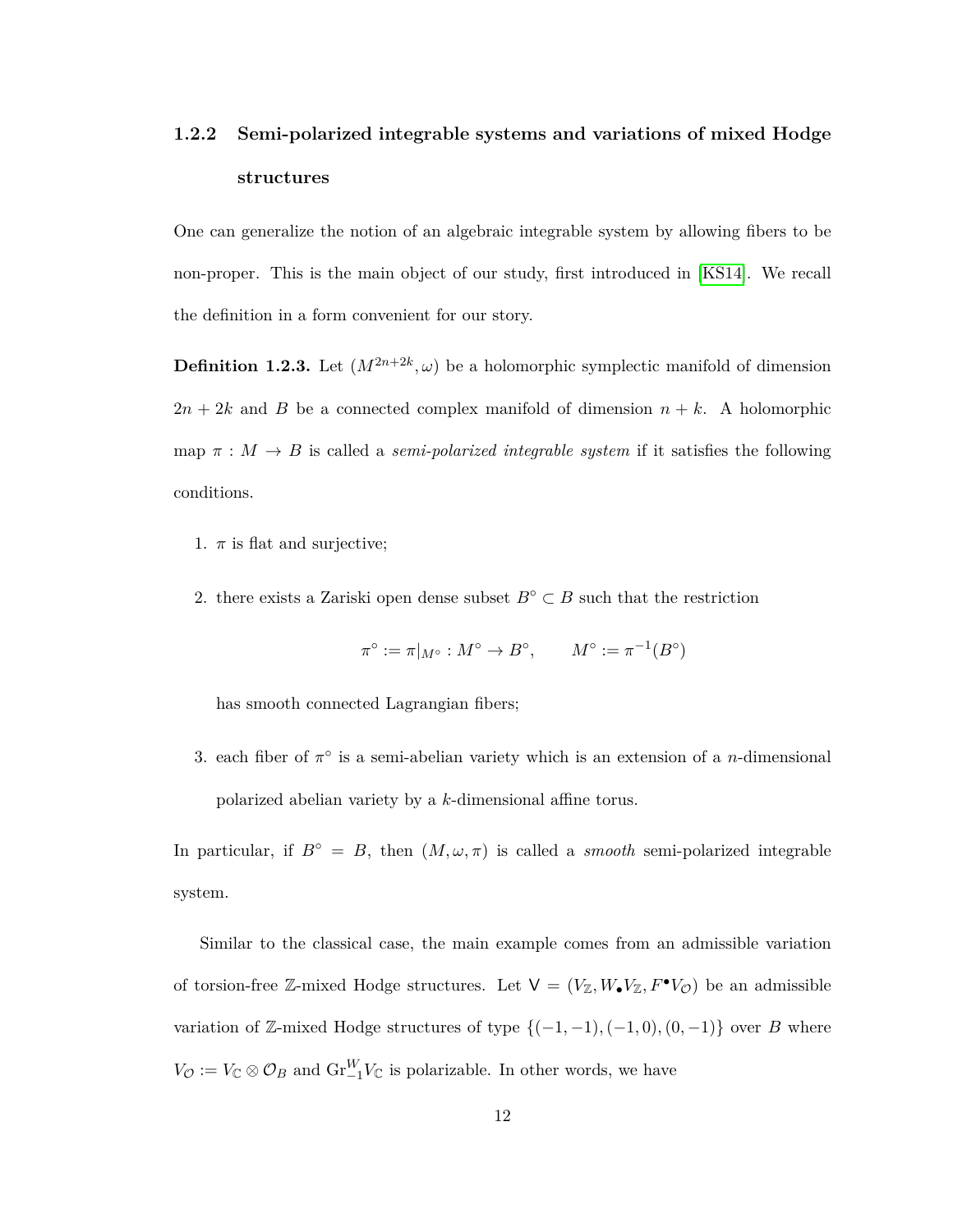- $0 = W_{-3} \subset W_{-2} \subset W_{-1} = V_{\mathbb{Z}}$
- $0 = F^1 \subset F^0 \subset F^{-1} = V_{\mathcal{O}}$

and can choose a relative polarization on  $\text{Gr}_{-1}^W V_{\mathcal{O}}$ . Throughout this paper, we choose a semi-polarization on  $V_{\mathbb{Z}}$ , a degenerate bilinear form  $Q: V_{\mathbb{Z}} \times V_{\mathbb{Z}} \to \mathbb{Z}_B$  which yields the relative polarization on  $\text{Gr}_{-1}^W V_{\mathcal{O}}$ . We call it a variation of semi-polarized  $\mathbb{Z}$ -mixed Hodge structures. Moreover, one can obtain a semi-abelian variety from a Z-mixed Hodge structure of type {(−1*,* −1)*,*(−1*,* 0)*,*(0*,* −1)} by taking the Jacobian (see Appendix). Therefore, we have a family of semi-abelian varieties by taking the relative Jacobian fibration

$$
p: \mathcal{J}(\mathsf{V}) := \mathbf{Tot}(V_{\mathcal{O}}/(F^0 V_{\mathcal{O}} + V_{\mathbb{Z}})) \to B \tag{1.2.3}
$$

with its compact quotient  $p_{\text{cpt}} : \mathcal{J}_{\text{cpt}}(V) := \textbf{Tot}(W_{-1}V_{\mathcal{O}}/(W_{-1}V_{\mathcal{O}} \cap F^0V_{\mathcal{O}} + V_{\mathbb{Z}})) \to B.$ 

To define an abstract Seiberg-Witten differential, we consider the dual variation of Zmixed Hodge structures  $V^{\vee} = (V^{\vee}_{\mathbb{Z}}, W_{\bullet}V^{\vee}_{\mathbb{Z}}, F^{\bullet}V^{\vee}_{\mathcal{O}}) := \text{Hom}_{VMHS}(V, \mathbb{Z}_B)$  of V. Note that we don't take a Tate twist so that it is of type  $\{(0,1), (1,0), (1,1)\}$ . Unlike the classical case, the Seiberg-Witten differential is defined as a global section of the dual vector bundle *V*<sup>⊘</sup>.

**Definition 1.2.4.** Let  $V = (V_{\mathbb{Z}}, W_{\bullet}V_{\mathbb{Z}}, F^{\bullet}V_{\mathcal{O}}, Q)$  be an admissible variation of semipolarized Z-mixed Hodge structures of type  $\{(-1, -1), (-1, 0), (0, -1)\}$  over *B*, and  $\nabla^{GM}$ be the Gauss-Manin connection on  $V_{\mathcal{O}}$ . We define an abstract Seiberg-Witten differential as a global section of the dual bundle  $V_{\mathcal{O}}^{\vee}$ ,  $\lambda \in H^0(B, V_{\mathcal{O}}^{\vee})$ , such that the following morphism

$$
\phi_{\lambda}: T B \to F^{1} V_{\mathcal{O}}^{\vee}
$$
\n
$$
\mu \mapsto \nabla_{\mu}^{GM} \lambda
$$
\n(1.2.4)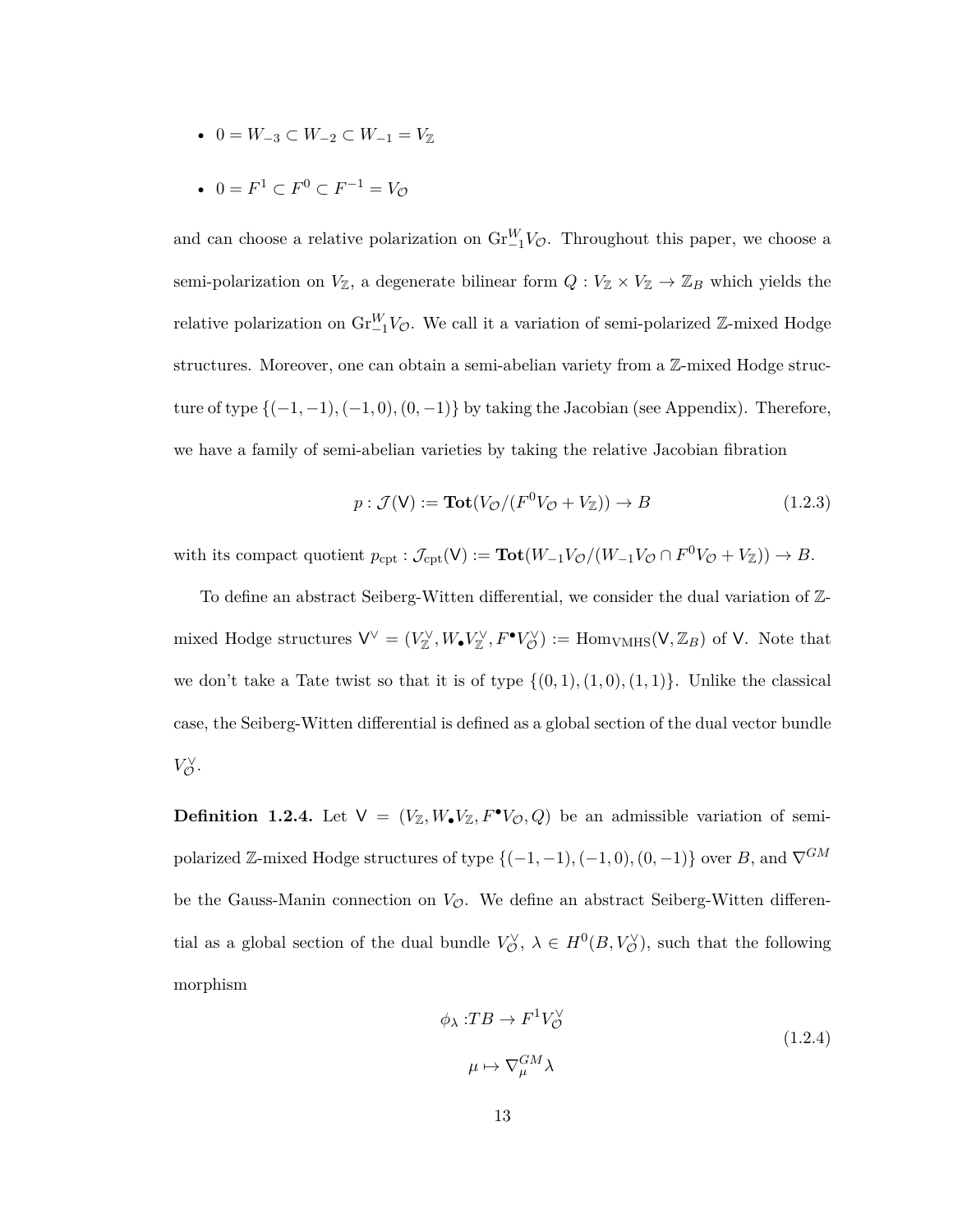is an isomorphism.

It is clear that the vertical bundle  $V$  of  $\mathcal{J}(V) \to B$  can be identified with  $(F^1 V_Q^{\vee})^{\vee}$  via the canonical non-degenerate pairing,  $V_{\mathcal{O}}/F^0V_{\mathcal{O}} \otimes F^1V_{\mathcal{O}}^{\vee} \to \mathcal{O}_B$ . Consider the composition

$$
\iota: \mathcal{V} \to (F^1 V_O^{\vee})^{\vee} \xrightarrow{\phi_{\lambda}^{\vee}} T^{\vee} B
$$

under which the lattice  $V_{\mathbb{Z}} \subset \mathcal{V}$  embeds into  $T^{\vee}B$  as a Lagrangian submanifold. Similar to Theorem [1.2.2,](#page-18-0) we obtain a symplectic form from the canonical one on  $T^{\vee}B$  with Lagrangian condition on a generic fiber. Moreover, the total space  $\mathcal{J}(V)$  has a canonical Possion structure associated to the given symplectic form. As the action of the affine torus on  $\mathcal{J}(V)$  is Hamiltonian, free and proper, the quotient space  $\mathcal{J}_{\text{cpt}}(V)$  is a Poisson manifold. Thus,  $\mathcal{J}_{\text{cpt}}(V)$  has a Poisson integrable system structure whose symplectic leaves are locally parametrized by  $\phi^{-1}_{\lambda}(\text{Gr}^W_Z V^{\vee}_{\mathcal{O}} \cap F^1 V^{\vee}_{\mathcal{O}})$  (see [\[KS14,](#page-115-0) Section 4.2] for more details). This proves the following proposition.

**Proposition 1.2.5.** Let  $V = (V_{\mathbb{Z}}, W_{\bullet}V_{\mathbb{Z}}, F^{\bullet}V_{\mathcal{O}}, Q)$  be an admissible variation of semi*polarized* Z*-mixed Hodge structures of type* {(−1*,* −1)*,*(−1*,* 0)*,*(0*,* −1)} *over B and*  $\lambda \in H^0(B, V^{\vee}_{\mathcal{O}})$  *be the Seiberg-Witten differential. Then, the relative Jacobian fibration* 

$$
p: \mathcal{J}(\mathsf{V}) := \mathbf{Tot}(V_{\mathcal{O}}/(F^0 V_{\mathcal{O}} + V_{\mathbb{Z}})) \to B \tag{1.2.5}
$$

*forms a semi-polarized integrable system. In particular, the compact quotient*  $\mathcal{J}_{cpt}(V) \to B$ *admits a Poisson integrable system structure.*

**Remark 1.2.6.** The reason we take a global section of the dual vector bundle in the definition of Seiberg-Witten differential is that, unlike the classical case, the semi-polarization Q does not induce the canonical identification between  $V$  and  $V^{\vee}$ . Moreover, this is also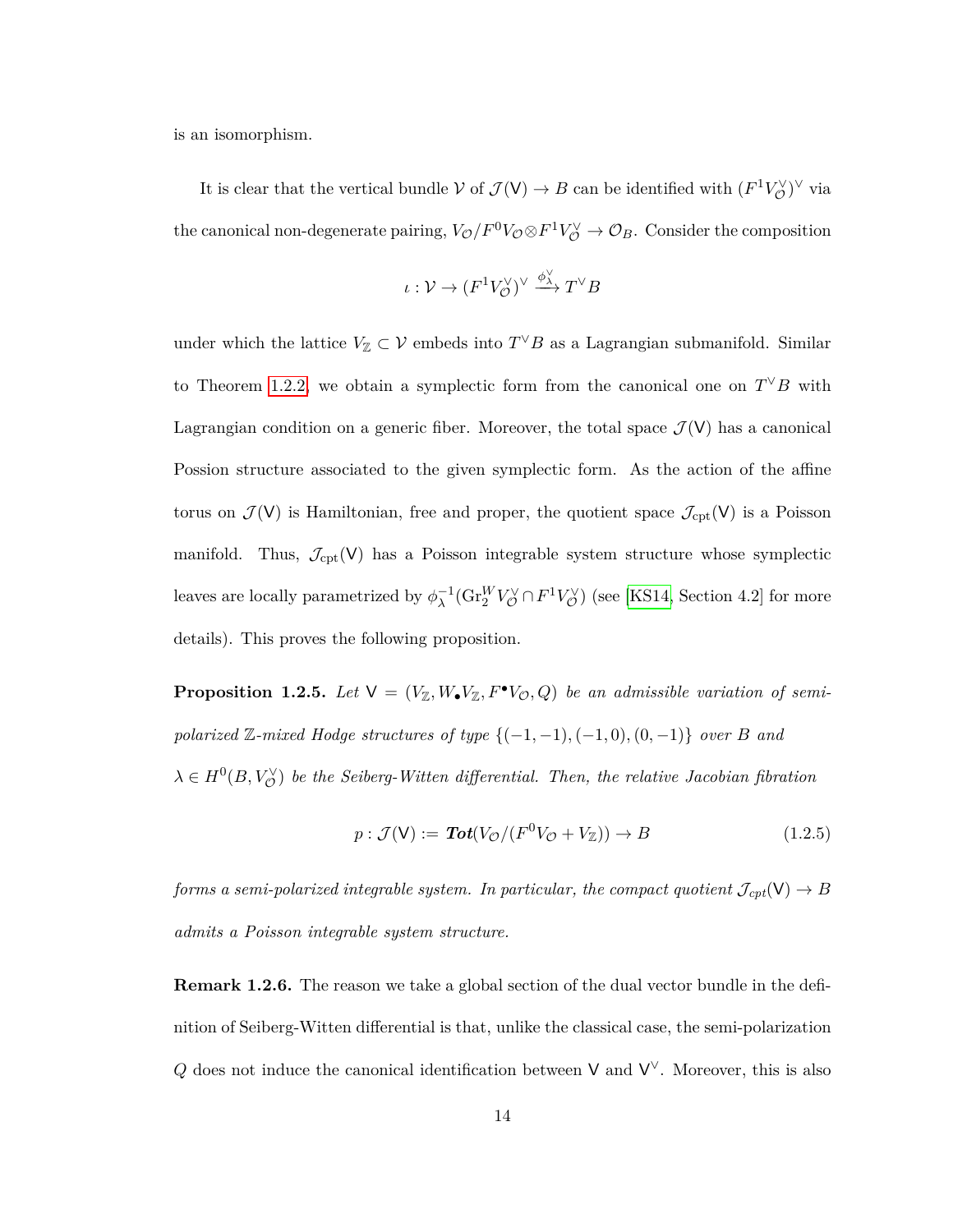motivated by the geometric examples we will consider where  $V_{\mathbb{Z}}$  and  $V_{\mathbb{Z}}^{\vee}$  are torsion-free integral homology and cohomology of a non-singular quasi-projective variety, respectively.

**Remark 1.2.7.** In [\[KS14\]](#page-115-0), Kontsevich and Soibelman introduce the notion of a central charge  $Z \in H^0(B, V^{\vee}_{\mathcal{O}})$  which induces an local embedding of the base into  $V^{\vee}_{\mathcal{O}}$ . It is equivalent to the data of an abstract Seiberg-Witten differential which suits our story better.

## <span id="page-22-0"></span>**1.3 Moduli space of diagonally framed Higgs bundles**

In this section, we will study the moduli space of (unordered) diagonally framed Higgs bundles and the associated Hitchin map as introduced in [\[BLP19\]](#page-112-2). In particular, we will give the spectral and Hodge theoretic description of the generic Hitchin fiber. Then we prove that it is a semi-polarized integrable system in two different ways: using deformation theory and using abstract Seiberg-Witten differentials. As mentioned in Section 1, parts of this section will follow the approach of [\[BLP19\]](#page-112-2). For basic properties of Hitchin systems and spectral covers, we refer to [\[DM96b\]](#page-113-2).

#### <span id="page-22-1"></span>**1.3.1 The moduli space of (unordered) diagonally framed Higgs bundles**

We fix  $\Sigma$  to be a smooth curve of genus *g*, *D* a reduced divisor on  $\Sigma$  and  $\Sigma^{\circ} := \Sigma \setminus D$ .

**Definition 1.3.1.** A framed  $SL(n, \mathbb{C})$ -Higgs bundle on  $\Sigma$  is a triple  $(E, \theta, \delta)$ , where *E* is a vector bundle of rank *n* with trivial determinant,  $\delta: E_D \xrightarrow{\sim} \bigoplus_{i=1}^n \mathcal{O}_D$  is an isomorphism, i.e. a framing at *D*, and  $\theta \in \Gamma(\Sigma, End_0(E) \otimes K_\Sigma(D))$  is a traceless Higgs field.

A morphism between framed Higgs bundles  $(E, \theta, \delta)$  and  $(E', \theta', \delta')$  is a map  $f : E \to$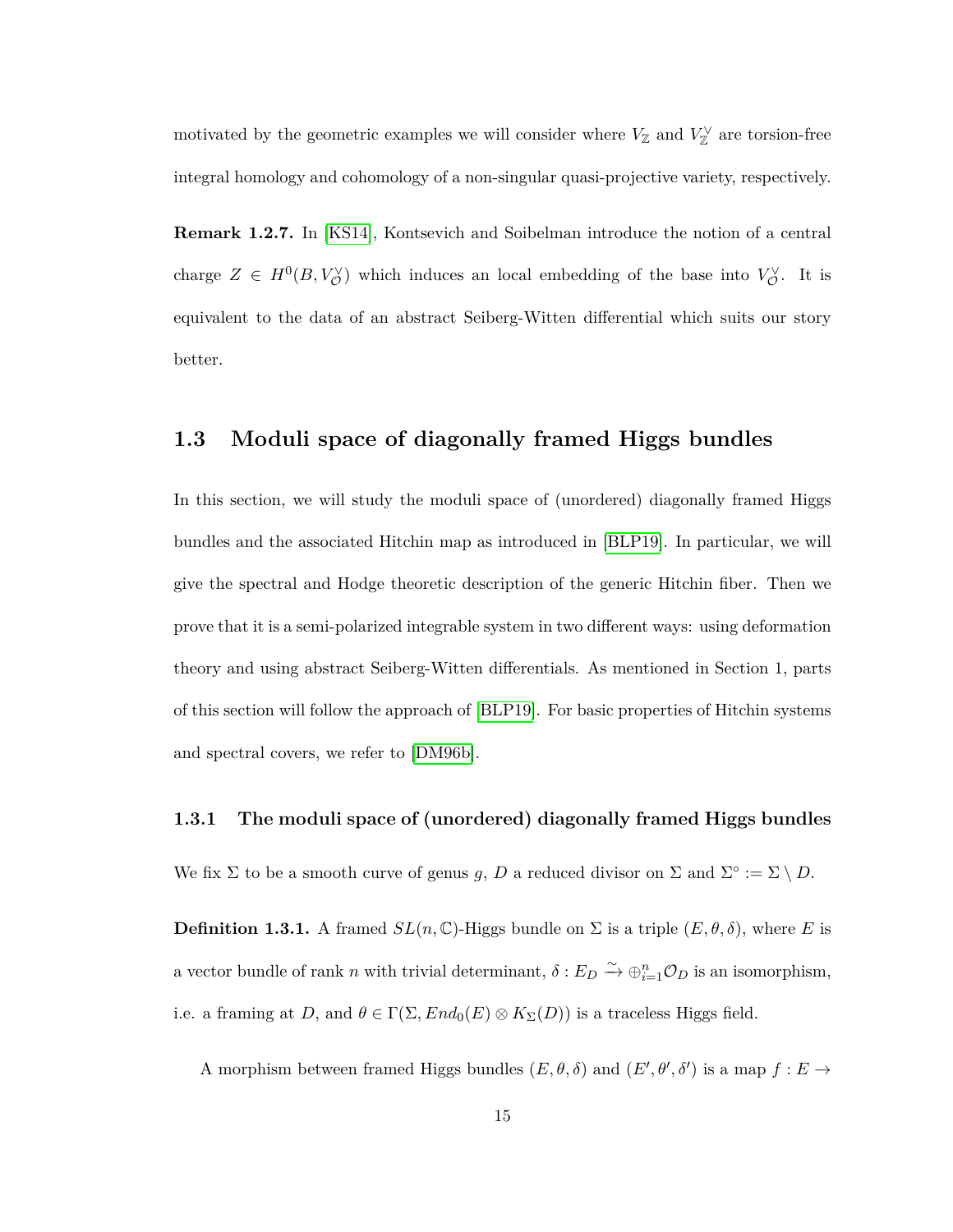*E*<sup> $\prime$ </sup> such that  $\delta \circ f|_{D} = \delta'$  and  $\theta' \circ f = (f \otimes Id_{K_{\Sigma}(D)}) \circ \theta$ .

**Remark 1.3.2.** A framed  $GL(n,\mathbb{C})$ -Higgs bundle and  $PGL(n,\mathbb{C})$ -Higgs bundle are defined in a similar way.

In order to discuss moduli spaces, we first define the stability conditions we will be using. We shall follow the definition of stability conditions in [\[BLP19\]](#page-112-2). Essentially, the stability condition for a framed Higgs bundle is just the stability condition for a  $K_{\Sigma}(D)$ twisted Higgs bundle. More precisely, we say that a framed Higgs bundle  $(E, \theta, \delta)$  is stable (semistable respectively) if for every  $\theta$ -invariant proper subbundle  $F \subset E$ , that is,  $\theta(F) \subset F \otimes K(D)$ , we have  $\mu(F) < \mu(E) \mu(F) \leq \mu(E)$  respectively). Here we write  $\mu$ for the slope  $\mu(E) = \deg(E)/\dim(E)$ .

The following lemma and the next corollary can be found in [\[BLP19,](#page-112-2) Lemma 2.3]. We record them here for future reference. Let  $(E, \theta)$  and  $(E, \theta')$  be  $K_{\Sigma}(D)$ -valued semistable Higgs bundles on  $\Sigma$  with  $\mu(E) = \mu(E')$ .

<span id="page-23-0"></span>**Lemma 1.3.3.** Let  $f: E \to E'$  be a  $\mathcal{O}_{\Sigma}$ -modules homomorphism such that

- *1.*  $\theta' \circ f = (f \otimes Id_{K_{\Sigma}(D)}) \circ \theta$ ,
- *2. there is a point*  $x_0 \in \Sigma$  *such that*  $f|_{x_0} = 0$ *,*

*then f vanishes identically.*

**Corollary 1.3.4.** *A semistable framed Higgs bundle admits no non-trivial automorphism.*

*Proof.* Indeed, suppose  $(E, \theta, \delta)$  admits an automorphism *h*, then the morphism  $h - Id_E$ vanishes on *D*. By the Lemma [1](#page-23-0).3.3 above,  $h - Id_E$  vanishes identically or equivalently  $\Box$  $h = Id_E$ .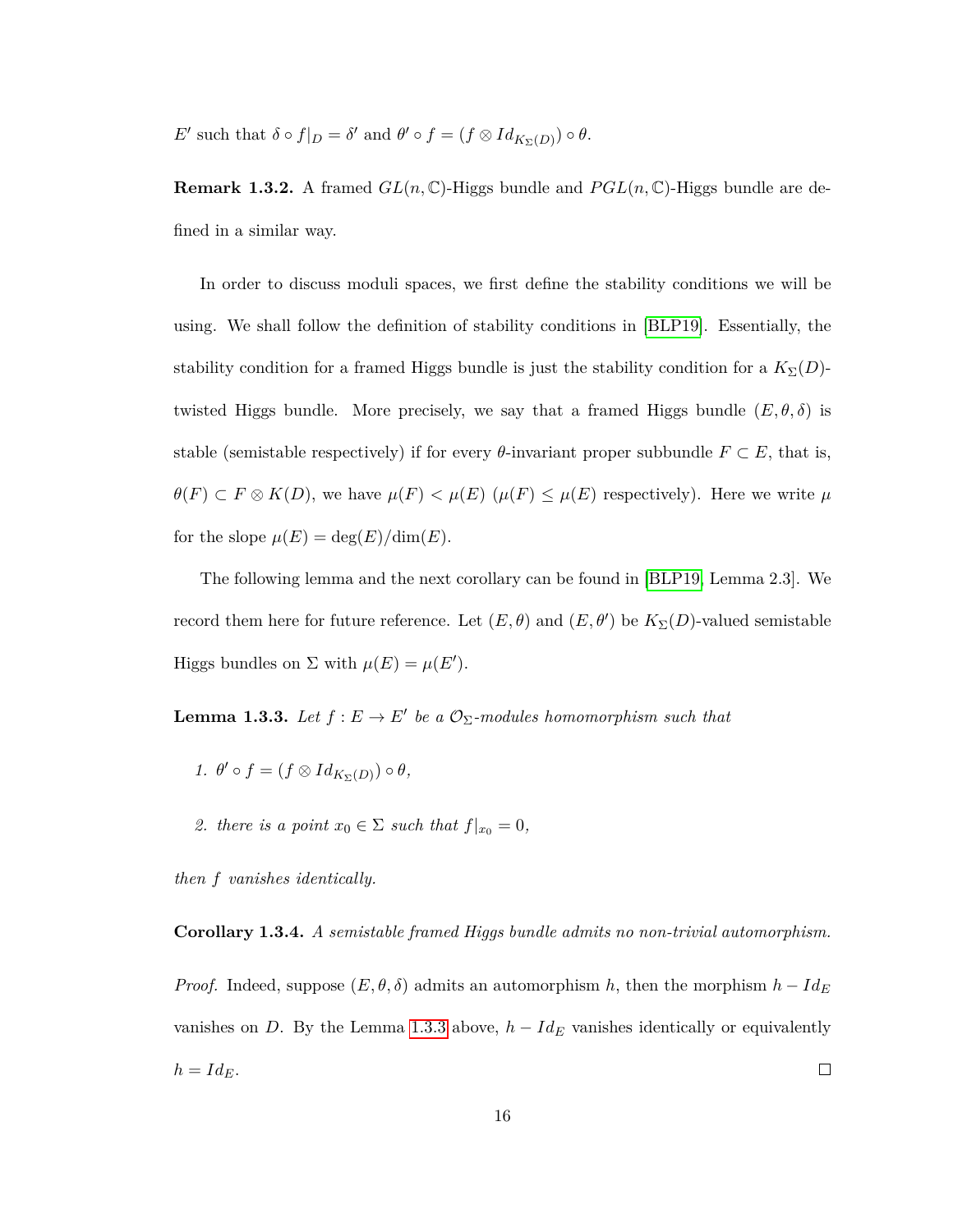We denote  $\mathfrak{g} := \mathfrak{sl}_n$  ( $\mathfrak{gl}_n$  respectively) and  $\mathfrak{g}_E := End_0(E)$  (*End*(*E*) respectively). For our discussion, we will only consider the case of  $\mathfrak{sl}_n$ . Let t be the vector subspace of diagonal traceless  $n \times n$  matrices and q be the orthogonal complement of t with respect to the Killing form, i.e. the vector subspace of  $n \times n$  matrices whose diagonal entries are all zero. We have  $\mathfrak{g} = \mathfrak{t} \oplus \mathfrak{q}$ . Given a framing  $\delta$  of  $E$ , we can define the  $\delta$ -restrictions to *D* as the compositions:

$$
\mathfrak{g}_E \twoheadrightarrow \mathfrak{g}_E \otimes \mathcal{O}_D \xrightarrow{ad_\delta} \mathfrak{g} \otimes \mathcal{O}_D \twoheadrightarrow \mathfrak{q} \otimes \mathcal{O}_D
$$
  

$$
\mathfrak{g}_E \twoheadrightarrow \mathfrak{g}_E \otimes \mathcal{O}_D \xrightarrow{ad_\delta} \mathfrak{g} \otimes \mathcal{O}_D \twoheadrightarrow \mathfrak{t} \otimes \mathcal{O}_D
$$

where the maps  $\mathfrak{g} \otimes \mathcal{O}_D \to \mathfrak{q} \otimes \mathcal{O}_D$  and  $\mathfrak{g} \otimes \mathcal{O}_D \to \mathfrak{t} \otimes \mathcal{O}_D$  are given by the projections for the decomposition  $\mathfrak{g} = \mathfrak{t} \oplus \mathfrak{q}$ .

Given a framed bundle  $(E, \delta)$ , we define subsheaves  $\mathfrak{g}'_E, \mathfrak{g}''_E \subset \mathfrak{g}_E$  as the kernels

$$
0 \to \mathfrak{g}'_E \to \mathfrak{g}_E \to \mathfrak{q}_D := i_*\mathfrak{q} \to 0
$$
  

$$
0 \to \mathfrak{g}''_E \to \mathfrak{g}_E \to \mathfrak{t}_D := i_*\mathfrak{t} \to 0
$$

where  $i: D \hookrightarrow \Sigma$  is the inclusion. In other words, a section of endomorphism in  $\mathfrak{g}'_E$  ( $\mathfrak{g}''_E$ respectively) restricted to  $p \in D$  is diagonal (anti-diagonal respectively) with respect to *δ*.

**Definition 1.3.5.** We say that a framed Higgs bundle  $(E, \theta, \delta)$  is diagonally framed if  $\theta \in H^0(\Sigma, \mathfrak{g}'_E \otimes K_{\Sigma}(D)) \subset H^0(\Sigma, \mathfrak{g}_E \otimes K_{\Sigma}(D)).$ 

By the results of [\[Sim94b\]](#page-116-2)[\[Sim94a\]](#page-116-3) [\[BLP19,](#page-112-2) Section 2], it is shown that the moduli space of semistable framed  $SL(n, \mathbb{C})$ -Higgs bundles  $\mathcal{M}_F(n, D)$  exists as a fine moduli space that is a smooth irreducible quasi-projective variety. The moduli space we are interested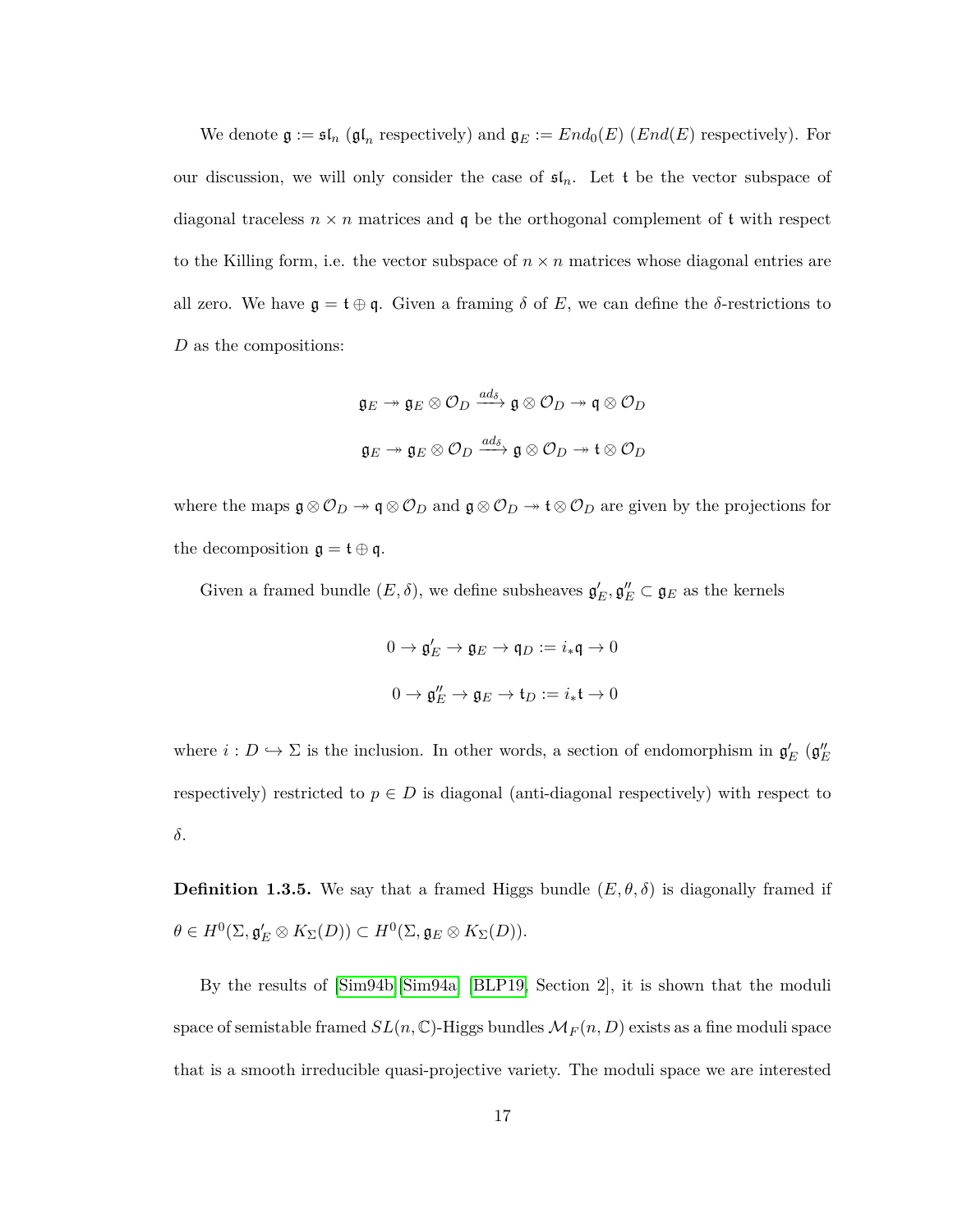in is the moduli space of semistable diagonally framed  $SL(n,\mathbb{C})$ -Higgs bundle, denoted by  $\overline{\mathcal{M}}^{\Delta}(n, D)$ . It is clear that  $\overline{\mathcal{M}}^{\Delta}(n, D)$  is a subvariety of  $\mathcal{M}_F(n, D)$ .

**Remark 1.3.6.** Unless mentioned otherwise, we will assume all diagonally framed Higgs bundles are semistable with structure group  $SL(n, \mathbb{C})$  throughout the paper.

For each  $p \in D$ , there is a natural  $S_n$ -action on  $\bigoplus_{i=1}^n \mathcal{O}_p$  by permuting the order of the components

$$
\sigma: \bigoplus_{i=1}^n \mathcal{O}_p \xrightarrow{\sim} \bigoplus_{i=1}^n \mathcal{O}_p, \quad (s_1, ..., s_n) \mapsto (s_{\sigma(1)}, ..., s_{\sigma(n)}), \quad \text{where } \sigma \in S_n.
$$

For each  $p \in D$ , this induces a  $S_n$ -action on the space of framings

$$
\sigma \cdot \delta = \sigma \circ \delta : E|_{p} \to \bigoplus_{i=1}^{n} \mathcal{O}_{p} \xrightarrow{\sigma} \bigoplus_{i=1}^{n} \mathcal{O}_{p}.
$$

Hence, the moduli spaces  $\overline{\mathcal{M}}^{\Delta}(n, D)$  and  $\mathcal{M}_F(n, D)$  admit a  $S_n^{|D|}$ -action: for  $\underline{\sigma} \in S_n^{|D|}$ ,

$$
\underline{\sigma} : (E, \theta, \delta) \mapsto (E, \theta, \underline{\sigma} \cdot \delta), \quad \text{where} \quad \underline{\sigma} \cdot \delta : E|_{D} \to \bigoplus_{i=1}^{n} \mathcal{O}_{D} \to \bigoplus_{i=1}^{n} \mathcal{O}_{D}.
$$

Since the group is finite, we can consider the quotient  $\mathcal{M}_F(n, D)/(S_n^{|D|})$ . The effect of taking quotient is that, for a fixed Higgs bundle, framings that differ only in reordering of components will be identified. More precisely, a morphism between unordered framed Higgs bundles  $(E, \theta, \delta)$  and  $(E', \theta', \delta')$  is a map  $f : E \to E'$  such that

$$
\delta \circ f|_D = \underline{\sigma} \circ \delta' \text{ for some } \underline{\sigma} \in S_n^{|D|}, \quad \theta' \circ f = (f \otimes Id_{K_{\Sigma}(D)}) \circ \theta.
$$

In other words,  $\mathcal{M}_F(n, D)/(S_n^{|D|})$  now parametrizes unordered framed Higgs bundles. However, this group action is not free. In order to get a free action by  $S_n^{|D|}$ , we will assume that the associated spectral curve is smooth and unramified over *D*, or equivalently, the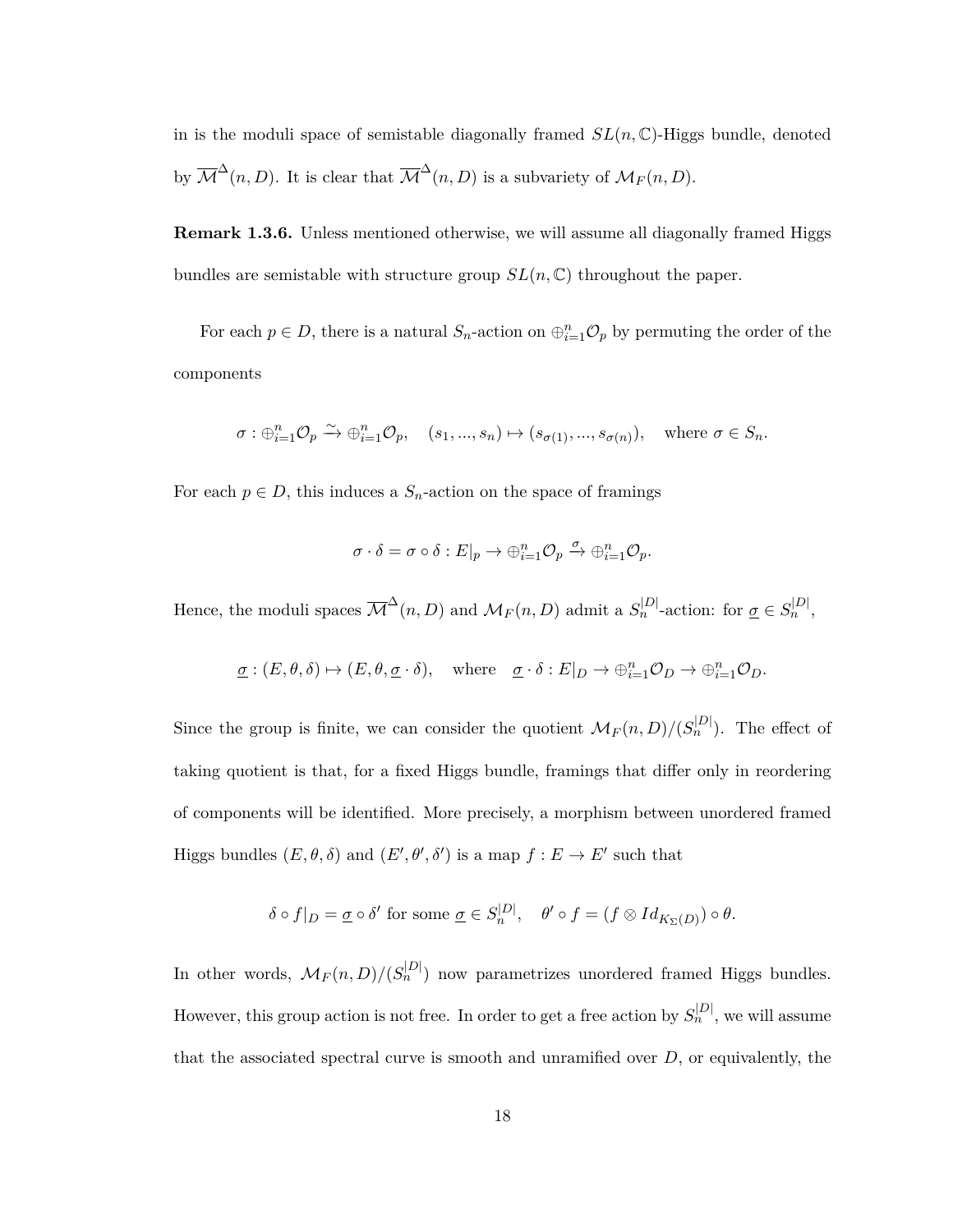residue of  $\theta$  at *D* has distinct eigenvalues. More precisely, we define  $B^{ur}$  to be the locus of smooth cameral curves (see Section [1.3.4\)](#page-44-0) which are unramified over *D* and have simple ramifications. Of course, the associated spectral curve for  $b \in B^{ur}$  is automatically a smooth spectral curve that is unramified over *D*, and the necessity to work with smooth cameral curve with simple ramifications will be explained in Section 5. Moreover, we restrict to the subvariety  $\overline{\mathcal{M}}^{\Delta}(n, D)^{ur} := \overline{h}_{\Delta}^{-1}(B^{ur})$  where  $\overline{h}_{\Delta}$  denotes the composition  $\overline{\mathcal{M}}^{\Delta}(n, D) \hookrightarrow \mathcal{M}_F(n, D) \stackrel{f_1}{\longrightarrow} \mathcal{M}(n, D) \stackrel{h}{\rightarrow} B$  and  $f_1$  denotes the forgetful map.

**Lemma 1.3.7.** *The*  $S_n^{|D|}$ -action on  $\overline{\mathcal{M}}^{\Delta}(n, D)^{ur}$  is free.

*Proof.* Consider  $(E, \theta, \delta) \in \overline{\mathcal{M}}^{\Delta}(n, D)^{ur}$  and suppose that there exists  $\underline{\sigma} \in S_n^{|D|}$  and an isomorphism  $\alpha : (E, \theta, \delta) \to (E, \theta, \underline{\sigma} \circ \delta)$ . The compability condition  $\delta \circ \alpha|_{D} = \underline{\sigma} \circ \delta$  implies that  $\delta \circ \alpha|_{D} \circ \delta^{-1} = \underline{\sigma}$ , while the compatibility condition  $\theta \circ \alpha = (\alpha \otimes Id_{K_{\Sigma}(D)}) \circ \theta$  restricted to D is equivalent to  $\theta_\delta \circ \underline{\sigma} = \underline{\sigma} \circ \theta_\delta$  where  $\theta_\delta := \delta^{-1} \theta|_{D} \delta$ . The last relation  $\theta_\delta \circ \underline{\sigma} = \underline{\sigma} \circ \theta_\delta$ is clearly not possible as  $\theta_{\delta}$  is diagonal with distinct eigenvalues at each  $p \in D$ .  $\Box$ 

Since the  $S_n^{|D|}$ -action on  $\overline{\mathcal{M}}^{\Delta}(n, D)^{ur}$  is finite and free, we get a geometric quotient  $\mathcal{M}^{\Delta}(n, D)^{ur} := \overline{\mathcal{M}}^{\Delta}(n, D)^{ur}/(S_n^{|D|})$ . The variety  $\mathcal{M}^{\Delta}(n, D)^{ur}$  parametrizes unordered diagonally framed Higgs bundles.

Clearly, there is a morphism  $f_2: \mathcal{M}^{\Delta}(n, D)^{ur} \to \mathcal{M}(n, D)^{ur} := h^{-1}(B^{ur})$  by forgetting the framings. For our purpose of proving Theorem [1.1.3,](#page-13-1) we will need to study the composition of the forgetful map  $f_2$  and the Hitchin map *h*, denoted by  $h_{\Delta}^{ur} : \mathcal{M}^{\Delta}(n, D)^{ur} \xrightarrow{f_2}$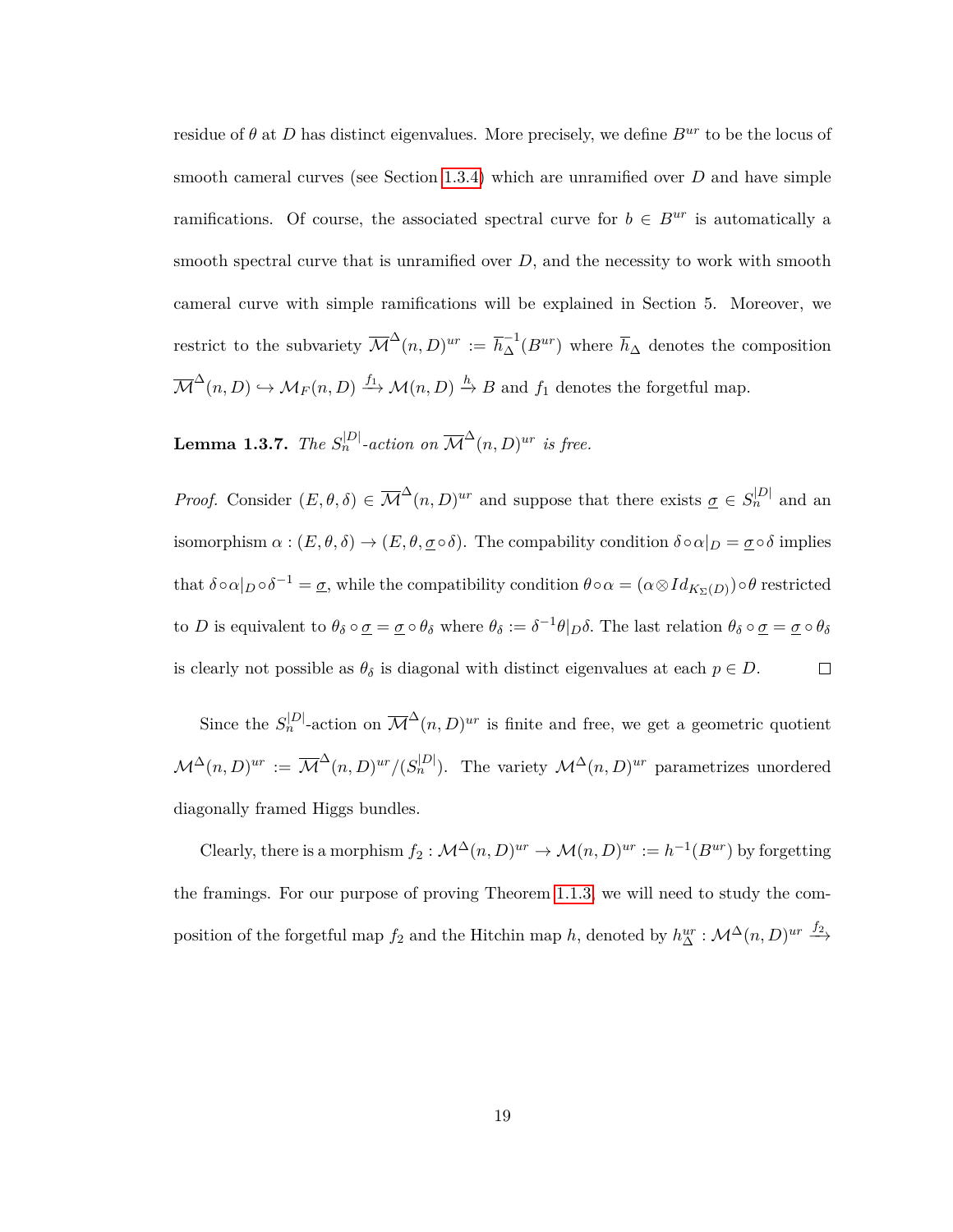$\mathcal{M}(n, D)^{ur} \stackrel{h^{ur}}{\longrightarrow} B^{ur}$ . We summarize the relation among the moduli spaces over  $B^{ur}$ :

$$
\overline{\mathcal{M}}^{\Delta}(n, D)^{ur} \longrightarrow \mathcal{M}_F(n, D)^{ur}
$$
\n
$$
\downarrow^{q} \qquad \qquad \downarrow^{f_1}
$$
\n
$$
\mathcal{M}^{\Delta}(n, D)^{ur} \xrightarrow{f_2} \mathcal{M}(n, D)^{ur}
$$
\n
$$
\downarrow^{h_1^{ur}}
$$
\n
$$
\downarrow^{h_1^{ur}}
$$
\n
$$
\downarrow^{h_1^{ur}}
$$
\n(1.3.1)

where  $\mathcal{M}_F(n, D)^{ur} := (h \circ f_1)^{-1}(B^{ur}).$ 

#### <span id="page-27-0"></span>**1.3.2 Spectral correspondence**

We explain the spectral correspondence for unordered diagonally framed Higgs bundles (see Proposition [1.3.12\)](#page-30-0). After that, we describe the Hodge structures of a generic Hitchin fiber which will be used in the proof of the main theorem.

**Definition 1.3.8.** Let *D* be an effective reduced divisor on *C.* A *D*-framed line bundle on a curve *C* is a pair  $(L, \beta)$  where *L* is a line bundle and  $\beta : L|_D \overset{\sim}{\to} \mathcal{O}_D$  is an isomorphism.

**Remark 1.3.9.** Unless mentioned otherwise, we will call  $(L, \beta)$  a framed line bundle whenever the divisor *D* is clear from the context.

<span id="page-27-1"></span>**Proposition 1.3.10.** *Let C be a smooth curve and D a reduced divisor on C. Let*  $C^{\circ} = C \setminus D$ ,  $j : C^{\circ} \to C$  and  $i : D \to C$  be the natural inclusions. The isomorphism *classes of degree 0 framed line bundles on C are parametrized by the generalized Jacobian*

$$
Jac(C^{\circ}) := \frac{H^0(C, \Omega_C(\log D))^{\vee}}{H_1(C^{\circ}, \mathbb{Z})}.
$$
\n(1.3.2)

*Proof.* By duality, we can identify

$$
Jac(C^{\circ}) = \frac{H^{0}(C, \Omega_{C}(\log D))}{H_{1}(C^{\circ}, \mathbb{Z})} \cong \frac{H^{1}(C, \mathcal{O}(-D))}{H^{1}(C, D, \mathbb{Z})}
$$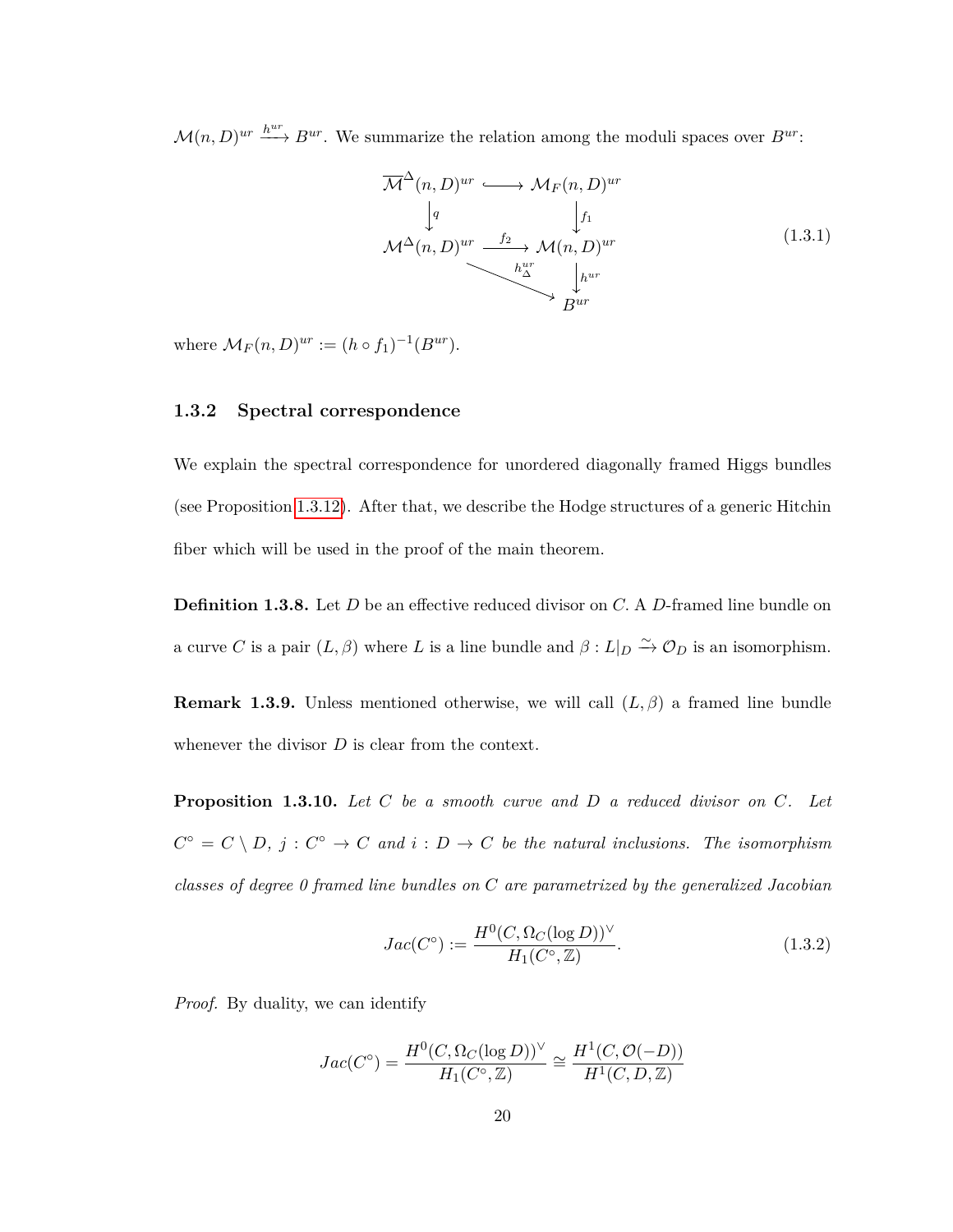Consider the exponential sequence

$$
0 \to j_! \underline{\mathbb{Z}} \to \mathcal{O}_C(-D) \xrightarrow{\exp(2\pi i(-))} \mathcal{O}_C^*(-D) \to 0
$$

where  $\mathcal{O}_C^*(-D)$  is defined as the subsheaf of  $\mathcal{O}_C^*$  consisting of functions with value 1 on *D.* It induces a long exact sequence

$$
\cdots \to H^1(C, j_! \mathbb{Z}) \cong H^1(C, D, \mathbb{Z}) \to H^1(C, \mathcal{O}_C(-D)) \to H^1(C, \mathcal{O}_C^*(-D))
$$
  

$$
\xrightarrow{c_1} H^2(C, j_! \mathbb{Z}) \cong H^2(C, D, \mathbb{Z}) \to H^2(C, \mathcal{O}_C(-D)) \to H^2(C, \mathcal{O}_C^*(-D)) \to \cdots
$$

where the map  $c_1 : H^1(C, \mathcal{O}_C^*(-D)) \rightarrow H^2(C, j\mathbb{Z}) \cong H^2(C, D, \mathbb{Z}) \cong H^2(C, \mathbb{Z}) \cong \mathbb{Z}$ can be interpreted as the first Chern class map. The group  $H^1(C, \mathcal{O}_C^*(-D))$  naturally parametrizes all framed line bundles. Indeed, the sheaf  $\mathcal{O}_C^*(-D)$  sits in a short exact sequence

$$
1\to \mathcal{O}_C^*(-D)\to \mathcal{O}_C^*\to i_*\mathbb{C}^*\to 1
$$

which induces a quasi-isomorphism  $\mathcal{O}_C^*(-D) \to F^{\bullet} := [\mathcal{O}_C^* \to i_*\mathbb{C}^*]$  and hence an isomorphism  $H^1(C, \mathcal{O}_C^*(-D)) \cong \mathbb{H}^1(C, F^{\bullet})$ . By choosing a Čech covering  $(U_{\alpha})$ , a 1cocyle in  $Z^1(U_\alpha, F^{\bullet})$  is a pair of  $f_{\alpha\beta} \in H^0(U_{\alpha\beta}, \mathcal{O}_{\mathbb{C}}^*)$  and  $\eta_\alpha \in H^0(U_\alpha, i_*\mathbb{C}^*)$  such that  $\eta$ *α*/ $\eta$ *β* = *fαβ*|*D*. The data *f*<sub>*αβ*</sub> represents a line bundle. By assumption, *f<sub>αβ</sub>*|*D* = 1 implies that  $\eta_{\alpha}|_D = \eta_{\beta}|_D \in \mathbb{C}^*$ . Since a framing of a line bundle at a point is equivalent to a choice of a non-zero complex number,  $(\eta_{\alpha})$  defines a framing of the line bundle at *D*. In other words, the pair  $(f_{\alpha\beta}, \eta_{\alpha})$  represents a framed line bundle, and a class in  $\mathbb{H}^1(C, F^{\bullet})$ represents an isomorphism class of the framed line bundle.

In particular, we find that

$$
Jac(C^{\circ}) \cong \frac{H^{1}(C, \mathcal{O}(-D))}{H^{1}(C, D, \mathbb{Z})} \cong \ker(\mathbf{c}_{1} : H^{1}(C, \mathcal{O}_{C}^{*}(-D)) \to \mathbb{Z})
$$

which paramatrizes degree 0 framed line bundles.

 $\Box$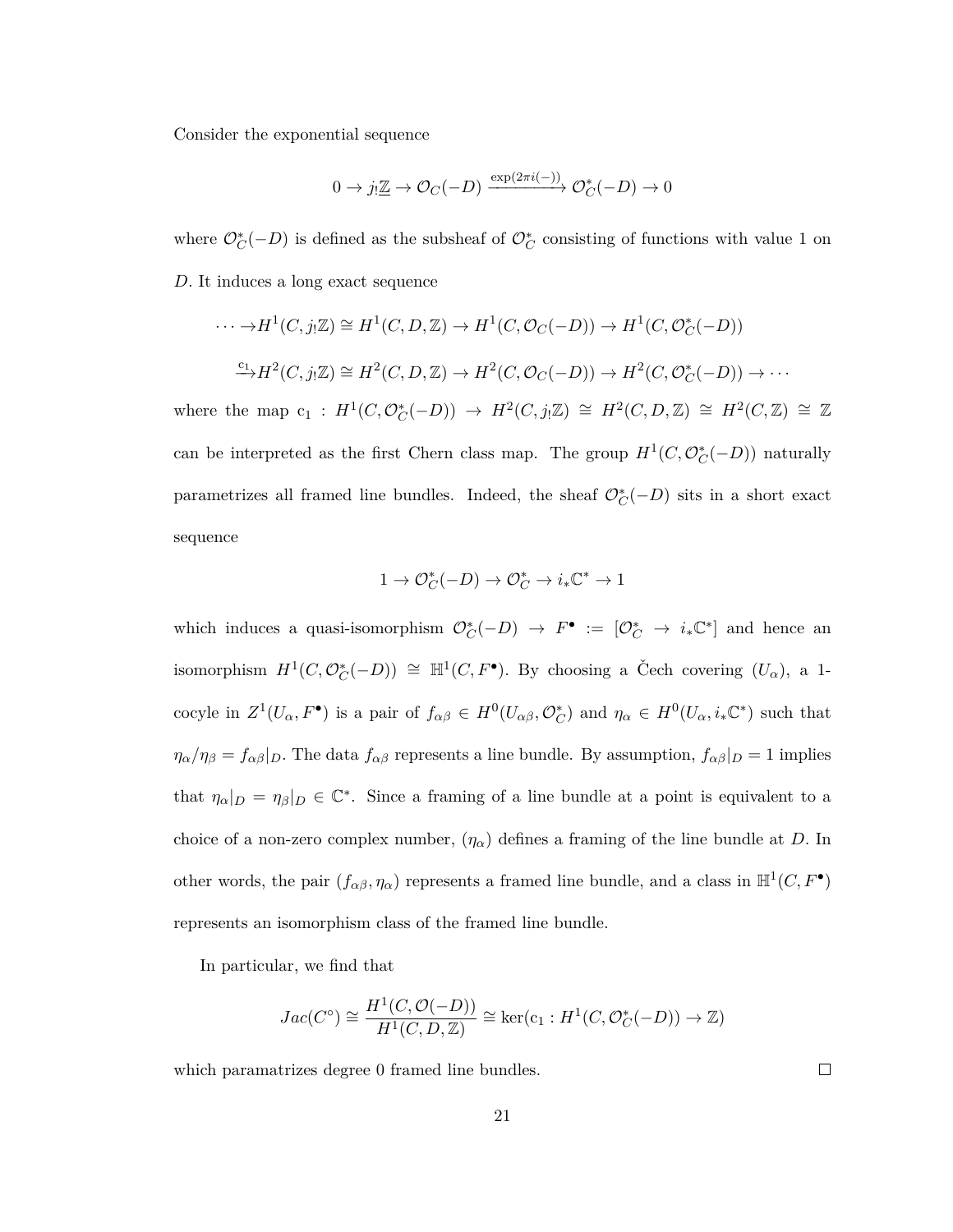We will apply the previous discussion to  $C = \overline{\Sigma}_b$ , a spectral curve of  $\Sigma$  corresponding to  $b \in B^{ur}$ .

**Remark 1.3.11.** Unless mentioned otherwise, we will omit the the subscript *b* in  $\overline{\Sigma}_b$  and  $\overline{\Sigma}_{b}^{\circ}$  $\delta$  in this section for convenience, as it is irrelevant to our discussion.

Since we are mainly interested in  $SL(n, \mathbb{C})$ -Higgs bundles, we will need to consider the Prym variety of the spectral cover  $\bar{p}$  :  $\bar{\Sigma} \to \Sigma$ . The norm map  $Nm : Jac(\tilde{\Sigma}) \to Jac(\Sigma)$ induces a morphism of short exact sequences

$$
0 \longrightarrow (\mathbb{C}^*)^{nd-1} \longrightarrow Jac(\tilde{\Sigma}^{\circ}) \longrightarrow Jac(\tilde{\Sigma}) \longrightarrow 0
$$
  

$$
\downarrow \qquad \qquad \downarrow Nm^{\circ} \qquad \qquad \downarrow Nm
$$
  

$$
0 \longrightarrow (\mathbb{C}^*)^{d-1} \longrightarrow Jac(\Sigma^{\circ}) \longrightarrow Jac(\Sigma) \longrightarrow 0
$$

where  $d = |D|$  and  $Nm^\circ: Jac(\tilde{\Sigma}^\circ) \to Jac(\Sigma^\circ)$  is defined by taking norms on line bundles and determinants on framings. Recall that  $Nm(L) = \det(\overline{p}_*L) \otimes \det(\overline{p}_*\mathcal{O}_{\overline{\Sigma}})^{\vee}$  and for a framed line bundle  $(L, \beta) \in Jac(\overline{\Sigma}^{\circ})$ , the natural framing

$$
\overline{p}_*L|_x \xrightarrow{\sim} \bigoplus_{y \in \overline{p}^{-1}(x)} L_y \xrightarrow{\sim} \bigoplus_{y \in \overline{p}^{-1}(x)} \mathcal{O}_y
$$

induces a framing on  $\det(\overline{p}_*L)|_x$  over each  $x \in D$ . Also, there is a natural framing on  $\det(\bar{p}_*\mathcal{O}_{\overline{\Sigma}})^{\vee}|_x$  induced from the identity  $Id: \mathcal{O}_{\overline{\Sigma}}|_{\overline{p}^{-1}(x)} \to \mathcal{O}_{\overline{\Sigma}}|_{\overline{p}^{-1}(x)}$ . Both framings determine a framing on  $Nm(L)$  and hence the map  $Nm^{\circ}$ .

By taking the kernel of this morphism, we get a commutative diagram:

<span id="page-29-0"></span>
$$
0 \longrightarrow (\mathbb{C}^{*})^{(n-1)d} \longrightarrow Prym(\widetilde{\Sigma}^{\circ}/\Sigma^{\circ}) \longrightarrow Prym(\widetilde{\Sigma}/\Sigma) \longrightarrow 0
$$
  
\n
$$
0 \longrightarrow (\mathbb{C}^{*})^{nd-1} \longrightarrow Jac(\widetilde{\Sigma}^{\circ}) \longrightarrow Jac(\widetilde{\Sigma}) \longrightarrow 0
$$
  
\n
$$
\downarrow \qquad \qquad \downarrow Nm^{\circ} \qquad \qquad \downarrow Nm
$$
  
\n
$$
0 \longrightarrow (\mathbb{C}^{*})^{d-1} \longrightarrow Jac(\Sigma^{\circ}) \longrightarrow Jac(\Sigma) \longrightarrow 0
$$
  
\n
$$
(1.3.3)
$$

where  $Prym(\tilde{\Sigma}^{\circ}/\Sigma^{\circ}) := \ker(Nm^{\circ}).$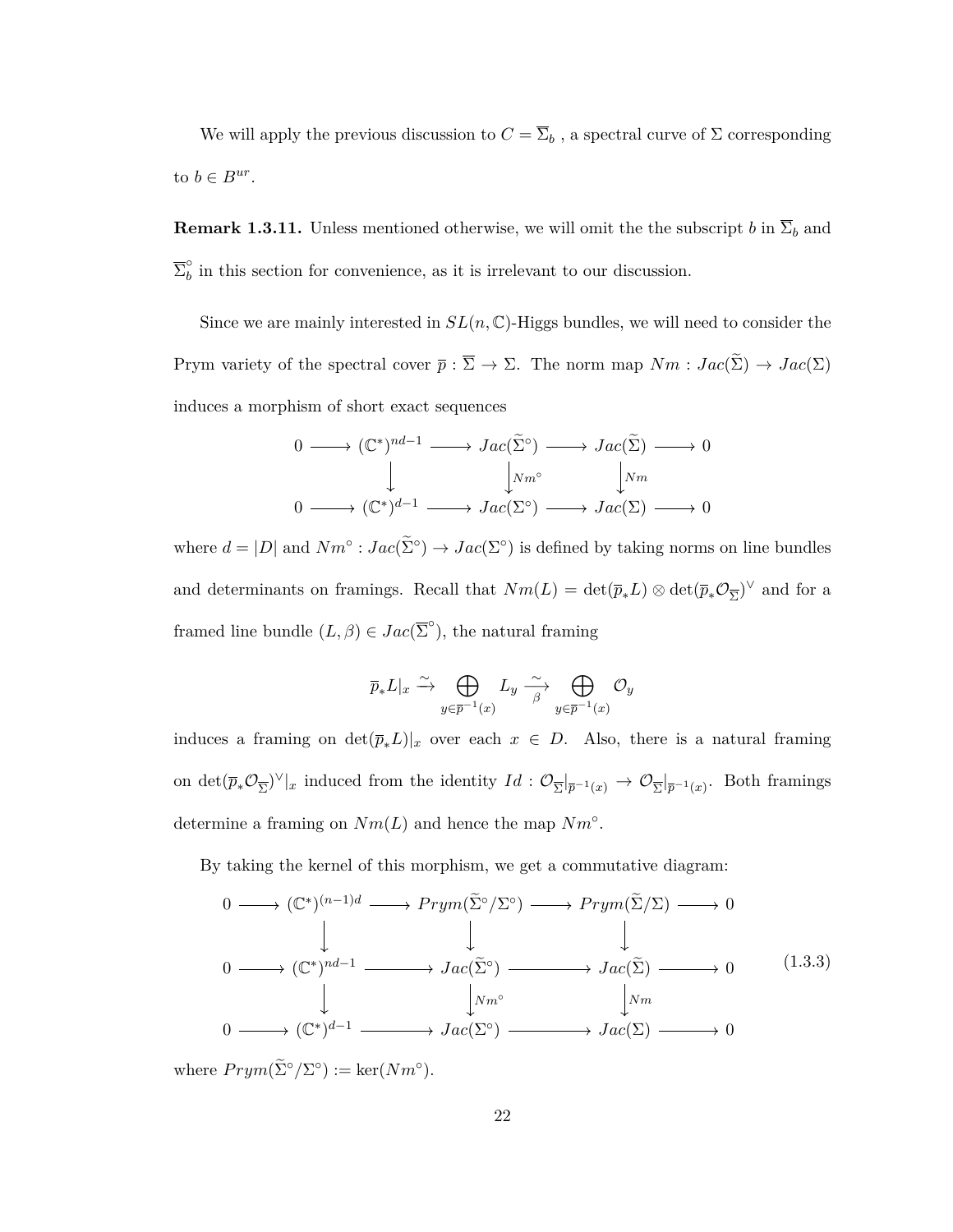<span id="page-30-0"></span>**Proposition 1.3.12.** *(Spectral correspondence [\[BLP19\]](#page-112-2)).*

*For a fixed*  $b \in B^{ur}$ , there is a one-to-one correspondence between degree zero framed  $\Delta$ *line bundles on*  $\Sigma_b$  *and unordered diagonally framed Higgs bundles on*  $\Sigma$ *. Moreover, the following results hold:*

- *1. The fiber*  $h_{\Delta}^{-1}$  $\bigcup_{\Delta, GL(n)}^{-1}(b)$  *is isomorphic to*  $Jac(\widetilde{\Sigma}_{b}^{\circ})$ *;*
- 2. *The fiber*  $h_{\Lambda}^{-1}$  $\sum_{\Delta, SL(n)}^{-1}(b)$  *is isomorphic to Prym* $(\widetilde{\Sigma}_{b}^{\circ}/\Sigma^{\circ})$ *.*

*Proof.* For simplicity, we assume  $D = \{x\}, \overline{D} = \overline{p}^{-1}(x)$  in this proof. Let *L* be a line bundle on  $\Sigma_b$  and  $(E, \theta)$  a Higgs bundle on  $\Sigma$ . Recall that there is a bijection between line bundles on  $\Sigma_b$  and Higgs bundles on  $\Sigma$ 



where  $\lambda$  denotes the tautological section of  $K_{\Sigma}(D)$ . It remains to verify the bijection on framings.

Pushing forward a  $\overline{D}$ -framed line bundle  $(L, \beta)$  gives an unordered framed Higgs bundle  $(\overline{p}_*L, \overline{p}_*\lambda, \delta)$  where

$$
\delta: E|_x \xrightarrow{\sim} \bigoplus_{y \in p^{-1}(x)} L_y \xrightarrow{\sim} \bigoplus_{y \in p^{-1}(x)} \mathcal{O}_y
$$

is well-defined as an unordered framing. With respect to the unordered framing, the Higgs field  $\bar{p}_*\lambda$  is diagonal as  $\theta|_x := \bar{p}_*\lambda$  defines multiplication by  $\lambda_i$  on each eigenline  $L_i$ .

Conversely, given an unordered diagonally framed Higgs bundle  $(E, \theta, \delta)$ , since we assume that  $\theta|_x$  has distinct eigenvalues, for each  $\lambda_i \in \overline{p}^{-1}(D)$ , the natural composition

$$
\ker(\overline{p}^*\theta - \lambda_i Id) \to E|_x \to \text{coker}(\overline{p}^*\theta - \lambda_i Id)
$$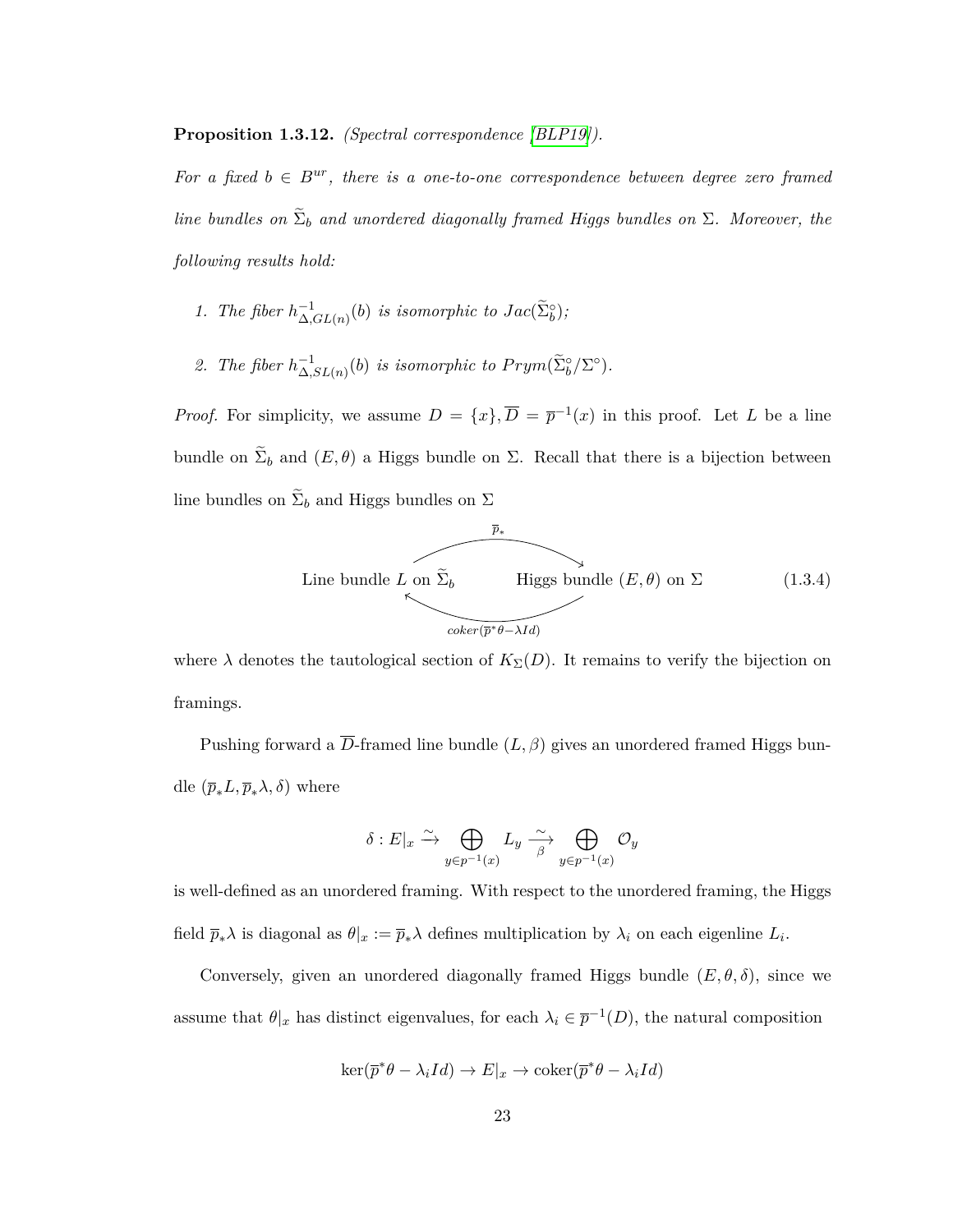is an isomorphism. The assumption that  $\theta|x$  is diagonal with respect to  $\delta$  implies that there is a component  $\mathcal{O}_x \xrightarrow{\alpha_i} \bigoplus_i^n \mathcal{O}_x$  such that

$$
\ker(\overline{p}^*\theta - \lambda_i Id) \longrightarrow E|_x
$$
  
\n
$$
\cong \uparrow \qquad \cong \uparrow
$$
  
\n
$$
\mathcal{O}_x \xrightarrow{\alpha_i} \oplus_i^n \mathcal{O}_x
$$

In particular, we get a framing  $\mathcal{O}_x \xrightarrow{\sim} \text{coker}(\bar{p}^*\theta - \lambda_i Id)$  for each  $\lambda_i$ .

Finally, claims (1), (2) follow from Proposition [1.3.10.](#page-27-1)

 $\Box$ 

#### **Hodge structures**

Recall that since  $\tilde{\Sigma}^{\circ}$  is non-compact,  $H^{1}(\tilde{\Sigma}^{\circ}, \mathbb{Z})$  carries the Z-mixed Hodge structure whose Hodge filtration is given by

$$
F^{0} = H^{1}(\widetilde{\Sigma}^{\circ}, \mathbb{C}) \supset F^{1} = H^{0}(\widetilde{\Sigma}, \Omega_{\widetilde{\Sigma}}^{1}(\log D)) \supset F^{2} = 0.
$$
 (1.3.5)

This induces the mixed Hodge structure on  $(H^1(\tilde{\Sigma}^\circ, \mathbb{Z}))^\vee$  which is isomorphic to  $H_1(\tilde{\Sigma}^\circ, \mathbb{Z})/(\text{torsion}) \cong H_1(\tilde{\Sigma}^\circ, \mathbb{Z})$  by the universal coefficient theorem. Note that  $Ext(H_0(\tilde{\Sigma}^{\circ}, \mathbb{Z}), \mathbb{Z}) = Ext(\mathbb{Z}, \mathbb{Z}) = 0$ , so there is no torsion in this case. The Hodge filtration of this dual mixed Hodge structure is given by

$$
F^{-1}=H^1(\widetilde{\Sigma}^\circ,{\mathbb C})^\vee\supset F^0=\left(\frac{H^1(\widetilde{\Sigma}^\circ,{\mathbb C})}{H^0(\widetilde{\Sigma},\Omega_{\widetilde{\Sigma}}^1(\log D))}\right)^\vee\supset F^1=0
$$

Note that the weight filtration on  $H_1(\tilde{\Sigma}^\circ, \mathbb{Z})$  is

$$
W_{-3} = 0 \subset W_{-2} = \mathbb{Z}^{nd-1} \subset W_{-1} = H_1(\tilde{\Sigma}^{\circ}, \mathbb{Z}).
$$

Thus we can define as in [\[Car79\]](#page-112-4) the Jacobian of this Hodge structure as

$$
J(H_1(\tilde{\Sigma}^\circ, \mathbb{Z})) := \frac{H_1(\tilde{\Sigma}^\circ, \mathbb{C})}{F^0 + H_1(\tilde{\Sigma}^\circ, \mathbb{Z})}
$$
(1.3.6)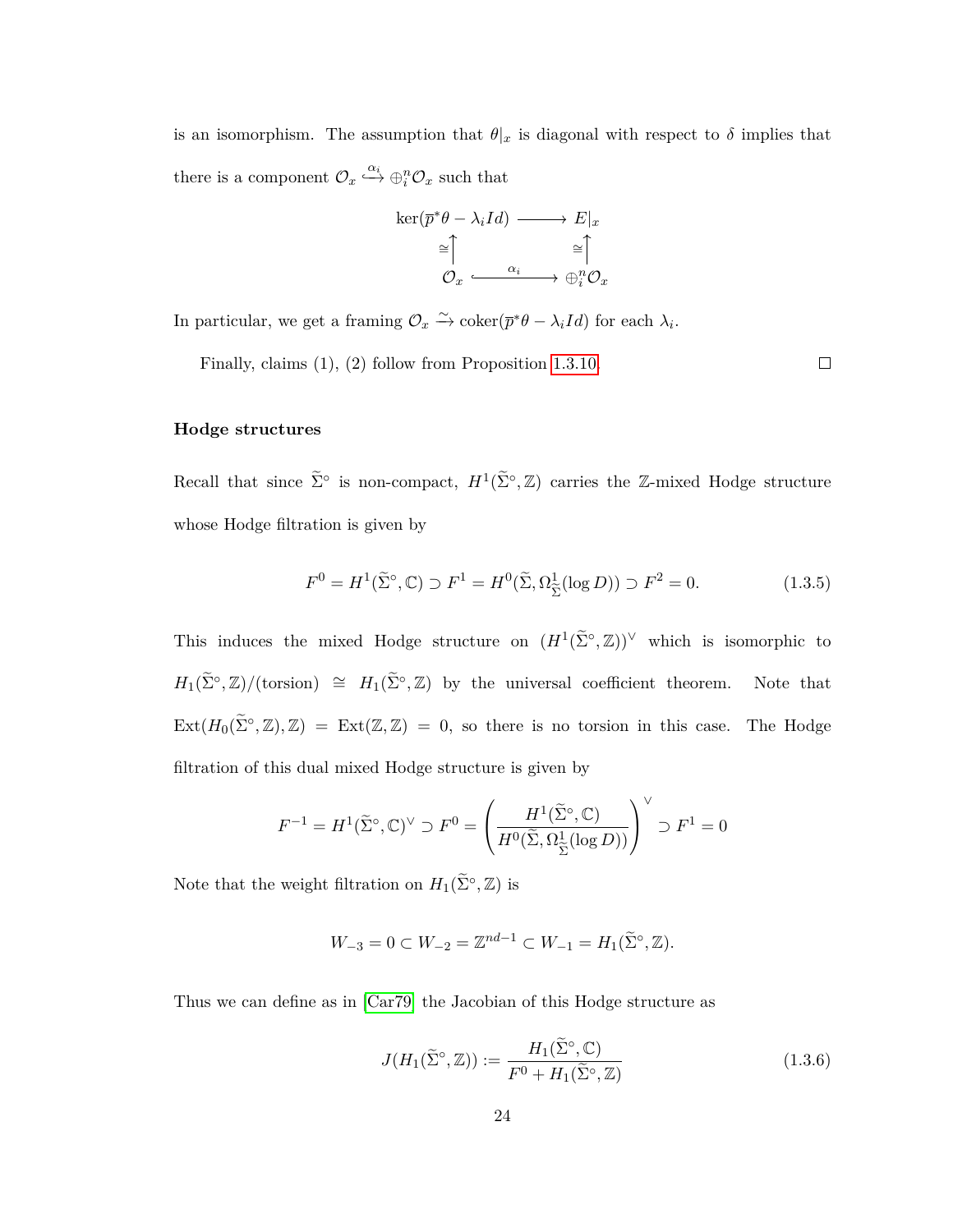**Lemma 1.3.13.** *There is an isomorphism between*

$$
J(H_1(\widetilde{\Sigma}^\circ,\mathbb{Z}))\cong Jac(\widetilde{\Sigma}^\circ)
$$

*Proof.* Indeed,

$$
J(H_1(\tilde{\Sigma}^\circ, \mathbb{Z})) = \frac{H_1(\tilde{\Sigma}^\circ, \mathbb{C})}{F^0 + H_1(\tilde{\Sigma}^\circ, \mathbb{Z})} = \frac{F^{-1}}{F^0 + H_1(\tilde{\Sigma}^\circ, \mathbb{Z})} \cong \frac{H^0(\tilde{\Sigma}, \Omega_{\tilde{\Sigma}}^1(\log(D)))}{H_1(\tilde{\Sigma}^\circ, \mathbb{Z})}.
$$

 $\Box$ 

Taking the first integral homology of every term in the diagram [\(1.3.3\)](#page-29-0), we get

$$
0 \longrightarrow (\mathbb{Z})^{(n-1)d} \longrightarrow H_{\Delta,SL(n)} \longrightarrow H_{SL(n)} \longrightarrow 0
$$
  

$$
0 \longrightarrow (\mathbb{Z})^{nd-1} \longrightarrow H_1(\tilde{\Sigma}^{\circ}, \mathbb{Z}) \longrightarrow H_1(\tilde{\Sigma}, \mathbb{Z}) \longrightarrow 0
$$
  

$$
\downarrow \qquad \qquad \downarrow Nm^{\circ} \qquad \qquad \downarrow Nm
$$
  

$$
0 \longrightarrow (\mathbb{Z})^{d-1} \longrightarrow H_1(\Sigma^{\circ}, \mathbb{Z}) \longrightarrow H_1(\Sigma, \mathbb{Z}) \longrightarrow 0
$$

where we define

$$
H_{\Delta, SL(n)} := H_1(Prym(\tilde{\Sigma}^\circ/\Sigma^\circ), \mathbb{Z}) \cong \ker(Nm^\circ : H_1(\tilde{\Sigma}^\circ, \mathbb{Z}) \to H_1(\Sigma^\circ, \mathbb{Z})),\tag{1.3.7}
$$

$$
H_{SL(n)} := H_1(Prym(\tilde{\Sigma}/\Sigma), \mathbb{Z}) \cong \ker(Nm : H_1(\tilde{\Sigma}, \mathbb{Z}) \to H_1(\Sigma, \mathbb{Z})).
$$
\n(1.3.8)

Since the norm map is a morphism of mixed Hodge structures and taking the Jacobian is functorial, we immediately get the following result.

**Corollary 1.3.14.** *The Prym lattice*  $H_{\Delta, SL(n)}$  *is torsion free and admits the* Z-mixed *Hodge structure of type*  $\{(-1,-1), (-1,0), (0,-1)\}$  *induced by the map*  $H_1(Nm°): H_1(\tilde{\Sigma}^{\circ}, \mathbb{Z}) \rightarrow$ *H*<sub>1</sub>( $\Sigma^{\circ}, \mathbb{Z}$ )*. In particular, the Jacobian J*( $H_{\Delta, SL(n)}$ ) *is isomorphic to Prym*( $\tilde{\Sigma}^{\circ}/\Sigma^{\circ}$ )*.*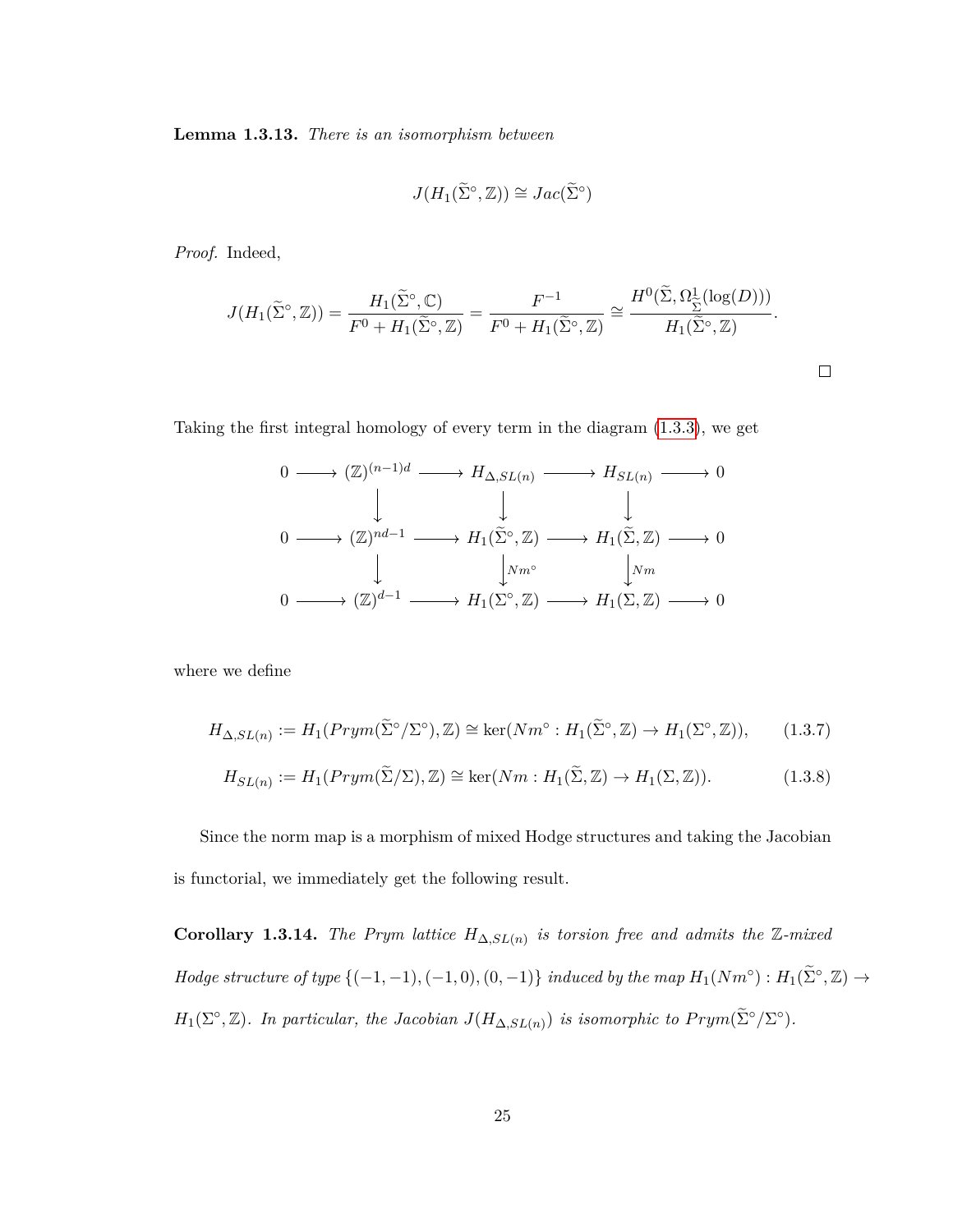**Remark 1.3.15.** Note that the mixed Hodge structure of the above type on  $H_{\Delta, SL(n)}$ is equivalent to the data of semi-abelian variety  $J(H_{\Delta,SL(n)})$ . A review is included in Appendix [\(1.6\)](#page-64-0).

**Remark 1.3.16.** The Prym lattice  $H_{\Delta, SL(n)}$  admits a sheaf-theoretic formulation which will be needed in later sections. Consider the short exact sequence

$$
0 \to \mathcal{K} \to \overline{p}_* \underline{\mathbb{Z}} \xrightarrow{Tr} \underline{\mathbb{Z}} \to 0
$$

The trace map  $\overline{p}_*\underline{\mathbb{Z}} \xrightarrow{Tr} \underline{\mathbb{Z}}$  is defined by

$$
\overline{p}_*\underline{\mathbb{Z}}(U) = \underline{\mathbb{Z}}(\overline{p}^{-1}(U)) \to \underline{\mathbb{Z}}(U), \quad (s_1, ..., s_n) \mapsto \sum_{i=1}^n s_i
$$

if  $U$  is away from the ramification divisor, where  $s_i$  is a section on each component of  $\overline{p}^{-1}(U).$ 

This short exact sequence induces a long exact sequence:

$$
0 \to H_c^0(\Sigma, \mathcal{K}) \to H_c^0(\Sigma, \overline{p}_* \mathbb{Z}_{\widetilde{\Sigma}}) \cong H_c^0(\widetilde{\Sigma}, \mathbb{Z}) \to H_c^0(\Sigma, \mathbb{Z})
$$
  

$$
\to H_c^1(\Sigma, \mathcal{K}) \to H_c^1(\Sigma, \overline{p}_* \mathbb{Z}) \cong H_c^1(\widetilde{\Sigma}, \mathbb{Z}) \to H_c^1(\Sigma, \mathbb{Z})
$$

Since the cokernel of the map  $H_c^0(\tilde{\Sigma}, \mathbb{Z}) \to H_c^0(\Sigma, \mathbb{Z})$  is torsion and  $H_c^1(\overline{\Sigma}, \mathbb{Z})$  is torsion-free, it follows that the maximal torsion free quotient  $H_c^1(\Sigma, \mathcal{K})_{\text{tf}} := H_c^1(\Sigma, \mathcal{K})/H_c^1(\Sigma, \mathcal{K})_{\text{tors}}$  can be identified as follows

$$
H_c^1(\Sigma, \mathcal{K})_{\text{tf}} \cong \ker(H_c^1(\widetilde{\Sigma}, \mathbb{Z}) \to H_c^1(\Sigma, \mathbb{Z})) \cong \ker(H_1(\widetilde{\Sigma}, \mathbb{Z}) \to H_1(\Sigma, \mathbb{Z}))
$$

by Poincar´e duality. Note that we could have used cohomology instead of compactly supported cohomology since the curve  $\Sigma$  is compact, but the above argument also works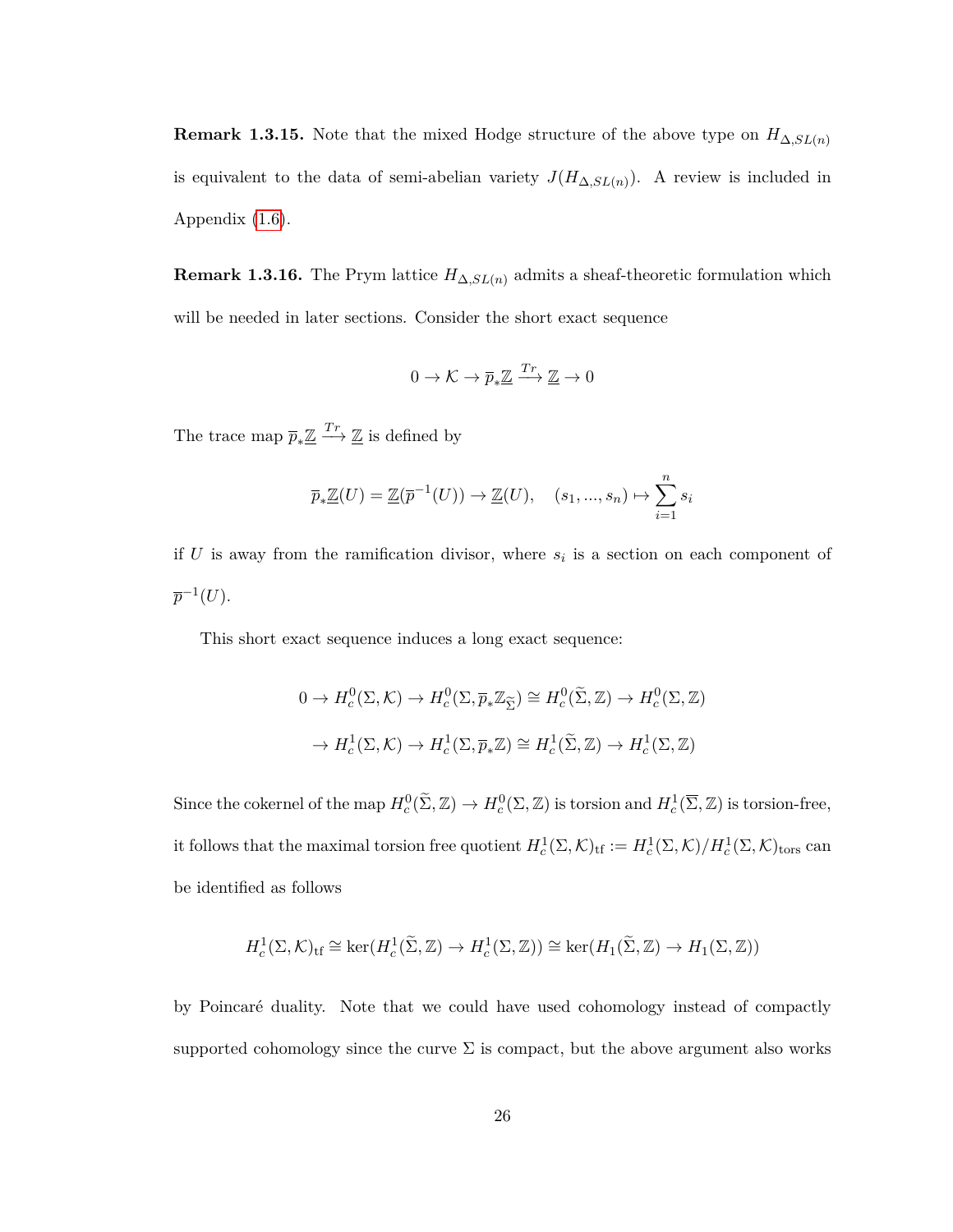for the noncompact curve  $\Sigma^{\circ}$ . In particular, the same argument implies that

$$
H_c^1(\Sigma^\circ, \mathcal{K}|_{\Sigma^\circ})_{\text{tf}} \cong \ker(H_1(\tilde{\Sigma}^\circ, \mathbb{Z}) \to H_1(\Sigma^\circ, \mathbb{Z})) \cong H_{\Delta, SL(n)}.\tag{1.3.9}
$$

Note that  $H_c^1(\Sigma^{\circ}, \mathcal{K}|_{\Sigma^{\circ}})$ <sub>tf</sub> can also be written as  $H^1(\Sigma, D, \mathcal{K})$ <sub>tf</sub>.

#### <span id="page-34-0"></span>**1.3.3 Deformation theory**

In this section, we show that the moduli space of diagonally framed Higgs bundle  $\overline{\mathcal{M}}^\Delta(n,D)$ is symplectic. For the following discussion in this section, we fix a diagonally framed Higgs bundle  $(E, \theta, \delta)$ . Recall that we assume  $b \in B^{ur}$  which means that the associated cameral curve is smooth, unramified over *D*, and has simple ramification. In particular, the residue of *θ* at *D* is diagonal with distinct eigenvalues with respect to the framing *δ.*

Denote by  $\Sigma[\epsilon]$  the fiber product  $\Sigma \times \operatorname{Spec}(\mathbb{C}[\epsilon]).$ 

**Definition 1.3.17.** An infinitesimal deformation of diagonally framed Higgs bundle is a triple  $(E_{\epsilon}, \theta_{\epsilon}, \delta_{\epsilon})$  such that

- $E_{\epsilon}$  is a locally free sheaf on  $\Sigma[\epsilon],$
- $\bullet \ \theta_{\epsilon} \in H^{0}(\Sigma[\epsilon], \mathfrak{g}'_{E_{\epsilon},D[\epsilon]} \otimes p_{\Sigma}^{*}K_{\Sigma}(D)),$
- $\delta_{\epsilon}: E|_{D[\epsilon]} \to \mathcal{O}_{D[\epsilon]}^{\oplus n}$  is an isomorphism,
- $•$   $(E<sub>ε</sub>, θ<sub>ε</sub>, δ<sub>ε</sub>)|<sub>D×0</sub> ≅ (E, θ, δ),$

where as before  $\mathfrak{g}'_{E_{\epsilon},D[\epsilon]}$  is defined as the kernel of the map  $\mathfrak{g}_{E_{\epsilon}} \to \mathfrak{q} \otimes \mathcal{O}_{D[\epsilon]}$  induced by  $\delta_{\epsilon}$ and  $p_{\Sigma} : \Sigma[\epsilon] \rightarrow \Sigma$  denotes the natural projection.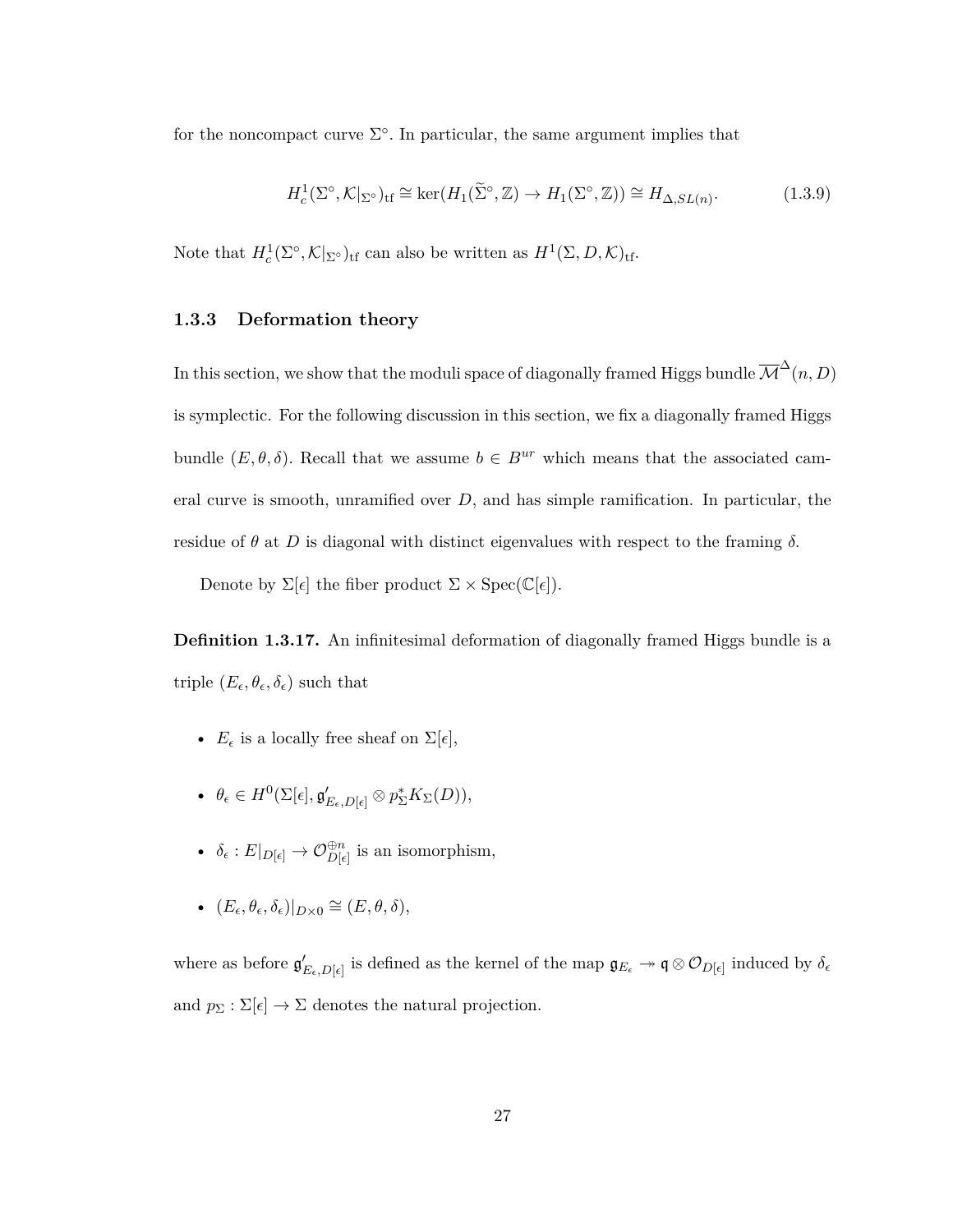**Proposition 1.3.18.** *The space of infinitesimal deformations of a diagonally framed Higgs bundle*  $(E, \theta, \delta)$  *is canonically isomorphic to*  $\mathbb{H}^1(C^{\bullet})$  *where* 

$$
C^{\bullet}: C^{0} = \mathfrak{g}_{E}(-D) \xrightarrow{[\cdot,\theta]} C^{1} = \mathfrak{g}'_{E} \otimes K_{\Sigma}(D)
$$
\n(1.3.10)

*Proof.* Recall that [\[Mar94\]](#page-115-1) the space of infinitesimal deformation of a framed Higgs bundles  $(E, \theta, \delta)$  is canonically isomorphic to  $\mathbb{H}^1(C_F^{\bullet})$  where

$$
C_F^{\bullet}: C_F^0 = \mathfrak{g}_E(-D) \xrightarrow{[\cdot,\theta]} C_F^1 = \mathfrak{g}_E \otimes K_{\Sigma}(D). \tag{1.3.11}
$$

Choose a Čech cover  $U := (U_\alpha)$  of  $\Sigma$  which induces cover  $U[\epsilon] := (U_\alpha[\epsilon])$  of  $\Sigma[\epsilon]$ . Imposing further the condition that the Higgs bundles are diagonally framed implies that  $\theta \in \mathfrak{g}'_E \otimes K_\Sigma(D) \subset \mathfrak{g}_E \otimes K_\Sigma(D)$ . Suppose that a 1-cocycle  $(\dot{f}_{\alpha\beta}, \dot{\varphi}_\alpha)$  in  $Z^1(U[\epsilon], C_F^{\bullet})$  represents an infinitesimal deformation of  $(E, \theta, \delta)$  as framed Higgs bundles where  $\dot{f}_{\alpha\beta} \in$  $H^0(U_{\alpha\beta}[\epsilon],\mathfrak{g}_E(-D))$  and  $\dot{\varphi}_{\alpha} \in H^0(U_{\alpha}[\epsilon],\mathfrak{g}_E \otimes p_{\Sigma}^*K_{\Sigma}(D)).$  Then  $(\dot{f}_{\alpha\beta},\dot{\varphi}_{\alpha})$  is an infinitesimal deformation of  $(E, \theta, \delta)$  as diagonally framed Higgs bundles if and only if  $\dot{\varphi}_{\alpha} \in H^0(U_{\alpha}[\epsilon], \mathfrak{g}'_E \otimes p_{\Sigma}^* K_{\Sigma}(D)).$  Hence, it follows that  $\mathbb{H}^1(C^{\bullet})$  parametrizes the infinitesimal deformations of diagonally framed Higgs bundles.

| I |  |  |
|---|--|--|
|   |  |  |
|   |  |  |
|   |  |  |

Recall that the Serre duality says that  $\mathbb{H}^1(C^{\bullet}) \xrightarrow{\sim} (\mathbb{H}^1(\check{C}^{\bullet}))^{\vee}$  where

$$
\check{C}^{\bullet} : (\mathfrak{g}'_{E})^{\vee} \otimes \mathcal{O}_{\Sigma}(-D) \xrightarrow{[-,\theta]^{t}} \mathfrak{g}_{E}^{\vee} \otimes K_{\Sigma}(D) \qquad (1.3.12)
$$

is the Serre dual to *C* • . Combining the Serre duality isomorphism with the isomorphism in the next proposition, we get a non-degenerate skew-symmetric pairing on  $\mathbb{H}^1(C^{\bullet})$ .

**Proposition 1.3.19.** *There is a canonical isomorphism*

$$
\mathbb{H}^1(\check{C}^\bullet) \cong \mathbb{H}^1(C^\bullet). \tag{1.3.13}
$$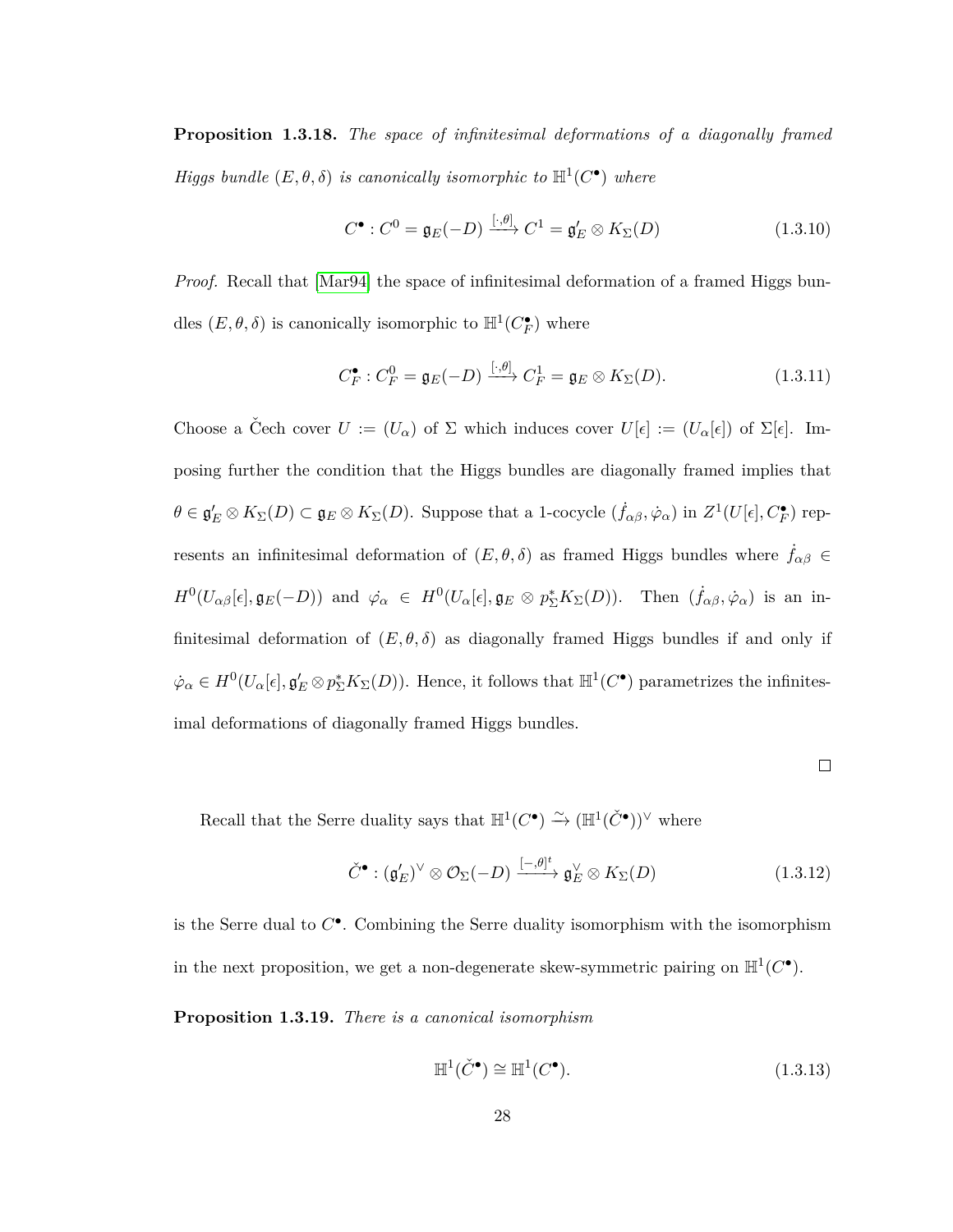*Proof.* We consider an auxiliary complex<sup>[2](#page-36-0)</sup>

$$
C_1^{\bullet}: \mathfrak{g}''_E \to \mathfrak{g}_E \otimes K_{\Sigma}(D)
$$

and show that this is isomorphic to both  $C^{\bullet}$  and  $\check{C}^{\bullet}$ .

First, consider the morphism of complexes  $t: C^{\bullet} \to C_{1}^{\bullet}$ :

$$
\begin{array}{ccc}\nC^{\bullet} & & \mathfrak{g}_{E} \otimes \mathcal{O}_{\Sigma}(-D) \longrightarrow \mathfrak{g}'_{E} \otimes K_{\Sigma}(D) \\
\downarrow t & & \downarrow t_{0} & \downarrow t_{1} \\
C_{1}^{\bullet} & & \mathfrak{g}''_{E} \longrightarrow \mathfrak{g}_{E} \otimes K_{\Sigma}(D)\n\end{array}
$$

Both  $t_0$  and  $t_1$  are injective. The diagram clearly commutes away from  $D$ , hence commutes everywhere. In particular, around *D*, choose an open subset *U* that trivializes all the bundles, we see that the maps become the natural maps

$$
\mathfrak{t}(-D) \oplus \mathfrak{q}(-D) \longrightarrow (\mathfrak{t} \oplus \mathfrak{q}(-D)) \otimes K_{\Sigma}(D)|_{U}
$$

$$
\downarrow_{t_0|_{U}} \qquad \qquad \downarrow_{t_1|_{U}}
$$

$$
\mathfrak{t}(-D) \oplus \mathfrak{q} \longrightarrow (\mathfrak{t} \oplus \mathfrak{q}) \otimes K_{\Sigma}(D)|_{U}
$$

where we abuse notations by denoting  $t$  and  $q$  the trivial bundles with fibers  $t$  and  $q$ , respectively. The cokernel of *t* is

$$
\mathrm{coker}(t): \mathfrak{q}_D \xrightarrow{[\cdot,\theta]|_D} \mathfrak{q}_D \otimes K_{\Sigma}(D)
$$

**Lemma 1.3.20.**

$$
\mathbb{H}^i(\text{coker}(t)) = 0, \text{ for all } i.
$$

*Proof.* Since the complex is supported at *D*, it reduces to a complex of C-vector spaces. Assume *D* consists of a single point for simplicity. The complex reduces to

$$
\mathfrak{q} \xrightarrow{[\cdot,\theta]|_D} \mathfrak{q}.
$$

<span id="page-36-0"></span><sup>&</sup>lt;sup>2</sup>The complex  $C_1^{\bullet}$  here coincides with the complex " $C_1^{\Delta}$ " that is defined in [\[BLP19,](#page-112-0) Section 5].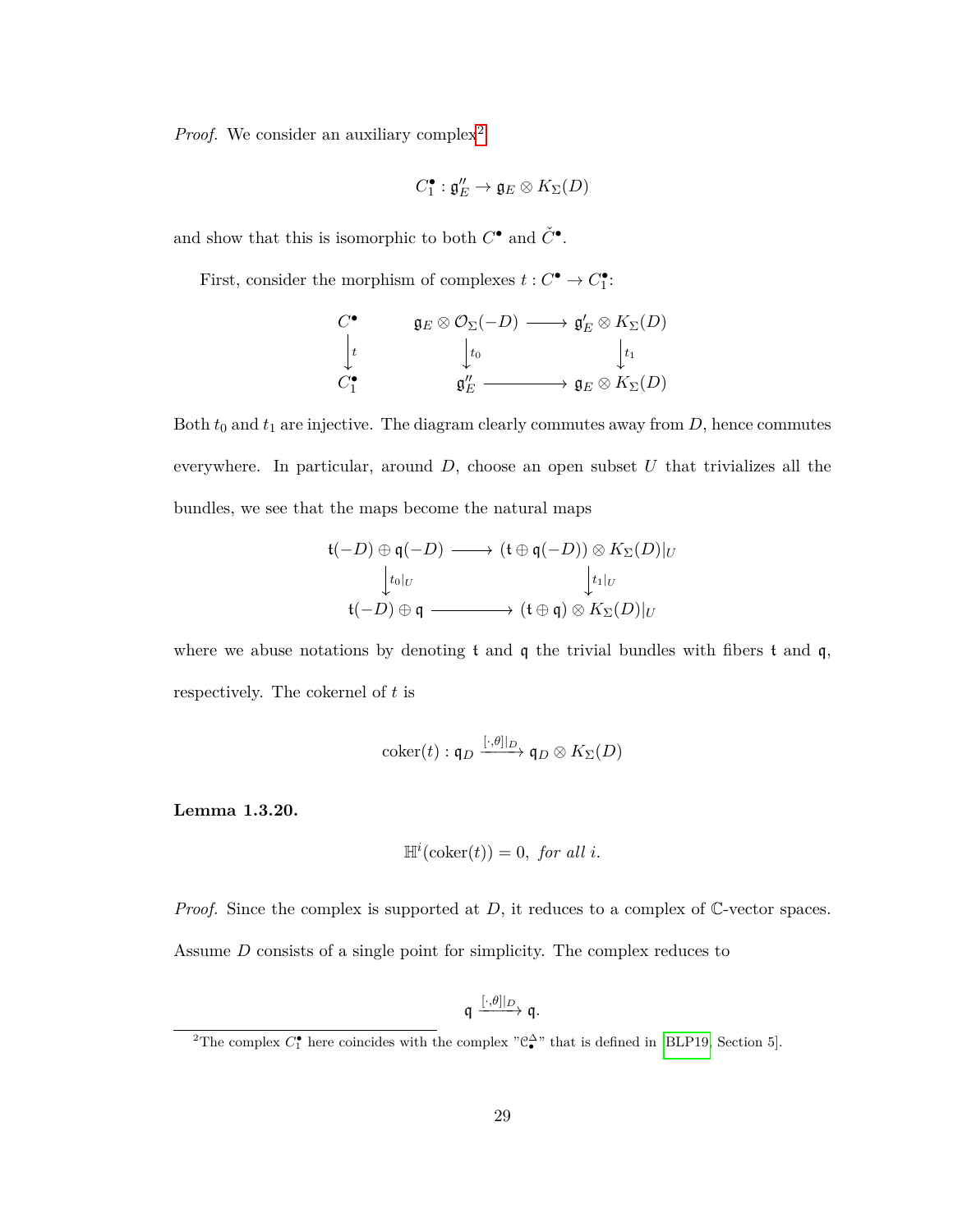Recall our assumption that the associated spectral curve is unramified over *D*. The restriction  $\theta|_D$  of the Higgs field to  $D$  is a diagonal matrix with distinct eigenvalues with respect to  $\delta$ . In particular,  $\theta|_D$  is regular and semisimple, so its centralizer  $Z_{\mathfrak{g}}(\theta|_D) = \{x \in g | [x, \theta|_D] = 0\}$  is a Cartan subalgebra and coincides with t. Since  $\ker([\cdot,\theta]|_D : \mathfrak{g} \to \mathfrak{g}) = Z_{\mathfrak{g}}(\theta|_D) = \mathfrak{t}$  which intersects q trivially, it follows that the restricted map  $([\cdot,\theta]|_D)|_{\mathfrak{q}}:\mathfrak{q}\to\mathfrak{q}$  is an isomorphism. Hence, all the cohomologies of the complex coker(*t*) must be zero.

The long exact sequence induced by  $0 \to C^{\bullet} \to C_1^{\bullet} \to \text{coker}(t) \to 0$  is:

$$
0 \to \mathbb{H}^0(C^{\bullet}) \to \mathbb{H}^0(C_1^{\bullet}) \to \mathbb{H}^0(\mathrm{coker}(t)) = 0
$$
  

$$
\to \mathbb{H}^1(C^{\bullet}) \to \mathbb{H}^1(C_1^{\bullet}) \to \mathbb{H}^1(\mathrm{coker}(t)) = 0 \to \dots
$$

and hence  $\mathbb{H}^0(C^{\bullet}) \cong \mathbb{H}^0(C_1^{\bullet})$  and  $\mathbb{H}^1(C^{\bullet}) \cong \mathbb{H}^1(C_1^{\bullet})$ .

Finally, we claim that there is an isomorphism of complexes  $C_1^{\bullet} \cong \check{C}^{\bullet}$ 

<span id="page-37-1"></span>
$$
C_1^{\bullet} \qquad \qquad \mathfrak{g}_E'' \longrightarrow \mathfrak{g}_E \otimes K_{\Sigma}(D)
$$
  
\n
$$
\downarrow \cong \qquad \qquad \downarrow r_0 \qquad \qquad \downarrow r_1 \qquad \qquad (1.3.14)
$$
  
\n
$$
\check{C}^{\bullet} \qquad \qquad (\mathfrak{g}_E')^{\vee} \otimes \mathcal{O}_{\Sigma}(-D) \longrightarrow (\mathfrak{g}_E)^{\vee} \otimes K_{\Sigma}(D)
$$

The map  $r_0$  is defined as follows. Consider the composition of morphisms

<span id="page-37-0"></span>
$$
\mathfrak{g}_E'' \hookrightarrow \mathfrak{g}_E \xrightarrow{\sim} \mathfrak{g}_E^{\vee} \hookrightarrow (\mathfrak{g}_E')^{\vee} \to (\mathfrak{g}_E')^{\vee} \otimes \mathcal{O}_D. \tag{1.3.15}
$$

where the isomorphism  $\mathfrak{g}_E \to \mathfrak{g}_E^{\vee}$  is given by the trace pairing. If we know that this composition is zero, then we will get a map

$$
r_0: \mathfrak{g}''_E \to \ker((\mathfrak{g}'_E)^\vee \to (\mathfrak{g}'_E)^\vee \otimes \mathcal{O}_D) = (\mathfrak{g}')_E^\vee \otimes \mathcal{O}_\Sigma(-D).
$$

 $\Box$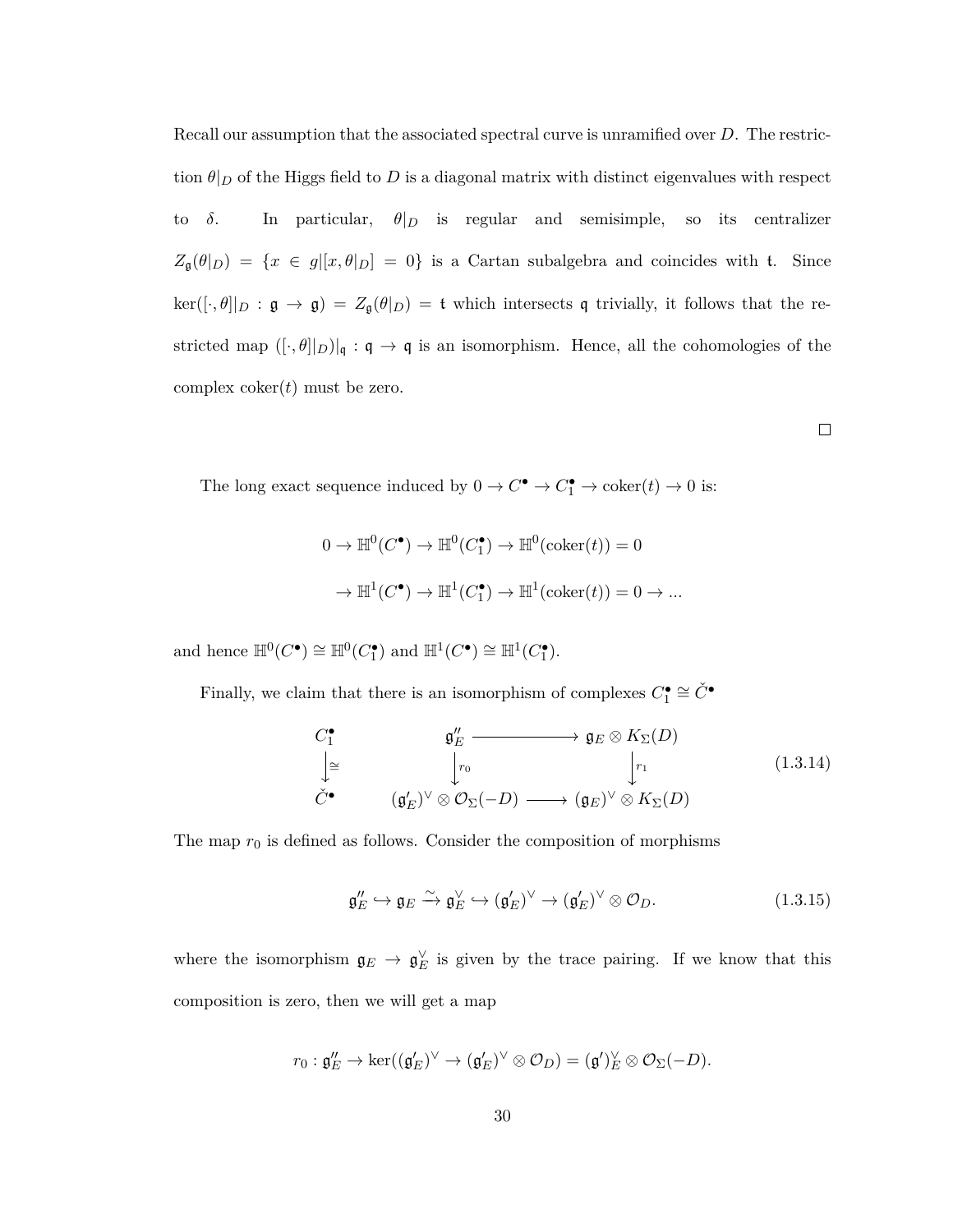Away from *D*, the map [\(1.3.15\)](#page-37-0) is clearly zero. Around *D*, we can find an open subset *U* such that each sheaf in the composition is trivial, then

$$
\mathfrak{g}_E''|_U \longrightarrow \mathfrak{g}_E|_U \longrightarrow \mathfrak{g}_E'|_U \longrightarrow (\mathfrak{g}_E')^\vee|_U \longrightarrow ((\mathfrak{g}_E')^\vee \otimes \mathcal{O}_D)|_U
$$
\n
$$
\downarrow \cong \qquad \qquad \downarrow \cong \qquad \qquad \downarrow \cong \qquad \qquad \downarrow \cong \qquad \qquad \downarrow \cong \qquad \qquad \downarrow \cong
$$
\n
$$
\mathfrak{t}(-D) \oplus \mathfrak{q} \longrightarrow \mathfrak{t} \oplus \mathfrak{q} \longrightarrow \mathfrak{t}^\vee \oplus \mathfrak{q}^\vee \longrightarrow \mathfrak{t}^\vee \oplus \mathfrak{q}^\vee(D) \longrightarrow (\mathfrak{t}^\vee \otimes \mathcal{O}_D) \oplus (\mathfrak{q}^\vee \otimes \mathcal{O}_D(D))
$$

Each component of the bottom row clearly composes to zero, hence the whole composition is zero. Locally over *U*, the map  $r_0 : \mathfrak{g}_E'' \to (\mathfrak{g}_E')^\vee \otimes \mathcal{O}_\Sigma(-D)$  is induced by the trace pairing:  $\mathfrak{t} \xrightarrow{\sim} \mathfrak{t}^{\vee}$  and  $\mathfrak{q} \xrightarrow{\sim} \mathfrak{q}^{\vee}$ ,

$$
r_0|_U : \mathfrak{g}''_E|_U \cong \mathfrak{t}(-D) \oplus \mathfrak{q} \xrightarrow{\sim} \mathfrak{t}^{\vee}(-D) \oplus \mathfrak{q}^{\vee} \cong (\mathfrak{g}'_E)^{\vee} \otimes \mathcal{O}_{\Sigma}(-D)|_U
$$

Since  $r_0$  is clearly an isomorphism away from  $D$ , it follows that  $r_0$  is an isomorphism.

The commutativity can be argued in the same way. Again, the diagram commutes away from *D*. Around *D*, the bundles trivialize and we get the diagram

$$
\begin{array}{ccc}\n\mathfrak{t}(-D) \oplus \mathfrak{q} & \longrightarrow & \mathfrak{t} \oplus \mathfrak{q} \otimes K_{\Sigma}(D)|_{U} \\
\downarrow & & \downarrow \\
\mathfrak{t}^{\vee}(-D) \oplus \mathfrak{q}^{\vee} & \longrightarrow & \mathfrak{t}^{\vee} \oplus \mathfrak{q}^{\vee} \otimes K_{\Sigma}(D)|_{U}\n\end{array}
$$

which commutes on the nose.

All of this together gives

$$
\mathbb{H}^1(C^{\bullet}) \cong \mathbb{H}^1(C_1^{\bullet}) \cong \mathbb{H}^1(\check{C}^{\bullet}).\tag{1.3.16}
$$

 $\Box$ 

as claimed.

Let  $\omega_{\Delta} : \mathbb{H}^1(C^{\bullet}) \times \mathbb{H}^1(C^{\bullet}) \to \mathbb{C}$  be the non-degenerate skew-symmetric pairing induced by Serre duality and the isomorphism in Proposition [1.3.19.](#page-35-0)

<span id="page-38-0"></span>**Proposition 1.3.21.** *The nondegenerate 2-form*  $\omega_{\Delta}$  *is closed.*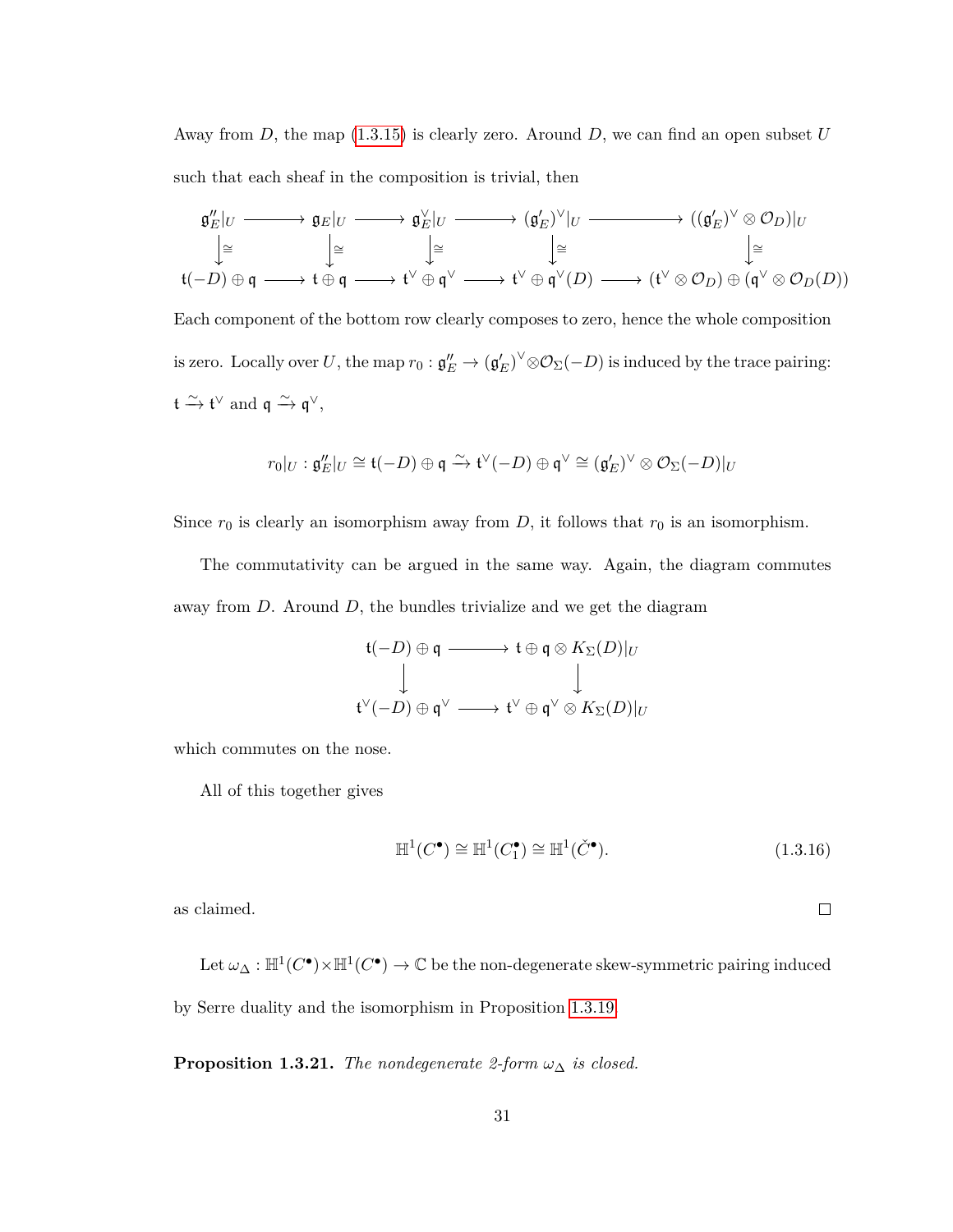*Proof.* Consider the following inclusion of complexes  $C^{\bullet} \stackrel{u}{\hookrightarrow} C_F^{\bullet}$ .

$$
\begin{array}{ccc}\nC^{\bullet} & & \mathfrak{g}_{E} \otimes \mathcal{O}_{\Sigma}(-D) \longrightarrow \mathfrak{g}'_{E} \otimes K_{\Sigma}(D) \\
\downarrow u & & \downarrow u_0 & & \downarrow u_1 \\
C_F^{\bullet} & & \mathfrak{g}_{E} \otimes \mathcal{O}_{\Sigma}(-D) \longrightarrow \mathfrak{g}_{E} \otimes K_{\Sigma}(D)\n\end{array}
$$

where as before  $C_F^{\bullet}$  is the complex whose first hypercohomology controls the deformations of the framed Higgs bundle  $(E, \theta, \delta)$ . By the same argument as in Proposition [1.3.19,](#page-35-0) since  $u_0$  is isomorphic and  $u_1$  is injective whose cokernel has zero-dimensional support and concentrated in degree one, we have an injection

$$
i: \mathbb{H}^1(C^\bullet) \hookrightarrow \mathbb{H}^1(C_F^\bullet).
$$

Note that Serre duality induces a non-degenerate bilinear pairing on  $\mathbb{H}^1(C_F^{\bullet})$  which corresponds to the well-known symplectic form  $\omega_F$  on  $\mathcal{M}_F(n, D)$ , see [\[BLP19\]](#page-112-0). We claim that the pairing  $\omega_{\Delta}$  is obtained by restricting  $\omega_F$  to  $\mathbb{H}^1(C^{\bullet}) \subset \mathbb{H}^1(C_F^{\bullet})$ . In other words, the corresponding 2-form on  $\overline{\mathcal{M}}^{\Delta}(n, D)$  is obtained by pulling back the symplectic form *ω*<sub>*F*</sub> on  $\mathcal{M}_F(n, D)$ . It then follows that  $ω_F$  is closed as well.

Our claim is equivalent to the commutativity of the following diagram:

$$
\begin{array}{ccc}\n\mathbb{H}^{1}(C_{F}^{\bullet}) & \longrightarrow & \mathbb{H}^{1}(\check{C}_{F}^{\bullet})^{\vee} & \longrightarrow & \mathbb{H}^{1}(C_{F}^{\bullet})^{\vee} \\
\downarrow & \uparrow & & \downarrow^{\vee} \\
\mathbb{H}^{1}(C^{\bullet}) & \longrightarrow & \mathbb{H}^{1}(\check{C}^{\bullet})^{\vee} & \longrightarrow & \mathbb{H}^{1}(C_{1}^{\bullet})^{\vee} & \longrightarrow & \mathbb{H}^{1}(C^{\bullet})^{\vee}\n\end{array}
$$

The left square diagram commutes by the functoriality of Serre duality. Then it remains to check the commutativity of the right square diagram. This follows from the commutativity of the diagram of complexes:

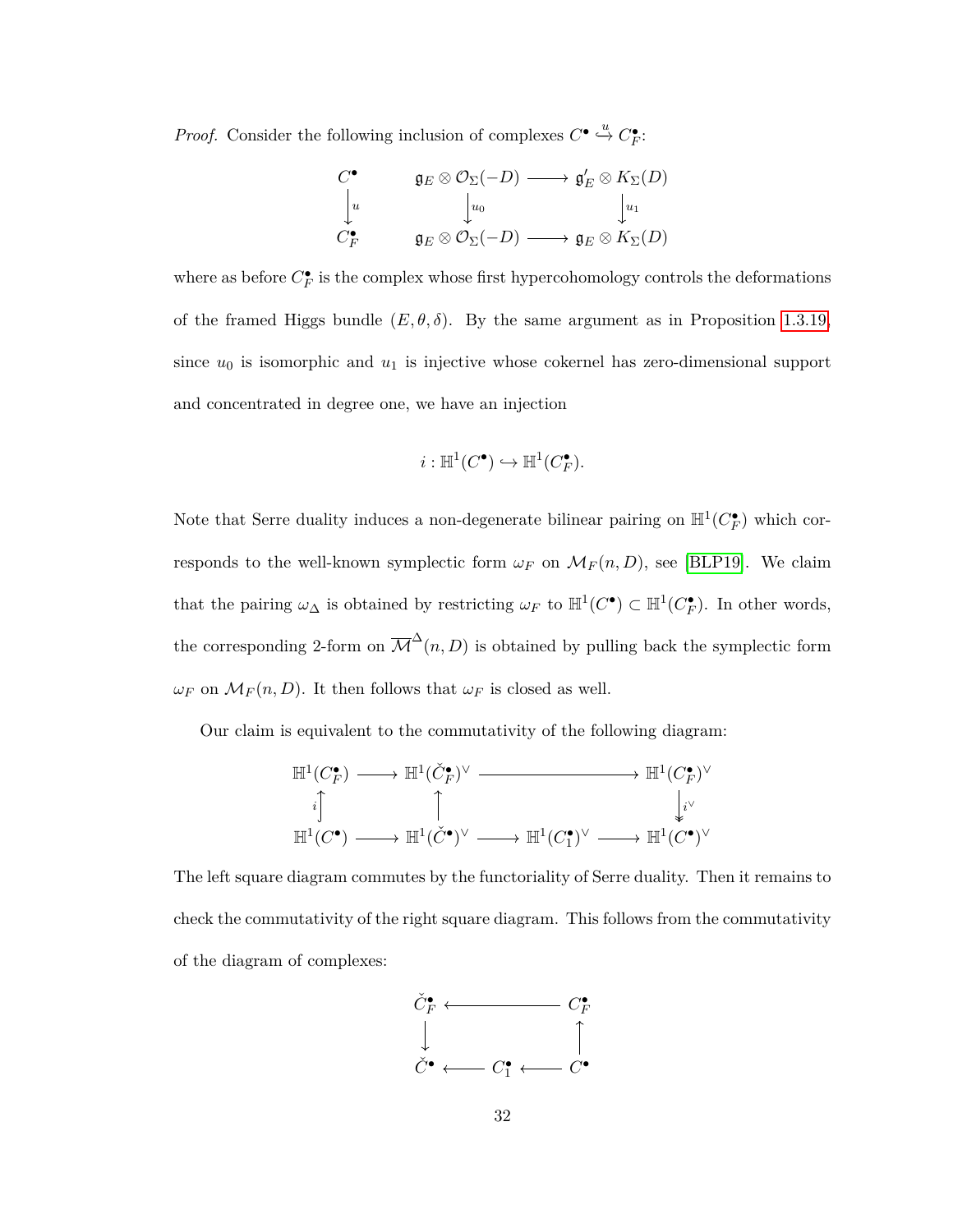Away from *D*, the diagram clearly commutes. Around *D*, we again trivialize the bundles and the diagram looks like

$$
\boxed{ \begin{array}{c} \mathfrak{t}^{\vee}(-D) \oplus \mathfrak{q}^{\vee}(-D) \to (\mathfrak{t}^{\vee} \oplus \mathfrak{q}^{\vee})L \\ \downarrow \\ \hline \end{array} } \left\{ \begin{array}{c} \mathfrak{t}(-D) \oplus \mathfrak{q}(-D) \to (\mathfrak{t} \oplus \mathfrak{q})L \\ \downarrow \\ \hline \end{array} \right\}
$$

where we denote by *L* the operation " $\otimes K_{\Sigma}(D)$ ".

 $\Box$ 

#### <span id="page-40-0"></span>**Proposition 1.3.22.**

- 1.  $\mathbb{H}^0(C^{\bullet}) = \mathbb{H}^2(C^{\bullet}) = 0$ . In particular, the deformations of a diagonally framed Higgs *bundle*  $(E, \theta, \delta)$  *are unobstructed.*
- 2.  $dim(\mathbb{H}^1(C^{\bullet})) = (n^2 1)(2g 2 + d) + (n 1)d.$

*Proof.* (1) Since morphisms between diagonally framed Higgs bundles are in particular morphisms between framed Higgs bundles, automorphisms of diagonally framed Higgs bundles are the same as automorphisms as framed Higgs bundles. So Corollary [1.3.4](#page-23-0) implies that the diagonally framed Higgs bundles are rigid. Hence,  $\mathbb{H}^0(C^{\bullet}) = 0$ .

On the other hand, again by Serre duality,

$$
\mathbb{H}^2(C^\bullet) \cong (\mathbb{H}^0(\check{C}^\bullet))^\vee \cong (\mathbb{H}^0(C_1^\bullet))^\vee
$$

where the second isomorphism comes from the isomorphism of the complex [\(1.3.14\)](#page-37-1). Finally, recall that from the long exact sequence above, we have that  $\mathbb{H}^0(C^{\bullet}) \cong \mathbb{H}^0(C_1^{\bullet})$ which vanishes as we just proved, hence  $\mathbb{H}^2(C^{\bullet}) = 0$ .

(2) By the definition of  $\mathfrak{g}'_E$ , we have a short exact sequence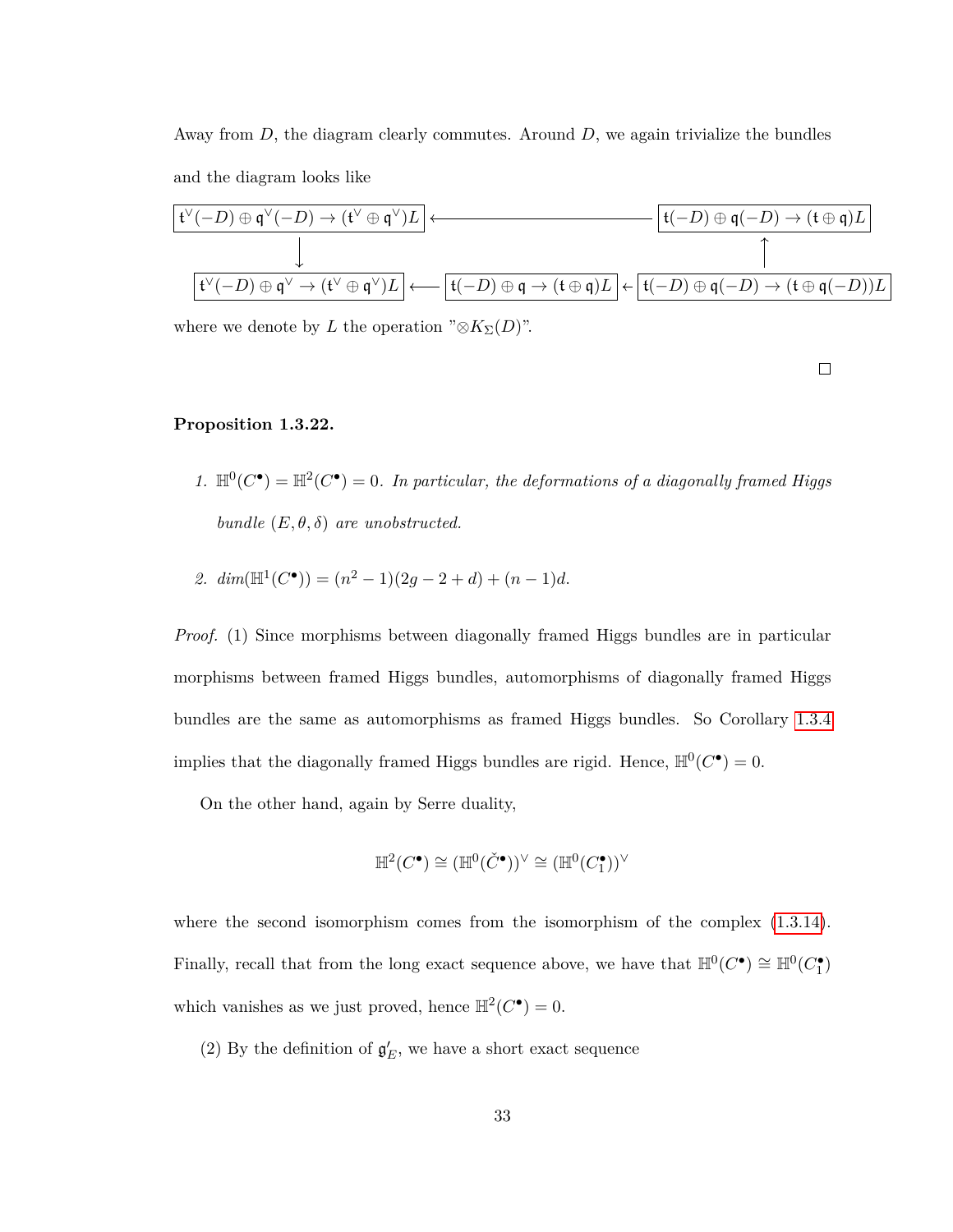$$
0 \to \mathfrak{g}_E \otimes \mathcal{O}_\Sigma(-D) \to \mathfrak{g}'_E \to i_*\mathfrak{t} \to 0
$$

and thus

$$
\chi(\mathfrak{g}'_E \otimes K_{\Sigma}(D)) = \chi(\mathfrak{g}'_E) + (n^2 - 1)\deg(K_{\Sigma}(D))
$$
  
=  $\chi(\mathfrak{t} \otimes \mathcal{O}_D) + \chi(\mathfrak{g}_E(-D)) + (n^2 - 1)\deg(K_{\Sigma}(D))$   
=  $(n - 1)d + \chi(\mathfrak{g}_E) + (n^2 - 1)\deg(\mathcal{O}_{\Sigma}(-D)) + (n^2 - 1)\deg(K_{\Sigma}(D))$   
=  $\chi(\mathfrak{g}_E) + (n - 1)d + (n^2 - 1)(2g - 2).$ 

By (1),  $\chi(C^{\bullet}) = \mathbb{H}^1(C^{\bullet})$ , so

$$
\mathbb{H}^{1}(C^{\bullet}) = \chi(\mathfrak{g}'_{E} \otimes K_{\Sigma}(D)) - \chi(\mathfrak{g}_{E}(-D))
$$
  
=  $\chi(\mathfrak{g}_{E}) + (n - 1)d + (n^{2} - 1)(2g - 2) - \chi(\mathfrak{g}_{E}) + (n^{2} - 1)d$   
=  $(n^{2} - 1)(2g - 2 + d) + (n - 1)d$ .

**Remark 1.3.23.** In the case of  $\mathfrak{g} = \mathfrak{gl}_n$ , a similar computation shows that

$$
\mathbb{H}^{1}(C^{\bullet}) = n^{2}(2g - 2 + d) + nd.
$$

<span id="page-41-0"></span>**Remark 1.3.24.** A direct computation by applying the Riemann-Roch theorem shows that

$$
\dim(B) = \sum_{i=2}^{n} h^{0}(\Sigma, (K(D))^{\otimes i}) = (2g - 2 + d) \left( \frac{n(n+1)}{2} - 1 \right) + (n-1)(1-g)
$$

$$
= \frac{1}{2} ((n^{2} - 1)(2g - 2 + d) + (n - 1)d)
$$

$$
= \frac{1}{2} \dim(\mathbb{H}^{1}(C^{\bullet})).
$$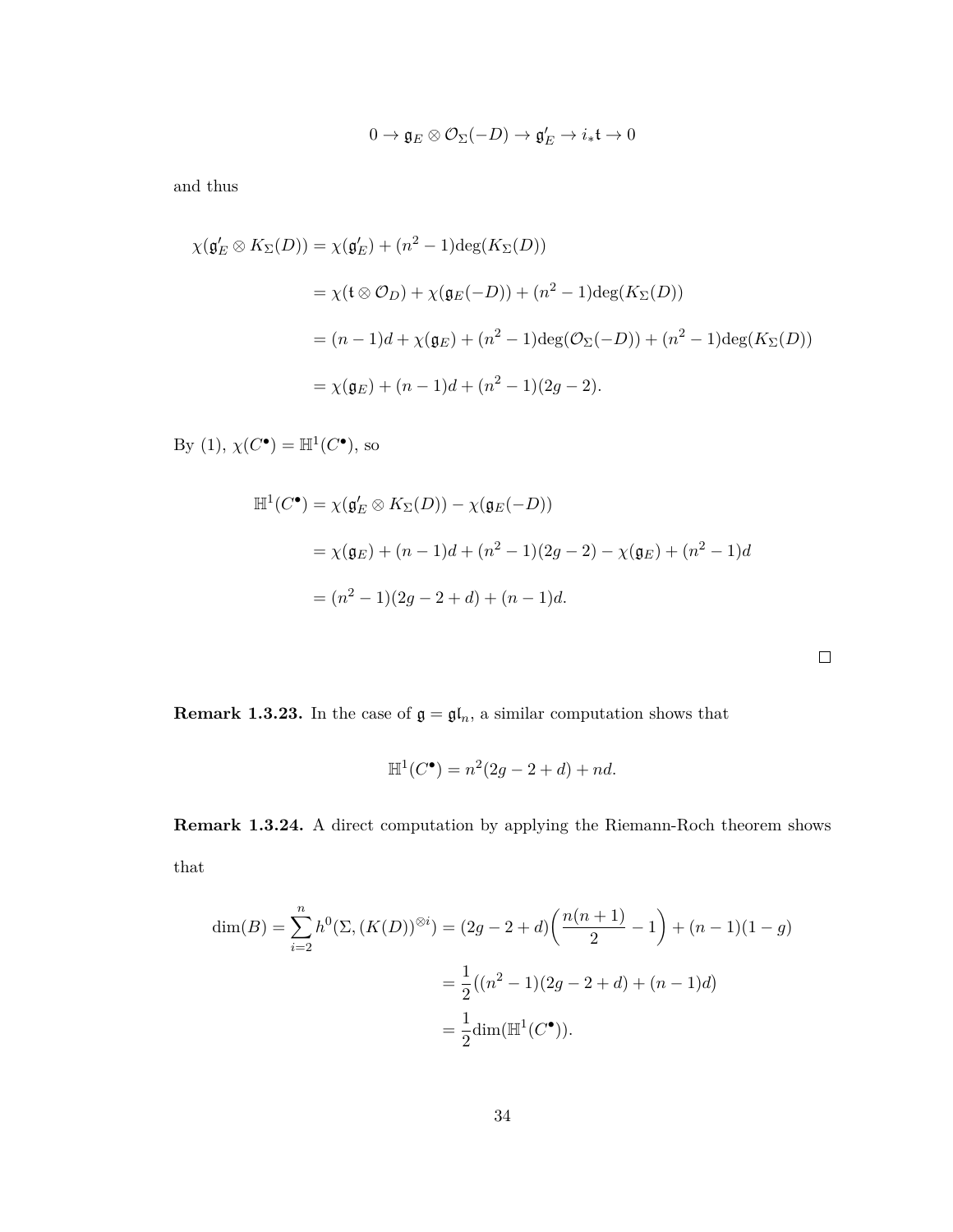**Proposition 1.3.25.** The open subset  $\overline{\mathcal{M}}^{\Delta}(n, D)^{ur}$  of the moduli space  $\overline{\mathcal{M}}^{\Delta}(n, D)$  is a *smooth quasi-projective variety of dimension*  $(n^2-1)(2g-2+d)+(n-1)d$ *. The tangent space*  $T_{[(E,\theta,\delta)]} \overline{\mathcal{M}}^{\Delta}(n,D)^{ur}$  *is canonically isomorphic to*  $\mathbb{H}^1(C^{\bullet})$ *. Moreover,*  $\overline{\mathcal{M}}^{\Delta}(n,D)^{ur}$ *admits a symplectic form*  $\omega_{\Delta}$  *which is the restriction of the symplectic form*  $\omega_F$  *on*  $\mathcal{M}_F(n,D)$ .

*Proof.* All the claims follow immediately from Proposition [1.3.18,](#page-35-1) [1.3.21](#page-38-0) and [1.3.22.](#page-40-0) The argument to show that  $\omega_{\Delta}$  is a restriction of  $\omega_F$  is contained in the proof of Proposition  $\Box$ [1.3.21.](#page-38-0)

<span id="page-42-0"></span>**Proposition 1.3.26.** *The fiber of the map*  $\overline{h}_{\Delta} : \overline{\mathcal{M}}^{\Delta}(n, D)^{ur} \rightarrow B^{ur}$  *is Lagrangian with respect to*  $\omega_{\Lambda}$ *.* 

*Proof.* Denote by  $(h_1, ..., h_l) := h \circ f_1 : \mathcal{M}_F(n, D) \to \mathcal{M}(n, D) \to \mathbb{C}^l = B$  the composition of the forgetful map and the Hitchin map. According to [\[BLP19,](#page-112-0) Theorem 5.1], the functions  $h_i$  Poisson-commute. Since the symplectic form  $\omega_{\Delta}$  on  $\overline{\mathcal{M}}^{\Delta}(n, D)^{ur}$  is the restriction of the symplectic form  $\omega_F$  on  $\mathcal{M}_F(n, D)$ , the functions  $h_i$  Poisson-commute as well when restricted to  $\overline{\mathcal{M}}^{\Delta}(n, D)^{ur}$ .

Since the dimension of the fiber  $h_{\Lambda}^{-1}$  $\Delta^{-1}(b)$  for *b* ∈ *B*<sup>*ur*</sup> is exactly  $\frac{1}{2}$ dim( $\overline{\mathcal{M}}^{\Delta}(n, D)^{ur}$ ) by Remark [\(1.3.24\)](#page-41-0), it suffices to show that  $\omega_{\Delta}$  restricted to  $\overline{h}_{\Delta}^{-1}(b)$  vanishes to prove our claim. This follows from Poisson-commutativity of  $(h_i)|_{\overline{\mathcal{M}}^{\Delta}(n,D)^{ur}}$ .

 $\Box$ 

**Proposition 1.3.27.** *The tangent space*  $T_{[(E,\theta,\delta)]}\mathcal{M}^{\Delta}(n,D)^{ur}$  *is canonically isomorphic to*  $\mathbb{H}^1(C^{\bullet})$ *. Moreover, the symplectic form*  $\omega_{\Delta}$  *on*  $\overline{\mathcal{M}}^{\Delta}(n, D)^{ur}$  *is invariant under the*  $S_n^{|D|}$ -action. In particular,  $\omega_{\Delta}$  descends to a symplectic form  $\omega_{\Delta}'$  on  $\mathcal{M}^{\Delta}(n, D)^{ur}$ .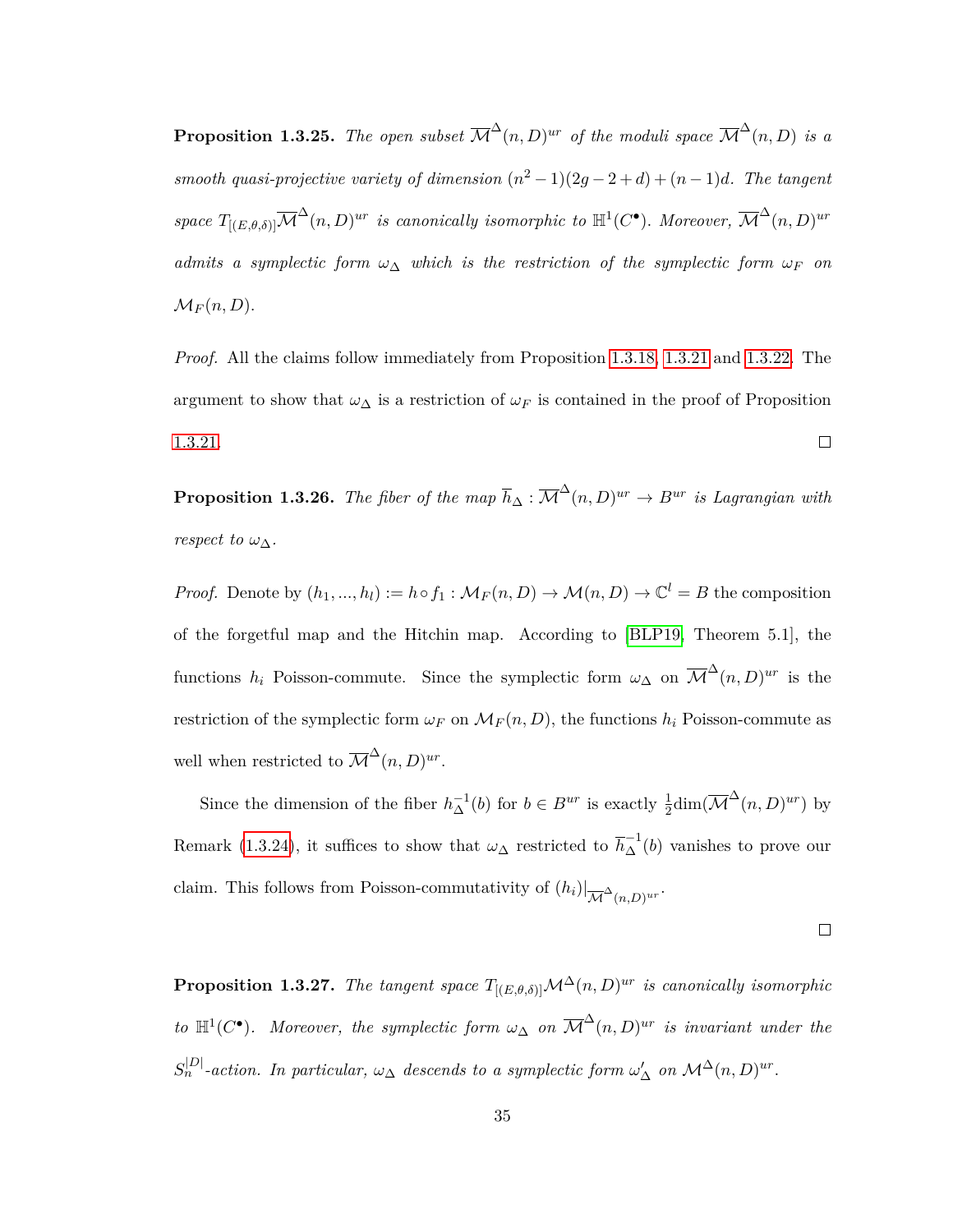*Proof.* In the proof of Proposition 1.3.[18,](#page-35-1) given an infinitesimal deformation  $(E_{\epsilon}, \theta_{\epsilon}, \delta_{\epsilon})$ , the assignment of a 1-cocyle  $( \dot{f}_{\alpha\beta}, \dot{\varphi}_{\alpha})$  in  $\mathbb{H}^1(C^{\bullet})$  is independent of the reordering of components. That means we have the following commutative diagram

$$
T_{[(E,\theta,\delta)]}\overline{\mathcal{M}}^{\Delta}(n,D)^{ur} \xrightarrow{\sim} \mathbb{H}^{1}(C^{\bullet})
$$

$$
\downarrow d\underline{\sigma} \qquad \qquad \downarrow =
$$

$$
T_{[(E,\theta,\underline{\sigma}\cdot\delta)]}\overline{\mathcal{M}}^{\Delta}(n,D)^{ur} \xrightarrow{\sim} \mathbb{H}^{1}(C^{\bullet})
$$

for  $\underline{\sigma} \in S_n^{|D|}$ . The differential of the quotient map

$$
dq: T_{[(E,\theta,\delta)]}\overline{\mathcal{M}}^{\Delta}(n,D)^{ur} \to T_{[(E,\theta,S_n^{|D|}\cdot\delta)]}\mathcal{M}^{\Delta}(n,D)^{ur}
$$

is an isomorphism. Hence, the canonical identification  $T_{[(E,\theta,\delta)]} \overline{\mathcal{M}}^{\Delta}(n,D)^{ur} \cong \mathbb{H}^1(C^{\bullet})$ descends to the tangent space  $T_{[(E,\theta,S_n^{|D|}\cdot\delta)]}\mathcal{M}^{\Delta}(n,D)^{ur}$  via dq and yields a canonical isomorphism  $T_{[(E,\theta,S_n^{|D|}\cdot\delta)]}\mathcal{M}^{\Delta}(n,D)^{ur} \cong \mathbb{H}^1(C^{\bullet})$ . Since the group action of  $S_n^{|D|}$  is trivial on  $\mathbb{H}^1(C^{\bullet})$ , the symplectic form  $\omega_{\Delta}$  on  $\overline{\mathcal{M}}^{\Delta}(n, D)^{ur}$  is invariant under  $S_n^{|D|}$ .  $\Box$ 

**Corollary 1.3.28.** *The map*  $h_{\Delta}^{ur}: \mathcal{M}^{\Delta}(n, D)^{ur} \to B^{ur}$  *forms a semi-polarized integrable system.*

*Proof.* By the spectral correspondence proved in Proposition [1.3.12,](#page-30-0) the fibers are semiabelian varieties. Since  $\omega'_{\Delta}$  descends from the symplectic form  $\omega_{\Delta}$ , it follows immediately from Proposition [1.3.26](#page-42-0) that the fiber of the map  $h_{\Delta}^{ur}: \mathcal{M}^{\Delta}(n, D)^{ur} \to B^{ur}$  is Lagrangian with respect to  $\omega'_{\Delta}$ .  $\Box$ 

**Remark 1.3.29.** For a fixed  $b \in B^{ur}$ , the fiber  $(h_{\Delta}^{ur})^{-1}(b)$  is a semi-abelian variety  $Prym(\tilde{\Sigma}_b^{\circ}, \Sigma^{\circ})$  which admits a  $(\mathbb{C}^*)^{(n-1)d}$ -action. This group action can be seen by viewing  $Prym(\tilde{\Sigma}_b^{\circ}, \Sigma^{\circ})$  as parametrizing framed line bundles on  $\tilde{\Sigma}_b$  which correspond to unordered diagonally framed  $SL(n, \mathbb{C})$ -Higgs bundles under spectral correspondence. Then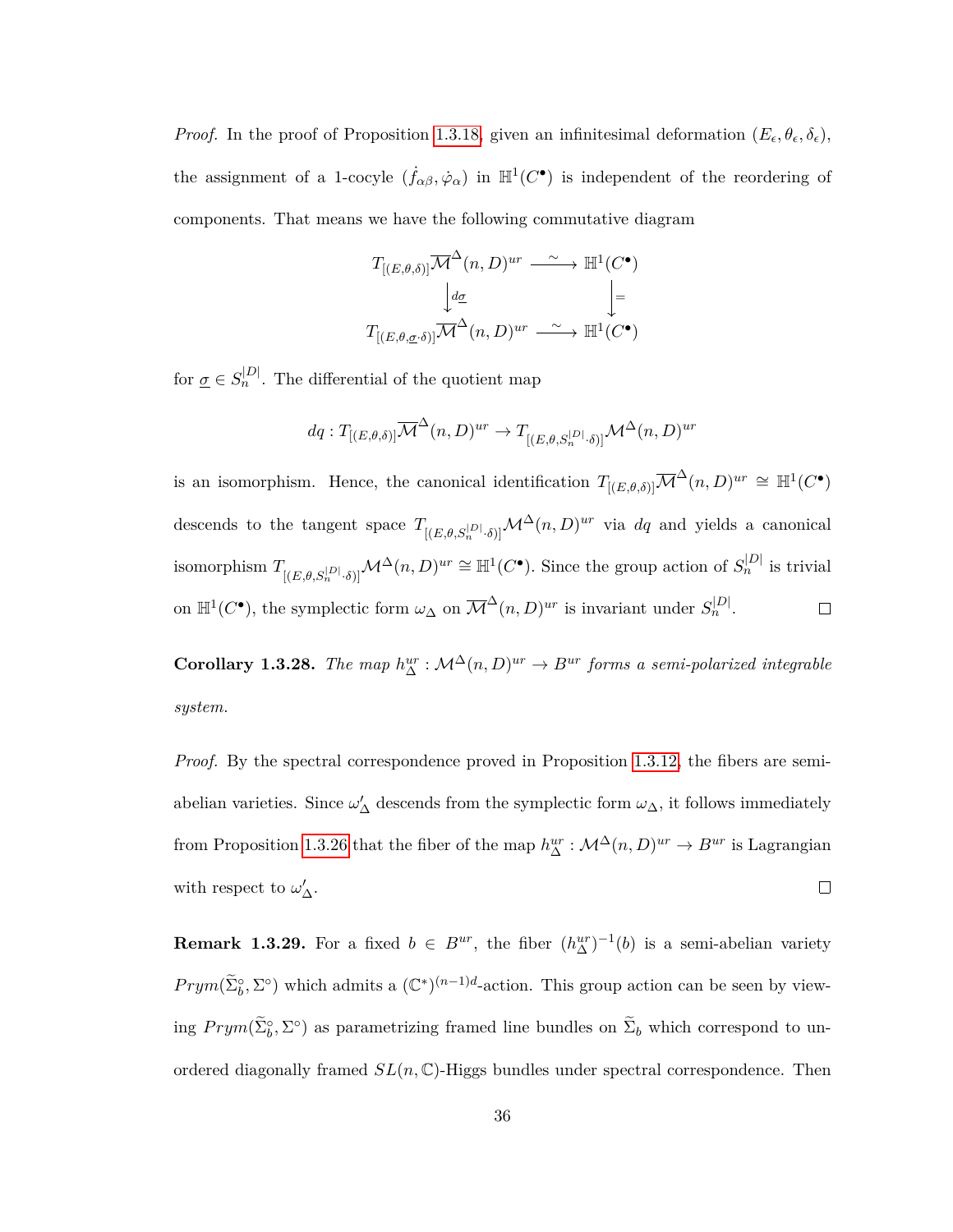$(\mathbb{C}^*)^{(n-1)d}$  acts simply transitively on the space of framings over *D* for each fixed line bundle, and the quotient map is equivalent to the natural map  $Prym(\tilde{\Sigma}_b^{\circ}, \Sigma^{\circ}) \to Prym(\tilde{\Sigma}_b, \Sigma)$ of forgetting the framings. Applying this fiberwise quotient by  $(\mathbb{C}^*)^{(n-1)d}$  to the fibration  $\mathcal{M}^{\Delta}(n, D)^{ur} \to B^{ur}$ , we see that the quotient map is precisely the forgetful map  $f_1: \mathcal{M}^{\Delta}(n, D)^{ur} \to \mathcal{M}(n, D)^{ur}$ . Thus, this provides a geometric interpretation of the fact that the Poisson integrable system  $\mathcal{M}(n, D)^{ur} \to B^{ur}$  is realized as the fiberwise compact quotient of the semi-polarized integrable system  $\mathcal{M}^\Delta(n,D) \to B^{ur}$  as discussed in Section [1.2.2.](#page-19-0)

#### **1.3.4 Cameral description**

Although the spectral curve description is more intuitive and straightforward, it only works for classical groups. To describe the general fiber of Hitchin system for any reductive group *G* as well as prove DDP-type results, it is more natural to use the cameral curve description and *generalized Prym variety*. In this section, we focus on the extension of classical results in our case (A-type). We refer to [\[DG02\]](#page-113-0)[\[DP12\]](#page-113-1) for more basics and details about the cameral description.

In this section, we use general notation from algebraic group theory with an eye towards a generalization of the previous arguments to any reductive group *G* (see Remark [1.3.32\)](#page-46-0).

As the Hitchin base *B* can be considered as the space of sections of  $K_{\Sigma}(D) \otimes \mathfrak{t}/W$ , we have the following commutative diagram

<span id="page-44-0"></span>
$$
\widetilde{\Sigma} \longrightarrow \widetilde{U} := \textbf{Tot}(K_{\Sigma}(D) \otimes \mathfrak{t})
$$
\n
$$
\downarrow \widetilde{p} \qquad \qquad \downarrow \phi
$$
\n
$$
\Sigma \times B \xrightarrow{ev} U := \textbf{Tot}(K_{\Sigma}(D) \otimes \mathfrak{t}/W)
$$
\n(1.3.17)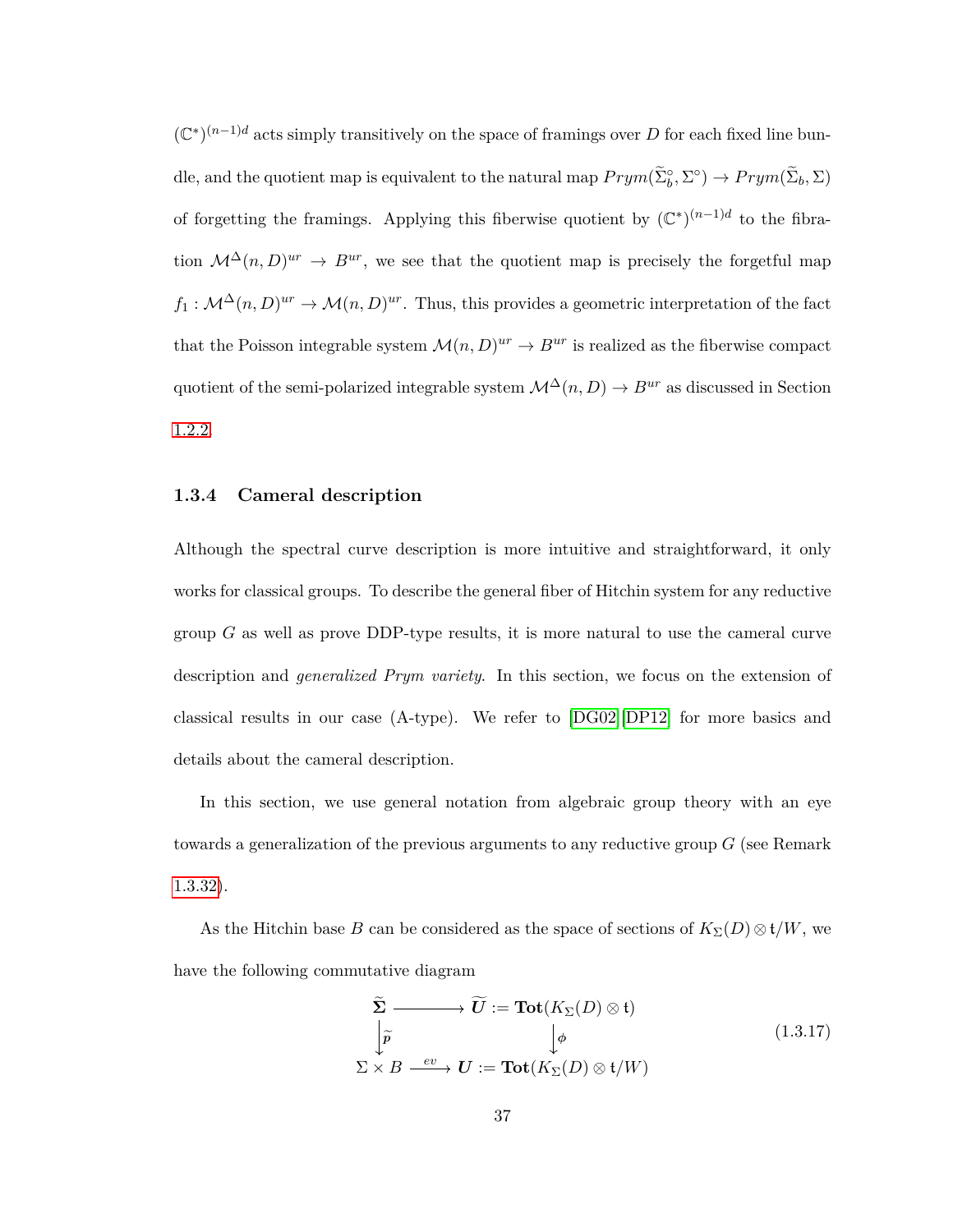where  $\tilde{\Sigma}$  is the *universal cameral curve* of  $\Sigma$ . By projecting to *B*, we have a family of cameral curves  $\widetilde{\Sigma} \to B$  whose fiber is a *W*-Galois cover of the base curve  $\Sigma$ . An interesting observation is that in the meromorphic case, one can consider the universal cameral pair  $(\widetilde{\Sigma}, \widetilde{D} := \widetilde{p}^{-1}(D \times B))$ , which allows us to extend the notion of generalized Prym variety [\[Don93\]](#page-113-2). Let's recall the definition of the generalized Prym variety. For a generic  $b \in B$ , we define a sheaf of abelian groups  $\mathcal{T}_b$  by

$$
\mathcal{T}_b(U) := \{ t \in \widetilde{p}_{b*}(\Lambda_G \otimes \mathcal{O}_{\widetilde{\Sigma}}^*)^W(U) | \alpha(t)|_{M^\alpha} = +1 \quad \forall \alpha \in R(G) \}
$$

where  $R(G)$  is a root system and  $\Lambda_G$  is the cocharater lattice and  $M^{\alpha}$  is the ramification locus of  $\tilde{p}_b : \Sigma_b \to \Sigma$  fixed by the reflection  $S_2 \in W$  corresponding to *α*. We define the generalized Prym variety of  $\widetilde{\Sigma}_b$  over  $\Sigma$  as the sheaf cohomology  $H^1(\Sigma, \mathcal{T}_b)$ .

**Theorem 1.3.30** ([\[DG02\]](#page-113-0)[\[HHP10\]](#page-114-0)). For  $b \in B^{\circ}$ , the fiber  $h^{-1}(b)$  in the meromorphic *Hitchin system is isomorphic to the generalized Prym variety*  $H^1(\Sigma, \mathcal{T}_b)$ :

$$
h^{-1}(b) \cong H^1(\Sigma, \mathcal{T}_b)
$$

*where B*◦ *is the locus of smooth cameral curves with simple ramifications.*

Let  $i_D: D \hookrightarrow \Sigma \hookleftarrow \Sigma \setminus D : j_D$  be inclusions. Associated to the cameral pair  $(\Sigma_b, D_b)$ , one can extend the generalized Prym variety to  $H^1(\Sigma, j_D j_D^* \mathcal{T}_b)$  which is isomorphic to  $h^{-1}_{\Delta}$  $\bar{\Delta}^{(b)}$ .

**Proposition 1.3.31.** *For*  $b \in B^{ur}$ *, the unordered diagonally framed Hitchin fiber*  $(h_{\Delta})^{-1}(b)$ *is isomorphic to*  $H^1(\Sigma, j_D, j_D^* \mathcal{T}_b)$ *. In particular, it is a semi-abelian variety which corresponds to the* Z*-mixed Hodge structure*

$$
(H^1(\Sigma, D, (\widetilde{p}_{b*}\Lambda_{SL(n)})^W)_{tf}, H^1(\widetilde{\Sigma}_b, \widetilde{D}_b, \mathfrak{t})^W)
$$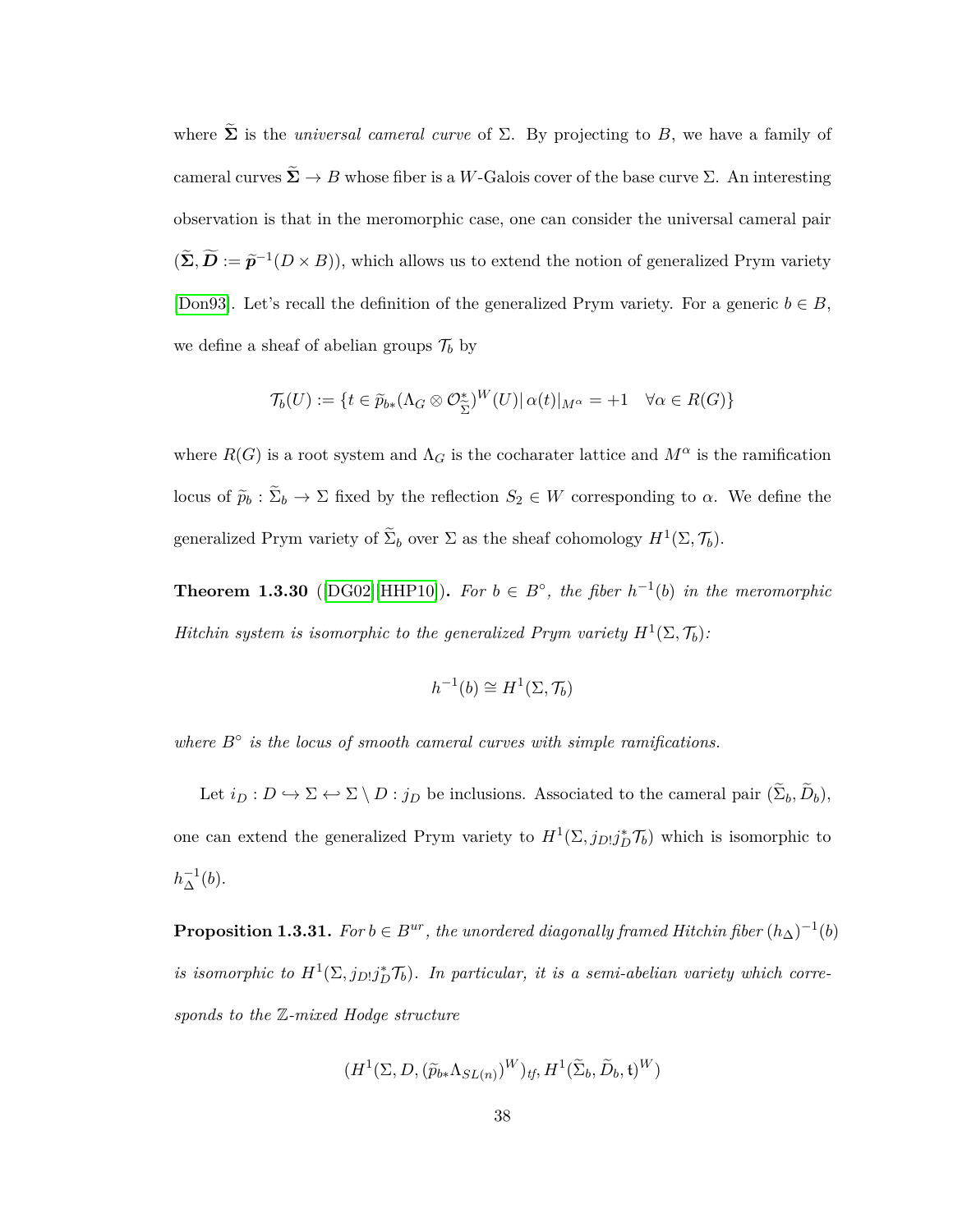*whose weight and Hodge filtration are induced from Hodge structure of*  $H^1(\widetilde{\Sigma}_b, \mathfrak{t})^W$  and  $H^0(\widetilde{D}_b, \mathfrak{t})^W$ *.* 

*Proof.* For completeness, we use the spectral description of unordered diagonally framed Higgs bundles. The fiber  $(h_{\Delta})^{-1}(b)$  is isomorphic to the Jacobian of the relative Z-mixed Hodge structure on  $H^1(\Sigma, D, \mathcal{K}_b)$  where  $\mathcal{K}_b := \ker(Tr : \bar{p}_{b*}\mathbb{Z} \to \mathbb{Z})$  (see Remark [1.3.16\)](#page-33-0). To relate with the cameral description, we consider an isomorphism of sheaves,

$$
(\widetilde{p}_{b*}\Lambda_{SL(n)})^W \cong \mathcal{K}_b \tag{1.3.18}
$$

proved in Lemma [1.5.4.](#page-61-0) It induces the isomorphism of Z-mixed Hodge structures on the relative sheaf cohomology:

$$
H^{1}(\Sigma, D, (\widetilde{p}_{b*}\Lambda_{SL(n)})^{W}) \cong H^{1}(\Sigma, D, \mathcal{K}_{b}).
$$

They agree on the torsion free part, hence we obtain the result by complexifying the lattice.  $\Box$ 

<span id="page-46-0"></span>**Remark 1.3.32.** In the forthcoming paper [\[LL\]](#page-115-0), we develop the theory of diagonally framed Higgs bundle for arbitrary reductive group *G* and its abelianization by following [\[DG02\]](#page-113-0). In summary, note that an additional data of diagonal framing amounts to specifying W-equivariant section of T-bundle at D. This can be formulated as  $H^0(D_b, \mathcal{T}) =$  $H^0(D, (\widetilde{p}_{b*}\Lambda_{SL(n)})^W \otimes \mathbb{C}^*$  modulo the action of the center  $Z(G)$ . Moreover, the distinguished triangle in the constructible derived category of  $\Sigma$ ,  $D_c^b(\Sigma)$ 

$$
j_{b!}j_b^*\to id\to i_{b*}i_b^*
$$

induces the long exact sequence as follows

$$
H^0(\Sigma, j_{b!}j_b^*\mathcal{T}_b) \to H^0(\Sigma, \mathcal{T}_b) \xrightarrow{i_D^*} H^0(D, \mathcal{T}_b) \to H^1(\Sigma, j_{b!}j_b^*\mathcal{T}_b) \to H^1(\Sigma, \mathcal{T}_b) \to 0. \tag{1.3.19}
$$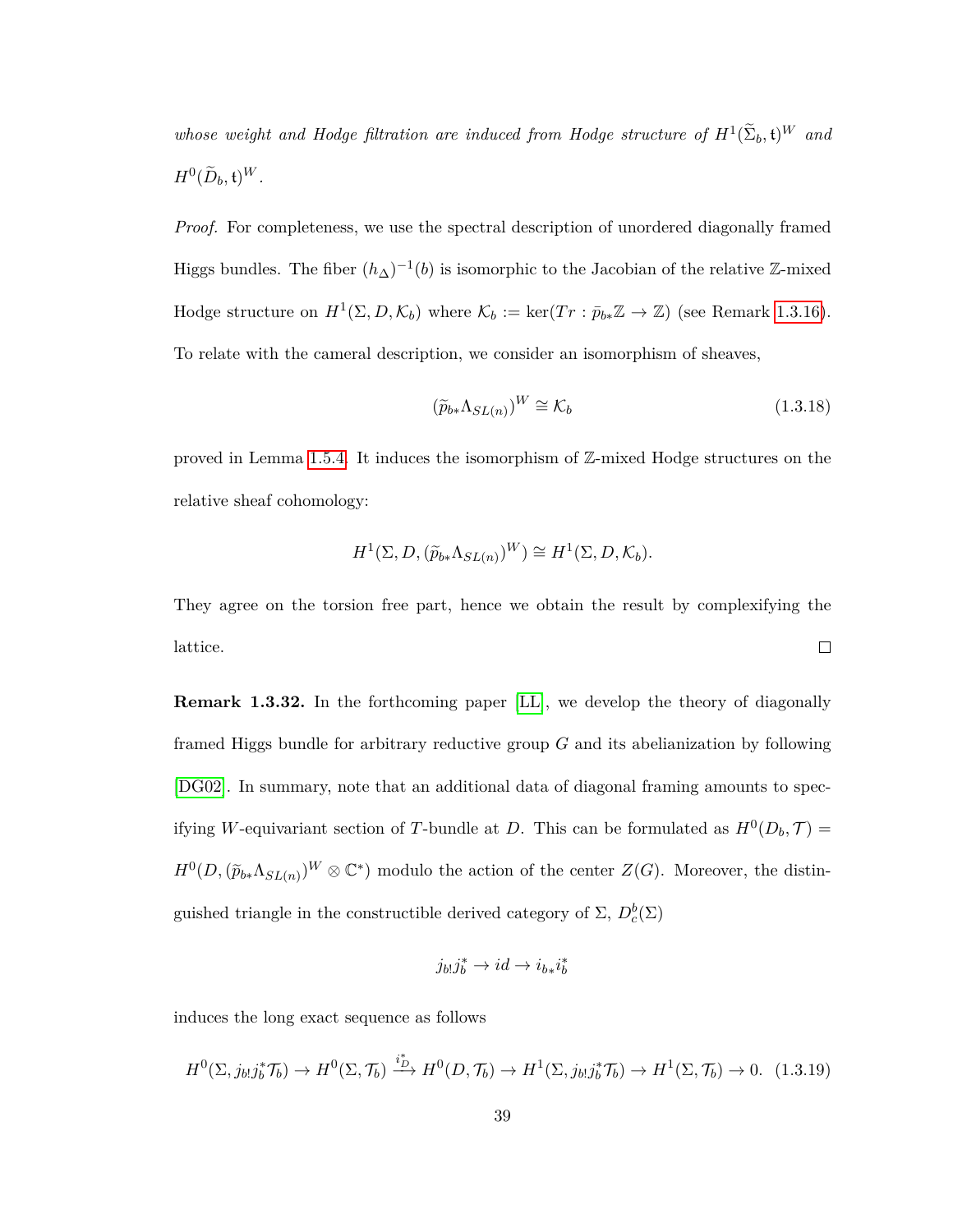Here,  $H^0(\Sigma, \mathcal{T}_b)$  is the space of *W*-equivariant maps,  $\text{Hom}_W(\widetilde{\Sigma}_b, T)$ , which takes values 1 on  $M^{\alpha}_{\widetilde{\mathbf{R}}}$  $\Sigma_b$ for every root *α*. Note that

$$
Z(G) = \{ t \in T^W | \alpha(t) = 1 \text{ for all } \alpha \in R(G) \}.
$$

Therefore, the cokernel of  $i_D^*: H^0(\Sigma, \mathcal{T}_b) \to H^0(D, \mathcal{T}_b)$  can be identified with  $T^{|D|}/Z(G)$ , a level subgroup. Clearly this is a copy of  $\mathbb{C}^*$ 's, so we have the semi-abelian variety  $H^1(\Sigma, j_{b} \cup j_b^* \mathcal{T}_b)$  as an extension of  $H^1(\Sigma, \mathcal{T}_b)$  by  $T^{|D|}/Z(G)$ . In order to get the complete description of the general fiber, we should verify the precise torsor structure. For type A, this can be done easily with the help of spectral description.

#### **1.3.5 Abstract Seiberg-Witten differential**

Using the cameral description, one can define an abstract Seiberg-Witten differential. Note that in the classical case, the Seiberg-Witten differential is a holomorphic one-form which is obtained by the tautological section of the pullback of  $K_{\Sigma}$  under  $\text{Tot}(K_{\Sigma}) \to \Sigma$ . Similarly, in the meromorphic case, the tautological section of the pullback of  $K_{\Sigma}(D)$ under  $\text{Tot}(K_{\Sigma}(D)) \to \Sigma$  gives the logarithmic 1-form  $\theta$ . For each  $b \in B$ , we define the Seiberg-Witten differential to be the restriction

$$
\lambda_{\Delta,b} := \theta|_{\widetilde{\Sigma}_b} \in H^0(\widetilde{\Sigma}_b, \mathfrak{t} \otimes \Omega_{\widetilde{\Sigma}_b}(\log \widetilde{D}_b))^W = F^1 H^1(\widetilde{\Sigma}_b \setminus \widetilde{D}_b, \mathfrak{t})^W
$$

 $\text{where } (H^1(\Sigma \setminus D, (\widetilde{p}_{b,*}\Lambda_{SL(n)})^W), H^1(\widetilde{\Sigma}_b \setminus \widetilde{D}_b, \mathfrak{t})^W) \text{ is the Z-mixed Hodge structure associ-}$ ated to the cameral pair  $(\tilde{\Sigma}_b, \tilde{p}_b^{-1}(D))$ . This is the dual to the one we described earlier and is of type  $\{(0,1), (1,0), (1,1)\}$ . For simplicity, let's denote it by  $V_b^{\vee} = H^1(\tilde{\Sigma}_b \setminus \tilde{D}_b, t)^W$ .

Note that having a variation of Z-mixed Hodge structures over *B* corresponds to having the classifying map to mixed period domain;  $\Phi: B \to \mathcal{D}/\Gamma$ . It admits a holomorphic lift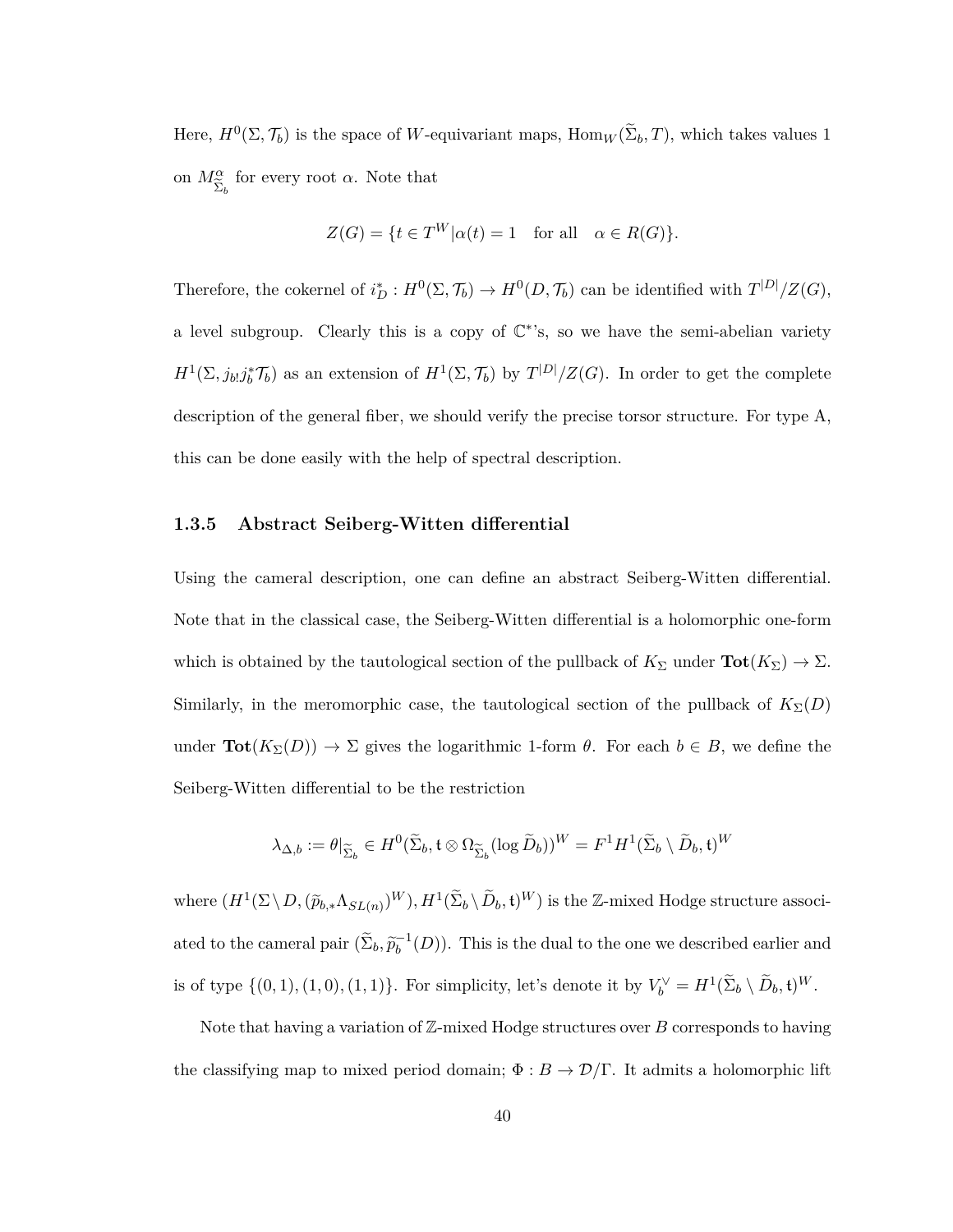[\[MU87\]](#page-116-0)  $\widetilde{\Phi}$  :  $B \to \mathcal{D}$  which factors through relative Kodaira-Spencer map  $\kappa$  :  $T_{B,b} \to$  $H^1(\widetilde{\Sigma}_b, T_{\widetilde{\Sigma}_b}(-\log \widetilde{D}_b))$ 

<span id="page-48-0"></span>

where  $m^{\vee}: H^0(\widetilde{\Sigma}_b, \mathfrak{t} \otimes \Omega_{\widetilde{\Sigma}_b}(\log \widetilde{D}_b))^W \otimes H^1(\widetilde{\Sigma}_b, T_{\widetilde{\Sigma}_b}(-\log \widetilde{D}_b)) \to H^1(\widetilde{\Sigma}_b, \mathcal{O}_{\widetilde{D}_b})^W$  is the logarithmic contraction.

**Proposition 1.3.33.** For each  $b \in B^{ur}$ , applying the Gauss-Manin connection to  $\lambda_{\Delta}$ , *one can obtain an isomorphism*

$$
\nabla^{GM} : T_b B \xrightarrow{\cong} F^1 V_b^{\vee}
$$

$$
\mu \mapsto \nabla_{\mu}^{GM} (\lambda_{\Delta, b})
$$

*Proof.* The idea is to follow the local computation as in the original proof of the classical case [\[HHP10\]](#page-114-0). We can apply the same arguments because we restrict to cameral covers with no ramification over the divisors. First, given  $\mu \in T_bB$ , one can compute  $\nabla_{\mu}^{GM}$  by using the above diagram [\(1.3.20\)](#page-48-0). Let's consider

$$
C_{\mu} := pr \circ \nabla_{\mu}^{GM} : F^{1} \to V_{b}^{\vee} \to V_{b}^{\vee}/F^{1}
$$
  

$$
C_{\mu}(\alpha) = \alpha \cup \kappa(\mu).
$$

One can see that  $\nabla_{\mu}^{GM}(\lambda_{\Delta}) \in F^1$  for all  $\mu \in T_bB$  by noticing that  $C_{\mu}(\lambda_{\Delta,b}) = 0$ . This also follows from Griffiths' transversality of variation of mixed Hodge structures [\[PS08,](#page-116-1) Section 14.4. On the other hand, using the isomorphism  $T_b B \cong F^1 V_b^{\vee} \cong H^0(\tilde{\Sigma}_b, \mathfrak{t} \otimes K_{\tilde{\Sigma}_b}(\tilde{D}_b))^W$ , we can assign a logarithmic one form  $\alpha_{\mu}$  to every  $\mu \in T_bB$ . From the definition of the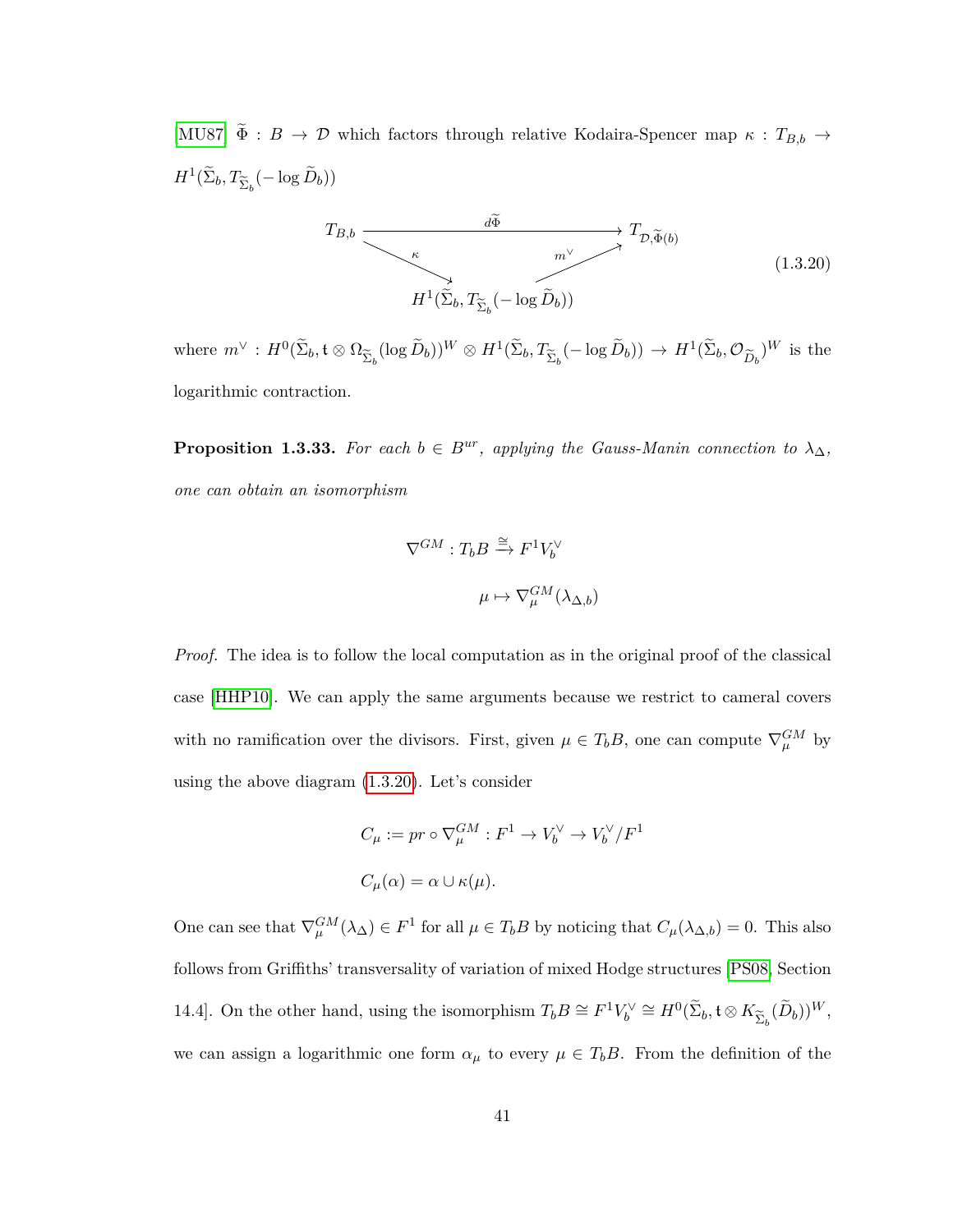Seiberg-Witten differential form, it now follows that

$$
\nabla^{GM}_\mu(\lambda_{\Delta,b})=\alpha_\mu
$$

for all  $\mu \in T_b B$ .

# **1.4 Calabi-Yau integrable systems**

#### **1.4.1 Construction**

In this section, we shall generalize Smith's elementary modification idea [\[Smi15\]](#page-117-0) to construct a (semi-polarized) Calabi-Yau integrable system.

First, we describe the construction of a family of Calabi-Yau threefolds. Let  $V :=$  $\textbf{Tot}(K_{\Sigma}(D) \oplus (K_{\Sigma}(D))^{n-1} \oplus K_{\Sigma}(D))$  and consider the short exact sequence

$$
0 \to \mathcal{O}_{\Sigma}(-D) \xrightarrow{\alpha} \mathcal{O}_{\Sigma} \to i_{D*}\mathcal{O}_D \to 0.
$$

Suppose *u* is a local frame of  $\mathcal{O}_{\Sigma}(-D)$ . In terms of a local coordinate *z* around a point of *D* where  $z = 0$ ,  $\alpha(u)$  is represented by  $f \cdot u$  where  $f$  is a locally defined function that vanishes at  $z = 0$ . We define an elementary modification *W* of *V* along the first component:

$$
W := \textbf{Tot}(K_{\Sigma}(D - D) \oplus (K_{\Sigma}(D))^{n-1} \oplus K_{\Sigma}(D)) \rightarrow \textbf{Tot}(K_{\Sigma}(D) \oplus (K_{\Sigma}(D))^{n-1} \oplus K_{\Sigma}(D))
$$

and denote the projection map by  $\pi_W : W \to \Sigma$ .

For  $b = (b_2(z), ..., b_n(z)) \in B = \bigoplus_{i=2}^n H^0(\Sigma, K_{\Sigma}(D))^{\otimes i}$ , we define the threefold  $X_b$  as the zero locus of a section in  $\Gamma(W, \pi^*_{W} K_{\Sigma}(D)^{\otimes n})$ :

<span id="page-49-0"></span>
$$
X_b := \{ \alpha(x)y - s^n - \pi_W^* b_2(z)s^{n-2} - \dots - \pi_W^* b_n(z) = 0 \} \subset W \tag{1.4.1}
$$

 $\Box$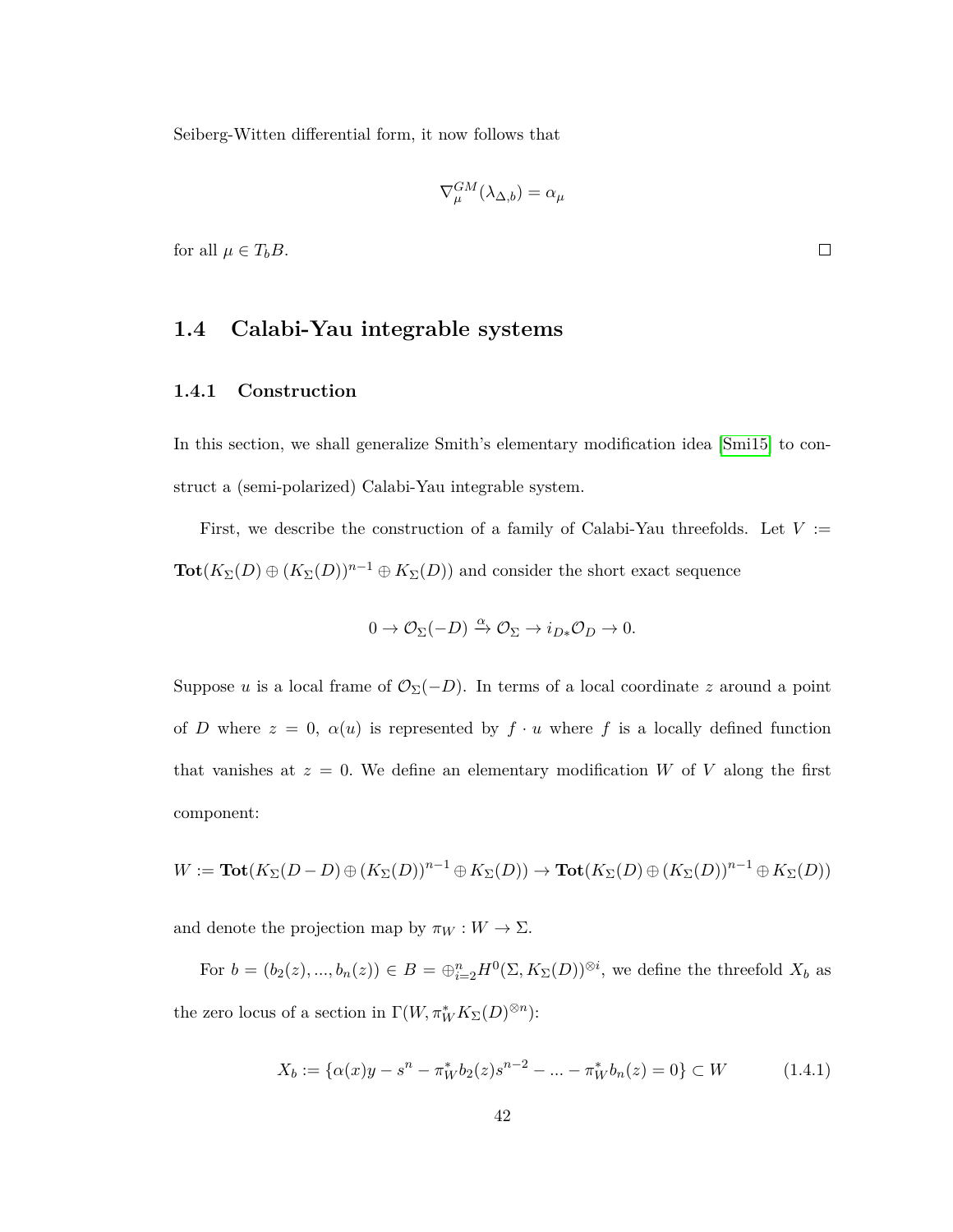with the projection  $\pi_b : X_b \to \Sigma$ . Here we denote by  $x, y$  and  $s$  the tautological sections of  $K_{\Sigma}$ ,  $(K_{\Sigma}(D))^{n-1}$  and  $K_{\Sigma}(D)$ , respectively. Note that each term in the equation [\(1.4.1\)](#page-49-0) is a section of  $\pi^*_{W} K_{\Sigma}(D)^{\otimes n}$ . More explicitly, we have

$$
x \in \Gamma(W, \pi_W^* K_\Sigma), \quad \alpha(x) \in \Gamma(W, \pi_W^* K_\Sigma(D)), \quad y \in \Gamma(W, \pi_W^* (K_\Sigma(D))^{n-1})
$$
  

$$
s \in \Gamma(W, \pi_W^* K_\Sigma(D)), \quad \pi^* b_i \in \Gamma(W, \pi_W^* (K_\Sigma(D))^i)
$$

This construction gives rise to a family of quasi-projective threefolds

$$
pr_2 \circ \pi : \mathcal{X} \to B.
$$

Next, we show that the threefold  $X_b$  is indeed a non-singular Calabi-Yau threefold.

**Proposition 1.4.1.** *The threefold X<sup>b</sup> has trivial canonical bundle.*

*Proof.* By the adjunction formula,

$$
K_{X_b}=K_W\otimes \pi_W^*(K_{\Sigma}(D))^{\otimes n}|_{X_b}.
$$

where  $\pi_W : W \to \Sigma$ . Note that

$$
K_W = \pi_W^* \det(W^\vee) \otimes \pi_W^* K_\Sigma \cong \pi_W^* (K_\Sigma^{-n-1}(-nD)) \otimes \pi_W^* K_\Sigma \cong \pi_W^* (K_\Sigma^{-n}(-nD)).
$$

So it follows that

$$
K_{X_b} = \pi_W^* (K_{\Sigma}^{-n} (-nD)) \otimes \pi_W^* (K_{\Sigma}(D))^{\otimes n} |_{X_b} \cong \mathcal{O}_{X_b}.
$$

 $\Box$ 

**Proposition 1.4.2.** *For each*  $b \in B^{ur}$ *, the threefold*  $X_b$  *is non-singular.*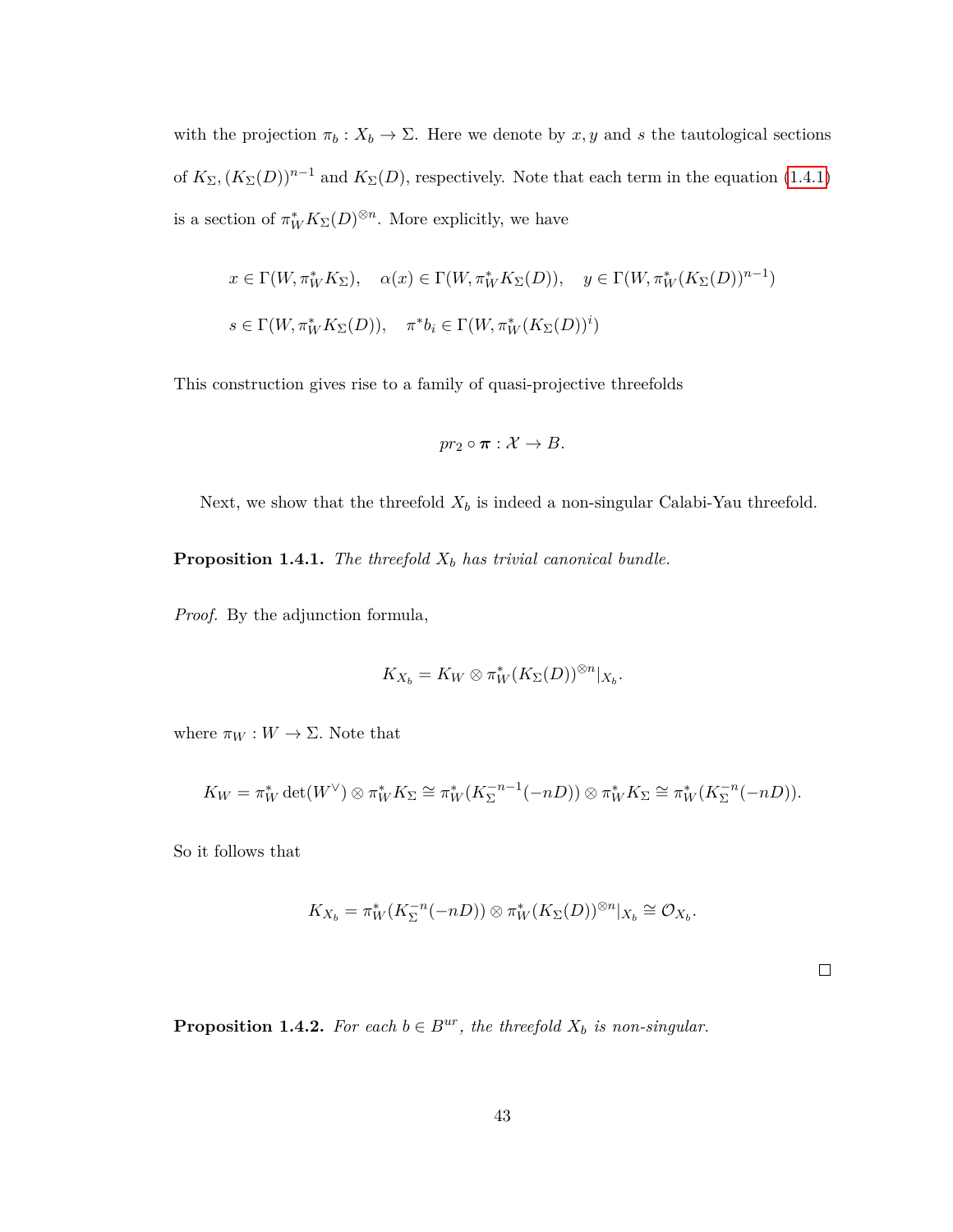*Proof.* This is a local statement, so we can restrict to neighbourhoods in  $\Sigma$ . Around a point of *D* with local coordinate *z*, the local model of  $X_b$  is

$$
\{f(z)xy - s^n - \widetilde{b}_2(z)s^{n-2} - \dots - \widetilde{b}_n(z) = 0\} \subset \mathbb{C}^3_{(x,y,s)} \times \mathbb{C}_z,
$$

where  $\tilde{b}_i$  are now functions of *z*, and  $f(z)$  is function with zero only at  $z = 0$ . We check smoothness by examining the Jacobian criterion. The equation

$$
\frac{\partial}{\partial s}(s^n - \widetilde{b}_2(z)s^{n-2} - \dots - \widetilde{b}_n(z)) = 0
$$

implies that, for each *z*, the equation  $s^n - \tilde{b}_2(z)s^{n-2} - ... - \tilde{b}_n(z) = 0$  must have repeated solutions, this happens only when *z* is at a critical value. The remaining equations in the Jacobian criterion are

$$
f(z)y = 0, \quad f(z)x = 0, \quad f'(z)xy + \frac{\partial}{\partial z}(s^n - \tilde{b}_2(z)s^{n-2} - \dots - \tilde{b}_n(z)) = 0
$$

When  $x = y = 0$ , the equation  $\frac{\partial}{\partial z}(s^n - \tilde{b}_2(z)s^{n-2} - \dots - \tilde{b}_n(z)) = 0$  has no solution since we assume that the spectral curve associated to *b* is smooth. Hence, it must be the case  $f(z) = 0$  or equivalently  $z = 0$ . However, since we assume  $b \in B^{ur}$ , this cannot happen and *X<sup>b</sup>* is non-singular around *D.*

Away from *D*, a similar argument shows that the threefold is non-singular over the local neighbourhood. Hence, *X<sup>b</sup>* is non-singular everywhere.

 $\Box$ 

Again, by examining the defining equation [\(1.4.1\)](#page-49-0), we can list the types of fibers of the map  $\pi_b: X_b \to \Sigma$ :

• For  $p \in D$  with coordinate  $z = 0$ , the fiber is defined by the equation  $s^n - \tilde{b}_2(z)s^{n-2} - \dots - \tilde{b}_n(z) = 0$ , i.e. disjoint union of *n* copies of  $\mathbb{C}^2$ .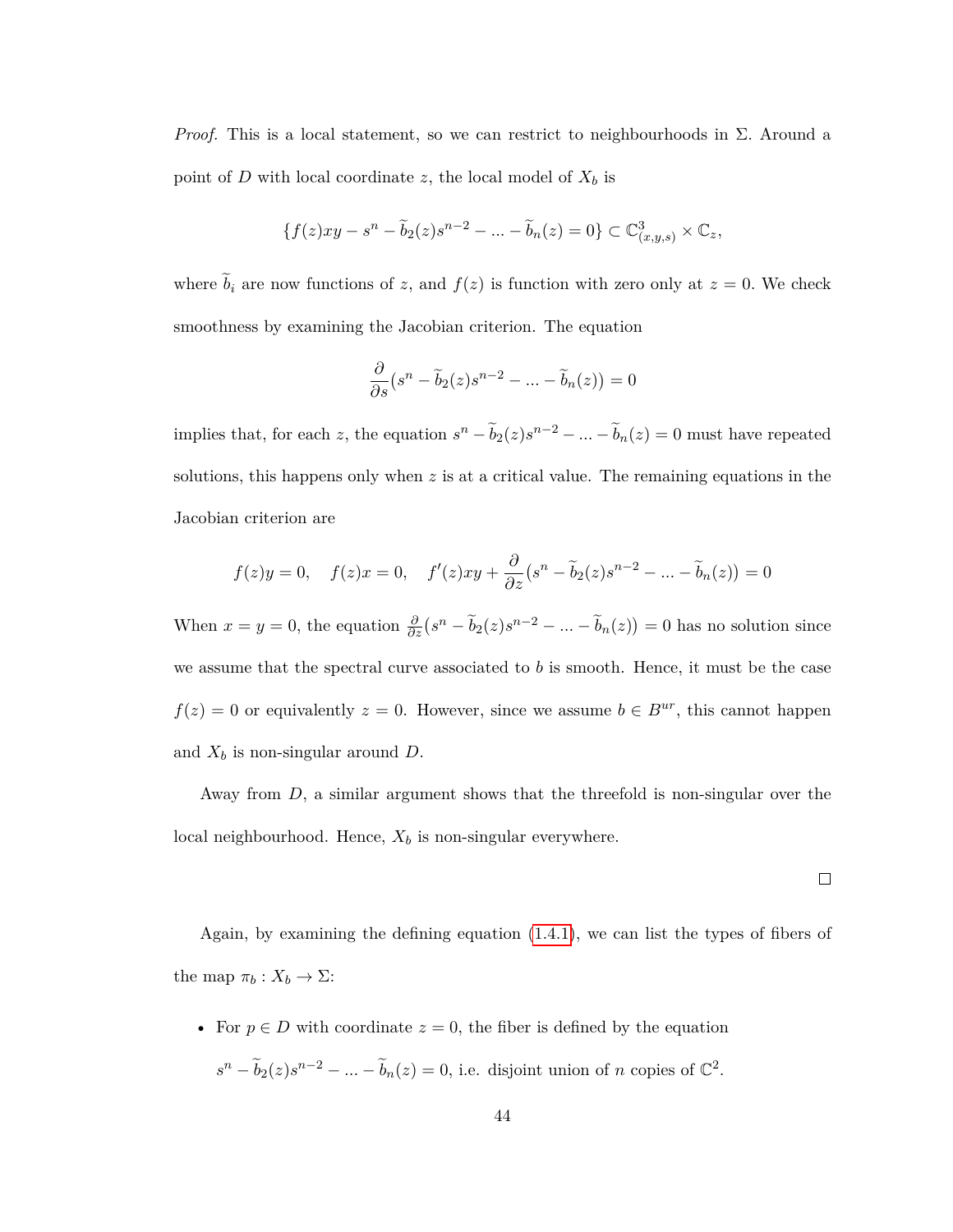- For a critical value *p* of  $\pi_b$ , the fiber is defined by  $xy \prod_{i=1}^m (s s_i)^{k_i}$  where  $\sum_{i=1}^m k_i =$ *n* (*m* < *n*). Hence, the fiber is a singular surface with  $A_{k_i-1}$ -singularity at  $s_i$ .
- For *p* away from *D* and the discriminant locus of  $\pi_b$ , the fiber is defined by  $(xy (s^n) - \tilde{b}_2(z)s^{n-2} - \dots - \tilde{b}_n(z) = 0$  and smooth, so it is isomorphic to a smooth fiber of the universal unfolding of  $A_{n-1}$ -singularity  $\mathbb{C}^2/\mathbb{Z}_n$ .

Next, we study the mixed Hodge structure of  $X_b$ . Let's denote the complement of  $\pi_b^{-1}(D)$  by  $X_b^{\circ}$ . The long exact sequence of compactly supported cohomologies associated to the pair  $(X_b, \pi_b^{-1}(D))$  is

$$
\cdots \to H_c^2(\pi_b^{-1}(D), \mathbb{Z}) \to H_c^3(X_b^{\circ}, \mathbb{Z}) \to H_c^3(X_b, \mathbb{Z}) \to H_c^3(\pi_b^{-1}(D), \mathbb{Z}) \to \cdots
$$

As  $H_c^2(\pi_b^{-1}(D), \mathbb{Z}) = H_c^3(\pi_b^{-1}(D), \mathbb{Z}) = 0$ , we have an isomorphism of Z-mixed Hodge structures

<span id="page-52-0"></span>
$$
H_c^3(X_b, \mathbb{Z}) \cong H_c^3(X_b^\circ, \mathbb{Z}) \tag{1.4.2}
$$

Moreover, the Leray spectral sequence for compactly supported cohomology associated to  $\pi_b^{\circ} := \pi_b |_{X_b^{\circ}} : X_b^{\circ} \to \Sigma^{\circ}$  implies

<span id="page-52-1"></span>
$$
H_c^3(X_b^\circ, \mathbb{Z}) \cong H_c^1(\Sigma^\circ, R^2 \pi_{b!}^\circ \mathbb{Z}) \tag{1.4.3}
$$

because the (compactly supported) cohomology of a fiber is non-trivial only for degree 0 and 2 [\[DDP07,](#page-113-3) Lemma 3.1]. As the Leray spectral sequence is compatible with mixed Hodge structures([\[Ara05\]](#page-110-0), [\[De 09,](#page-112-1) Corollary 2.10]), it is enough to compute the Hodge type of  $H_c^1(\Sigma^{\circ}, R^2 \pi_{b}^{\circ} \mathbb{Z})$ . For this, we need to deal with critical values of  $\pi_b^{\circ}$  and the monodromy around *D*. First, note that the critical values do not determine Hodge type. This is because a local system F having finite monodromies *M* (only around the critical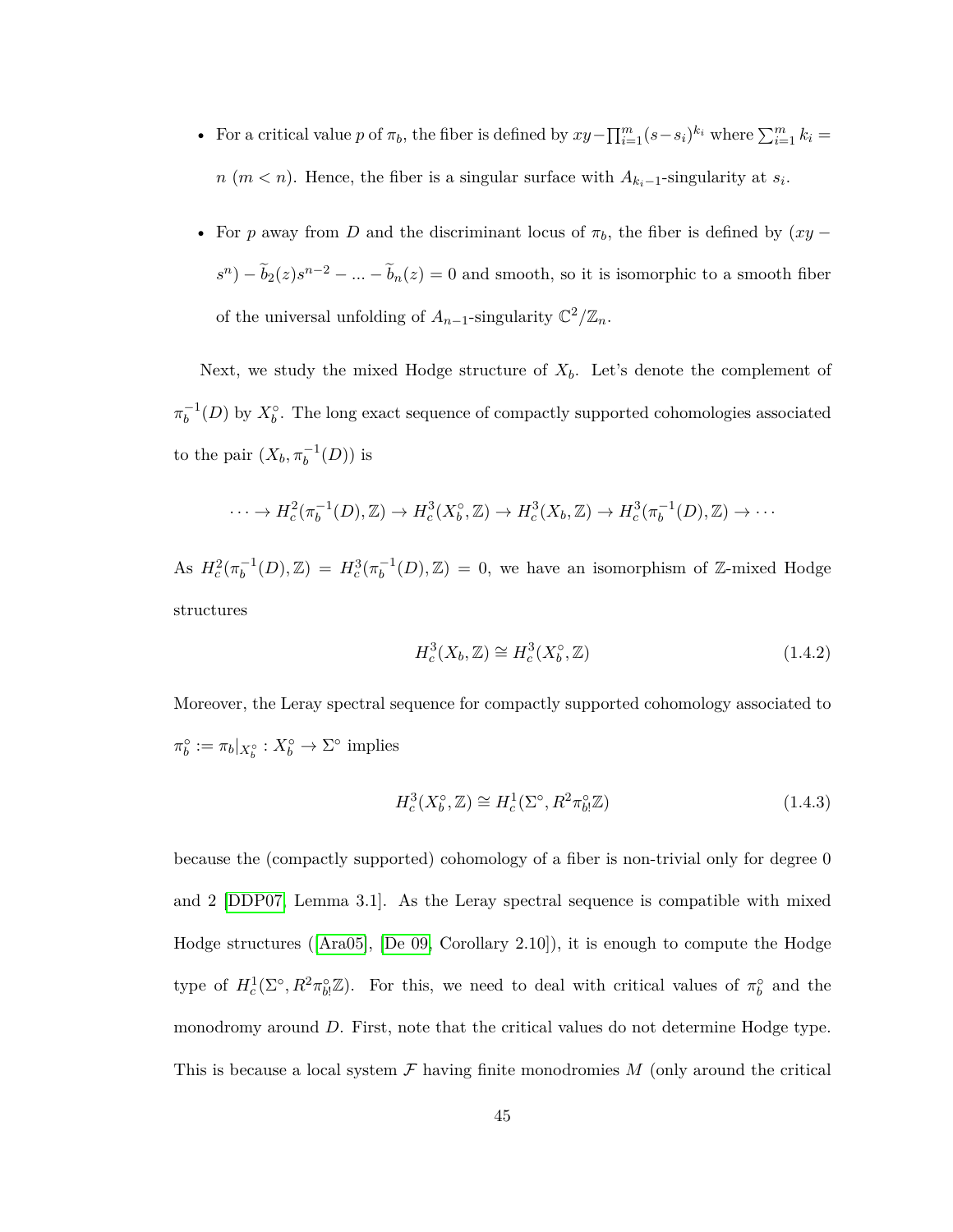values) can be trivialized by pulling back to an order  $|M|$  covering  $\pi_M : \Sigma_M \to \Sigma$ . Then the sheaf cohomology  $H^1(\Sigma, \mathcal{F})$  is the same as  $H^1(\tilde{\Sigma}_M, \pi_M^* \mathcal{F})^M$  whose Hodge type is determined by  $H^1(\tilde{\Sigma}_M, \pi_M^* \mathcal{F})$ . Applying this to our case, we can ignore the critical values and it is enough to consider only the monodromy of  $R^2 \pi_{bl}^{\circ} \mathbb{Z}$  around *D* to compute the Hodge type. Since  $X_b$  is constructed via elementary modification from another threefold which has smooth fibers everywhere around *D*, we see that the monodromy of  $R^2 \pi_{b} \mathbb{Z}$ around *D* is trivial. As  $H_c^1(\Sigma^{\circ}, R^2 \pi_{bl}^{\circ} \mathbb{Z}) \cong H^1(\Sigma, D, R^2 \pi_{bl} \mathbb{Z})$ , it admits the Z-mixed Hodge structure of type  $\{(-2, -2), (-2, -1), (-1, -2)\}$  due to the relative version of Zucker's theorem [\[Zuc79\]](#page-117-1). Therefore, we have the following result.

<span id="page-53-0"></span>**Proposition 1.4.3.** *For*  $b \in B^{ur}$ *, the third homology group*  $H_3(X_b, \mathbb{Z})$  *admits a* Z-mixed *Hodge structure of type* {(−2*,* −2)*,*(−2*,* −1)*,*(−1*,* −2)}*. Moreover, the third cohomology group*  $H^3(X_b, \mathbb{Z})$  *admits a*  $\mathbb{Z}$ *-mixed Hodge structure of type*  $\{(1, 2), (2, 1), (2, 2)\}.$ 

The homology version of the second intermediate Jacobian of *X<sup>b</sup>* is defined to be Jacobian associated to the Z-mixed Hodge structure of  $H_3(X_b, \mathbb{Z})(1)$ 

$$
J_2(X_b) := J(H_3(X_b, \mathbb{Z})(1)) = \frac{H_3(X_b, \mathbb{C})}{F^{-1}H_3(X_b, \mathbb{C}) + H_3(X_b, \mathbb{Z})}
$$
(1.4.4)

**Remark 1.4.4.** The homology group  $H_3(X_b, \mathbb{Z})(1)$  turns out to have torsion (see Theorem [1.5.2\)](#page-59-0). To get the Z-mixed Hodge structure on the lattice of the semi-abelian variety  $J_2(X_b)$ , we should consider the  $\mathbb{Z}$ -mixed Hodge structure on the torsion-free part  $H_3(X_b, \mathbb{Z})_{\text{tf}}(1).$ 

**Corollary 1.4.5.** *For*  $b \in B^{ur}$ *, the homology version of the second intermediate Jacobian J*2(*Xb*) *is a semi-abelian variety.*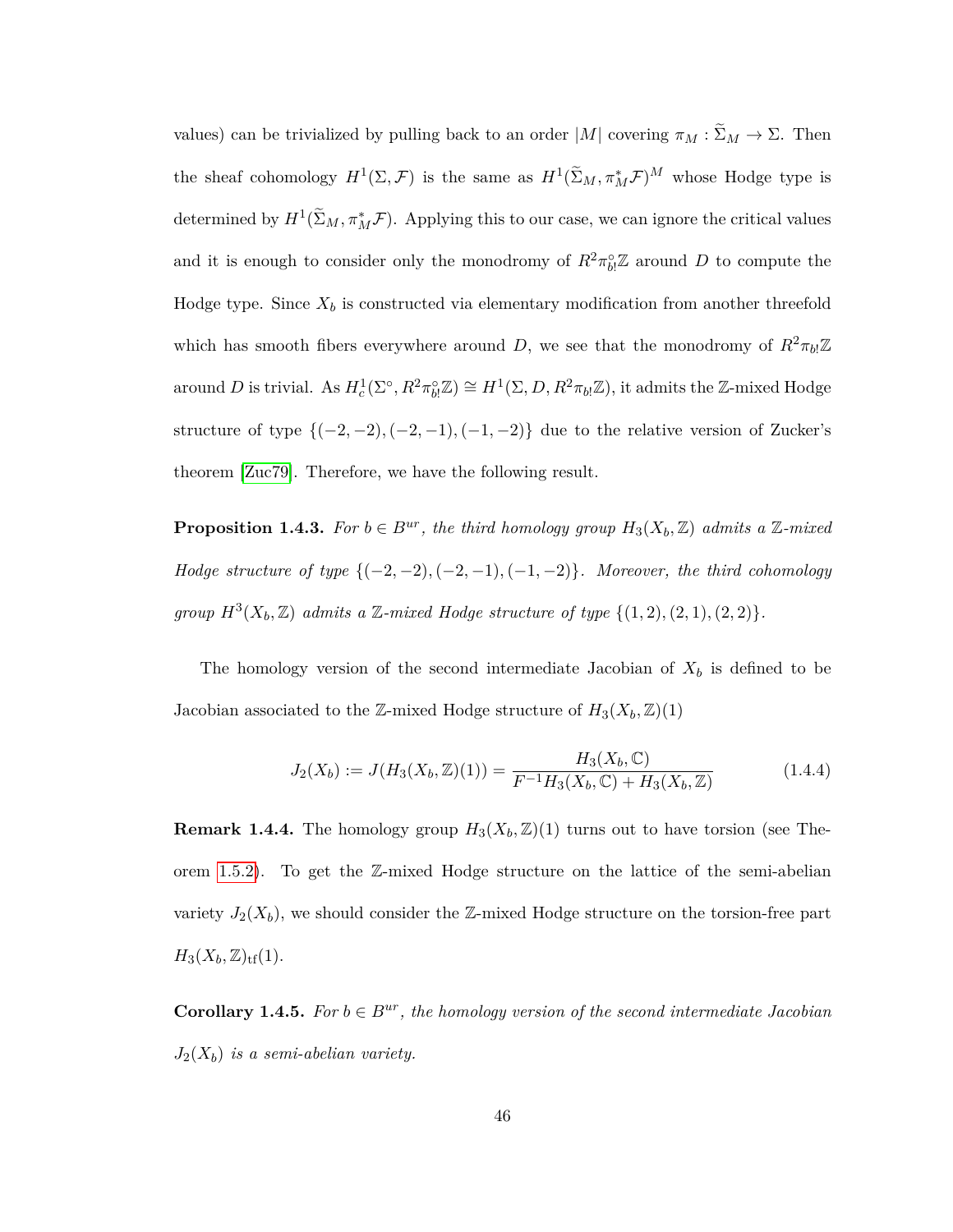<span id="page-54-0"></span>**Remark 1.4.6.** (Adjoint Type) Unlike the classical case, the cohomological intermediate Jacobian on  $H^3(X_b, \mathbb{Z})$  is not a semi-abelian variety. This is one of the new features, so we need to consider different data to describe the case of  $PGL(n,\mathbb{C})$ , the adjoint group of type A. It turns out that the right object is a mixture of compactly supported cohomology and ordinary cohomology associated to  $\pi_b : X_b \to \Sigma$ :

$$
H^1_c(\Sigma, R^2 \pi_{b*} \mathbb{Z}) \cong H^1_c(\Sigma^{\circ}, R^2 \pi_{b*}^{\circ} \mathbb{Z}).
$$

#### **1.4.2 Calabi-Yau integrable systems**

Having constructed the family of Calabi-Yau threefolds  $\mathcal{X}^{ur} \to B^{ur}$ , we can consider the relative intermediate Jacobian fibration  $\pi^{ur}$ :  $\mathcal{J}(\mathcal{X}^{ur}/B^{ur}) \to B^{ur}$  whose fiber is  $J_2(X_b) = H_3(X_b, \mathbb{C})/(F^{-1}H_3(X_b, \mathbb{C}) + H_3(X_b, \mathbb{Z}))$ . One way to equip it with an integrable system structure is to find an abstract Seiberg-Witten differential (see Section 2). In the case of an intermediate Jacobian fibration, this can be achieved by finding a global nowhere-vanishing holomorphic volume form in each fiber. The resulting semi-polarized integrable system will again be called the Calabi-Yau integrable system.

Consider the subfamily of Calabi-Yau threefolds

$$
(\mathcal{X}^{\circ})^{ur} := \mathcal{X}^{ur} \setminus \pi^{-1}(D \times B^{ur}) \subset \mathcal{X}^{ur} \to B^{ur}.
$$

whose fiber is  $X_b^{\circ} := X_b \setminus \pi_b^{-1}(D)$ . From the relation [\(1.4.2\)](#page-52-0), it is enough to find global holomorphic volume forms for the family  $({\cal X}^{\circ})^{ur} \to B^{ur}$ . The idea is that the family  $({\cal X}^{\circ})^{ur} \to B^{ur}$  can be constructed alternatively by gluing Slodowy slices as in [\[DDP07\]](#page-113-3)[\[Bec20\]](#page-111-0), which is the key ingredient used for the existence of global volume forms.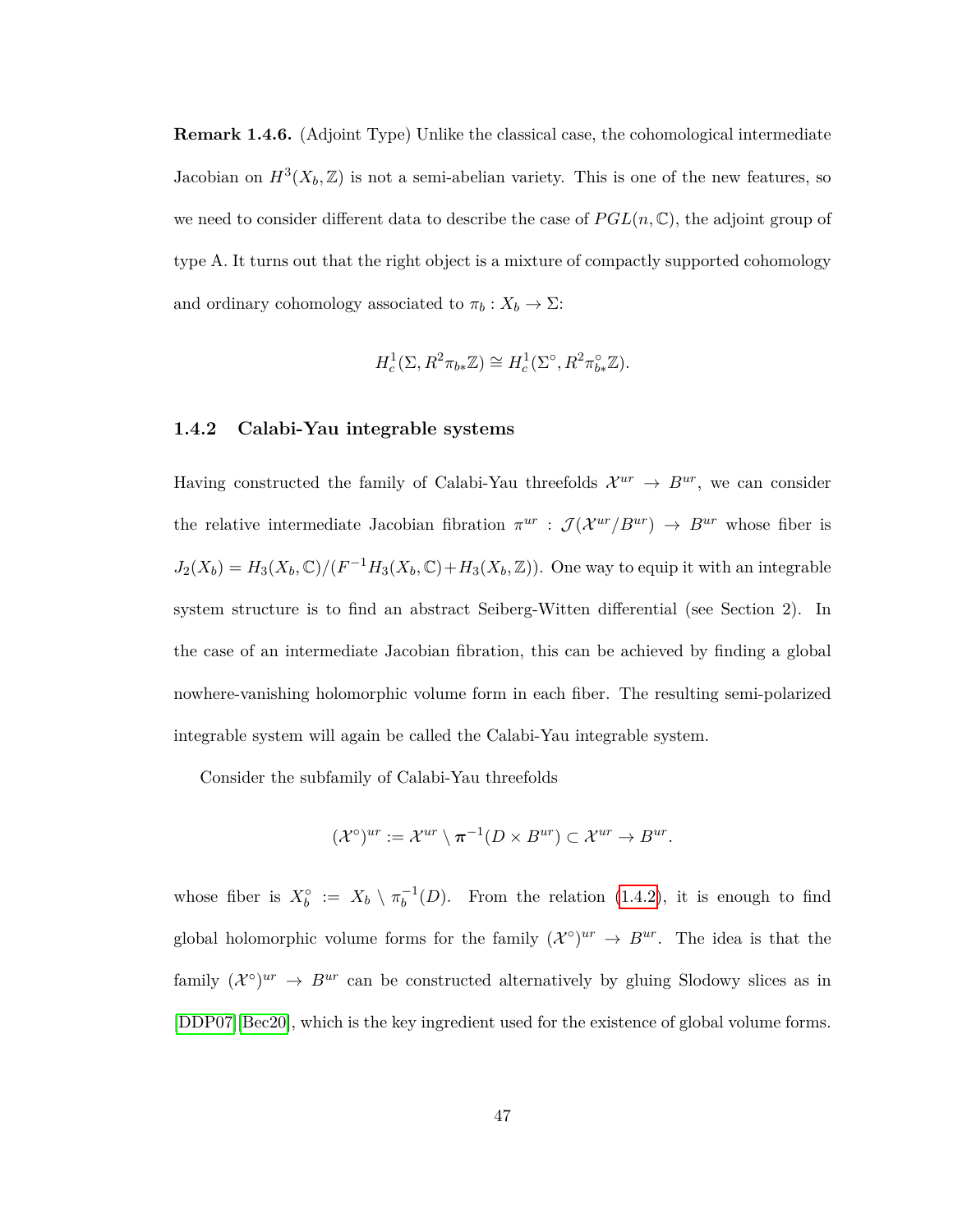<span id="page-55-0"></span>**Claim 1.4.7.** The family of quasi-projective Calabi-Yau threefolds  $\pi^{ur} : (\mathcal{X}^{\circ})^{ur} \to B^{ur}$ can be obtained by gluing Slodowy slices.

Recall that in the classical case [\[Slo80\]](#page-117-2), the Slodowy slice  $S \subset \mathfrak{g}$  provides a semiuniversal  $\mathbb{C}^*$ -deformation  $\sigma : S \to \mathfrak{t}/W$  of simple singularities via the adjoint map  $\sigma : \mathfrak{g} \to$  $t/W$ . However, if we denote by  $d_j$  the standard ( $\mathbb{C}^*$ -action) weights of the generators of the coordinate ring  $\mathbb{C}[\chi_1, ..., \chi_j]$  of  $\mathfrak{t}/W$ , then the weights on  $\mathbb{C}[\chi_1, ..., \chi_j]$  must be chosen as  $2d_j$  for  $\sigma$  to be  $\mathbb{C}^*$ -equivariant (see [\[BDW20,](#page-111-1) Remark 2.5.3], [\[Slo80\]](#page-117-2)).

Now we choose a theta characteristic *L* on  $\Sigma$ , i.e.  $L^2 \cong K_{\Sigma}$ . Since  $L^2|_{\Sigma^{\circ}} \cong K_{\Sigma}|_{\Sigma^{\circ}} \cong$  $K_{\Sigma}(D)|_{\Sigma^{\circ}}$ , we have an isomorphism of associated bundles over  $\Sigma^{\circ}$ 

$$
L|_{\Sigma^\circ}\times_{\mathbb C^*}\mathfrak t/W\cong K_\Sigma(D)|_{\Sigma^\circ}\times_{\mathbb C^*}\mathfrak t/W
$$

where the weights of the  $\mathbb{C}^*$ -action on both sides are different: the left hand side has weights  $2d_j$  and the right hand side has weights  $d_j$ . As the map  $\sigma : S \to \mathfrak{t}/W$  is  $\mathbb{C}^*$ equivariant, we can glue it along  $\text{Tot}(L)$  to obtain

$$
\sigma: S:=\textbf{Tot}(L\times_{\mathbb{C}^*}S)\to \textbf{Tot}(L\times_{\mathbb{C}^*}\mathfrak{t}/W)
$$

and its restriction

$$
\sigma|_{\Sigma^\circ}:S|_{\Sigma^\circ}:=\mathrm{Tot}(L\times_{\mathbb{C}^*}S)|_{\Sigma^\circ}\to \mathrm{Tot}(L|_{\Sigma^\circ}\times_{\mathbb{C}^*}\mathfrak{t}/W)\cong \mathrm{Tot}(K_\Sigma(D)|_{\Sigma^\circ}\times_{\mathbb{C}^*}\mathfrak{t}/W)=\bm{U}|_{\Sigma^\circ}.
$$

Pulling back under the evaluation map from  $\Sigma \times B$ , one gets a family of quasi-projective threefolds  $({\cal Y}^{\circ})^{ur}$  as follows:

$$
(\mathcal{Y}^{\circ})^{ur} \longrightarrow S|_{\Sigma^{\circ}}
$$
  
\n
$$
\downarrow_{\pi'} \qquad \qquad \downarrow_{\sigma|_{\Sigma^{\circ}}}
$$
  
\n
$$
\Sigma^{\circ} \times B^{ur} \xrightarrow{ev} U|_{\Sigma^{\circ}}
$$
  
\n
$$
(1.4.5)
$$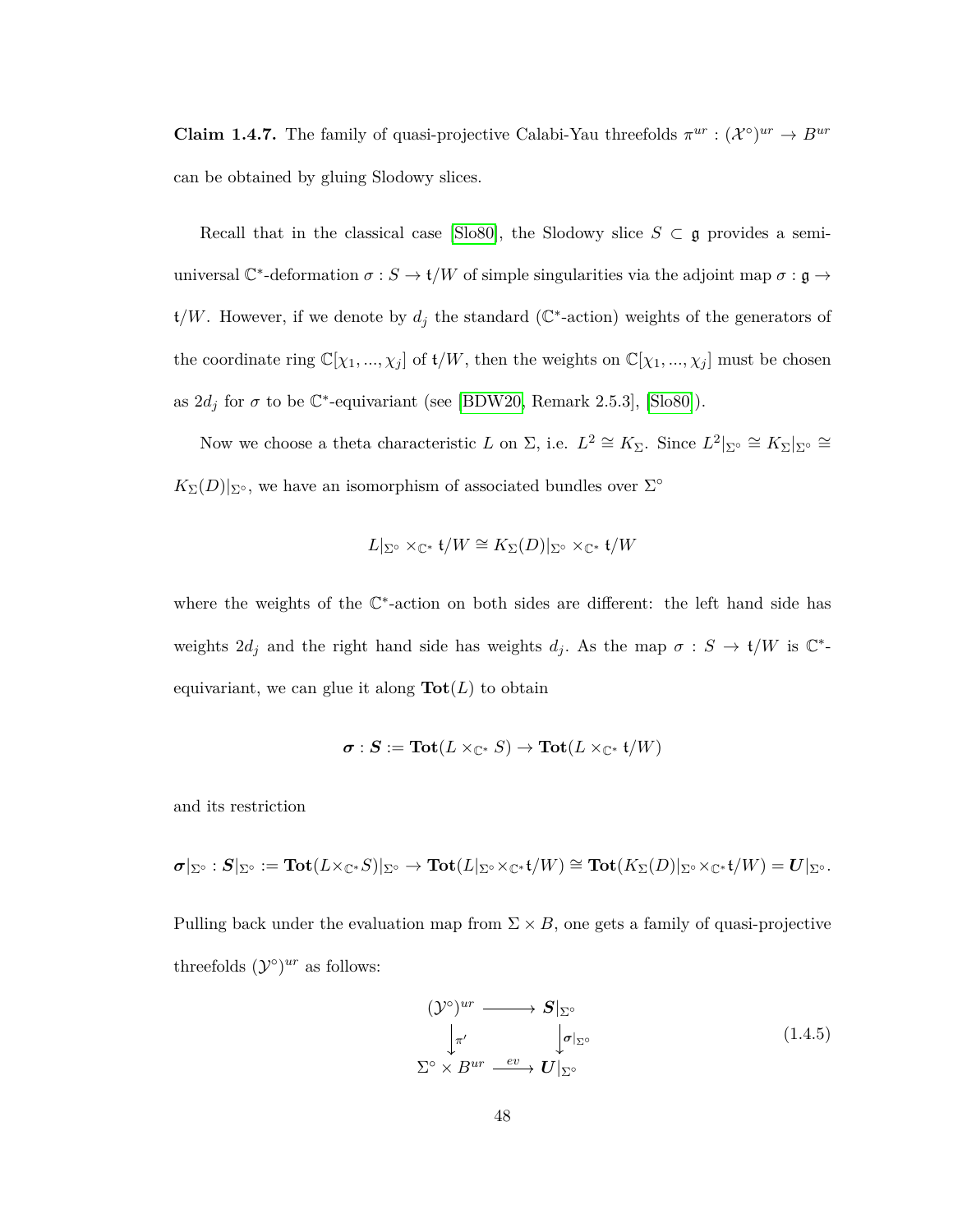**Lemma 1.4.8.** We have an isomorphism of the families  $({\cal Y}^{\circ})^{ur} \cong ({\cal X}^{\circ})^{ur}$  over  $B^{ur}$  and, *in particular,*  $Y_b^{\circ} \cong X_b^{\circ}$  *where*  $Y_b^{\circ}$  *is a member of the family*  $\mathcal{Y}^{\circ}$ *.* 

*Proof.* For type *A*, we have a semi-universal  $\mathbb{C}^*$ -deformation of  $A_{n-1}$  singularities (see [\[KM92,](#page-115-1) Theorem 1]) as follows:

$$
\sigma': H := \{xy - s^n - b_2 s^{n-2} - \dots - b_n = 0\} \subset \mathbb{C}^3 \times \mathbb{C}^{n-1} \to \mathbb{C}^{n-1} \cong \mathfrak{t}/W
$$
  

$$
(x, y, s, b_2, ..., b_n) \mapsto (b_2, ..., b_n)
$$
  

$$
(1.4.6)
$$

The map  $\sigma'$  is  $\mathbb{C}^*$ -equivariant if we endow the following  $\mathbb{C}^*$ -actions on  $\mathbb{C}^3$  and  $\mathbb{C}^{n-1}$ :

<span id="page-56-0"></span>
$$
(x, y, s) \mapsto (\lambda^2 x, \lambda^{2(n-1)} y, \lambda^2 s), \quad (b_2, ..., b_n) \mapsto (\lambda^4 b_2, ..., \lambda^{2n} b_n). \tag{1.4.7}
$$

Since the semi-universal  $\mathbb{C}^*$ -deformation of a simple singularity is unique up to isomorphism, the two deformations  $\sigma$  and  $\sigma'$  are isomorphic. In other words, the Slodowy slice S contained in g is isomorphic to the hypersurface  $H$  in  $\mathbb{C}^3 \times \mathbb{C}^{n-1}$  as semi-universal  $\mathbb{C}^*$ deformation. Note that it is important to choose the  $\mathbb{C}^*$ -action on  $\mathbb{C}^{n-1} \cong \mathfrak{t}/W$  and  $\mathbb{C}^3$ as above for *S* and *H* to be isomorphic as  $\mathbb{C}^*$ -deformation (see [\[BDW20,](#page-111-1) Remark 2.5.3]).

Next, let's turn to the global situation. We again have the isomorphism of associated bundles

$$
L|_{\Sigma^\circ}\times_{\mathbb C^*}\mathbb C^*\cong K_\Sigma(D)|_{\Sigma^\circ}\times_{\mathbb C^*}\mathbb C^*
$$

with the weights of the  $\mathbb{C}^*$ -action on the left hand side being twice the weights on the right hand side. Hence, the associated bundle  $L|_{\Sigma}$ <sup>°</sup> × $\mathbb{C}^*$ <sup>3</sup> is

$$
L^2|_{\Sigma^{\circ}} \oplus L^{2(n-1)}|_{\Sigma^{\circ}} \oplus L^2|_{\Sigma^{\circ}} \cong (K_{\Sigma}(D) \oplus K_{\Sigma}(D)^{\otimes n-1} \oplus K_{\Sigma}(D))|_{\Sigma^{\circ}} \cong V|_{\Sigma^{\circ}}
$$

Also, since the elementary modification is an isomorphism i.e.  $V|_{\Sigma} \cong W|_{\Sigma} \cong W|_{\Sigma}$  away from *D*, the previous construction [\(1.4.1\)](#page-49-0) of the family  $\pi^{\circ}$  :  $({\cal X}^{\circ})^{ur} \to B^{ur}$  as a family of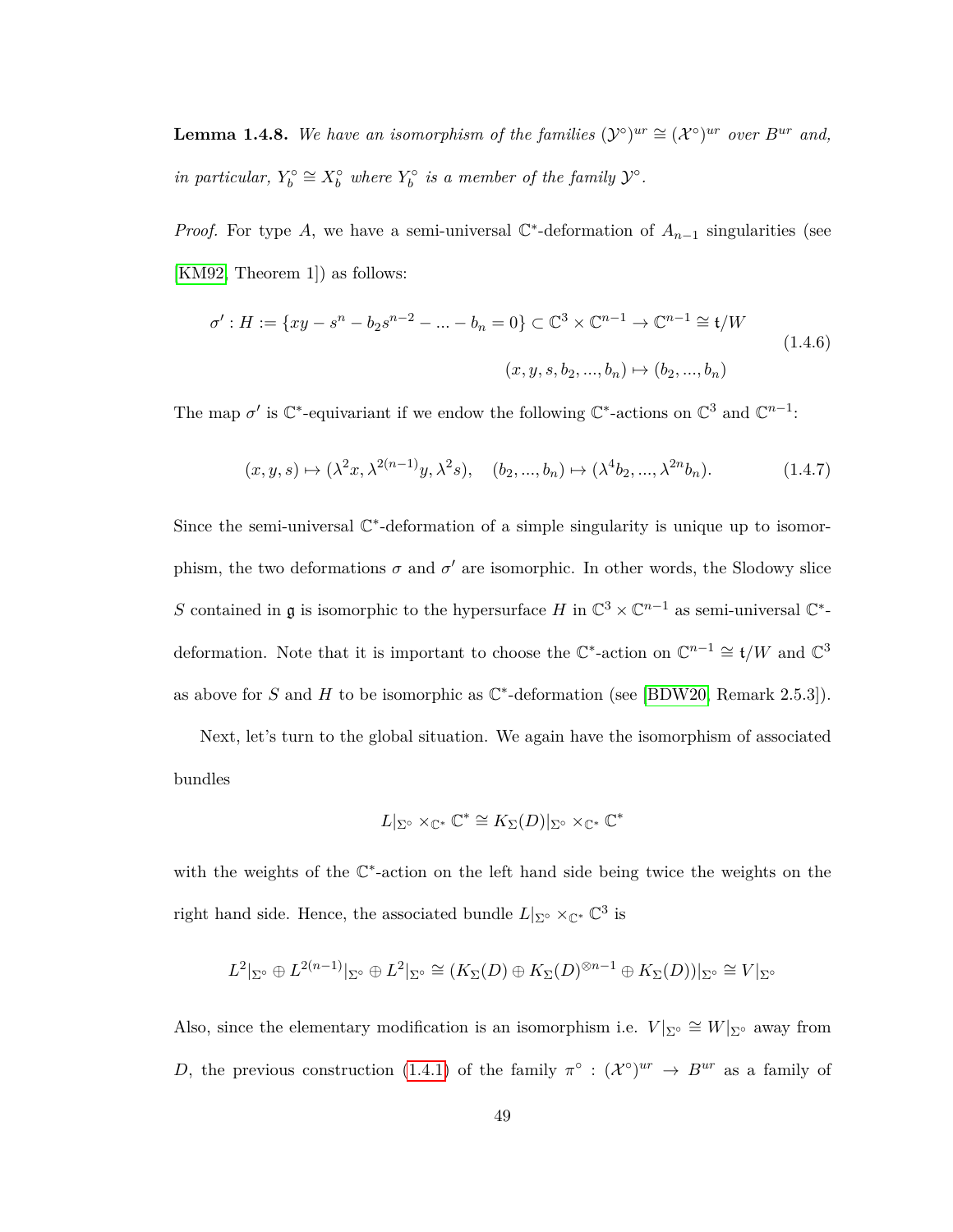hypersurfaces in the total space of  $W|_{\Sigma}$ <sup>°</sup> is equivalent to the construction as the pullback of the gluing of *H* and  $\sigma'$  over  $K_{\Sigma}(D)|_{\Sigma^{\circ}}$ :

<span id="page-57-0"></span>
$$
(\mathcal{X}^{\circ})^{ur} \longrightarrow \mathbf{H}|_{\Sigma^{\circ}} \subset \mathbf{Tot}(K_{\Sigma}(D)|_{\Sigma^{\circ}} \times_{\mathbb{C}^*} \mathbb{C}^3) \times \mathbf{Tot}(K_{\Sigma}(D)|_{\Sigma^{\circ}} \times_{\mathbb{C}^*} \mathfrak{t}/W)
$$
  
\n
$$
\downarrow_{\pi^{\circ}} \qquad \qquad \downarrow (\sigma')|_{\Sigma^{\circ}} \qquad \qquad (\text{1.4.8})
$$
  
\n
$$
\Sigma^{\circ} \times B^{ur} \longrightarrow \mathbf{U}|_{\Sigma^{\circ}} = \mathbf{Tot}(K_{\Sigma}(D)|_{\Sigma^{\circ}} \times_{\mathbb{C}^*} \mathfrak{t}/W)
$$

where we define  $\sigma'$  :  $H = \text{Tot}(K_{\Sigma}(D) \times_{\mathbb{C}^*} H) \to U$  and all the  $\mathbb{C}^*$ -actions in the diagram are understood as having half the weights in [\(1.4.7\)](#page-56-0). By the argument that *S* and *H* are isomorphic as  $\mathbb{C}^*$ -deformation, we have that  $\sigma|_{\Sigma^{\circ}} : S|_{\Sigma^{\circ}} = \textbf{Tot}(L|_{\Sigma^{\circ}} \times_{\mathbb{C}^*} S) \to U|_{\Sigma^{\circ}}$  and  $\sigma'|_{\Sigma^{\circ}} : H|_{\Sigma^{\circ}} \to U|_{\Sigma^{\circ}}$  are also isomorphic. By pulling back this isomorphism along the evaluation map to  $\Sigma^{\circ} \times B^{ur}$ , we get the isomorphism  $({\cal Y}^{\circ})^{ur} \cong ({\cal X}^{\circ})^{ur}$ .

**Proposition 1.4.9.** *The relative intermediate Jacobian fibration*  $\pi^{ur}$  :  $\mathcal{J}(\mathcal{X}^{ur}/B^{ur}) \rightarrow$ *Bur is a semi-polarized integrable system.*

*Proof.* By the relation (4.2), it is enough to show that there exists a Seiberg-Witten differential associated to the subfamily  $({\cal X}^{\circ})^{ur} \to B^{ur}$ . In other words, we need to construct a holomorphic volume form  $\lambda_{CY}^{\circ}$  on  $({\cal X}^{\circ})^{ur}$  which yields the nowhere vanishing holomorphic volume form  $\lambda_{CY,b}^{\circ} \in H^0(X_b^{\circ}, K_{X_b^{\circ}})$  for each  $b \in B^{ur}$  and satisfies the condition  $(1.2.4).$  $(1.2.4).$ 

First, the holomorphic volume form  $\lambda_{CY}$ <sup>°</sup> is obtained from the holomorphic 3-form  $\lambda$ on *S*. Note that the Kostant-Kirillov form on g induces the nowhere vanishing section in  $\nu \in H^0(S, K_{\sigma})$ . One can glue the sections over *L* by tensoring with local frames in the pullback of  $K_{\Sigma}$ , which turns out to be the holomorphic 3-form  $\lambda$  on **S** [\[DDP07\]](#page-113-3)[\[Bec20\]](#page-111-0). By restricting  $\lambda$  to  $\Sigma^{\circ}$ , it becomes a global holomorphic 3-form whose pullback to  $({\cal X}^{\circ})^{ur}$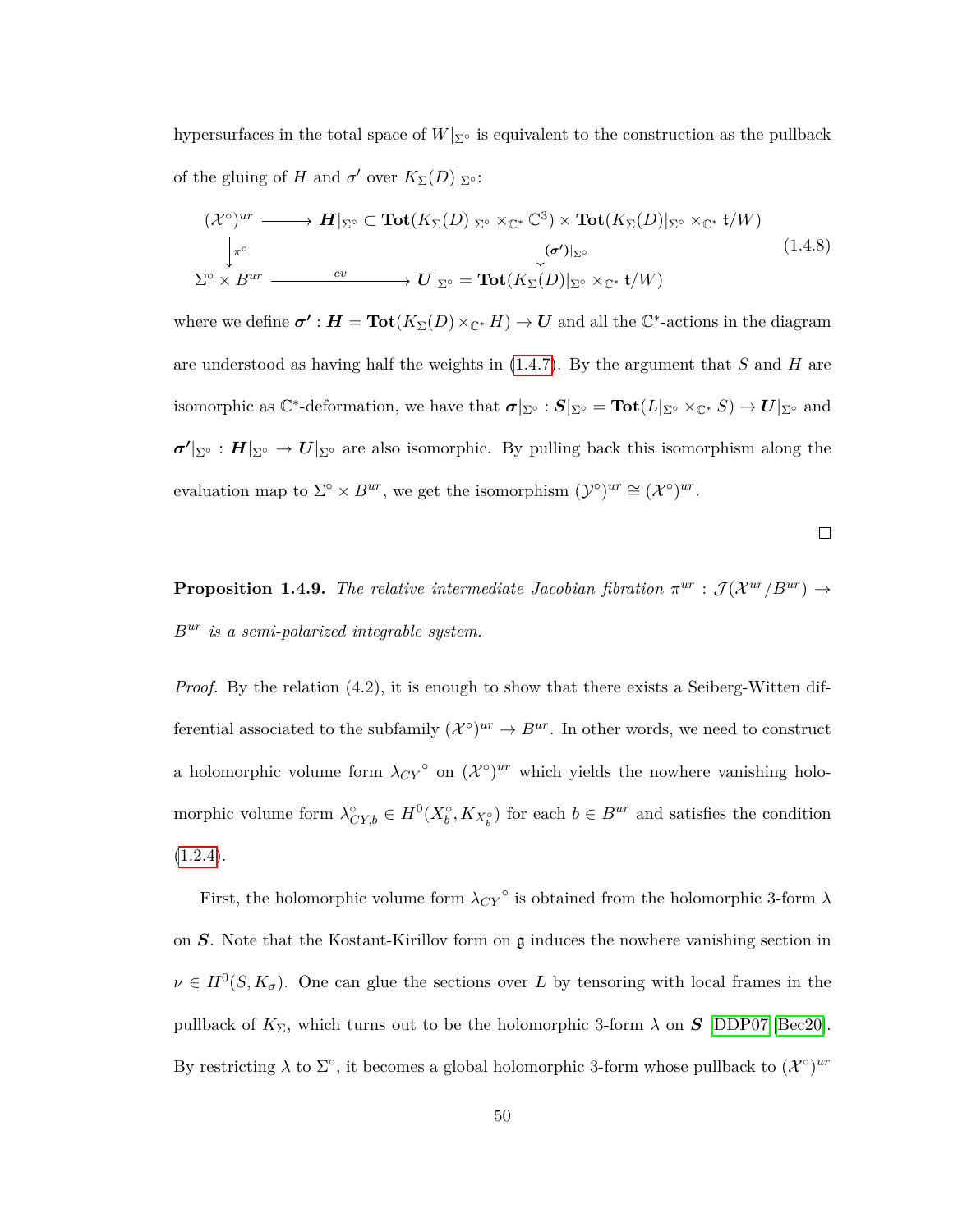is the desired volume form  $\lambda_{CY}^{\circ}$ .

Next, the proof that  $\lambda_{CY}^{\circ}$  becomes the Seiberg-Witten differential relies on our main result (Theorem [1.5.1\)](#page-58-0). In particular, we identify the volume form  $\lambda_{CY}^{\circ}$  with the Seiberg-Witten differential for the Hitchin system so that the form  $\lambda_{CY}^{\circ}$  automatically satisfies the condition [\(1.2.4\)](#page-20-0). Therefore, it follows from Proposition [\(1.2.5\)](#page-21-0) that  $\mathcal{J}(\mathcal{X}^{ur}/B^{ur}) \to B^{ur}$ is a semi-polarized integrable system.  $\Box$ 

### **1.5 Meromorphic DDP correspondence**

#### **1.5.1 Isomorphism of semi-polarized integrable systems**

The goal of this section is to prove an isomorphism between the two semi-polarized integrable systems that have been studied so far: the moduli space of unordered diagonally framed Higgs bundles  $\mathcal{M}^{\Delta}(n, D)^{ur} \rightarrow B^{ur}$  and the relative intermediate Jacobian fibration  $\mathcal{J}(\mathcal{X}^{ur}/B^{ur}) \to B^{ur}$  of the family of Calabi-Yau threefolds  $\mathcal{X}^{ur} \to B^{ur}$ . The main result is stated as follows.

<span id="page-58-0"></span>**Theorem 1.5.1.** *There is an isomorphism of semi-polarized integrable systems:*

$$
\mathcal{J}(\mathcal{X}^{ur}/B^{ur}) \xrightarrow{\cong} \mathcal{M}^{\Delta}(n,D)^{ur}
$$
\n
$$
B^{ur} \xleftarrow{h_{\Delta}^{ur}} (1.5.1)
$$

Recall that we have shown in Proposition [1.3.12](#page-30-0) and Corollary [1.3.14](#page-32-0) that  $(h_{\Delta}^{ur})^{-1}(b) \cong$ 

 $Prym(\overline{\Sigma}_{b}^{\circ})$  $\phi$ <sup>o</sup>,  $\Sigma$ <sup>o</sup>)  $\cong J(H_{\Delta,SL(n),b})$  where  $H_{\Delta,SL(n),b} := H_1(Prym(\overline{\Sigma}_b^{\circ}))$  $\mathcal{L}_b^{\circ}, \Sigma^{\circ}), \mathbb{Z}$ ) =  $H_1(\Sigma^{\circ}, \mathcal{K}_b|_{\Sigma^{\circ}})_{\text{tf}}$ and  $\mathcal{K}_b := \ker(Tr : \overline{p}_{b*}\mathbb{Z} \to \mathbb{Z})$ . By definition, the fiber  $(\pi^{ur})^{-1}(b) = J_2(X_b) =$ *J*( $H_3(X_b, \mathbb{Z})(1)$ ). The specialization of Theorem [1.5.1](#page-58-0) to  $b \in B^{ur}$  is equivalent to an isomorphism between the semi-abelian varieties  $J_2(X_b)$  and  $Prym(\overline{\Sigma}_b^{\circ})$  $\int_b^{\circ}$ ,  $\Sigma^{\circ}$ ), or equiv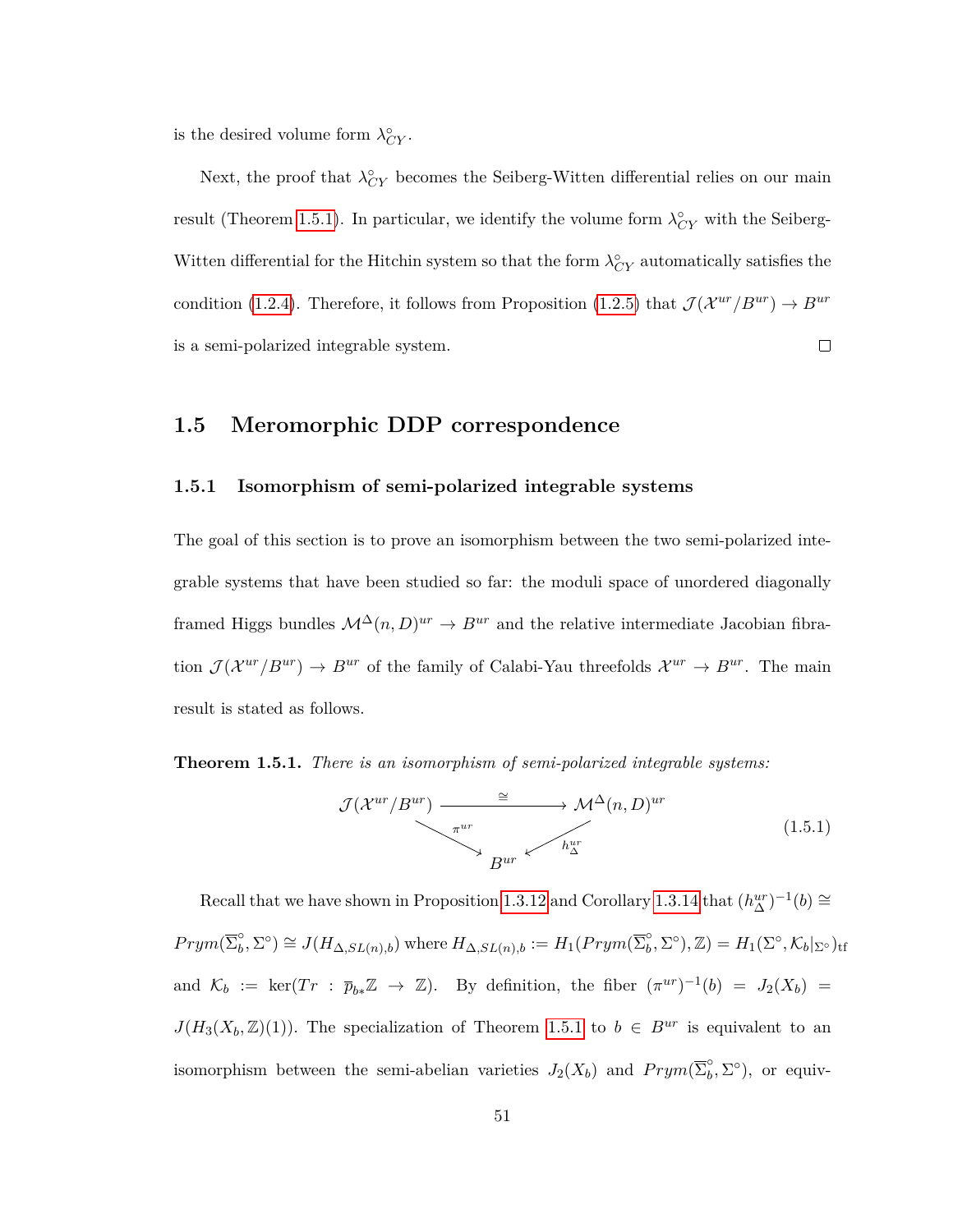alently, between the Z-mixed Hodge structures  $H_3(X, \mathbb{Z})_{\text{tf}}(1)$  and  $H_{\Delta, SL(n), b}$  of type {(−1*,* −1)*,*(−1*,* 0)*,*(0*,* −1)}*.* We begin by proving the following result.

<span id="page-59-0"></span>**Theorem 1.5.2.** *For*  $b \in B^{ur}$ *, there is an isomorphism of* Z-mixed Hodge structures:

$$
(H_3(X_b, \mathbb{Z})_{tf}(1), W_{\bullet}^{CY}, F_{CY}^{\bullet}) \cong (H_{\Delta, SL(n), b}, W_{\bullet}^{\Delta, b}, F_{\Delta, b}^{\bullet}).
$$
\n(1.5.2)

*Proof.* We first fix some notations. Denote by  $\Sigma^1 := \Sigma^{\circ} \setminus Br(\tilde{p}_b^{\circ}), \tilde{\Sigma}_b^1 := \tilde{\Sigma}_b^{\circ} \setminus Ram(\tilde{p}_b^{\circ})$ the complement of the ramification and branch divisors in  $\Sigma_b^{\circ}, \tilde{\Sigma}_b^{\circ}$  respectively. Since the branch divisor of the spectral cover  $\overline{p}_b : \overline{\Sigma}_b \to \Sigma$  is contained in the branch divisor of the cameral cover  $\tilde{p}_b^{\circ} : \tilde{\Sigma}_b^{\circ} \to \Sigma^{\circ}$ , we write  $\overline{\Sigma}_b^1$  $b^1$  :=  $\overline{\Sigma}_b^{\circ} \setminus (\overline{p}_b^{\circ})^{-1} Br(\widetilde{p}_b^{\circ})$ . The restricted maps of the spectral cover  $\bar{p}_b^1 : \tilde{\Sigma}_b^1 \to \Sigma^1$  and the cameral cover  $\tilde{p}_b^1 : \tilde{\Sigma}_b^1 \to \Sigma^1$  are then unramified. Similarly, we write  $X_b^1 \subset X_b^{\circ}$  the complement of  $(\pi_b^{\circ})^{-1}(D)$  in  $X_b^{\circ}$  and the restricted map as  $\pi_b^1: X_b^1 \to \Sigma^1$ .

**Step 1.** As argued in  $(1.4.2)$  and  $(1.4.3)$  of the previous section, we have the isomorphisms of Z-mixed Hodge structures of type {(−1*,* −1)*,*(−1*,* 0)*,*(0*,* −1)}

$$
H_3(X_b, \mathbb{Z})(1) \cong H_c^3(X_b, \mathbb{Z})(1) \cong H_c^3(X_b^{\circ}, \mathbb{Z})(1) \cong H_c^1(\Sigma^{\circ}, R^2 \pi_b^{\circ} \mathbb{Z})(1). \tag{1.5.3}
$$

**Step 2.**

**Lemma 1.5.3.** *Over*  $\Sigma^{\circ}$ , we have an isomorphism of sheaves,

$$
R^2 \pi_b^{\circ} \mathbb{Z} \cong (\tilde{p}_{b*}^{\circ} \Lambda_{SL(n)})^W.
$$
\n(1.5.4)

*Proof.* In the classical work of [\[Slo80\]](#page-117-2), Slodowy provided a detailed study of the topology of the maps in the following diagram via its simultaneous resolution:

$$
\widetilde{S} \longrightarrow S
$$
\n
$$
\downarrow \widetilde{\sigma} \qquad \downarrow \sigma
$$
\n
$$
\mathfrak{t} \longrightarrow \mathfrak{t}/W
$$
\n(1.5.5)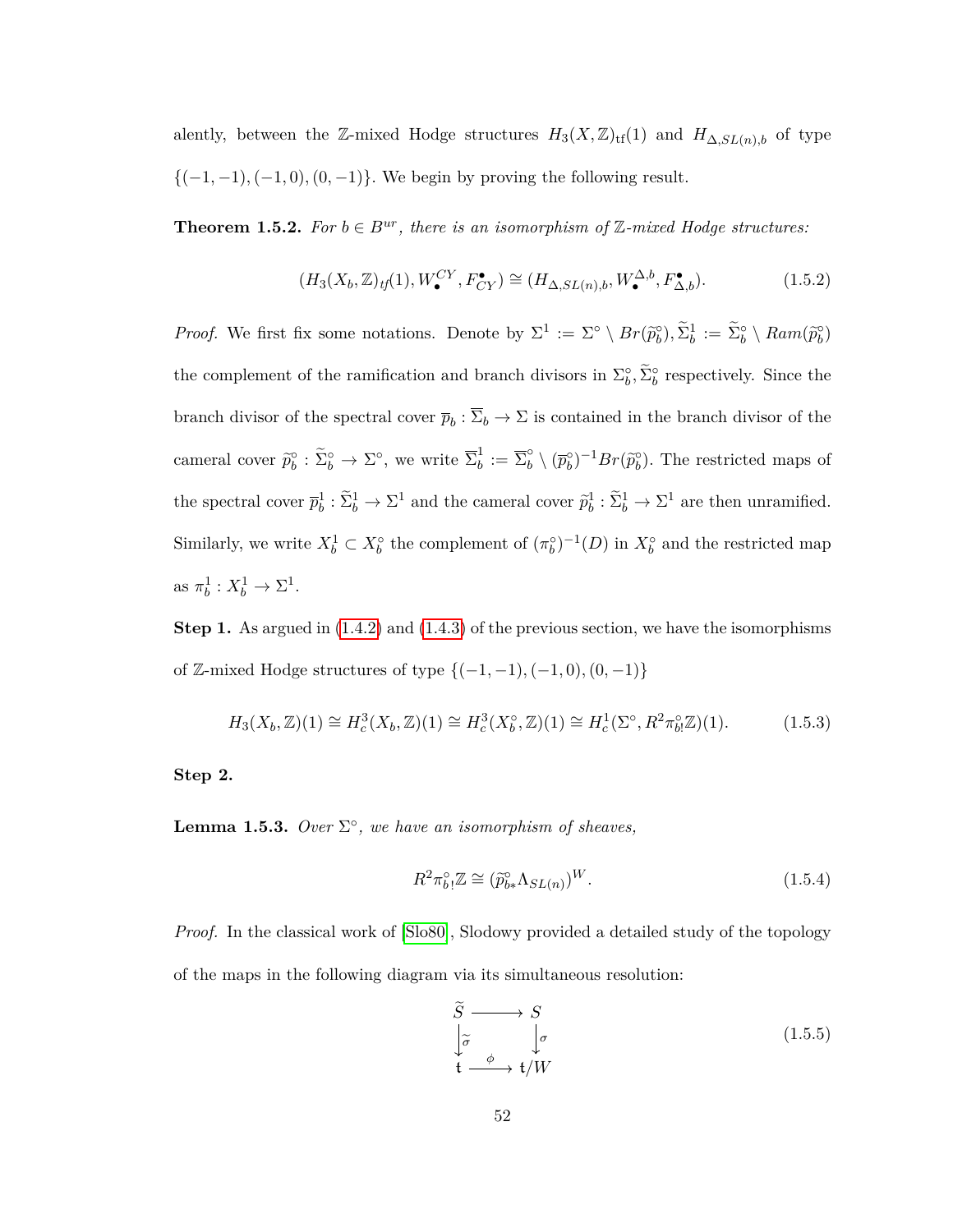It can be shown that there is an isomorphism of constructible sheaves

<span id="page-60-0"></span>
$$
R^2 \sigma_*^1 \mathbb{Z} \cong (\phi_*^1 \Lambda_{SL(n)})^W \tag{1.5.6}
$$

over an open subset  $\mathfrak{t}^1/W \subset \mathfrak{t}/W$  defined as the image of another open subset  $\mathfrak{t}^1 \subset \mathfrak{t}$ under  $\phi$ . Here we denote  $\phi^1 := \phi|_{\mathfrak{t}^1}$  and  $\sigma^1 : \sigma^{-1}(\mathfrak{t}^1/W) \to \mathfrak{t}^1/W$ . For details, see [\[Bec20,](#page-111-0) Lemma 5.1.3].

Next, we glue the maps  $\sigma$  and  $\phi$  along  $K_{\Sigma}(D)|_{\Sigma}$  as in [\(1.3.17\)](#page-44-0) and [\(1.4.8\)](#page-57-0)

<span id="page-60-3"></span>
$$
\mathbf{S}|_{\Sigma^{\circ}} = \textbf{Tot}(L|_{\Sigma^{\circ}} \times_{\mathbb{C}^*} S) \n\downarrow \sigma|_{\Sigma^{\circ}} \n\widetilde{U}|_{\Sigma^{\circ}} := \textbf{Tot}(K_{\Sigma}(D)|_{\Sigma^{\circ}} \times_{\mathbb{C}^*} \mathfrak{t}) \xrightarrow{\phi|_{\Sigma^{\circ}}} U|_{\Sigma^{\circ}} = \textbf{Tot}(K_{\Sigma}(D)|_{\Sigma^{\circ}} \times_{\mathbb{C}^*} \mathfrak{t}/W) \cong \textbf{Tot}(L|_{\Sigma^{\circ}} \times_{\mathbb{C}^*} \mathfrak{t}/W) \n(1.5.7)
$$

Let us define  $U^1 := \text{Tot}(K_\Sigma(D) \times_{\mathbb{C}^*} {\mathfrak{t}}^1/W) \subset U$ . Since the varieties here are glued using the same cocyle of  $L|_{\Sigma}$ ∘ (again, in taking the associated bundles here,  $L|_{\Sigma}$ ∘ as a  $\mathbb{C}^*$ -bundle acts with twice the weights of the action by  $K_{\Sigma}(D)|_{\Sigma^{\circ}}$ , the isomorphism of constructible sheaves  $(1.5.6)$  over  $\mathfrak{t}^1/W$  also glues together to another isomorphism of constructible sheaves over  $U^1|_{\Sigma^\circ}$ :

<span id="page-60-1"></span>
$$
R^2(\boldsymbol{\sigma}) \cdot \mathbb{Z} \cong (\boldsymbol{\phi}_* \Lambda_{SL(n)})^W. \tag{1.5.8}
$$

 $\mathbf{A}$ s argued in Claim [\(1.4.7\)](#page-55-0),  $\boldsymbol{\sigma}|_{\Sigma^{\circ}} : \boldsymbol{S}|_{\Sigma^{\circ}} \to \boldsymbol{U}|_{\Sigma^{\circ}}$  is equivalent to  $(\boldsymbol{\sigma'})|_{\Sigma^{\circ}} : \boldsymbol{H}|_{\Sigma^{\circ}} \to \boldsymbol{U}|_{\Sigma^{\circ}},$ so we obtain

<span id="page-60-2"></span>
$$
R^2(\boldsymbol{\sigma'}) \mathbb{Z} \cong (\boldsymbol{\phi}_* \Lambda_{SL(n)})^W \tag{1.5.9}
$$

over  $U^1|_{\Sigma^{\circ}}$ . In both [\(1.5.8\)](#page-60-1) and [\(1.5.9\)](#page-60-2), we drop the notation of the restrictions of  $\sigma$ ,  $\sigma'$ and  $\phi$  to  $U^1|_{\Sigma}$ <sup>°</sup> for convenience.

Recall from Claim [\(1.4.7\)](#page-55-0) that  $\pi_b^{\circ}: X_b^{\circ} \to \Sigma^{\circ}$  can be obtained by pulling back from  $\sigma'|_{\Sigma^{\circ}} : H|_{\Sigma^{\circ}} \to U|_{\Sigma^{\circ}}$  along the composition of the inclusion and the evaluation map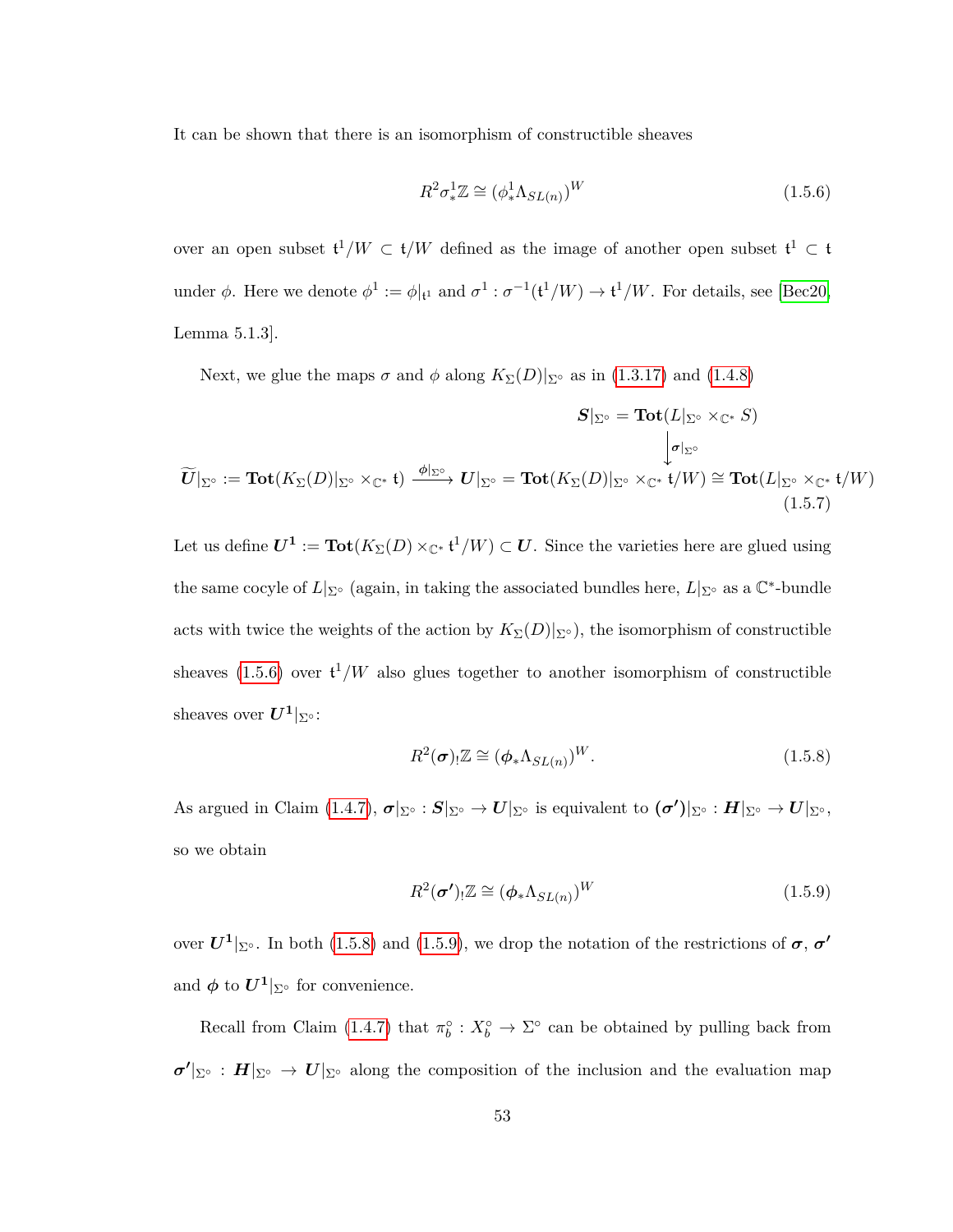$\Sigma^{\circ} \times \{b\} \hookrightarrow \Sigma^{\circ} \times B \to U|_{\Sigma^{\circ}}$ . For  $b \in B^{ur}$ , the section  $b : \Sigma \to U$  factorizes through  $U^1$  and then restricts to  $b|_{\Sigma^{\circ}} : \Sigma^{\circ} \to U^1|_{\Sigma^{\circ}}$ , so the isomorphism [\(1.5.9\)](#page-60-2) specializes to  $R^2 \pi_{bl}^{\circ} \mathbb{Z} \cong (\tilde{p}_{b*}^{\circ} \Lambda_{SL(n)})^W$  by pulling back along  $b|_{\Sigma^{\circ}}$ .

$$
\qquad \qquad \Box
$$

<span id="page-61-0"></span>**Step 3.**

**Lemma 1.5.4.** *Over*  $\Sigma^{\circ}$ , we have an isomorphism of sheaves,

$$
(\widetilde{p}_{b*}^{\circ} \Lambda_{SL(n)})^W \cong \mathcal{K}_b|_{\Sigma^{\circ}}.
$$
\n(1.5.10)

*Proof.* To simplify the notation, we will write  $\mathcal{K}_b^\circ := \mathcal{K}_b|_{\Sigma^\circ}$  in this proof. Recall that there is an isomorphism (see [\[Don93,](#page-113-2) (6.5)]) between the two sheaves away from the branch locus:

<span id="page-61-1"></span>
$$
\overline{p}_{b*}^1 \mathbb{Z} \cong (\widetilde{p}_{b*}^1 R)^W \tag{1.5.11}
$$

where  $R := \mathbb{Z}[W/W_0]$  denote the free abelian group generated by the set of right (or left) cosets  $W/W_0$ . Then we see that

$$
\mathcal{K}_b|_{\Sigma^1} = \ker(\overline{p}_{b*}^1 \mathbb{Z} \to \mathbb{Z}) \cong \ker((\widetilde{p}_{b*}^1 R)^W \to \mathbb{Z}) \cong (\widetilde{p}_{b*}^1 \Lambda_{SL(n)})^W,
$$

the last isomorphism holds because  $\ker(R \to \mathbb{Z}) = \Lambda_{SL(n)}$ .

Denote by  $j : \Sigma^1 \to \Sigma^{\circ}$  the inclusion map. We first write  $\mathcal{K}_b^{\circ}$  as  $j_*j^*\mathcal{K}_b^{\circ}$ . Indeed, as  $\bar{p}_{b*}^{\circ}\mathbb{Z} = j_*\bar{p}_{b*}^1\mathbb{Z}$  and  $\mathbb{Z} \cong j_*\mathbb{Z}$ , applying the functor  $j_*$  to the short exact sequence  $0 \to j^* \mathcal{K}_b^{\circ} \to \overline{p}_{b*}^1 \mathbb{Z} \xrightarrow{Tr|_{\Sigma^1}} \mathbb{Z} \to 0$ , we get

$$
0 \to j_*j^* \mathcal{K}_b^{\circ} \to j_* \overline{p}_{b*}^1 \mathbb{Z} = \overline{p}_{b*}^1 \mathbb{Z} \xrightarrow{\operatorname{Tr}} j_* \mathbb{Z} = \mathbb{Z} \to R^1 j_* j^* \mathcal{K}_b^{\circ} \to \dots
$$

In particular, it follows that  $j_*j^*{\mathcal{K}}_b^{\circ} \cong \ker(Tr) = {\mathcal{K}}_b^{\circ}$ .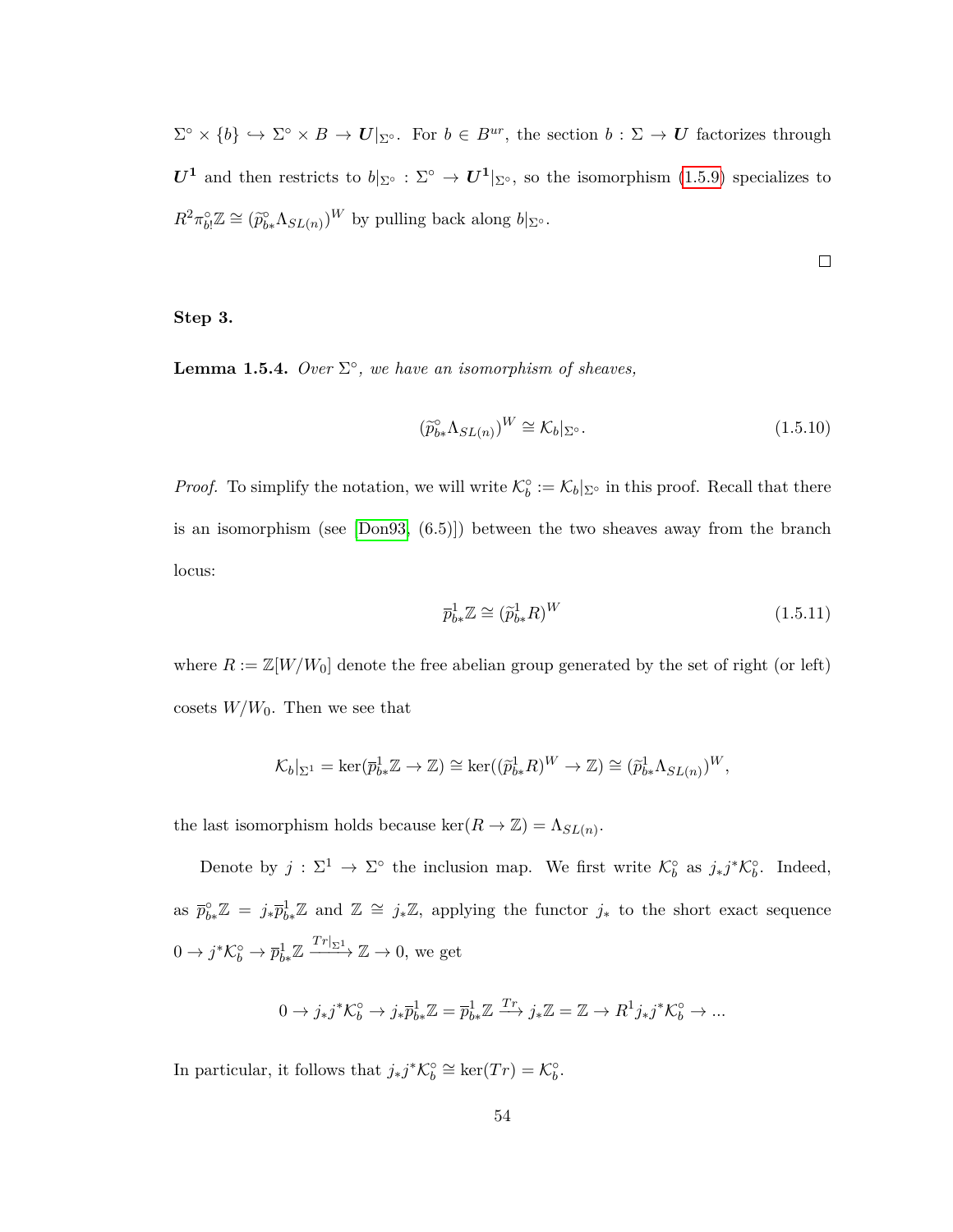Hence, we get

$$
(\widehat{p}_{b*}^{\circ} \Lambda_{SL(n)})^W \cong j_*(\widehat{p}_{b*}^1 \Lambda_{SL(n)})^W \cong j_*j^* \mathcal{K}_b^{\circ} \cong \mathcal{K}_b^{\circ}
$$

which means that the isomorphism [\(1.5.11\)](#page-61-1) above extends from  $\Sigma^1$  to  $\Sigma^{\circ}$ .  $\Box$ 

**Step 4.** Finally, since the isomorphic local systems  $R^2 \pi_{bl}^{\circ} \mathbb{Z} \cong (\tilde{p}_{b*}^{\circ} \Lambda_{SL(n)})^W \cong \mathcal{K}_b|_{\Sigma^{\circ}}$  have trivial monodromy at *D*, one can argue as in [\[DDP07,](#page-113-3) Lemma 3.1] and the argument for Proposition [1.4.3](#page-53-0) that it induces the Z-mixed Hodge structure of type {(−1*,* −1)*,*(−1*,* 0)*,*(0*,* −1)} on

$$
H_c^1(\Sigma^\circ, R^2 \pi_b^\circ \mathbb{Z})(1) \cong H_c^1(\Sigma^\circ, (\widetilde{p}_{b*}^\circ \Lambda_{SL(n)})^W) \cong H_c^1(\Sigma^\circ, \mathcal{K}_b|_{\Sigma^\circ}).
$$

Hence, taking the torsion free part, we achieve the isomorphism of  $\mathbb{Z}$ -mixed Hodge structures

$$
H_3(X_b, \mathbb{Z})_{\rm tf}(1) \cong H_c^1(\Sigma^\circ, \mathcal{K}_b|_{\Sigma^\circ})_{\rm tf} \cong H_{\Delta, SL(n), b}.
$$

By the equivalence between semi-abelian varieties and torsion free Z-mixed Hodge structures of type  $\{(-1, -1), (-1, 0), (0, -1)\}$ , we immediately get the following result:

**Corollary 1.5.5.** *We have an isomorphism of semi-abelian varieties*

$$
J_2(X_b) \cong h_{\Delta}^{-1}(b) \cong Prym(\tilde{\Sigma}_b^{\circ}/\Sigma^{\circ}). \tag{1.5.12}
$$

Now we return to the main theorem.

*Proof of Theorem [1.5.1.](#page-58-0)* Clearly, the argument in Theorem [1.5.2](#page-59-0) works globally for the family of CY threefolds  $pr_2 \circ \pi^{ur} : \mathcal{X}^{ur} \to \Sigma \times B^{ur} \to B^{ur}$  and the family of punctured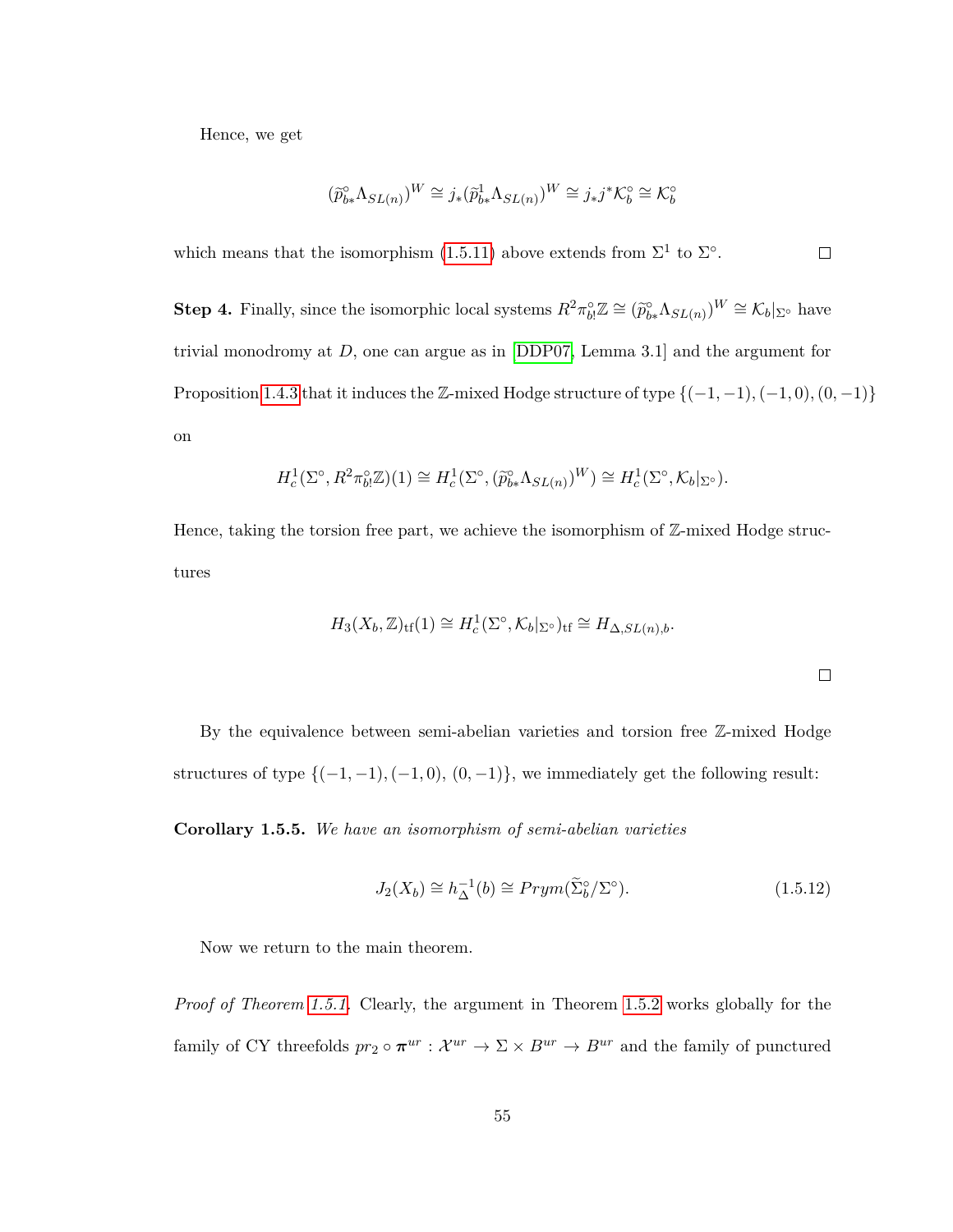$Spectral curves pr_2 \circ \overline{p}^{ur}: \overline{\Sigma}^{\circ} \to \Sigma^{\circ} \times B^{ur} \to B^{ur}$ , so it yields an isomorphism of admissible variations of Z-mixed Hodge structures:

$$
R^3(pr_2 \circ \pi^{ur})_! \mathbb{Z}(1) \cong R^1(pr_2)_! (\mathcal{K})
$$
\n(1.5.13)

where  $\mathcal{K} := \ker(\mathcal{I}\mathcal{I}\mathcal{I}: \overline{p}_{*}^{ur}\mathbb{Z} \to \mathbb{Z})$ . By taking the relative Jacobian fibrations of both sides, we immediately get an isomorphism of varieties:

$$
\mathcal{J}(\mathcal{X}^{ur}/B^{ur}) \xrightarrow{\cong} \mathbf{Prym}(\overline{\Sigma}^{\circ}, \Sigma^{\circ}) \cong \mathcal{M}^{\Delta}(n, D)^{ur}
$$
\n
$$
\downarrow^{ur} \mathcal{B}^{ur} \longleftarrow \mathcal{M}^{\Delta}(n, D)^{ur}
$$
\n(1.5.14)

where  $Prym(\overline{\Sigma}^{\circ}, \Sigma^{\circ})$  is the relative Prym fibration of the family of punctured spectral curves  $\overline{\Sigma}^{\circ} \to B^{ur}$ . By the spectral correspondence proved in Proposition [1.3.12,](#page-30-0) we have  $Prym(\overline{\Sigma}^{\circ}, \Sigma^{\circ}) \cong \mathcal{M}^{\Delta}(n, D)^{ur}.$ 

It remains to verify that the morphism  $\mathcal{J}(\mathcal{X}^{ur}/B^{ur}) \to \mathcal{M}^{\Delta}(n, D)^{ur}$  intertwines the abstract Seiberg-Witten differentials constructed on each side. This can be easily obtained by modifying the classical results in [\[DDP07\]](#page-113-3) [\[Bec20\]](#page-111-0) to our punctured case. Note that both the abstract Seiberg-Witten differentials come from the tautological section on  $\overline{U}$ . In order to compare them, we again look at the simulteneous resolution of  $S \to \mathfrak{t}/W$ :

$$
\widetilde{S} \longrightarrow S
$$
\n
$$
\downarrow \widetilde{\sigma} \qquad \downarrow \sigma
$$
\n
$$
t \longrightarrow t/W
$$
\n(1.5.15)

and recall that  $\tilde{\sigma}$  is  $C^{\infty}$ -trivial.

Taking a step further in [\(1.5.7\)](#page-60-3), we can glue all the maps in the simultaneous resolution diagram to a commutative diagram

$$
\widetilde{S}|_{\Sigma^{\circ}} \xrightarrow{\Psi} S|_{\Sigma^{\circ}}
$$
\n
$$
\downarrow \widetilde{\sigma}|_{\Sigma^{\circ}} \qquad \downarrow \sigma|_{\Sigma^{\circ}}
$$
\n
$$
\widetilde{U}|_{\Sigma^{\circ}} \xrightarrow{\phi|_{\Sigma^{\circ}}} U|_{\Sigma^{\circ}}
$$
\n
$$
(1.5.16)
$$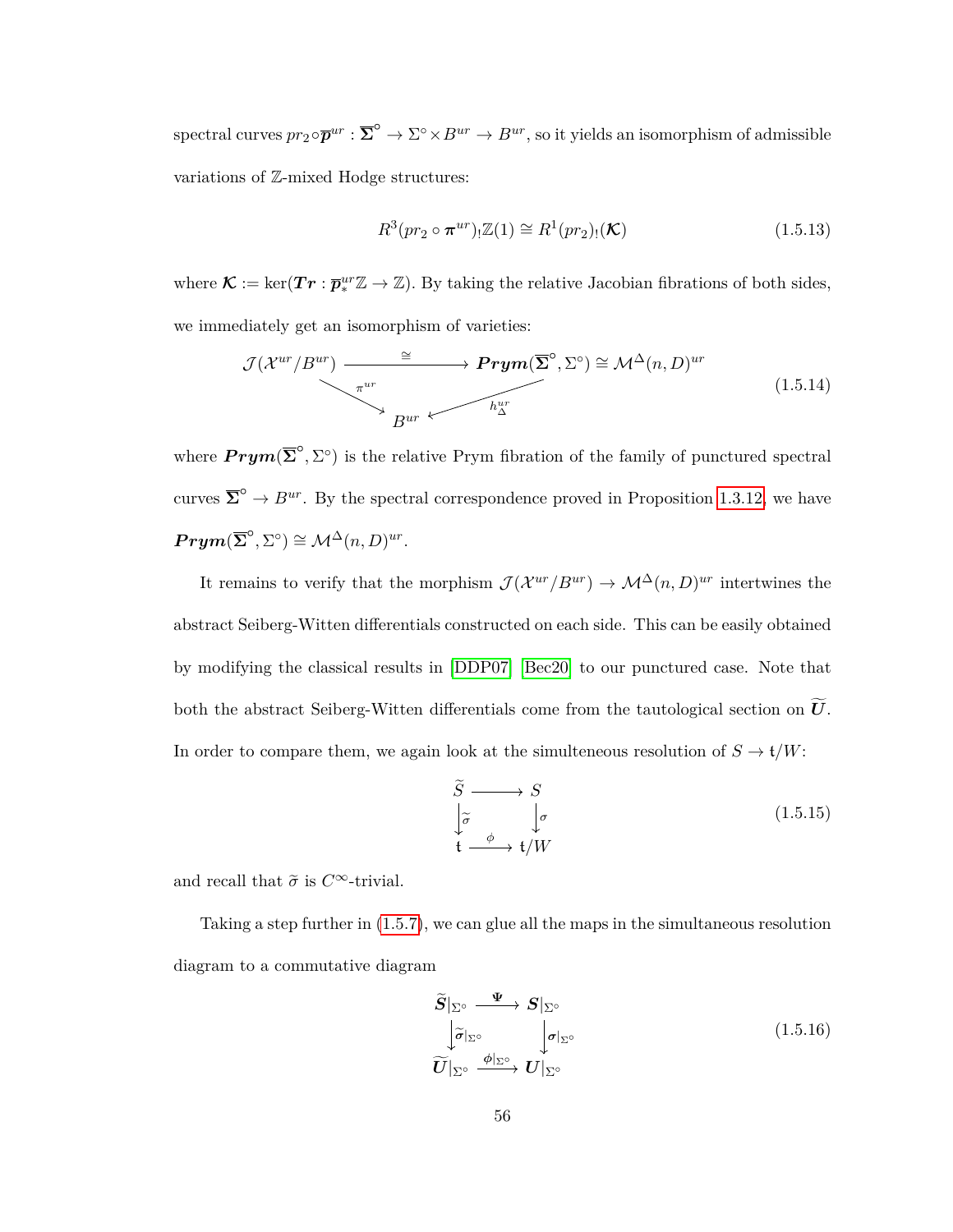where  $\widetilde{S}|_{\Sigma^{\circ}} := \textbf{Tot}(L|_{\Sigma^{\circ}} \times_{\mathbb{C}^*} \widetilde{S}).$ 

The map **Ψ** induces an inclusion of cohomologies

$$
\Psi^* : \mathcal{H}^3((\mathcal{X}^\circ)^{ur}/B^{ur}, \mathbb{C}) \to \mathcal{H}^3((\widetilde{\mathcal{X}}^\circ)^{ur}/B^{ur}, \mathbb{C})
$$
\n(1.5.17)

so that we can lift  $\lambda_{CY}^{\circ}$  to  $\tilde{\mathcal{X}}^{\circ}$ . As both are induced from the tautological section on  $\tilde{U}$ , under the following isomorphism

$$
\mathcal{H}^3((\widetilde{\mathcal{X}}^\circ)^{ur}/B^{ur},\mathbb{C})\cong \mathcal{H}^1(\widetilde{\Sigma}^\circ,\mathfrak{t})
$$

the two abstract Seiberg-Witten differentials  $\lambda_{CY}^{\circ}$  and  $\lambda_{\Delta}$  coincide [\[Bec20,](#page-111-0) Theorem 5.2.1].

 $\Box$ 

**Remark 1.5.6.** (Adjoint type) The above argument is easily applied to the adjoint case,  $PGL(n, \mathbb{C})$ , so that there is an isomorphism between (unordered) diagonally framed  $PGL(n,\mathbb{C})$ -Hitchin system and Calabi-Yau integrable system. On the Hitchin side, we consider dual Prym sheaf  $K^{\vee}$ . The key is to construct the relevant family of semi-abelian varieties on the Calabi-Yau side as mentioned in Remark [1.4.6.](#page-54-0)

## **1.6 Appendix: Summary of Deligne's theory of 1-motives**

In [\[Del74\]](#page-113-4), Deligne gave a motivic description of variations of (polarized) Z-mixed Hodge structures of type  $\{(-1, -1), (-1, 0), (0, -1), (0, 0)\}$ . We recall the arguments in [\[Del74\]](#page-113-4) and study the special case which is of main interest in this paper.

**Definition 1.6.1.** An 1-motive *M* over C consists of

1. *X* free abelian group of finite rank, a complex abelian variety *A*, and a complex affine torus T.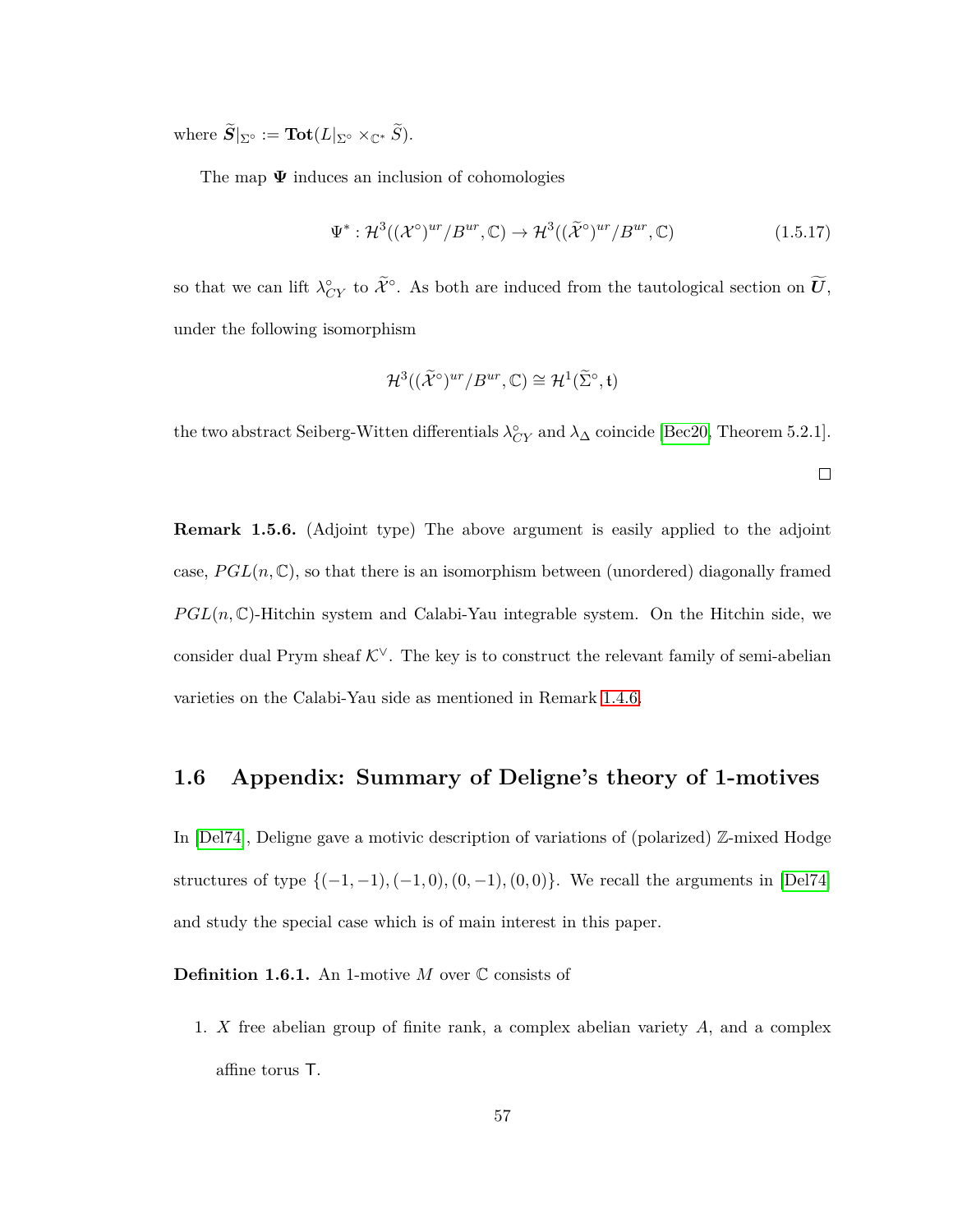- 2. A complex semi-abelian variety *G* which is an extension of *A* by T.
- 3. A homomorphism  $u: X \to G$ .

We will denote a 1-motive by  $(X, A, T, G, u)$  or  $M = [X \stackrel{u}{\rightarrow} G].$ 

<span id="page-65-0"></span>**Proposition 1.6.2.** *The category of (polarizable) mixed Hodge structures of type* {(−1*,* −1)*,*(−1*,* 0)*,*(0*,* −1)*,*(0*,* 0)} *is equivalent to the category of 1-motives.*

*Proof.* Given a 1-motive *M*, Deligne constructed a mixed Hodge structure  $(T(M)_\mathbb{Z}, W, F)$ of type  $\{(-1, -1), (-1, 0), (0, -1), (0, 0)\}$  as follows. Define a lattice  $T(M)_{\mathbb{Z}}$  as the fiber product

$$
T(M)_{\mathbb{Z}} \xrightarrow{\beta} X
$$
  
\n
$$
\downarrow^{\alpha} \qquad \qquad \downarrow^{\mathcal{U}} \qquad (1.6.1)
$$
  
\n
$$
Lie(G) \xrightarrow{\exp} G
$$

The weight filtration on  $T(M)_{\mathbb{Z}}$  is given by setting  $W_{-1}T(M)_{\mathbb{Z}} := H_1(G,\mathbb{Z}) = \text{ker}(\beta)$ and  $W_{-2}T(M)_\mathbb{Z} = H_1(T,\mathbb{Z})$ . Also, by linearly extending  $\alpha: T(M)_\mathbb{Z} \to Lie(G)$  to  $\mathbb{C}$ , we define  $F^0(T(M)_\mathbb{Z} \otimes \mathbb{C}) := \text{ker}(\alpha_{\mathbb{C}})$ . By construction  $\text{Gr}_{-1}^W(T(M)_\mathbb{Z}) = H_1(A, \mathbb{Z})$  with the usual Hodge filtration and is therefore polarizable.

Conversely, if  $H := (H_{\mathbb{Z}}, W, F)$  is a mixed Hodge structure of the given type with  $\text{Gr}_{-1}^W(H_{\mathbb{Z}})$  polarizable, then one can construct a 1-motive by taking

- 1.  $A := \mathrm{Gr}_{-1}^W(H_{\mathbb{C}})/(F^0\mathrm{Gr}_{-1}^W(H_{\mathbb{C}}) + \mathrm{Gr}_{-1}^W(H_{\mathbb{Z}}))$
- 2.  $\mathsf{T} := \mathrm{Gr}_{-2}^W(H_{\mathbb{C}})/\mathrm{Gr}_{-2}^W(H_{\mathbb{Z}})$
- 3.  $G := H_{\mathbb{C}}/(F^0 H_{\mathbb{C}} + H_{\mathbb{Z}})$
- 4.  $X := \mathrm{Gr}^W_0(H_{\mathbb{Z}})$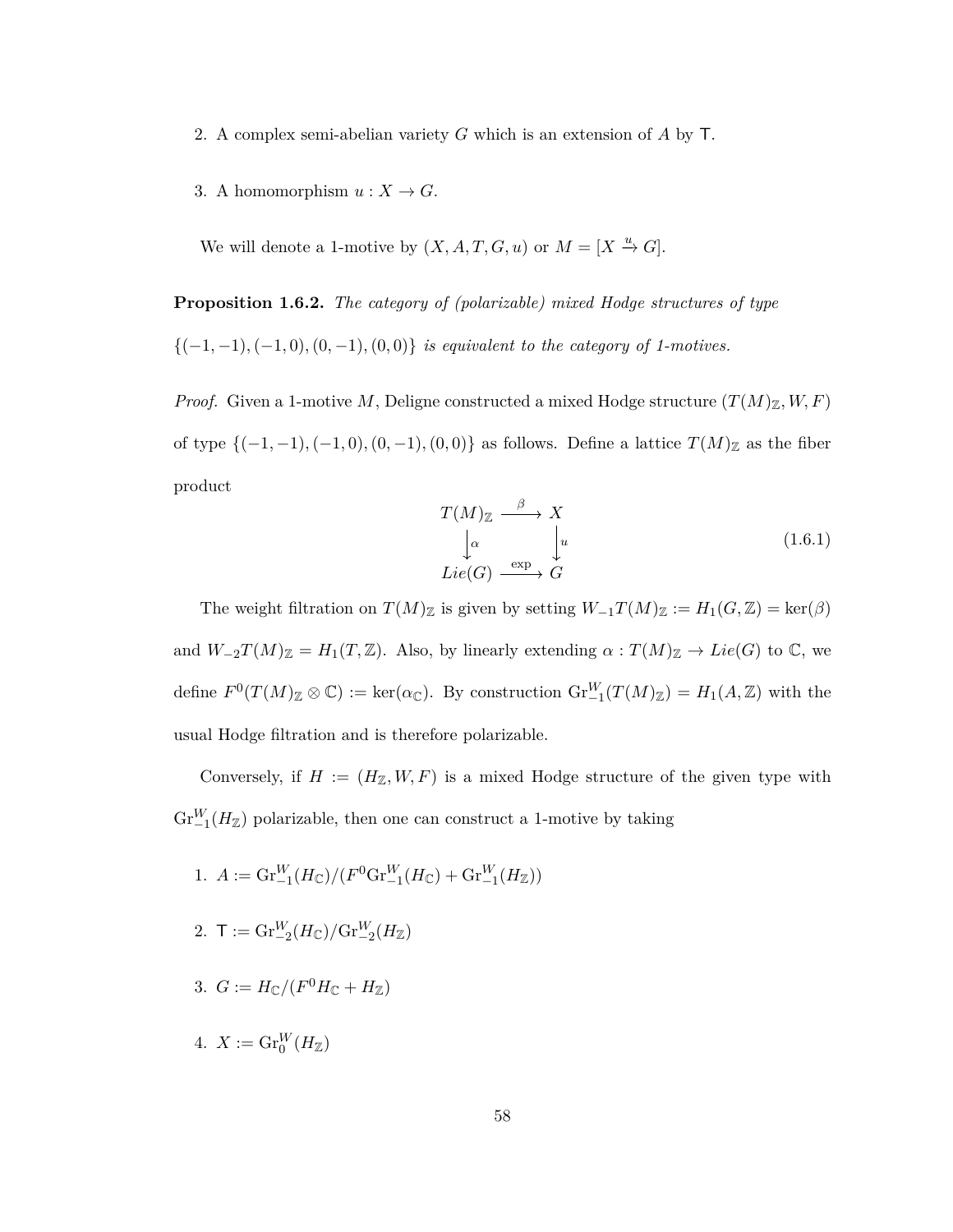In particular, if *X* is trivial, the 1-motive *M* is equivalent to a semi-abelian variety *G*. By Proposition [1.6.2,](#page-65-0) we have an equivalence between the abelian category of semiabelian varieties and the abelian category of (polarizable) Z-mixed Hodge structures of type {(−1*,* −1)*,*(−1*,* 0)*,*(0*,* −1)}.

**Example 1.6.3.** A typical example coming from geometry is the mixed Hodge structure on the first homology group of a punctured curve. Let *C* be a Riemann surface and  $D \subset C$ be a reduced divisor. The first homology group  $H_{\mathbb{Z}} = H_1(C \setminus D, \mathbb{Z})$  carries a Z-mixed Hodge structure of type  $\{(-1, -1), (-1, 0), (0, -1)\}$  where  $\text{Gr}_{-1}^{W}(H_{\mathbb{C}}) = H_1(C, \mathbb{Z}) \otimes \mathbb{C}$ . Moreover, it admits a degenerate intersection pairing  $Q: H_{\mathbb{Z}} \times H_{\mathbb{Z}} \rightarrow \mathbb{Z}$  whose kernel is  $W_{-2}H_{\mathbb{C}} \cap H_{\mathbb{Z}}$ . Note that it induces a polarization on  $\text{Gr}_{-1}^W(H_{\mathbb{C}})$  and so gives rise to the type of object in proposition [1.6.2.](#page-65-0) In other words, we get a semi-abelian variety *G* by taking the Jacobian of  $(H_{\mathbb{Z}}, W_{\bullet}, F^{\bullet})$  as follows

$$
G := J(H) = H_{\mathbb{C}}/(F^0 H_{\mathbb{C}} + H_{\mathbb{Z}})
$$

$$
A := J_{\text{cpt}}(H) = \text{Gr}_{-1}^W H_{\mathbb{C}}/(Gr_{-1}^W F^0 H_{\mathbb{C}} + H_{\mathbb{Z}})
$$

$$
T := W_{-2} H_{\mathbb{C}}/W_{-2} H_{\mathbb{Z}}
$$

We call such integral mixed Hodge structure a *semi-polarized*  $\mathbb{Z}$ -mixed Hodge structure. Moreover, consider the dual mixed Hodge structure  $H^{\vee}$  which is of type  $\{(0, 1), (1, 0), (1, 1)\}.$ Geometrically it corresponds to the first cohomology  $H^1(C \setminus D)$  of the punctured Riemann surface  $C \setminus D$ . The associated Jacobian  $J(H^{\vee}) = H_{\mathbb{C}}^{\vee}/(F^1 H_{\mathbb{C}}^{\vee} + H_{\mathbb{Z}})$  is no longer a semi-abelian variety, but just a complex torus.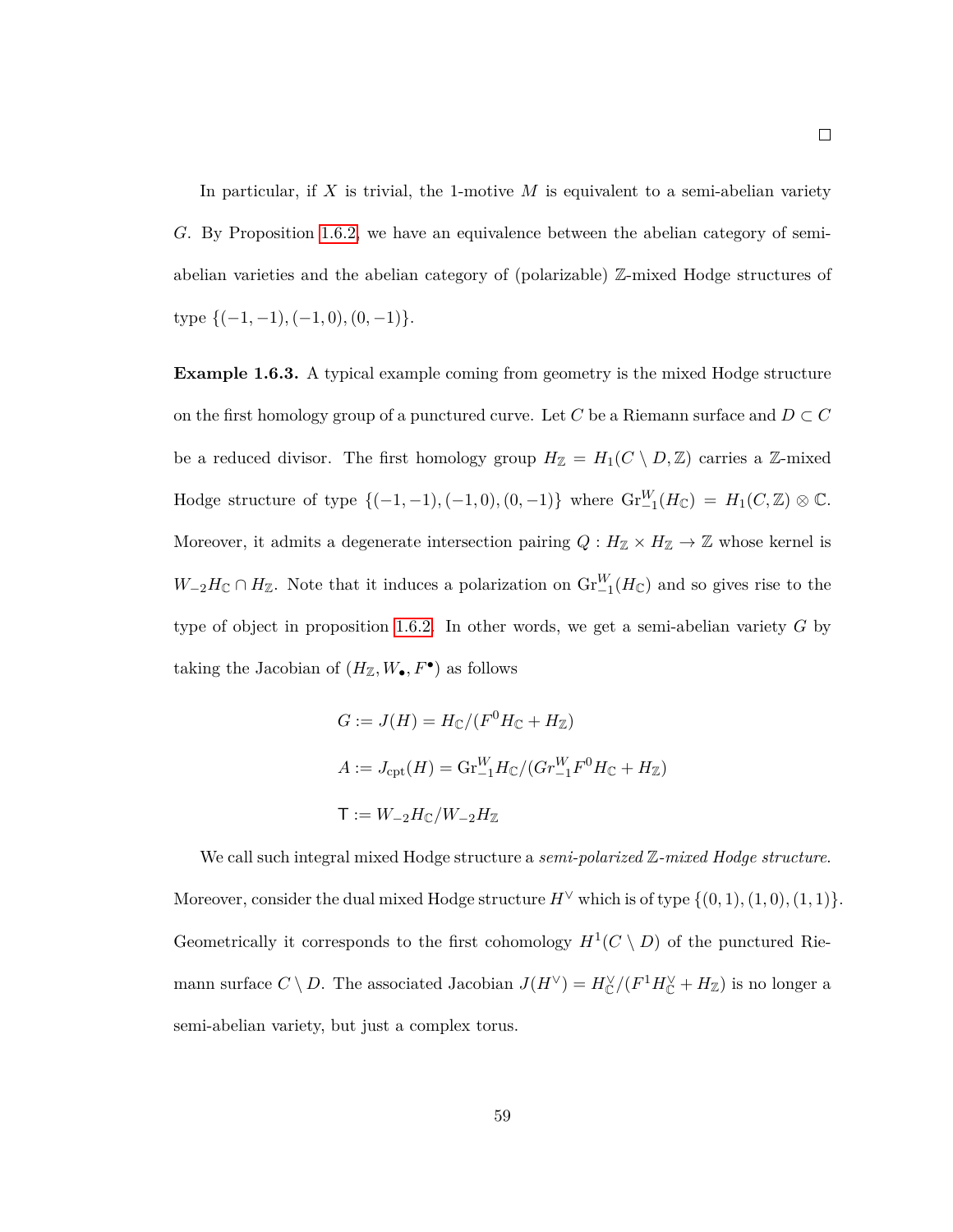# **Chapter 2**

# **Conic bundles, modules over even Clifford algebra, and special subvarieties of Prym varieties**

# **2.1 Introduction**

It is well-known that a smooth cubic threefold is irrational since the famous work of Clemens and Griffiths. They observed that if a threefold is rational, then its intermediate Jacobian must be isomorphic to a product of Jacobians of curves. The problem is then reduced to comparing the intermediate Jacobians of cubic threefolds with the Jacobians of curves as principally polarized abelian varieties by studying the singularity loci of their theta divisors.

Let us consider a cubic hypersurface  $Y_n \subset \mathbb{P}^{n+1}$  of dimension *n* for a moment. The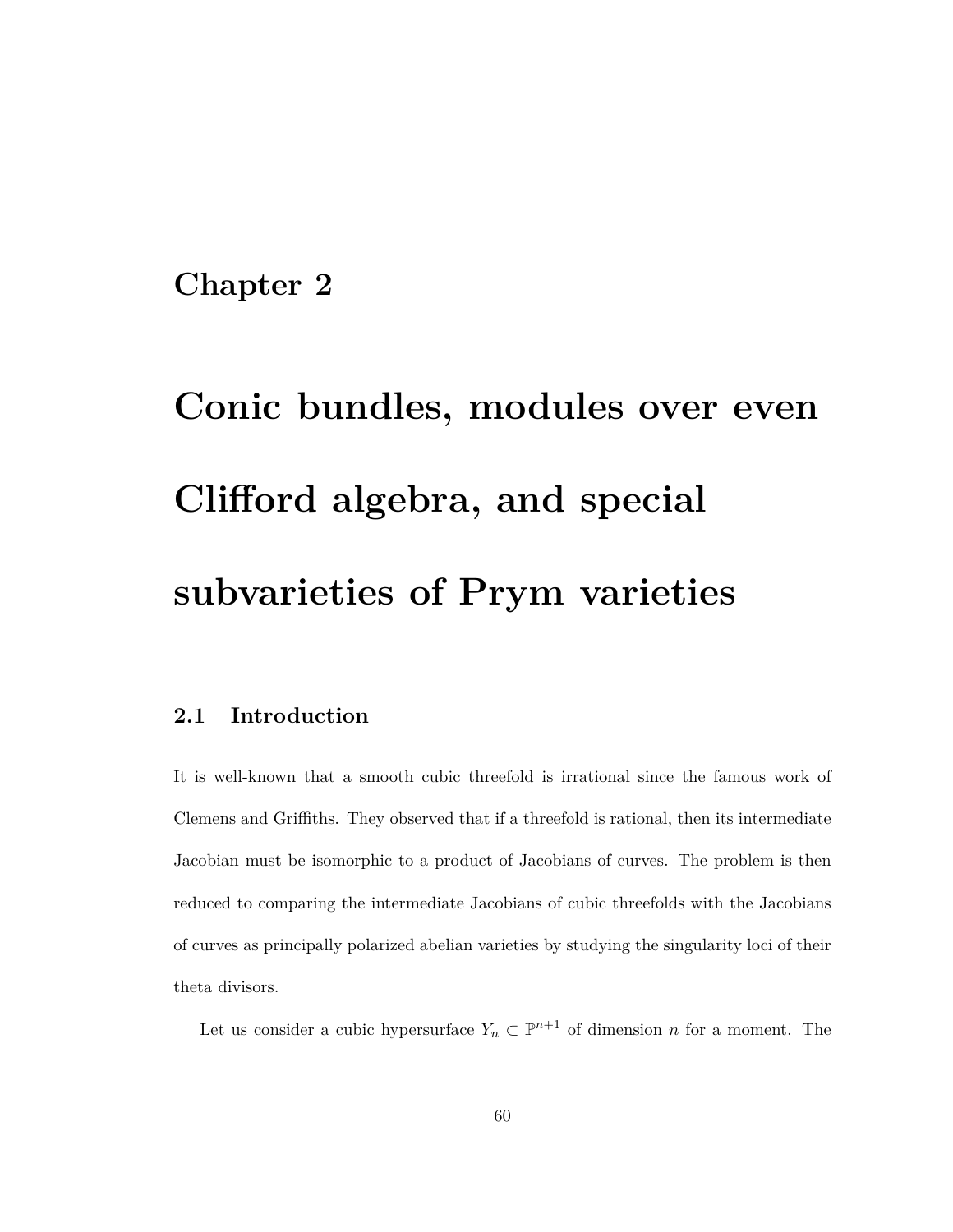bounded derived category  $D^b(Y_n)$  of  $Y_n$  admits a semiorthogonal decomposition:

<span id="page-68-0"></span>
$$
D^{b}(Y_n) \cong \langle \mathcal{K}u(Y_n), \mathcal{O}_{Y_n}, \mathcal{O}_{Y_n}(1), ..., \mathcal{O}_{Y_n}(n-2) \rangle
$$
\n(2.1.1)

where  $\mathcal{K}u(Y_n) := \langle \mathcal{O}_{Y_n}, \mathcal{O}_{Y_n}(1), ..., \mathcal{O}_{Y_n}(n-2) \rangle^{\perp}$  is now known as the Kuznetsov component. In dimension four, it is conjectured by Kuznetsov that a smooth cubic fourfold is rational if and only if the Kuznetsov component  $\mathcal{K}u(Y_4)$  is equivalent to the category of a K3 surface. While the conjecture has been checked to hold in some cases, the general conjecture remains unsolved.

Since  $\mathcal{K}u(Y_n)$  is expected to capture the geometry of  $Y_n$ , an attempt to extract information out of the triangulated category  $\mathcal{K}u(Y_n)$  is to construct Bridgeland stability conditions on  $\mathcal{K}u(Y_n)$  and consider its moduli spaces of stable objects. In dimension three, it can be shown that  $\mathcal{K}u(Y_3)$  reconstructs the Fano surface of lines of  $Y_3$  as a moduli space of stable objects with suitable stability conditions. The reconstruction of Fano surface of lines then determines the intermediate Jacobian  $J(Y_3)$  [\[Ber+12\]](#page-111-2). Alternatively, it is observed that instanton bundles are objects in  $\mathcal{K}u(Y_3)$ . Then by the work of Markushevich-Tikhomirov and others [\[MT98\]](#page-115-2)[\[IM00\]](#page-114-1)[\[Dru00\]](#page-114-2)[\[Bea02\]](#page-111-3), it is shown that the moduli space of instanton bundles on a cubic threefold is birational to the intermediate Jacobian  $J(Y_3)$ . So  $\mathcal{K}u(Y_n)$  can be thought of as the categorical counterpart of the intermediate Jacobian whose success in the rationality problem of cubic threefolds fits well into the philosophy of Kuznetsov's conjecture in  $n = 4$ .

A cubic hypersurface  $Y_n$  is defined by a homogeneous degree 3 polynomial in  $n+2$ variables  $x_0, ..., x_{n+1}$ . Suppose  $Y_n$  contains the line defined by  $x_2 = ... = x_{n+1} = 0$ , then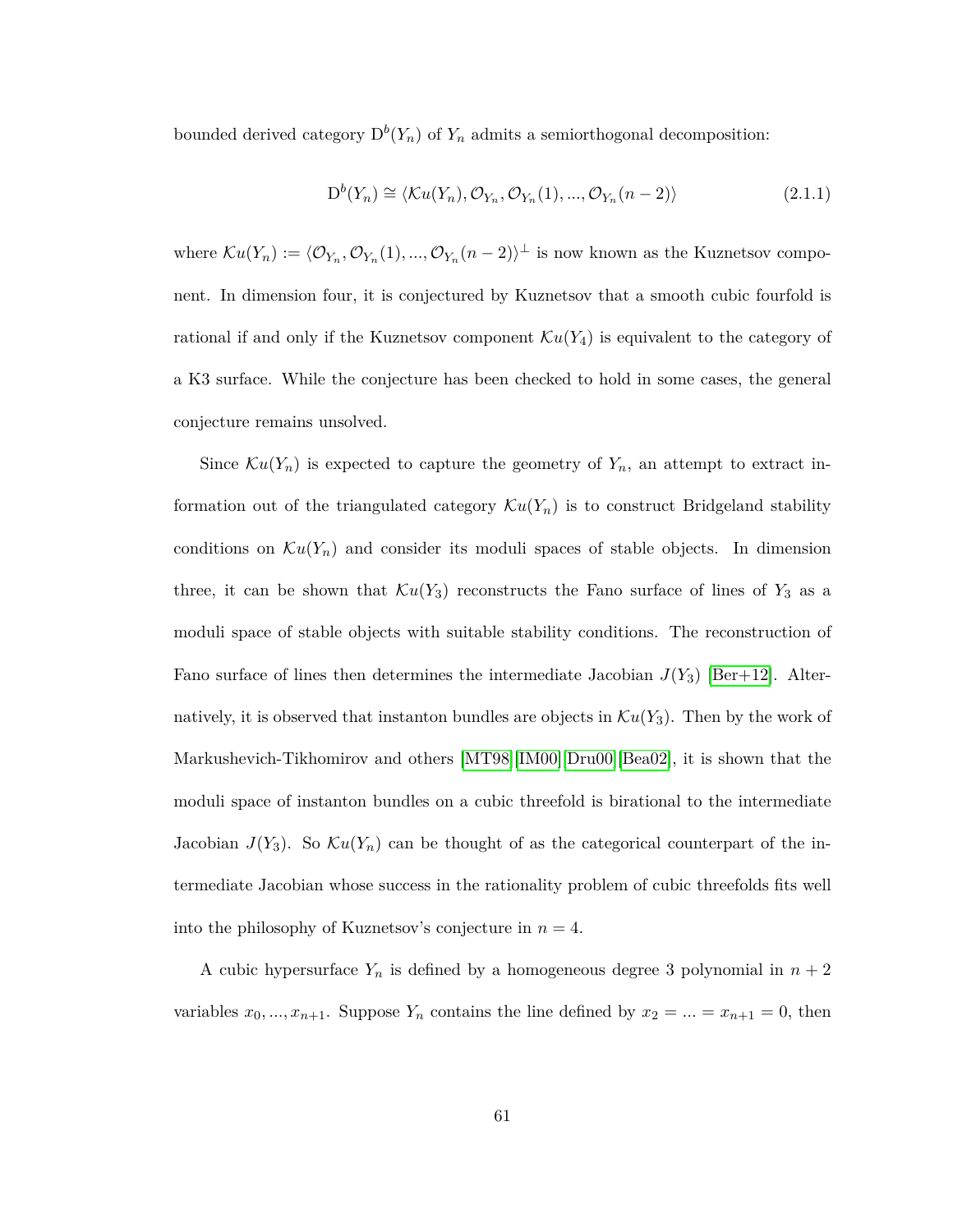we can write the polynomial as

$$
t_1x_0^2 + 2t_2x_0x_1 + t_3x_1^2 + 2q_1x_0 + 2q_2x_1 + f = 0
$$

where  $t_i, q_j, f$  are polynomials in variables  $x_2, \ldots, x_{n+1}$  of degree 1, 2, 3 respectively. This means that we can think of it as a family of quadratic polynomials. More geometrically, let  $l_0 \subset Y_n$  be a line that is not contained in a plane in  $Y_n$ . Then the blow-up  $\widetilde{Y}_n :=$  $Bl_{l_0}(Y_n) \subset Bl_{l_0}(\mathbb{P}^{n+1})$  of  $Y_n$  along  $l_0$  projects to a projective space  $\mathbb{P}^{n-1}$ , denoted by  $p: \widetilde{Y}_n \to \mathbb{P}^{n-1}$ . The map *p* is a conic bundle whose discriminant locus  $\Delta_n$  is a degree 5 hypersurface. The idea of realizing a cubic hypersuface birationally as a conic bundle can be used to study its rationality. Following the idea of Mumford, it is shown that the intermediate Jacobian  $J(Y_3) \cong J(\tilde{Y}_3)$  is isomorphic to Prym( $\tilde{\Delta}_3$ ,  $\Delta_3$ ) where  $\tilde{\Delta}_3$  is the double cover parametrizing the irreducible components of the degenerate conics over  $\Delta_3$ . By analyzing the difference between Prym varieties and the Jacobian of curves as principally polarized abelian varieties, it is again shown that a smooth cubic threefold is irrational.

The conic bundle structure of a cubic hypersurface also provides us information at the level of derived category. A quadratic form on a vector space defines the Clifford algebra which decomposes into the even and odd parts. We can apply the construction of Clifford algebra relatively for the conic bundles  $\widetilde{Y}_n$  which is viewed as a family of conics over  $\mathbb{P}^{n-1}$ , and obtain a sheaf of even Clifford algebras  $\mathcal{B}_0$  on  $\mathbb{P}^{n-1}$ . The bounded derived category  $D^b(\mathbb{P}^2, \mathcal{B}_0)$  of  $\mathcal{B}_0$ -modules appears as a component of the semiorthogonal decomposition of the conic bundle  $\widetilde{Y}_n$ :

<span id="page-69-0"></span>
$$
D^{b}(\widetilde{Y}_{n}) = \langle D^{b}(\mathbb{P}^{n-1}, \mathcal{B}_{0}), p^{*}D^{b}(\mathbb{P}^{n-1})\rangle.
$$
 (2.1.2)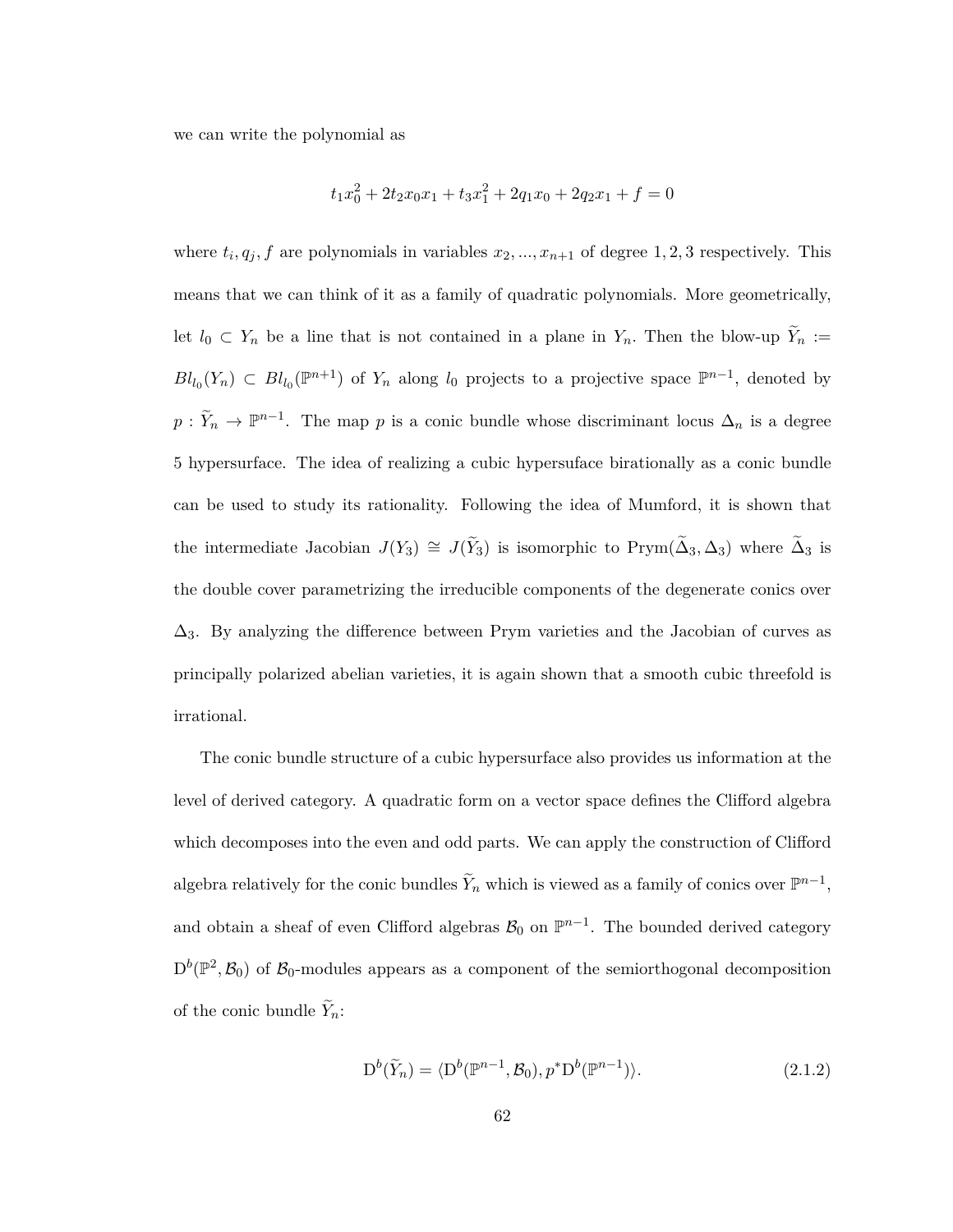In the case  $n = 3, 4$ , by comparing the semiorthogonal decompositions in  $(2.1.1)$ ,  $(2.1.2)$ and the one for blowing up, one can show that there are embedding functors

$$
\Xi_n: \mathcal{K}u(Y_n) \hookrightarrow \mathcal{D}^b(\mathbb{P}^{n-1}, \mathcal{B}_0) \tag{2.1.3}
$$

for  $n = 3, 4$  (see [\[Ber+12\]](#page-111-2), [\[Bay+21\]](#page-111-4)). The functors  $\Xi_n$  is useful in the study of  $\mathcal{K}u(Y_n)$ . For example, when  $n = 3, 4$ , the construction of Bridgeland stability conditions carried out in  $\text{[Ber+12]}[\text{Bay+21]}$  uses the embedding functors  $\Xi_n$  as one of the key steps. Also, in the work of Lahoz-Macri-Stellari [\[LMS15\]](#page-115-3), the functor  $\Xi_3$  is used to provide a birational map between the moduli space of instanton bundles and the moduli space of  $\mathcal{B}_0$ -modules.

Motivated by the relations found in the case of cubic threefold as described above: Prym/intermediate Jacobian, intermediate Jacobian/moduli space of instanton bundles, and instanton bundles/ $\mathcal{B}_0$ -modules, it is natural to search for a relation between  $\mathcal{B}_0$ modules and the Prym varieties. In this paper, we will focus on three dimensional conic bundles (not necessarily obtained from a cubic threefold) and study the relation between the moduli spaces of  $\mathcal{B}_0$ -modules and the Prym varieties. Let  $p: X \to \mathbb{P}^2$  be a three dimensional conic bundle over  $\mathbb{P}^2$ ,  $\Delta$  the discriminant curve on  $\mathbb{P}^2$  and  $\pi : \tilde{\Delta} \to \Delta$  the double cover parametrizing the irreducible components of degenerate conics over  $\Delta$ . We consider the moduli space  $\mathfrak{M}_{d,e}$  of semistable  $\mathcal{B}_0$ -modules with fixed Chern character  $(0, 2d, e)$ , which means that the  $\mathcal{B}_0$ -modules are supported on plane curves. By taking the Fitting support, we get a morphism  $\Upsilon : \mathfrak{M}_{d,e} \to |\mathcal{O}_{\mathbb{P}^2}(d)|$ .

On the other hand, by the work of Welters [\[Wel81\]](#page-117-3) and Beauville [\[Bea82\]](#page-111-5), each linear system on  $\Delta$  defines the special subvarieties in the Prym variety Prym( $\Delta$ ,  $\Delta$ ) of the  $\acute{\text{e}}$ tale double cover  $\pi : \widetilde{\Delta} \to \Delta$ . We apply the construction to the linear system  $|L_d|$  =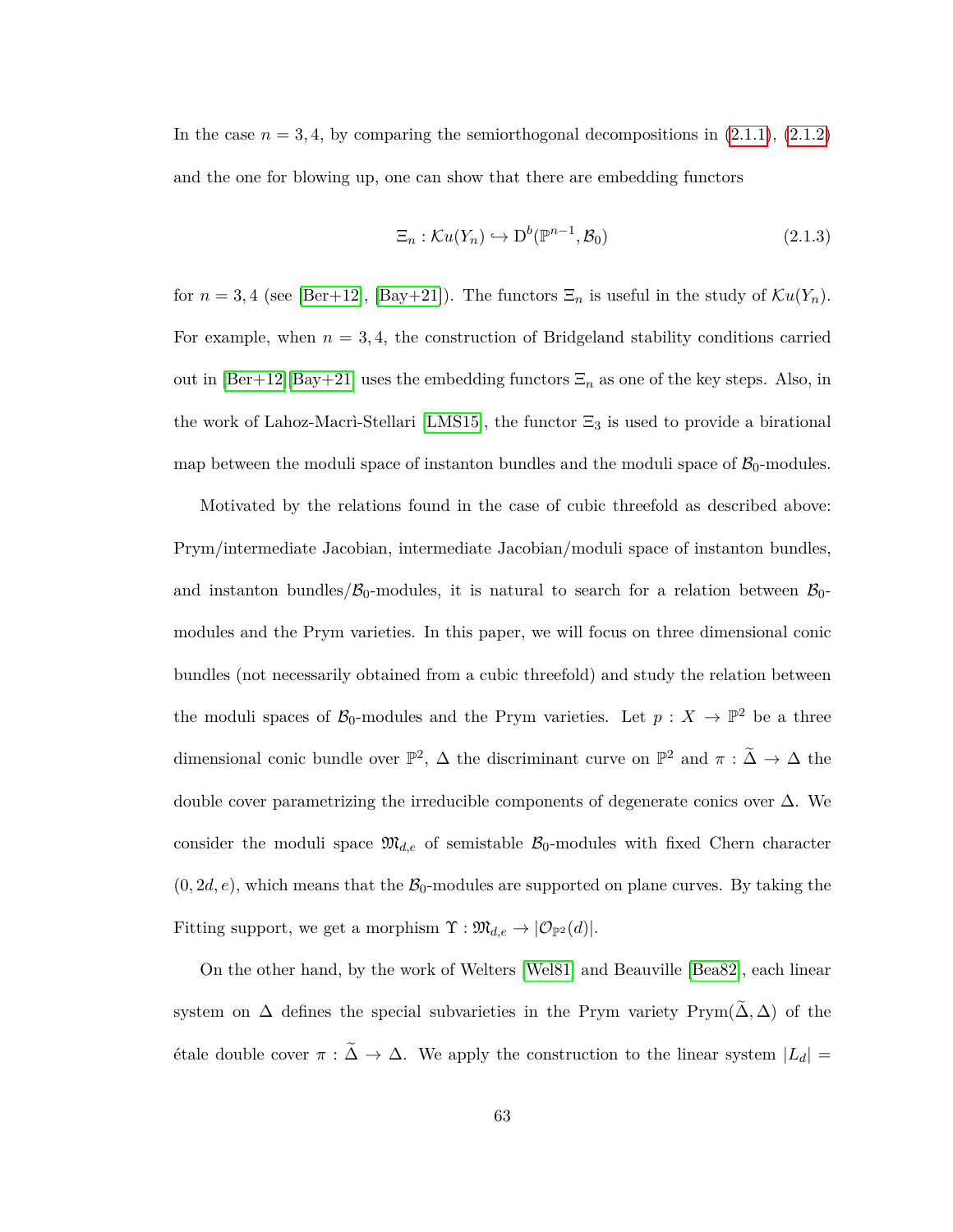$|\mathcal{O}_{\mathbb{P}^2}(d)|_{\Delta}$ . For each *k*, there is an induced morphism  $\pi^{(k)} : \tilde{\Delta}^{(k)} \to \Delta^{(k)}$ . As the linear system  $|L_d|$  can be considered as a subvariety in  $\Delta^{(k)}$  for  $k = \deg(\Delta) \cdot d$ , we define the variety of divisors lying over  $|L_d|$  as  $W_d = (\pi^{(k)})^{-1}(|L_d|)$ . Then the image of  $W_d$  under the Abel-Jacobi map  $\tilde{\alpha}: \tilde{\Delta}^{(k)} \to J^k \tilde{\Delta}$  lies in the two components of (the translate of) Prym varieties, which are the special subvarieties. The variety  $W_d$  consists of two irreducible components  $W_d = W_d^0 \cup W_d^1$ , each of which maps to  $|L_d|$ . For  $d < deg(\Delta)$ , we have  $|\mathcal{O}_{\mathbb{P}^2}(d)| \cong |L_d|$ , and we denote by  $U_d \subset |\mathcal{O}_{\mathbb{P}^2}(d)|$  the open subset of smooth degree *d* curves intersecting  $\Delta$  transversally. The main construction in this paper is to construct a morphism

$$
\Phi: \mathfrak{M}_{d,e}|_{U_d} \to W_d^i|_{U_d} \tag{2.1.4}
$$

for  $d = 1, 2$ , and show that it is an isomorphism. Moreover, we have the following:

**Theorem 2.1.1.** For  $d = 1, 2$ , the moduli space  $\mathfrak{M}_{d,e}$  is birational to one of the two *components*  $W_d^i$  *of*  $W_d$ . Moreover, if  $\mathfrak{M}_{d,e}$  *is birational to*  $W_d^i$ , then  $\mathfrak{M}_{d,e+1}$  *is birational to*  $W_d^{1-i}$ *. In particular, the birational type of*  $\mathfrak{M}_{d,e}$  *only depends on d and* (*e mod* 2)*.* 

By composing with the Abel-Jacobi map  $\tilde{\alpha}$  :  $\tilde{\Delta}^{(k)} \to J^k \tilde{\Delta}$ , we obtain a rational map

$$
\widetilde{\alpha} \circ \Phi : \mathfrak{M}_{d,e} \dashrightarrow \mathrm{Prym}(\widetilde{\Delta}, \Delta) \tag{2.1.5}
$$

whose image is an open subset of the special subvarieties.

Next, we apply the result above to the case of cubic threefolds. In [\[Kuz12\]](#page-115-4) and [\[LMS15\]](#page-115-3), it is observed that instanton bundles are objects in  $\mathcal{K}u(Y_3)$ . The authors use the functor  $\Xi : \mathcal{K}u(Y_3) \hookrightarrow D^b(\mathbb{P}^2, \mathcal{B}_0)$  to deduce a birational map between the moduli space  $\mathfrak{M}_{Y_3}$  of instanton bundles on  $Y_3$  and the moduli space  $\mathfrak{M}_{2,-4}$  of  $\mathcal{B}_0$ -modules. In this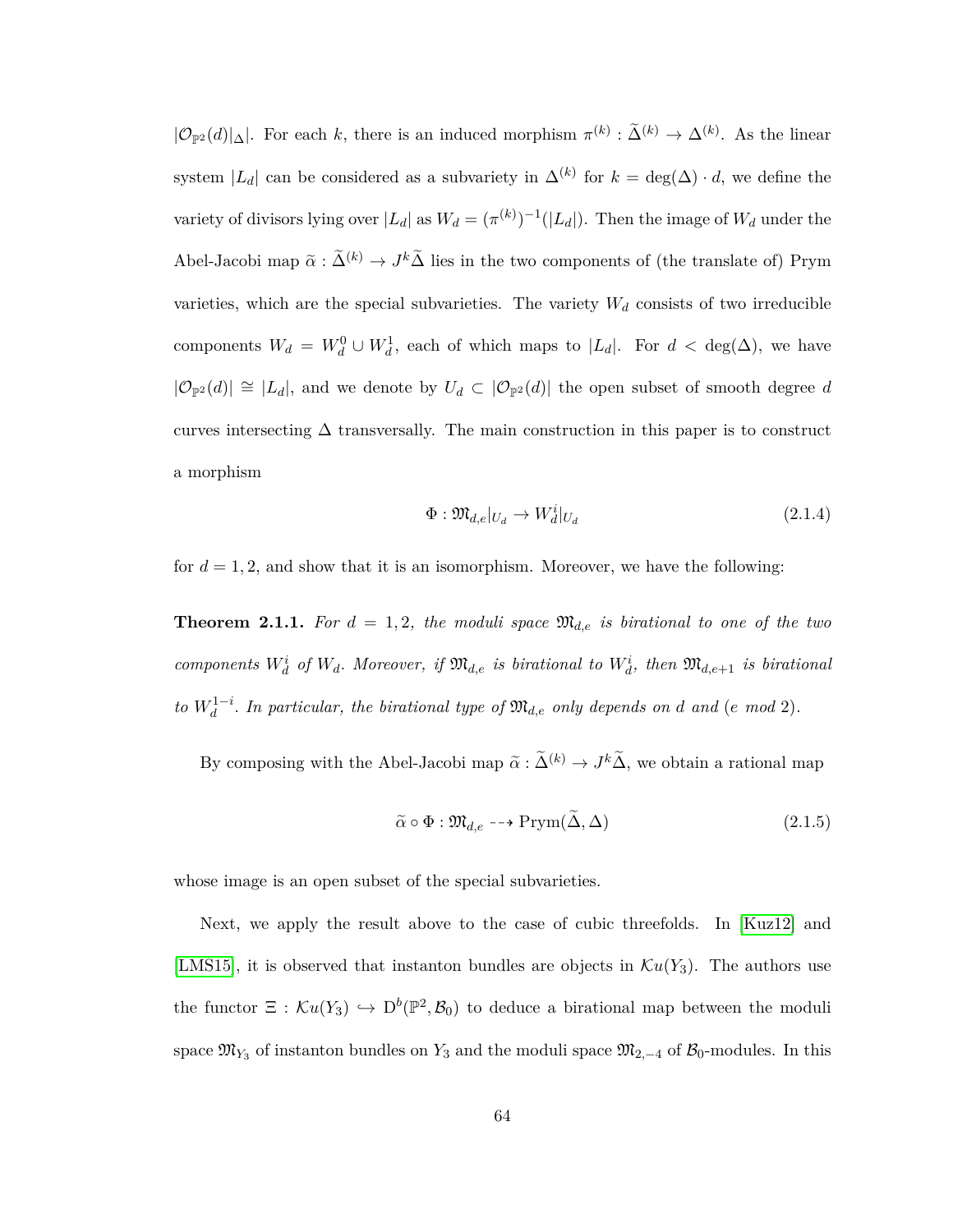case, the rational map  $\mathfrak{M}_{2,-4}$  -→ Prym( $\tilde{\Delta}, \Delta$ ) actually turns out to be birational. Hence, by composing the birational maps, we get

<span id="page-72-0"></span>
$$
\mathfrak{M}_{Y_3} \dashrightarrow \mathrm{Prym}(\tilde{\Delta}, \Delta) \tag{2.1.6}
$$

As a point in Prym( $\tilde{\Delta}$ ,  $\Delta$ ) can be interpreted as a  $\xi$ -twisted Higgs bundle on  $\Delta$  by the spectral correspondence [\[BNR89\]](#page-111-0), the birational map [\(2.1.6\)](#page-72-0) gives an explicit correspondence between instanton bundles on  $Y_3$  and  $\xi$ -twisted Higgs bundles on  $\Delta$ .

Moreover, as mentioned above, the moduli space of instanton bundles is birational to the intermediate Jacobian  $J(Y_3)$ , so the birational map here gives a modular interpretation of the classical isomorphism  $J(Y_3) \cong \text{Prym}(\tilde{\Delta}, \Delta)$  in terms of instanton bundles,  $\mathcal{B}_0$ -modules and Higgs bundles. From this viewpoint, we can think of the classical isomorphism  $J(Y_3) \cong \text{Prym}(\tilde{\Delta}, \Delta)$  as a consequence of the embedding functor  $\Xi_3 : \mathcal{K}u(Y_3) \hookrightarrow D^b(\mathbb{P}^2, \mathcal{B}_0).$ 

Philosophically, the result allows us to think of  $D^b(\mathbb{P}^2, \mathcal{B}_0)$  as the categorical counterpart of Prym( $\Delta, \Delta$ ) associated to a conic bundle, just as  $\mathcal{K}u(Y_3)$  is the categorical counterpart of  $J(Y_3)$ .

# **2.1.1 Convention**

Throughout this paper we work over the complex numbers C. All modules in this paper are assumed to be left modules. For a morphism  $f: X \to Y$  of two spaces (schemes or stacks) and a subspace  $Z \subset Y$ , we will denote by  $X|_Z := X \times_Y Z$  the fiber product and  $f|Z: X|Z \to Z$ .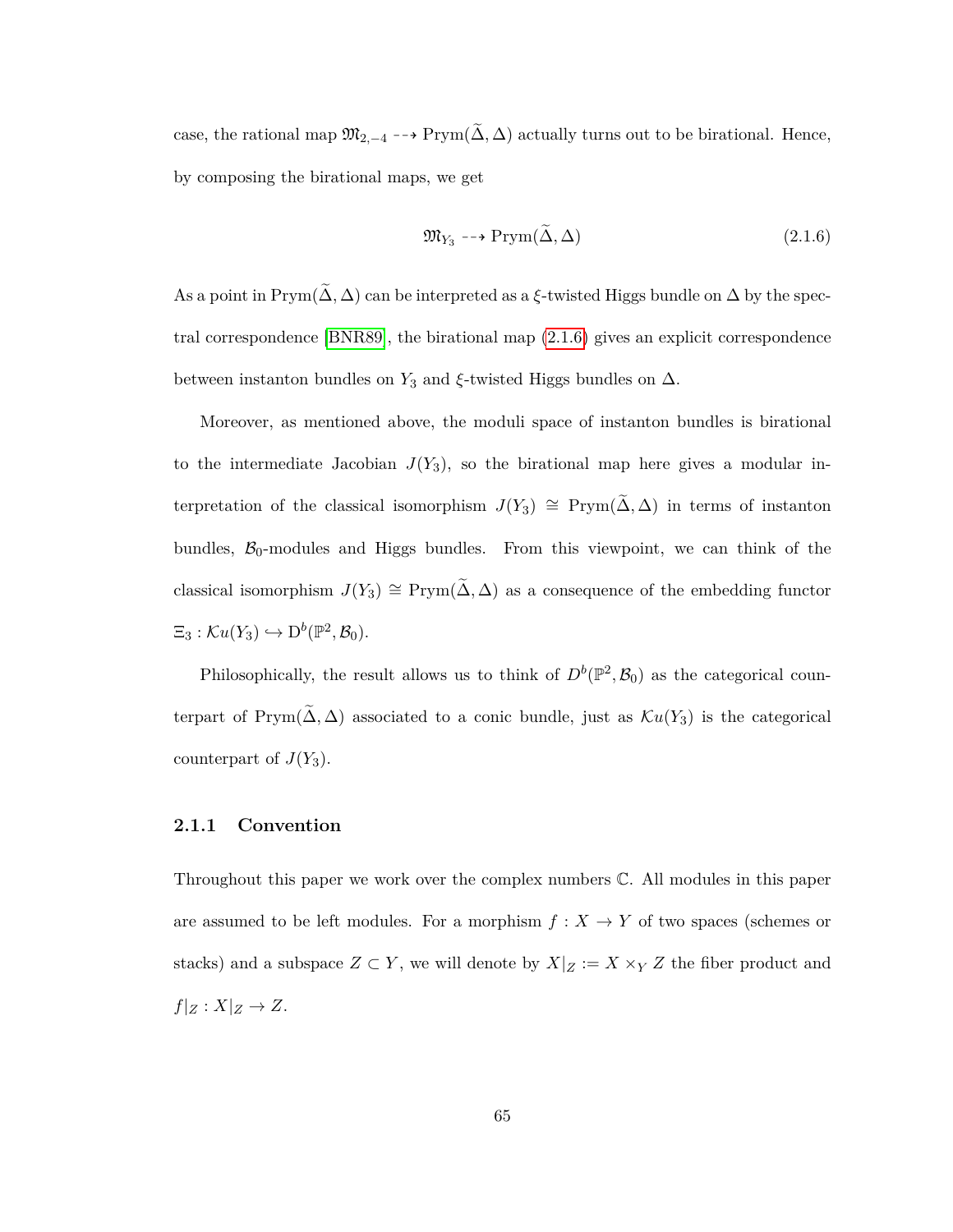# **2.2 Special subvarieties in Prym varieties**

In this section, we recall the special subvariety construction of Prym varieties following the work of Welters [\[Wel81\]](#page-117-0) and Beauville [\[Bea82\]](#page-111-1). Let  $\pi : \widetilde{\Sigma} \to \Sigma$  be an étale double cover of two smooth curves. Then we denote by  $Nm: J\tilde{\Sigma} \to J\Sigma$  the norm map on the Jacobians of curves and also its translation  $Nm: J^d\tilde{\Sigma} \to J^d\Sigma$  by abusing notation.

Suppose  $g_d^r$  is a linear system of degree *d* and (projective) dimension *r*. Consider the Abel-Jacobi maps:

$$
\widetilde{\alpha}: \widetilde{\Sigma}^{(d)} \to J^d \widetilde{\Sigma}, \quad \widetilde{x}_1 + \dots \widetilde{x}_d \mapsto \mathcal{O}(\widetilde{x}_1 + \dots \widetilde{x}_d)
$$

$$
\alpha: \Sigma^{(d)} \to J^d \Sigma, \quad x_1 + \dots + x_d \mapsto \mathcal{O}(x_1 + \dots + x_d)
$$

they fit in the following commutative diagram

$$
\tilde{\Sigma}^{(d)} \xrightarrow{\tilde{\alpha}} J^d \tilde{\Sigma}
$$
\n
$$
\downarrow_{\pi^{(d)}} \qquad \qquad J^m
$$
\n
$$
\Sigma^{(d)} \xrightarrow{\alpha} J^d \Sigma
$$
\n(2.2.1)

We assume that the linear system  $g_d^r$  contains a reduced divisor, so that  $g_d^r$  is not contained in the branch locus of  $\pi^{(d)}$  by Bertini's theorem.

Now the linear system  $g_d^r \cong \mathbb{P}^r$  is naturally a subvariety of  $\Sigma^{(d)}$ , we define  $W =$  $(\pi^{(d)})^{-1}(g_d^r)$  as the preimage of  $g_d^r$  in  $\tilde{\Sigma}^{(d)}$ . The image of *W* under  $\tilde{\alpha}$  is denoted by  $V = \tilde{\alpha}(W)$ . Recall that the kernel ker(*Nm*) consists of two disjoint components, each of which is isomorphic to the Prym variety, and we denote them by  $Pr^0$  and  $Pr^1$ . By construction, we have that  $V \subset \text{ker}(Nm)$ , so *V* also has two disjoint components  $V^i \subset \text{Pr}^i$ where  $i = 0, 1$ . Hence, *W* also breaks into a disjoint union of two subvarieties  $W^0$  and  $W^1$ such that  $\tilde{\alpha}(W^i) = V^i$ . Welters [\[Wel81\]](#page-117-0) called *W* the variety of divisors on  $\tilde{\Sigma}$  lying over  $g_d^r$  and the two irreducible components  $W^0$  and  $W^1$  the *halves* of the variety of divisors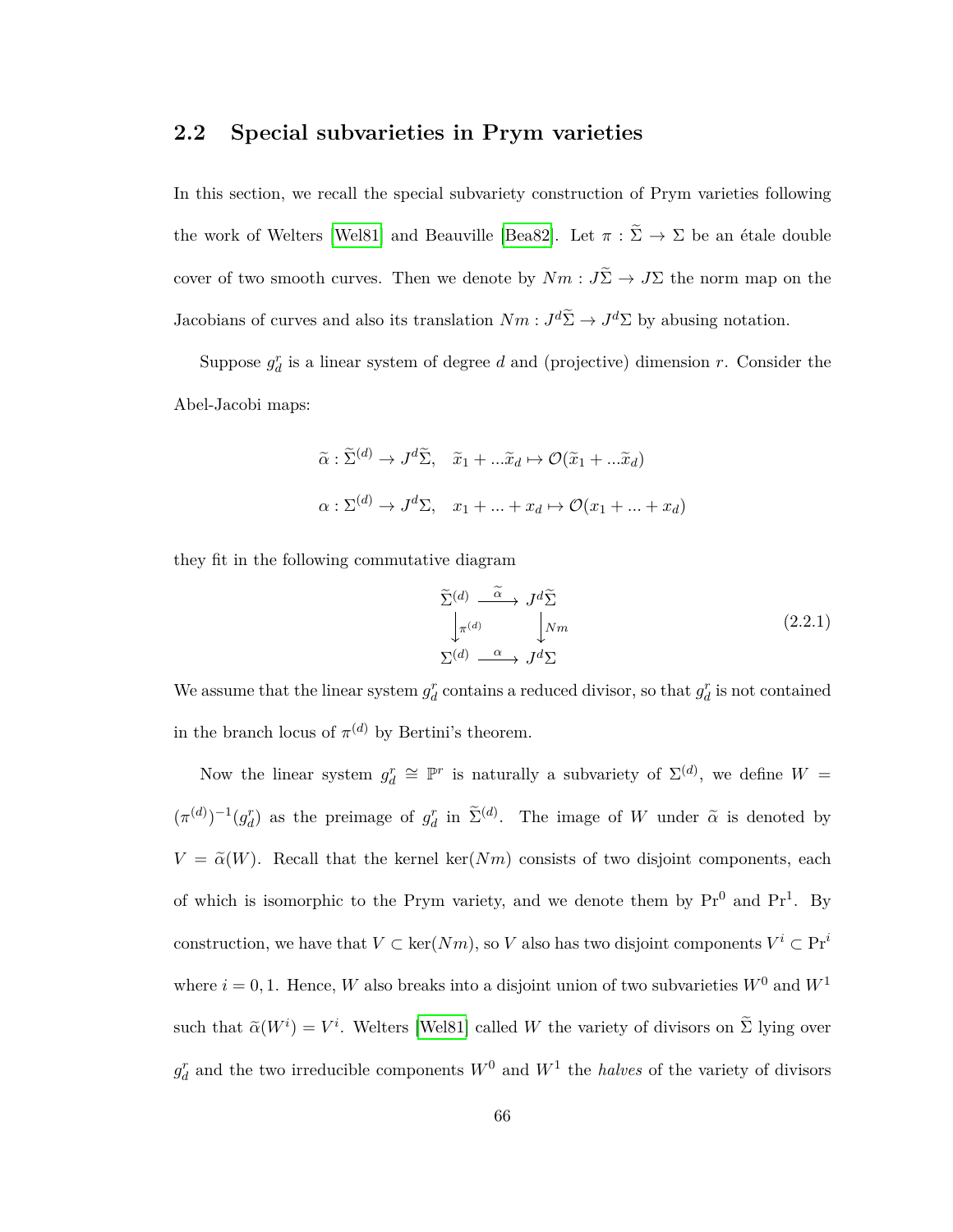*W*. The subvarieties  $V^i$  are called the *special subvarieties* of  $Pr^i$  associated to the linear system  $g_d^r$ .

<span id="page-74-1"></span>*Remark* 2.2.1. By [\[Mum71,](#page-116-0) Lemma 1], a line bundle  $L \in \text{ker}(Nm)$  can always be written as  $L \cong M \otimes \sigma^*(M^{\vee})$  such that if  $\deg(M) \equiv 0$  (resp. 1) mod 2, then  $L \in \text{Pr}^0$  (resp.  $\text{Pr}^1$ ). It follows that if  $L \in \text{Pr}^i$ , then  $L \otimes \mathcal{O}(x - \sigma(x)) \in \text{Pr}^{1-i}$  where  $x \in \Sigma$ . This implies that if  $x_1 + ... + x_d \in W^i$ , then the divisor  $\sigma(x_1) + ... + x_d = (\sigma(x_1) - x_1) + (x_1 + ... + x_d)$ is contained in  $W^{1-i}$ . In particular, we see that if we switch an even number of points  $x_i$  in  $x_1 + \ldots + x_d \in W^i$ , then the resulting divisor lies in the same component, i.e.  $\sum_{i \in I} \sigma(x_i) + \sum_{j \notin I} x_j \in W^{1-i}$  if  $x_1 + \ldots + x_d \in W^i$  and *I* has even cardinality.

Let  $\overline{\Sigma} := \mathbb{Z}/2\mathbb{Z} \times \Sigma$  be the constant group schemes over  $\Sigma$ . The trivial double cover  $p: \overline{\Sigma} \to \Sigma$  also induces a morphism on its *d*-th symmetric products  $\overline{\Sigma}^{(d)} \to \Sigma^{(d)}$ . Let  $U \subset \Sigma^{(d)}$  be the open subset of reduced effective divisors.

<span id="page-74-0"></span>**Proposition 2.2.2.** *The scheme*  $G' := \overline{\Sigma}^{(d)}|_U$  *is a group scheme over*  $U$ *.* 

*Proof.* Note that the map  $G' \to U$  is étale. The multiplication map  $m : \overline{\Sigma} \times_{\Sigma} \overline{\Sigma} \to \overline{\Sigma}$ induces the map  $m^{(d)} : (\overline{\Sigma} \times_{\Sigma} \overline{\Sigma})^{(d)} \to \overline{\Sigma}^{(d)}$ . On the other hand, the natural projections  $pr_j$  :  $\overline{\Sigma} \times_{\Sigma} \overline{\Sigma} \rightarrow \overline{\Sigma}$  induces the maps  $pr_j^{(d)}$  $j^{(d)}$  :  $(\overline{\Sigma} \times_{\Sigma} \overline{\Sigma})^{(d)} \rightarrow \overline{\Sigma}^{(d)}$  and so  $r$  :  $(p^{(d)} \circ$  $pr_1^{(d)}$  $\binom{d}{1}$  $\neg$ <sup>1</sup> $(U)$   $\rightarrow$  *G'*  $\times_U$  *G'* by universal property. It is easy to see that *r* is bijective on closed points. As  $G'$  and  $U$  are smooth, so  $G' \times_U G'$  is also smooth and hence normal. Therefore,  $r$  is an isomorphism. Then we define the multiplication map on  $G'$  to be

$$
G'\times_U G'\xrightarrow{r^{-1}} (p^{(d)}\circ pr_1^{(d)})^{-1}(U)\xrightarrow{m^{(d)}|_U} G'
$$

The trivial double cover  $\overline{\Sigma} \to \Sigma$  always has a section  $\Sigma \to \overline{\Sigma}$  mapping to  $q^{-1}(0)$  where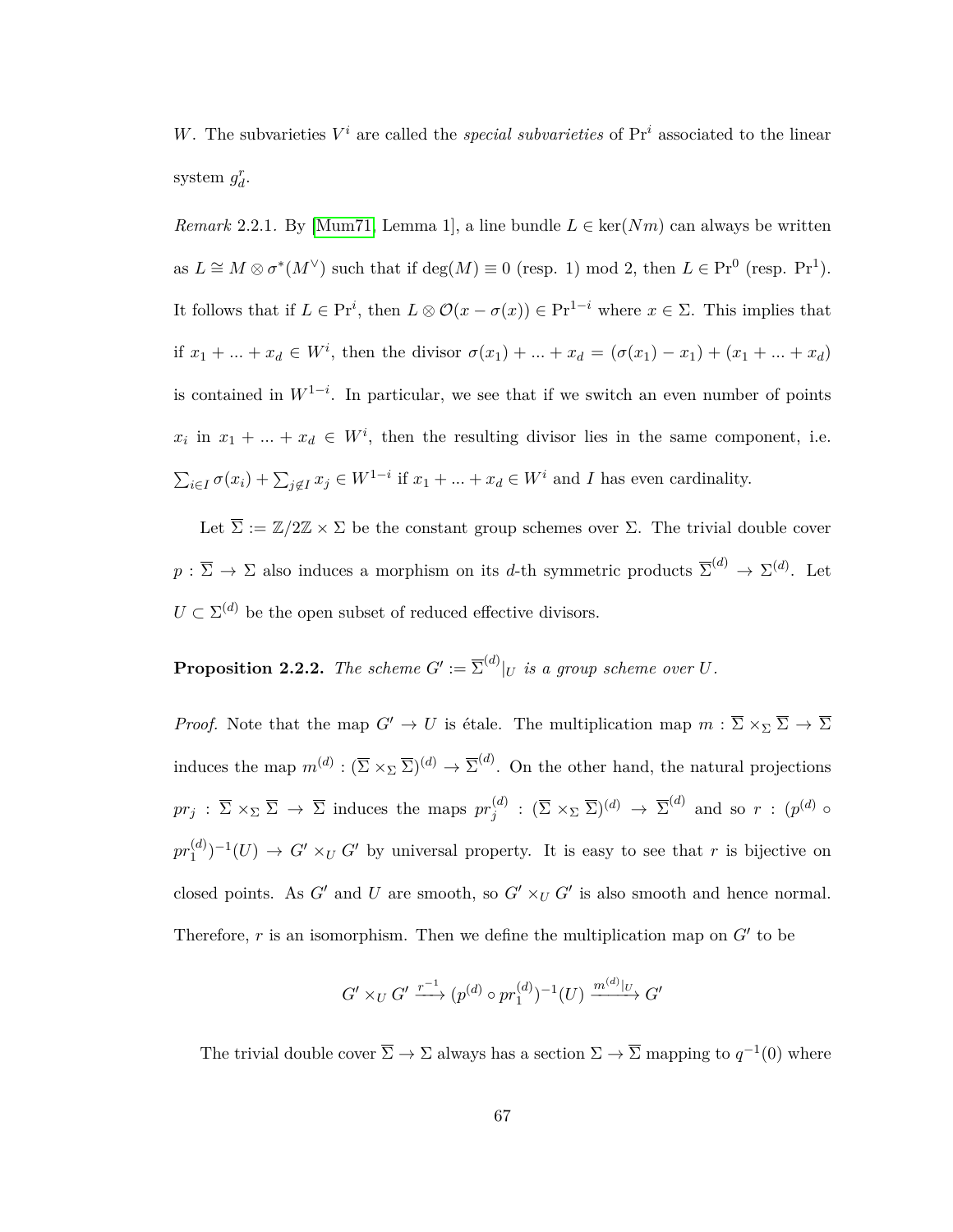$q: \overline{\Sigma} \to \mathbb{Z}/2\mathbb{Z}$  is the projection map. The identity map is defined as the restriction of  $\Sigma^{(d)} \to \overline{\Sigma}^{(d)}$  to *U*, i.e.  $e: U \to G'$ .

The inverse map is simply the identity map  $\iota : G' \to G'$ .  $\Box$ 

The map  $q: \overline{\Sigma} \to \mathbb{Z}/2\mathbb{Z}$  induces  $G' \to \overline{\Sigma}^{(d)} \xrightarrow{q^{(d)}} (\mathbb{Z}/2\mathbb{Z})^{(d)}$  and there is the summation map  $\mathbb{Z}/2\mathbb{Z}^{(d)} \to \mathbb{Z}/2\mathbb{Z}$ , and we denote by  $s: G' \to \mathbb{Z}/2\mathbb{Z}$  the composition of the two maps. Then we define the preimage  $G := s^{-1}(0)$ .

**Corollary 2.2.3.** *The scheme G is a group scheme over U.*

We can denote a closed point of *G* as  $\sum(\lambda_i, x_i)$  such that  $\sum \lambda_i = 0$  in  $\mathbb{Z}/2\mathbb{Z}$  where  $\lambda_i \in \mathbb{Z}/2\mathbb{Z}$  and  $x_i \in \Sigma$ . In other words, *G* is the group *U*-scheme of even cardinality subsets of reduced divisors in  $\Sigma$ .

**Proposition 2.2.4.** Let  $g_d^r$  be a linear system and consider the half  $W^i \subset \tilde{\Sigma}^{(d)}$  of the *variety of divisors W lying over*  $g_d^r$ . *If we denote by*  $U_0 := U \cap g_d^r$  *and*  $G_0 := G|_{U_0}$ , *then*  $W^i|_{U_0}$  *is a pseudo*  $G_0$ -torsor on  $U_0$  *i.e. the induced morphism*  $G_0 \times_{U_0} W^i|_{U_0} \to$  $W^i|_{U_0} \times_{U_0} W^i|_{U_0}$  *is an isomorphism.* 

*Proof.* To simplify notation we denote  $\tilde{U} := \tilde{\Sigma}^{(d)}|_{U}$ . The construction is similar to the multiplication map defined in Proposition [2.2.2.](#page-74-0) We first define a group action  $G' \times_U \widetilde{U} \to$ *U*. The involution action  $\sigma : \overline{\Sigma} \times_{\Sigma} \widetilde{\Sigma} \to \widetilde{\Sigma}$  induces the map  $\sigma^{(d)} : (\overline{\Sigma} \times_{\Sigma} \widetilde{\Sigma})^{(d)} \to \widetilde{\Sigma}^{(d)}$ . The natural projections  $pr_1 : \overline{\Sigma} \times_{\Sigma} \widetilde{\Sigma} \to \overline{\Sigma}$  and  $pr_2 : \overline{\Sigma} \times_{\Sigma} \widetilde{\Sigma} \to \widetilde{\Sigma}$  induce the maps  $pr_j^{(d)}$  $\stackrel{(a)}{j}$  :  $(\overline{\Sigma} \times_{\Sigma} \widetilde{\Sigma})^{(d)} \to \widetilde{\Sigma}^{(d)}$ . Then we get by universal property  $t : (p^{(d)} \circ pr_1^{(d)}$  $j_1^{(d)}$  $j^{-1}(U) \to G' \times_U \tilde{U}.$ Again, we can easily check that the map *t* is bijective on closed points and  $G' \times_U U$  is smooth and hence normal, the map *t* is an isomorphism. We define the group action as

$$
G' \times_U \widetilde{U} \xrightarrow{t^{-1}} (p^{(d)} \circ pr_1^{(d)})^{-1}(U) \xrightarrow{\sigma^{(d)}|_U} \widetilde{U}
$$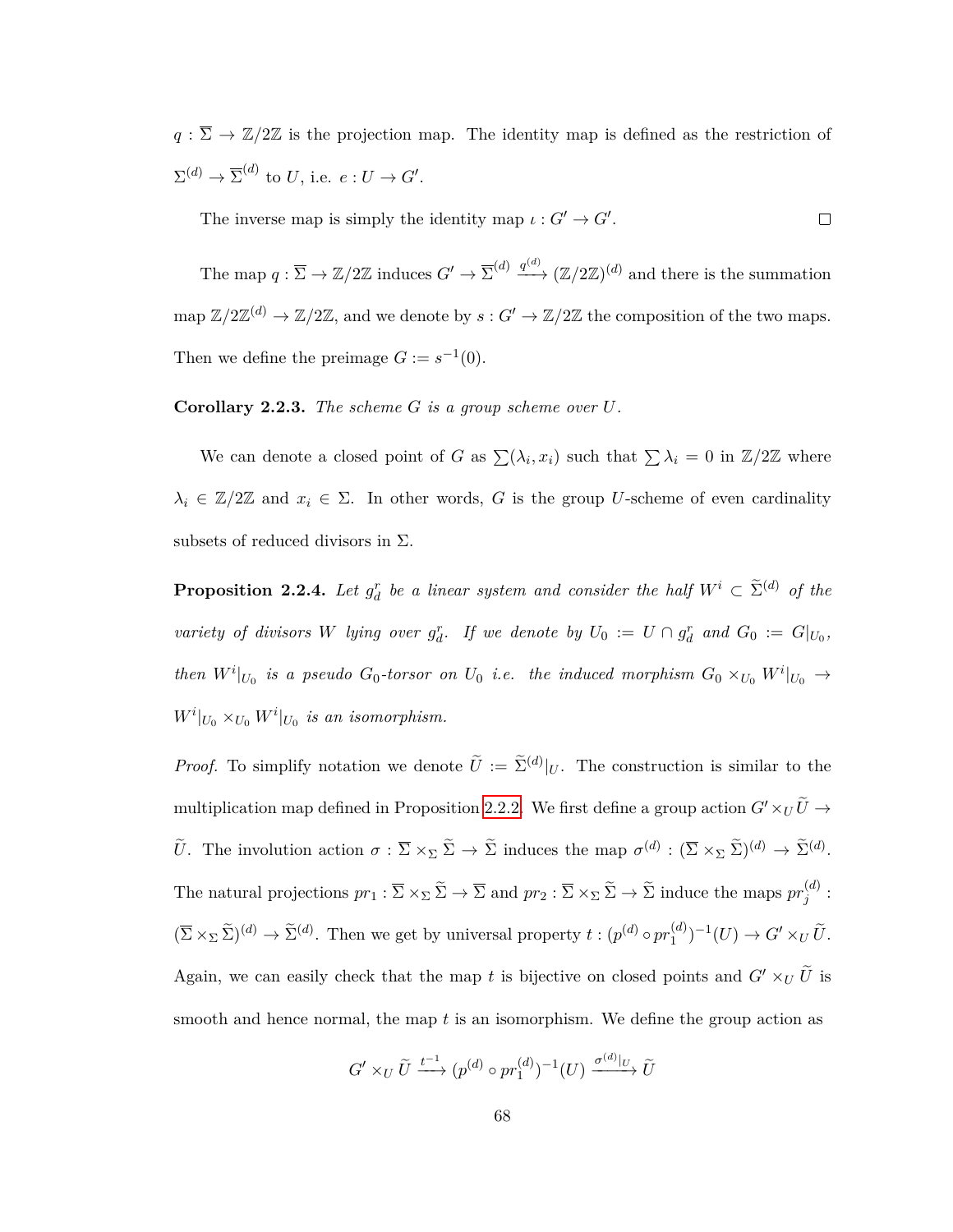This defines another group action by restricting to  $G \subset G'$ . Finally, by Remark [2.2.1,](#page-74-1) we see that the restriction of the group action by  $G$  to  $G_0$  defines a group action

$$
G_0 \times_{U_0} W^i|_{U_0} \to W^i|_{U_0}
$$

that is simply transitive on closed points, where  $\tilde{U}_0 := \tilde{\Sigma}^{(d)}|_{U_0}$ . Then it follows by the  $\int_{U_0}^{\infty}$  *W*  $\int_{U_0}^{\infty}$  *W*  $\int_{U_0}^{\infty}$  that the induced morphism  $G_0 \times_{U_0} W^i|_{U_0} \to W^i|_{U_0} \times_{U_0} W^i|_{U_0}$ is an isomorphism.  $\Box$ 

<span id="page-76-0"></span>**Example 2.2.5.** Consider the linear system  $|K_{\Sigma}|$  i.e. the linear system of canonical divisors. In this case, we have  $d = 2g - 2$  and  $r = g$ . Observe that  $\dim(W) = \dim(\Pr)$ and the fiber of the morphisms  $W^i \to \text{Pr}^i$  at a point  $[D] \in \text{Pr}^i$  is  $[D]$ . It can be shown that [\[Mum71\]](#page-116-0) [\[Mum74\]](#page-116-1)[\[Bea02\]](#page-111-2):

- 1.  $\tilde{\alpha}|_{W^1}: W^1 \to \mathrm{Pr}^1$  is birational.
- 2.  $\tilde{\alpha}|_{W^0}: W^0 \to \text{Pr}^0$  maps onto a divisor  $\Theta \subset \text{Pr}^0$  and is generically a  $\mathbb{P}^1$ -bundle.

# **2.3 Modules over sheaf of even Clifford algebra**

## **2.3.1 Sheaf of even Clifford algebra**

Let  $\pi: Q \to S$  be a conic bundle over a scheme S with simple degenerations, i.e. the fibers of degenerate conics have corank 1, which will be assumed throughout the paper. There is a rank 3 vector bundle *F* on *S*, together with an embedding of a line bundle  $q: L \to S^2 F^{\vee}$ which is also thought of as a section in  $S^2F^{\vee} \otimes L^{\vee}$ . Then *Q* is embedded in  $\mathbb{P}(F) =$  $Proj(S^2F^{\vee})$  as the zero locus of  $q \in H^0(S, S^2F^{\vee} \otimes L^{\vee}) = H^0(\mathbb{P}(F), \mathcal{O}_{\mathbb{P}(F)/S}(2) \otimes (\pi')^*L^{\vee})$ where we denote  $\pi': \mathbb{P}(F) \to S$ .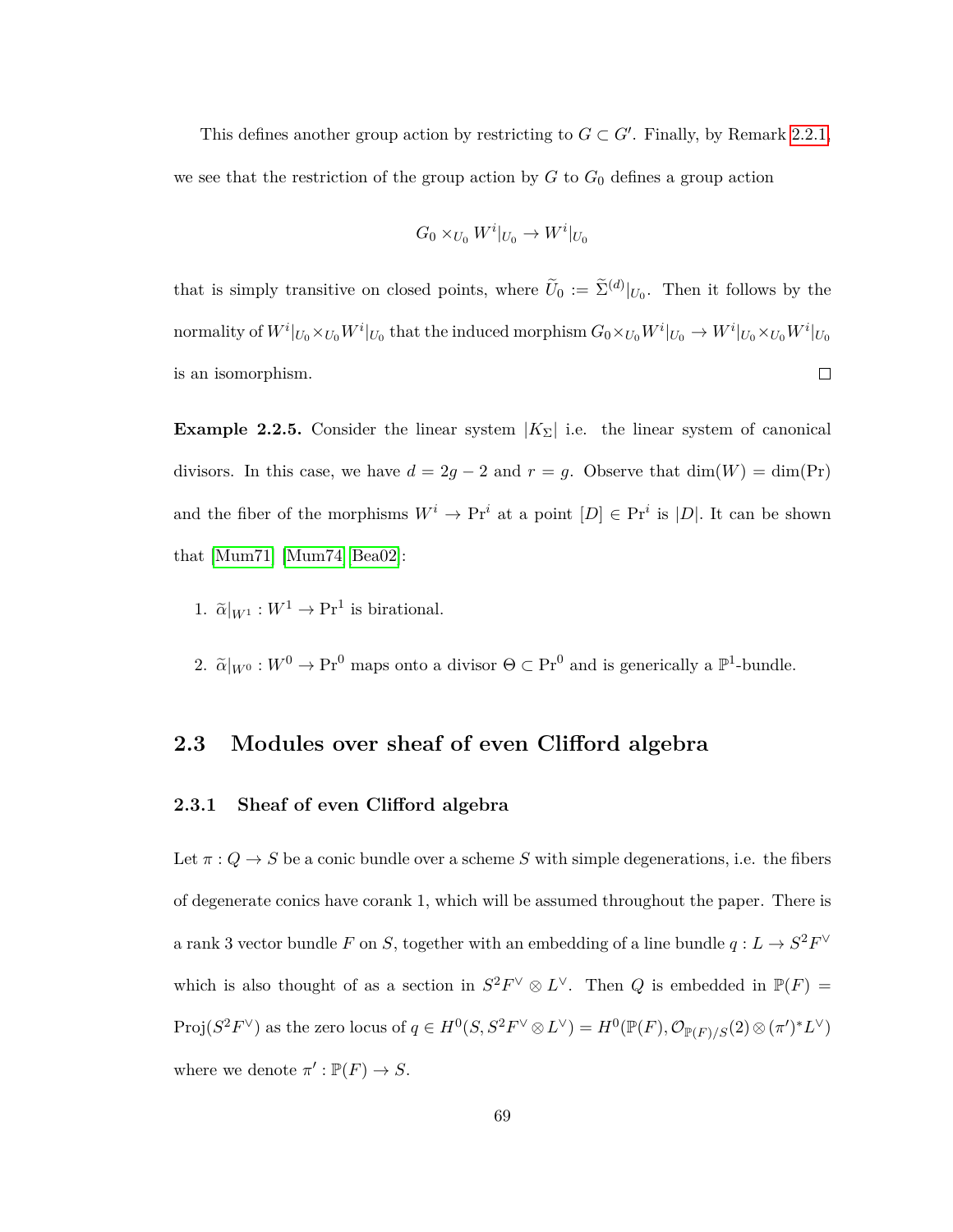We define the sheaf of even Clifford algebra by following the approach of  $[ABB14]$  $[ABB14]$  $[ABB14]$ <sup>1</sup>. Consider the two ideals  $J_1$  and  $J_2$  of the tensor algebra which are generated by

$$
v \otimes v \otimes f - \langle q(v,v), f \rangle, \quad u \otimes v \otimes f \otimes v \otimes w \otimes g - \langle q(v,v), f \rangle u \otimes w \otimes g \qquad (2.3.1)
$$

respectively, where the sections  $u, v, w \in F$  and  $f, g \in L$ . Then the even Clifford algebra is defined as the quotient algebra

$$
\mathcal{B}_0 := T^{\bullet}(F \otimes F \otimes L)/(J_1 + J_2). \tag{2.3.2}
$$

The sheaf of algebra has naturally a filtration

$$
\mathcal{O}_X = F_0 \subset F_1 = \mathcal{B}_0 \tag{2.3.3}
$$

obtained as the image of the truncation of the tensor algebra  $T^{\leq i}(F \otimes F \otimes L)$  in  $\mathcal{B}_0$ . Moreover, the associated graded piece  $F_1/F_0 \cong \wedge^2 F \otimes L$ . As an  $\mathcal{O}_S$ -module, we actually have  $\mathcal{B}_0 \cong \mathcal{O}_S \oplus (\wedge^2 F \otimes L)$  which can be seen by defining the splitting  $\wedge^2 F \otimes L \to$  $F \otimes F \otimes L \to T^{\bullet}(F \otimes F \otimes L)/(J_1 + J_2)$  where  $\wedge^2 F$  is thought of as a subbundle of antisymmetric 2-tensors of  $F \otimes F$ .

# **2.3.2 Root stacks**

The main objects in this paper are  $\mathcal{B}_0$ -modules, i.e. modules over the sheaf of even Clifford algebra  $\mathcal{B}_0$ . In order to study the category of  $\mathcal{B}_0$ -modules, it is easier to work with a root stack cover of *S*. The advantage is that the category of  $B_0$ -modules is equivalent to the category of modules over a sheaf of Azumaya algebras on the root stack. For details on root stacks, we refer the reader to [\[Cad07\]](#page-112-0).

<span id="page-77-0"></span><sup>&</sup>lt;sup>1</sup>Note that we write a line bundle-valued quadratic form as  $\sigma : L \to S^2E^{\vee}$  where the authors in [\[ABB14\]](#page-110-0) write it as  $L^{\vee} \to S^2 E^{\vee}$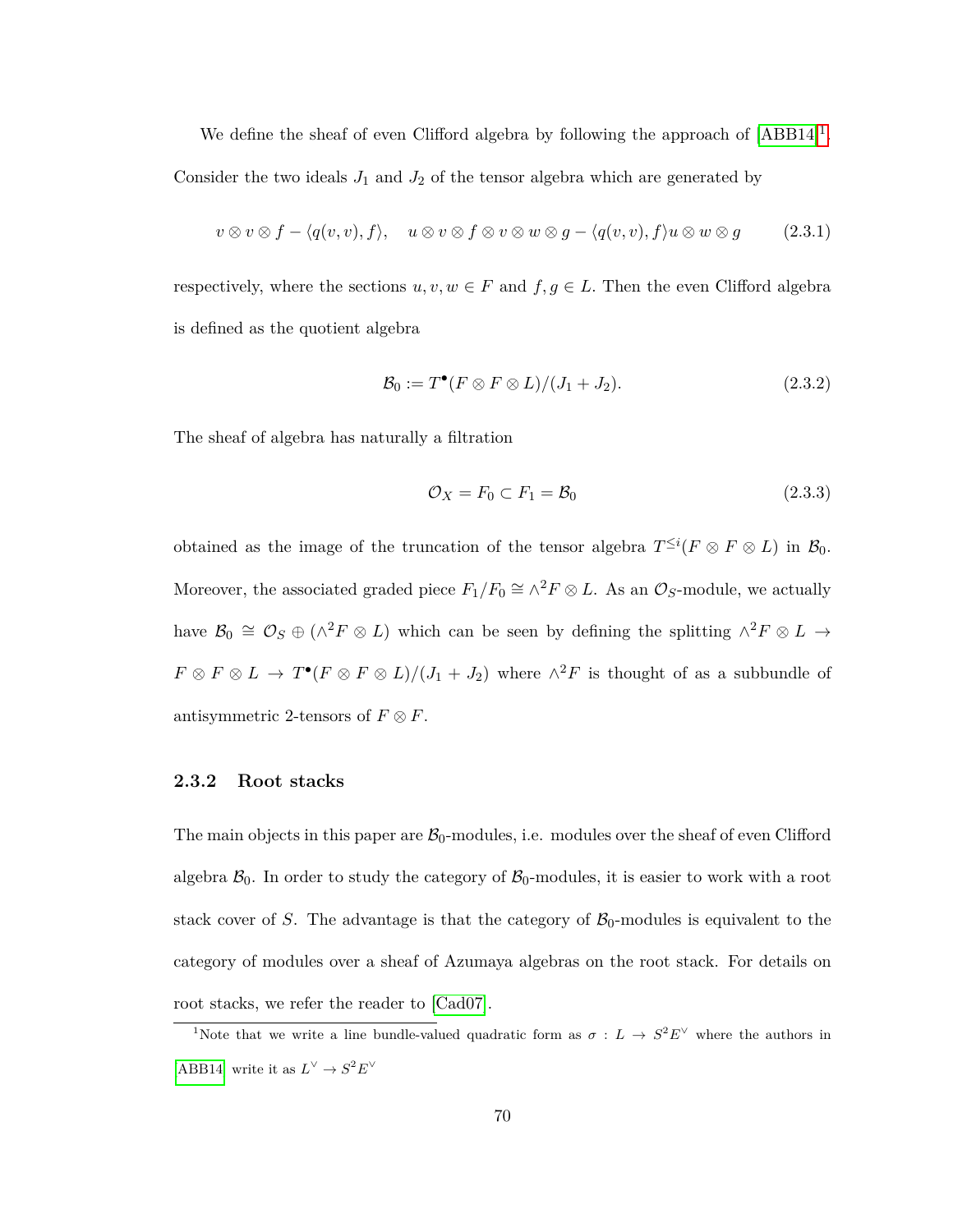Let  $\mathcal L$  be a line bundle on a scheme *X* and  $s \in H^0(X, \mathcal L)$  and *r* a positive integer. The pair  $(L, s)$  defines a morphism  $X \to [\mathbb{A}^1/\mathbb{G}_m]$ , and the *r*-th power maps on  $\mathbb{A}^1$  and  $\mathbb{G}_m$  induces a morphism  $\theta_r : [\mathbb{A}^1/\mathbb{G}_m] \to [\mathbb{A}^1/\mathbb{G}_m]$ . Following [*[Cad](#page-112-0)*07], we define the *r*-th root stack  $X_{\mathcal{L},s,r}$  as the fiber product

$$
X \times_{[\mathbb{A}^1/\mathbb{G}_m], \theta_r} \left[\mathbb{A}^1/\mathbb{G}_m\right].
$$

The *r*-th root stack  $X_{\mathcal{L},s,r}$  is a Deligne-Mumford stack. Locally on *X*, when  $\mathcal{L}$  is trivial,  $X_{\mathcal{L},s,r}$  is just the quotient stack  $[\text{Spec}(\mathcal{O}_X[t]/(t^r-s))/\mu_r]$  where  $\mu_r$  is the group of *r*-th roots of unity acting on *t* by scalar action. The root stack  $X_{\mathcal{L},s,r}$  has *X* as its coarse moduli space. There is a tautological sheaf  $\mathcal T$  on  $X_{\mathcal L,s,r}$  satisfying  $\mathcal T^r \cong \psi^*\mathcal L$  where  $\psi: X_{\mathcal{L},s,r} \to X$  is the projection. Then every line bundle on  $X_{\mathcal{L},s,r}$  is isomorphic to  $\psi^*G \otimes \mathcal{T}^k$  where *k* is unique and *G* is unique up to isomorphism. For our purposes, we will mainly consider the case  $M = \mathcal{O}_X(D)$  for an effective Cartier divisor *D* and  $s = s_D$ is the section vanishing at *D*. In this case, we will simply write  $X_{\mathcal{O}_X(D),s_D,r} = X_{D,r}$  and the tautological sheaf  $\mathcal T$  as  $\mathcal O(\frac{D}{r})$  $(\frac{D}{r})$ .

Similarly, it is pointed out in [\[Cad07\]](#page-112-0) that there is an equivalence of categories between the category of morphisms  $X \to [\mathbb{A}^n/\mathbb{G}_m^n]$  and the category whose objects are *n*-tuples  $(\mathcal{L}_i, s_i)_{i=1}^n$ , where  $\mathcal{L}_i$  is a line bundle on *X* and  $s_i \in H^0(X, \mathcal{L}_i)$  and morphisms  $(\mathcal{L}_i, s_i)_{i=1}^n \to$  $(\mathcal{L}'_i,s'_i)_{i=1}^n$  are *n*-tuples  $(\varphi_i)_{i=1}^n$  where  $\varphi_i(s_i) = t_i$ . If we let  $\mathbb{D} := (D_1,...,D_n)$  be an *n*tuple of effective Cartier divisors and  $\vec{r} = (r_1, ..., r_n)$ , then the *n*-tuples  $(\mathcal{O}_X(D_i), s_{D_i})_{i=1}^n$ will determine a morphism  $X \to [\mathbb{A}^n/\mathbb{G}_m^n]$ . Also, the morphisms on  $\mathbb{A}^n$  and  $\mathbb{G}_m^n$  sending  $(x_1, ..., x_n) \mapsto (x_1^{r_1}, ..., x_n^{r_n})$  induces a morphism  $\theta_{\vec{r}} : [\mathbb{A}^n/\mathbb{G}_m] \to [\mathbb{A}^n/\mathbb{G}_m]$ . We define  $X_{\mathbb{D}, \vec{r}}$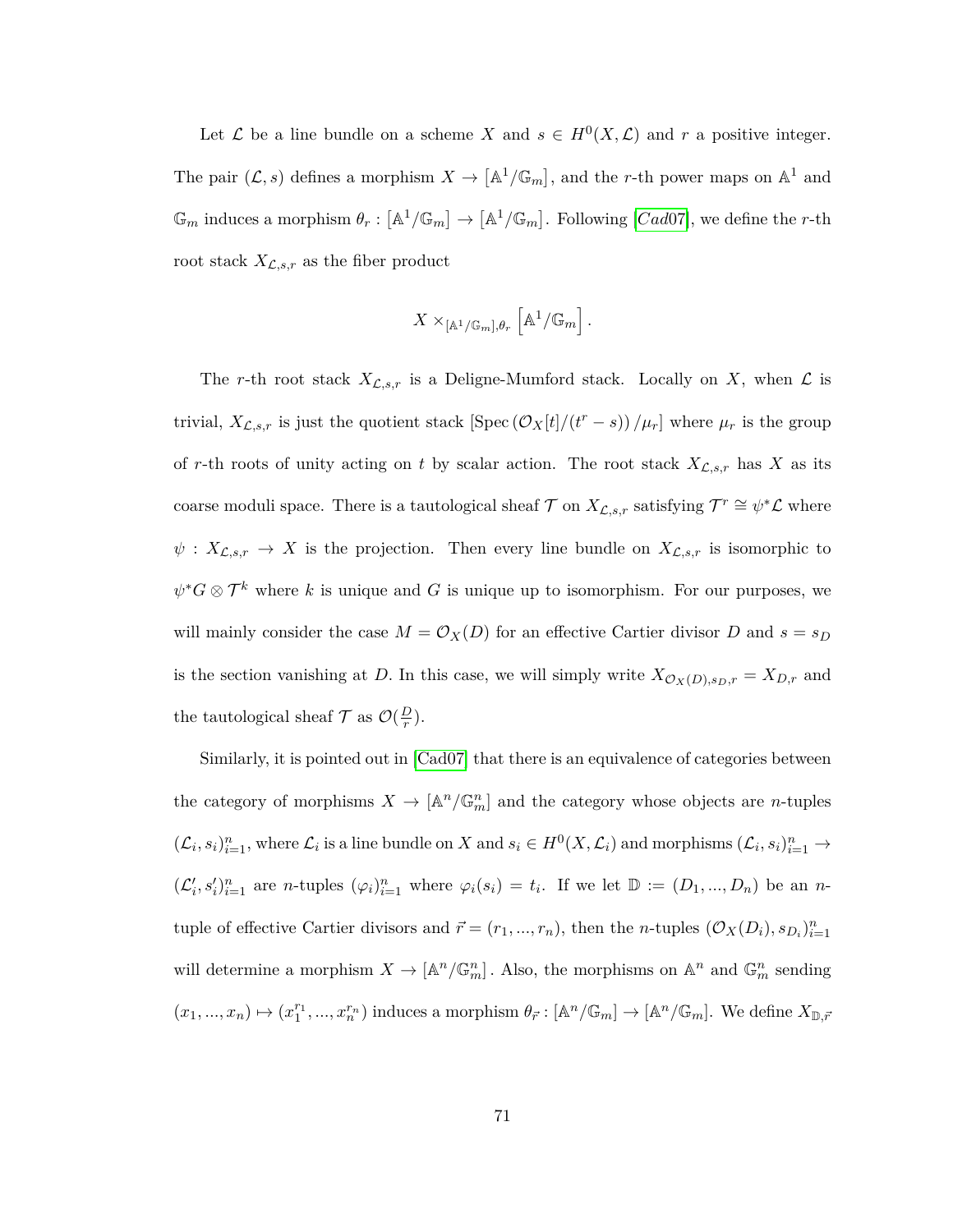as the fiber product

$$
X \times_{[\mathbb{A}^n/\mathbb{G}_m^n], \theta_{\vec{r}}} [\mathbb{A}^n/\mathbb{G}_m^n].
$$

This can be interpreted as iterating the *r*-th root stack construction for  $n = 1$ . There are the tautological sheaves  $\mathcal{O}\left(\frac{D_i}{T}\right)$ *ri*  $\int$  on  $X_{\mathbb{D},\vec{r}}$  satisfying  $\mathcal{O}\left(\frac{D_i}{r_i}\right)$ *ri*  $\int^{r_i} \cong \psi^* \mathcal{O}_X(D_i)$ . Every line bundle *F* on  $X_{\mathbb{D}, \vec{r}}$  can be written as

$$
F \cong \psi^* G \otimes \prod_{i=1}^r \mathcal{O}\left(\frac{D_i}{r_i}\right)^{k_i}
$$

where  $0 \leq k_i \leq r_i$  are unique and *G* is unique up to isomorphis and  $\psi: X_{\mathbb{D}, \vec{r}} \to X$  is the projection.

<span id="page-79-1"></span>**Lemma 2.3.1.** Let  $D = D_1 + ... + D_n$  where  $D_i$  are pairwise disjoint effective Cartier *divisors.* If  $r = r_1 = \ldots = r_n$ *, we have* 

$$
X_{\mathbb{D},\vec{r}} \xrightarrow{\sim} X_{D,r}.
$$

*Proof.* An object of  $X_{D,r}$  over scheme *T* consists of the quadruples  $(f, N, t, \varphi)$  where  $f: T \to X$  is a morphism, *N* a line bundle,  $t \in H^0(T, N)$  and  $\varphi: N^r \xrightarrow{\sim} f^* \mathcal{O}(D)$  is an isomorphism.

On the other hand, an object of  $X_{\mathbb{D}, \vec{r}}$  consists of  $(f, (N_i)_{i=1}^n, (s_i)_{i=1}^n, (\varphi_i)_{i=1}^n)$  where  $f: T \to X$  a morphism,  $N_i$  is a line bundle,  $s_i \in H^0(T, N_i)$  and  $\varphi_i: N_i^{r_i} \xrightarrow{\sim} f_i^* \mathcal{O}(D_i)$ is an isomorphism. We see that there is a natural morphism  $\alpha: X_{\mathbb{D}, \vec{r}} \to X_{D,r}$  over X sending

<span id="page-79-0"></span>
$$
(f, (N_i)_{i=1}^n, (s_i)_{i=1}^n, (\varphi_i)_{i=1}^n) \mapsto (f, \bigotimes_{i=1}^n N_i, \bigotimes_{i=1}^n s_i, \bigotimes_{i=1}^n \varphi_i).
$$
 (2.3.4)

To see that this is an isomorphism, we restrict to each open neighborhood  $U_i$  of  $D_i$  away from  $D_j$   $(j \neq i)$  such that  $\mathcal{O}(D_j)|_{U_i} \xrightarrow{\sim} \mathcal{O}$  for  $j \neq i$  and  $\mathcal{O}(D_i)|_{U_i} \xrightarrow{\sim} \mathcal{O}(D_1 + ... + D_n)|_{U_i}$ .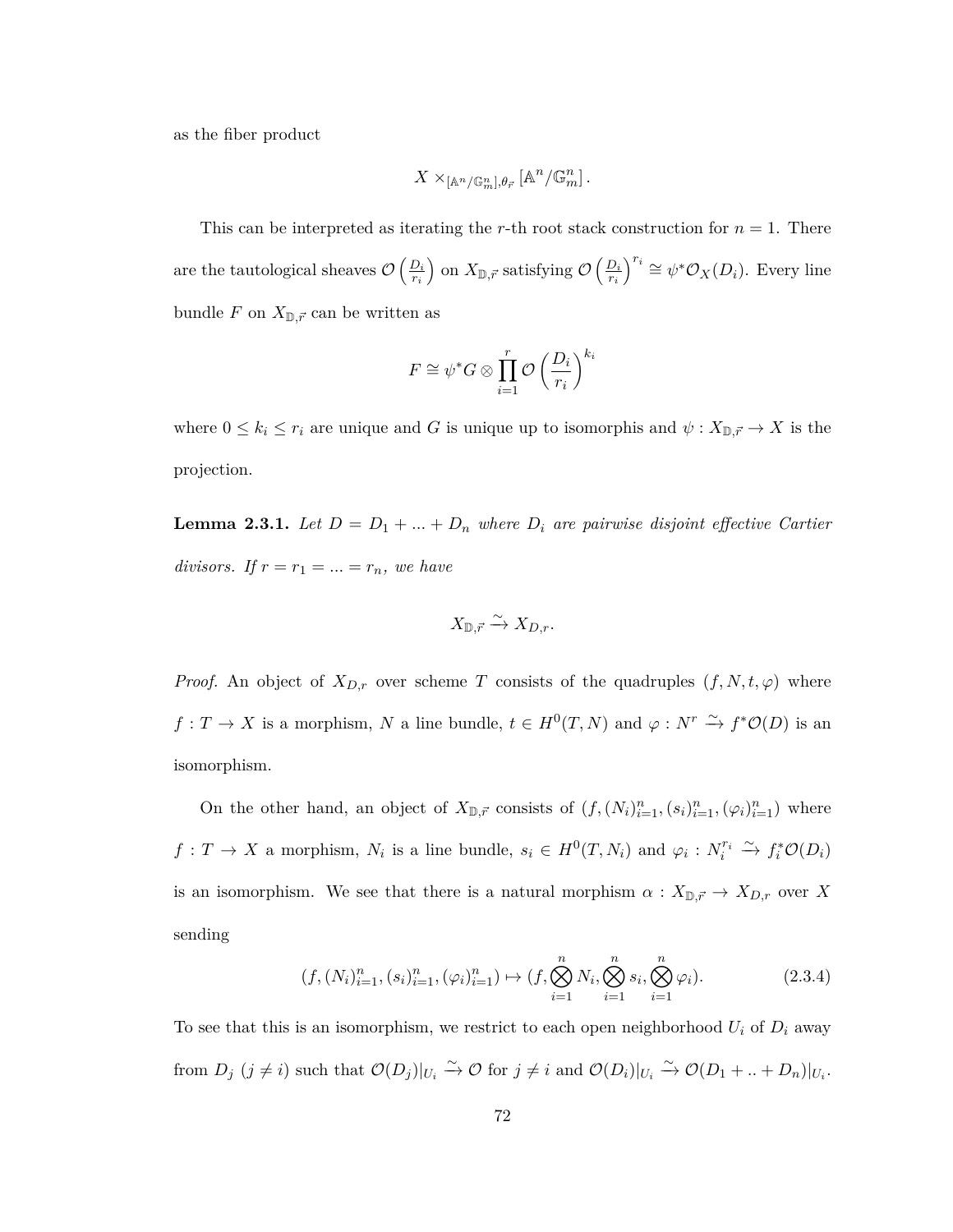Then it is clear that the functor  $(2.3.4)$  over  $U_i$  is essentially surjective i.e. the image of the quadruples  $(f, (N_i)_{i=1}^n, (s_i)_{i=1}^n, (\varphi_i)_{i=1}^n)$  where  $N_j \cong \mathcal{O}$  and  $s_j = 1$  for  $j \neq i$  is dense.

 $\Box$ 

**Example 2.3.2.** Let *X* = Spec(*R*), *L* =  $\mathcal{O}_X$  and *s* be a section of  $\mathcal{O}_X$ . Then  $X_{L,s,r} \cong$ [SpecR'/ $\mu_r$ ], where  $R' = R[t]/(t^r - s)$ , and  $\gamma \cdot t = \gamma^{-1}t$  and  $\gamma \cdot a = a$  for  $a \in R$  and  $\gamma \in \mu_r$ . A quasi-coherent sheaf on  $[\text{Spec}R'/\mu_r]$  is a  $R'$ -module M with a  $\mu_r$ -action on M such that for  $\gamma \in \mu_r, b \in R', m \in M$ , we have

$$
\gamma \cdot (b \cdot m) = (\gamma \cdot b) \cdot (\gamma \cdot m).
$$

As  $\mu_r$  is diagonalizable, there is a  $\mathbb{Z}/r\mathbb{Z}$ -grading  $M \cong M_0 \oplus ... \oplus M_{r-1}$  where  $\gamma \cdot m_i = \gamma^i m_i$ for  $m_i \in M_i$ . Note that the components are indexed by the group of characters of  $\mu_r$ , which is  $\mathbb{Z}/r\mathbb{Z}$ . Similarly,  $R' \cong R'_0 \oplus ... \oplus R'_{r-1}$  where  $R'_0 = R$ . In particular, we see that  $\gamma: M \to M$  is an *R*-module homomorphism, and so each  $M_i$  is an *R*-module.

<span id="page-80-0"></span>**Example 2.3.3.** When there exists a line bundle *N* such that  $f : N^{\otimes r} \cong \mathcal{L}$ , we can take the cyclic cover for section *s*, defined as

$$
\phi : \widetilde{X} := \operatorname{Spec} (\mathcal{A}_X) \to X, \qquad \mathcal{A}_X := \mathcal{O}_X \oplus N^\vee \oplus \dots \oplus (N^\vee)^{r-1}
$$

where the algebra structure of  $\mathcal{A}_X$  is given by the map  $(N^{\vee})^{\otimes r} \xrightarrow{f^{\vee}} (\mathcal{L})^{\vee} \xrightarrow{s^{\vee}} \mathcal{O}$ .

By  $[Bor07, Théorème 3.4]$ , we know that

$$
\left[\widetilde{X}/\mu_r\right] \cong X_{\mathcal{L},s,r}.
$$

Suppose *X* is a smooth curve and  $D = p_1 + ... + p_k$  is a reduced divisor and  $r = 2$ . The cyclic cover  $\phi: X \to X$  is branched at  $p_i$ , we denote by  $w_i$  the ramification points such that  $\phi(w_i) = p_i$ . The points  $w_i$  are also the fixed points under the involution of *X*.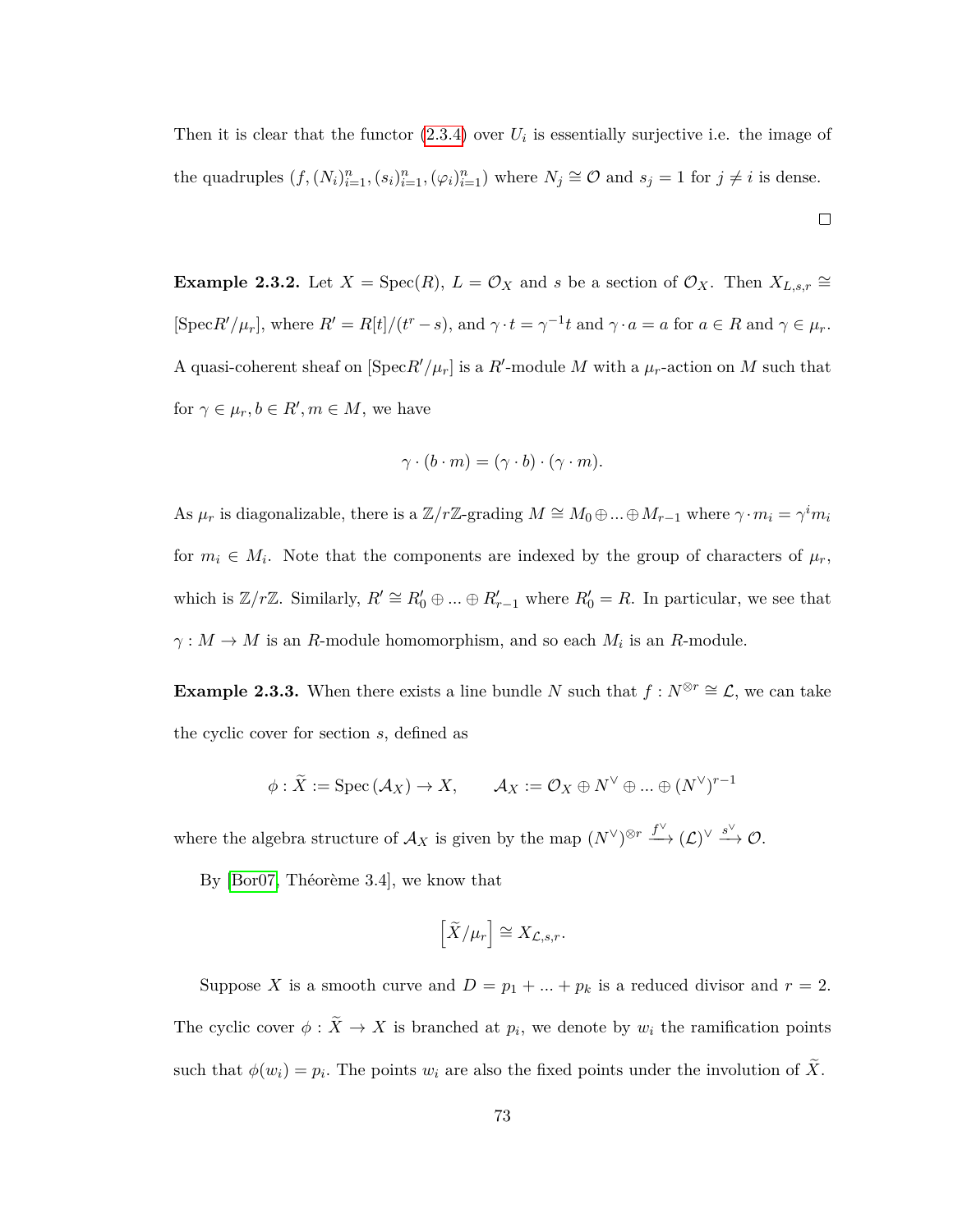Since the root stack  $X_{D,2}$  is the quotient stack  $\left[\widetilde{X}/\mu_2\right]$ , a line bundle on  $\left[\widetilde{X}/\mu_2\right]$  is the same as a  $\mu_2$ -equivariant line bundle on *X*. On  $\mathcal{O}_{\widetilde{X}}(w_i)$ , there is a group action on Tot( $\mathcal{O}(w_i)$ ) which fixes the canonical section vanishing at  $w_i$ , we will denote by  $L(w_i)$ the line bundle  $\mathcal{O}(w_i)$  together with this  $\mu_2$ -equivariant sheaf structure. In particular, the induced  $\mu_2$ -action on the fiber of  $\mathcal{O}(w_i)$  is  $-Id$ . The pull back of a line bundle *F* on *X* to  $\tilde{X}$  is equipped with a natural  $\mu_2$ -equivariant sheaf structure, whose induced action on the fiber at  $w_i$  is *Id* and the  $\mu_2$ -equivariant bundle is again denoted by  $\phi^* F$ . Since  $\phi^* N \cong \mathcal{O}\left(\sum_i w_i\right)$ , we can write

$$
\mathcal{O}(w_i) \cong \mathcal{O}\left(2w_i + \sum_{i \neq j} w_j\right) \otimes \phi^*N^\vee \cong \mathcal{O}\left(\sum_{i \neq j} w_j\right) \otimes \phi^*(N^\vee \otimes \mathcal{O}(p_i)).
$$

So we see that  $L\left(\sum_{i\neq j} w_j\right) \otimes \phi^*(N^{\vee} \otimes \mathcal{O}(p_i))$  has the same underlying line bundle as  $L(w_i)$ .

As discussed above, every line bundle on  $X_{D,2}$  is of the form  $\psi^* F \otimes \mathcal{O}(\sum_{i \in I} \frac{p_i}{2}).$ In terms of the language of  $\mu_2$ -equivariant line bundles, we see that  $\mathcal{O}\left(\frac{p_i}{2}\right)$  on  $X_{D,2}$ corresponds to  $L(w_i)$  on  $\tilde{X}$ . Moreover, the pushforward  $\psi_*\hat{E}$  of a vector bundle  $\hat{E}$  on *X*<sub>*D*</sub>,2 is the *µ*<sub>2</sub>-invariant subbundle of the *µ*<sub>2</sub>-equivariant bundle  $\phi_* \tilde{E}$ , denoted by  $(\phi_* \tilde{E})^{\mu_2}$ , where  $\tilde{E}$  is the  $\mu_2$ -equivariant vector bundle corresponding to  $\hat{E}$ .

<span id="page-81-0"></span>**Proposition 2.3.4.** *([\[Bor07,](#page-112-1) Proposition 3.12]) Suppose that div*(*s*) *is an effective Cartier divisor.* Let F be a locally free sheaf on  $X_{\mathcal{L},s,r}$ . For each point  $x \in X$ *, there exists a Zariski open neighborhood U of x such that*  $\mathcal{F}|_{\gamma^{-1}(U)}$  *is a direct sum of invertible sheaves.* 

In the case of a conic bundle  $\pi: Q \to S$ , recall that we assume the fibers of degenerate conic must have corank 1. We denote by  $S_1 \subset S$  the discriminant locus of degenerate conics. We define the 2-nd root stack of *S* along  $S_1$  as  $\hat{S} := S_{S_1,2}$  and  $\psi : \hat{S} \to S$  the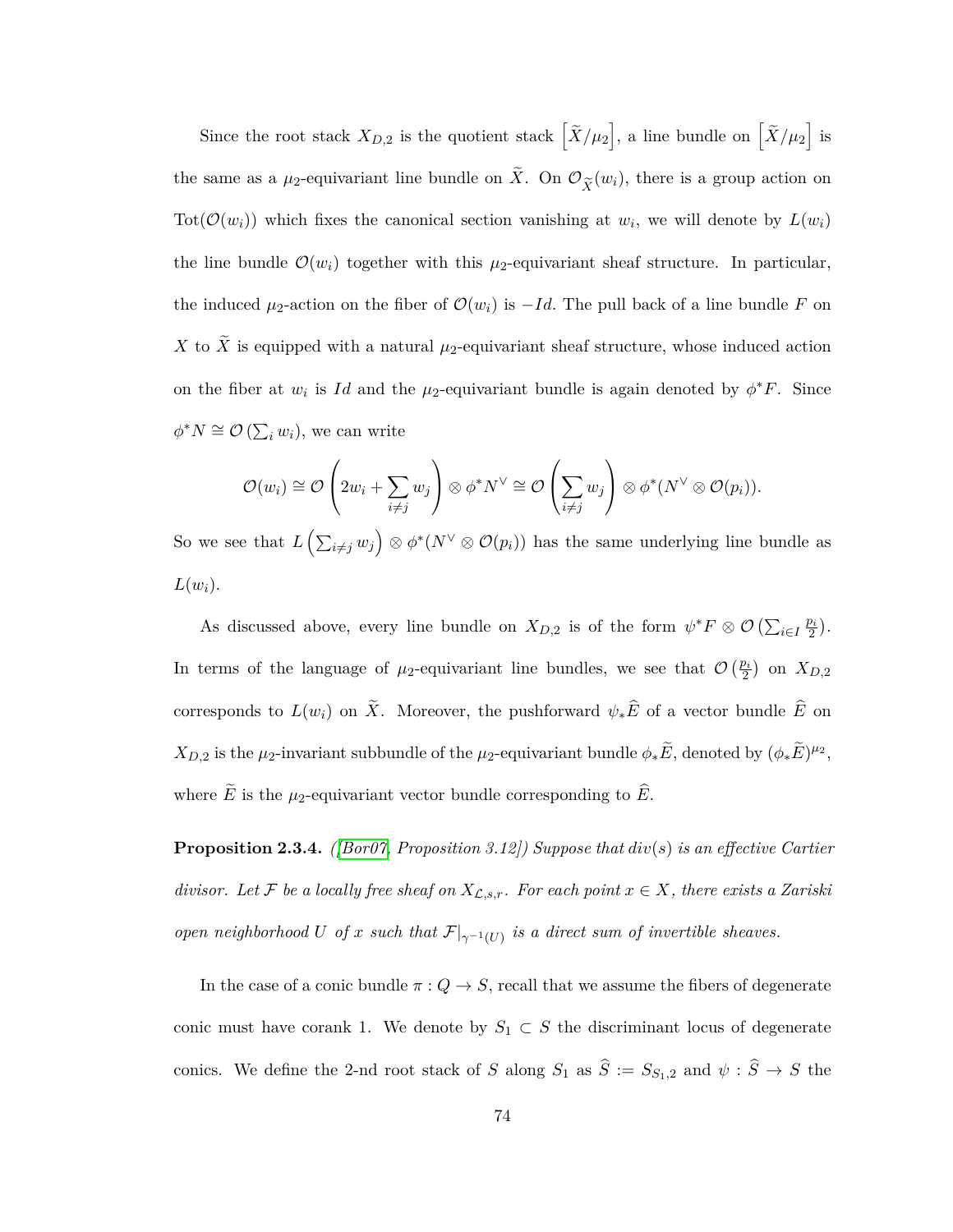projection. Then it is shown in [\[Kuz08,](#page-115-0) Section 3.6] that there is a sheaf of algebra  $\mathcal{B}_0$  on *S* such that  $\psi_*\mathcal{B}_0 = \mathcal{B}_0$ , so there is an equivalence of categories

$$
\psi_* : \mathrm{Coh}(\widehat{S}, \widehat{\mathcal{B}}_0) \xrightarrow{\sim} \mathrm{Coh}(S, \mathcal{B}_0)
$$
\n(2.3.5)

Moreover, the sheaf of algebra  $\mathcal{B}_0$  is a sheaf of Azumaya algebra.

Suppose  $C \subset S$  is a smooth curve, we restrict the conic bundle  $Q \to S$  to a smooth curve  $C \subset S$ . We get the root stack  $\hat{C} := C_{S_1 \cap C,2} \cong \hat{S}|_C$  and denote by  $\hat{B}_0$  the restriction  $B_0|_{\widehat{C}}$  by abuse of notation. The sheaf of algebra  $B_0$  on *C* is a trivial Azumaya algebra. That means there exists a rank 2 vector bundle  $E_0$  on  $\hat{C}$  (root stack construction is preserved under pull back) such that  $\widehat{\mathcal{B}}_0 \cong \mathcal{E}nd(E_0)$  and it induces the equivalence of categories:

$$
\mathrm{Coh}(C) \quad \xrightarrow{\sim} \quad \mathrm{Coh}(\widehat{C}, \widehat{\mathcal{B}}_0) \quad \xrightarrow{\sim} \quad \mathrm{Coh}(C, \mathcal{B}_0)
$$
\n
$$
\mathcal{F} \quad \longmapsto \quad \mathcal{F} \otimes E_0 \quad \longmapsto \quad \psi_*(\mathcal{F} \otimes E_0)
$$

<span id="page-82-0"></span>In particular, we have the following:

**Corollary 2.3.5.** *The rank of a*  $\mathcal{B}_0$ -module  $\psi_*(\mathcal{F} \otimes E_0)$  on *C* must be a multiple of 2.

Let *U* be an open neighbourhood of  $p \in S_1 \cap C$  where  $S_1$  intersects *C* transversally. According to Proposition [2.3.4,](#page-81-0)  $E_0|_{\psi^{-1}(U)} \cong L_1 \oplus L_2$  for some line bundle  $L_i$  on  $\psi^{-1}(U)$ . Each  $L_i$  defines a character  $\chi_{i,p} : \mu_2 \to \mathbb{C}^*$  of  $\mu_2$  at the fiber of p.

<span id="page-82-1"></span>**Proposition 2.3.6.**  $\chi_{1,p}(-1) \cdot \chi_{2,p}(-1) = -1$ .

*Proof.* Since we are interested in the fiber of  $E_0$ , we work in an affine neighbourhood  $Z = \text{Spec}(R)$  of *p* and the double cover  $\tilde{Z} = \text{Spec}(R')$  where  $R' := R[t]/(t^2 - s)$  and  $div(s) = p$ . So that the root stack restricted over *Z* is simply  $\hat{Z} = [\text{Spec}(R[t]/(t^2 - s))/\mu_2]$ .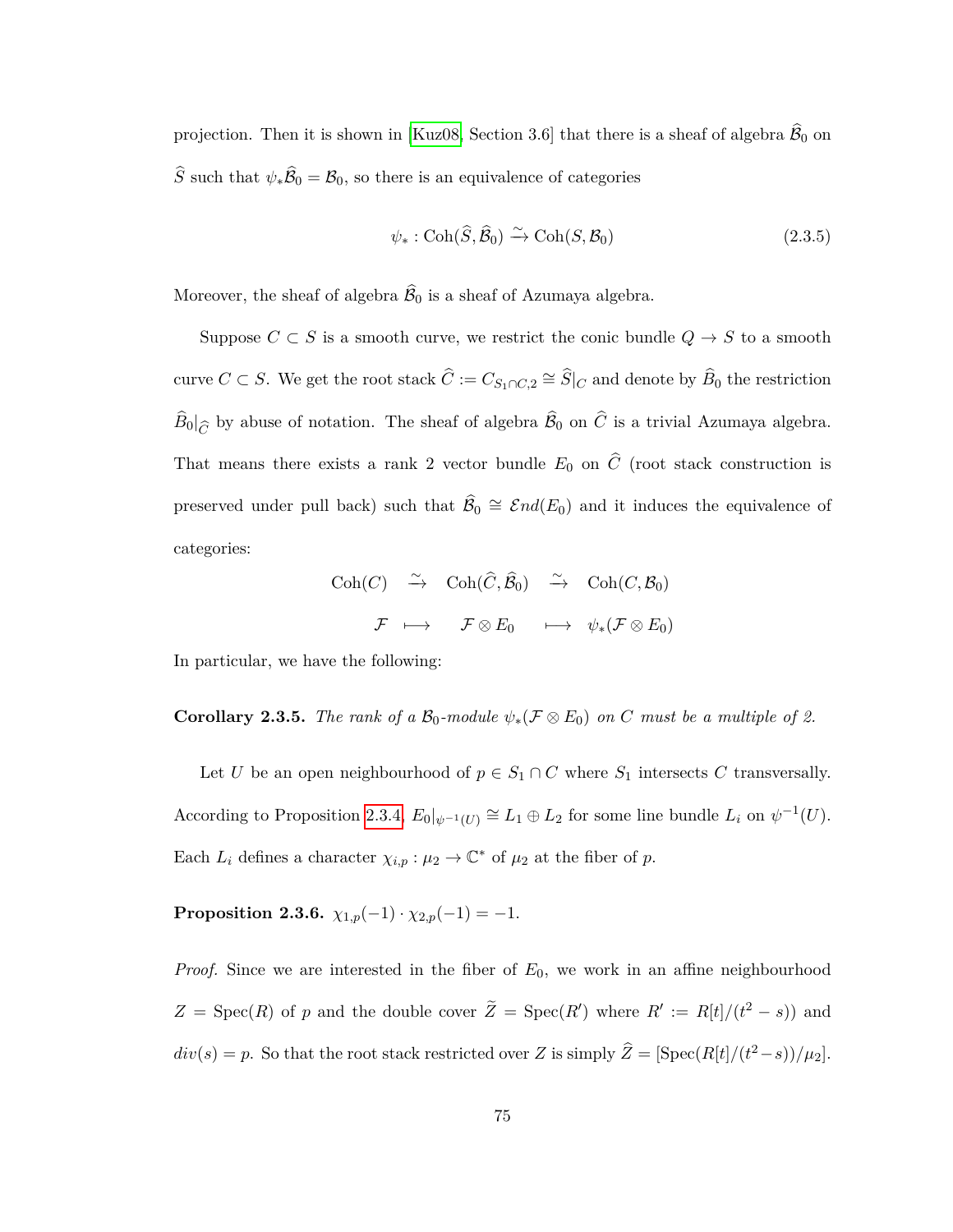We can further reduce to the localization of *R* at *p*, we will again write the local ring as *R* and its unique maximal ideal m which contains *s.*

As explained in Example [2.3.2,](#page-79-0) the rank 2 vector bundle  $E_0$  on  $\hat{Z}$  is an *R*<sup> $\prime$ </sup>-module *M* with a  $\mu_2$ -action such that  $M \cong M_0 \oplus M_1$  where  $M_i$  are *R*-modules. By Proposition [2.3.4,](#page-81-0) we can write  $M \cong R'[l_1] \oplus R'[l_2]$  as  $\mathbb{Z}/2\mathbb{Z}$ -graded  $R'$ -modules where  $l_i \in \{0,1\}$ , or equivalently, choose  $e_1 \in M_{l_1}$  and  $e_2 \in M_{l_2}$  such that  $M \cong R'e_1 \oplus R'e_2$ . Since  $\chi_{i,p}(-1) = (-1)^{l_i}$  for  $i = 1, 2$ , it suffices to check  $l_1 + l_2 = 1 \in \mathbb{Z}/2\mathbb{Z}$ .

Suppose the contrary that  $l_1 = l_2 = 0$  (or  $l_1 = l_2 = 1$ ). Recall that  $E_0$  satisfies  $\psi_*\mathcal{E}nd(E_0) \cong \mathcal{B}_0$  as sheaf of algebras. Since the conic of *Q* over *p* is degenerate, its even Clifford algebra  $\mathcal{B}_0|_p$  is not isomorphic to the endomorphism algebra of rank 2.

On the other hand, there is a natural morphism

$$
\alpha: \psi_* \mathcal{E}nd(E_0) \to \mathcal{E}nd(\psi_* E_0).
$$

Since  $E_0$  corresponds to a  $\mathbb{Z}/2\mathbb{Z}$ -graded  $R'$ -module,  $\mathcal{E}nd(E_0)$  also corresponds to a  $\mathbb{Z}/2\mathbb{Z}$ graded  $R'$ -module and so  $\psi_* \mathcal{E}nd(E_0)$  corresponds to the  $\mu_2$ -invariant part i.e.  $(\mathcal{E}nd(E_0))_0$ which is an *R*-module. In terms of the *R'*-basis  $\{e_1, e_2\}$ ,  $(\mathcal{E}nd(E_0))_0$  consists of the homogeneous *R*-module homomorphisms  $\delta$  of degree 0:

$$
e_1 \mapsto u_0 e_1 + u'_0 e_2
$$
  

$$
e_2 \mapsto v_0 e_1 + v'_0 e_2
$$

where  $u_0, u'_0, v_0, v'_0 \in R'_0 = R$ . Similarly, the module  $\psi_* E_0$  is the  $\mu_2$ -invariant part of  $R'e_1 \oplus R'e_2$  which is freely generated by  $\{f_1 = e_1, f_1 = e_2\}$  (or  $\{f_1 = te_1, f_2 = te_2\}$  when  $l_1 = l_2 = 1$ ) as *R*-modules. For  $l_1 = l_2 = 0$ ,  $\delta \in \psi_* \mathcal{E}nd(E_0)$  is mapped to an image in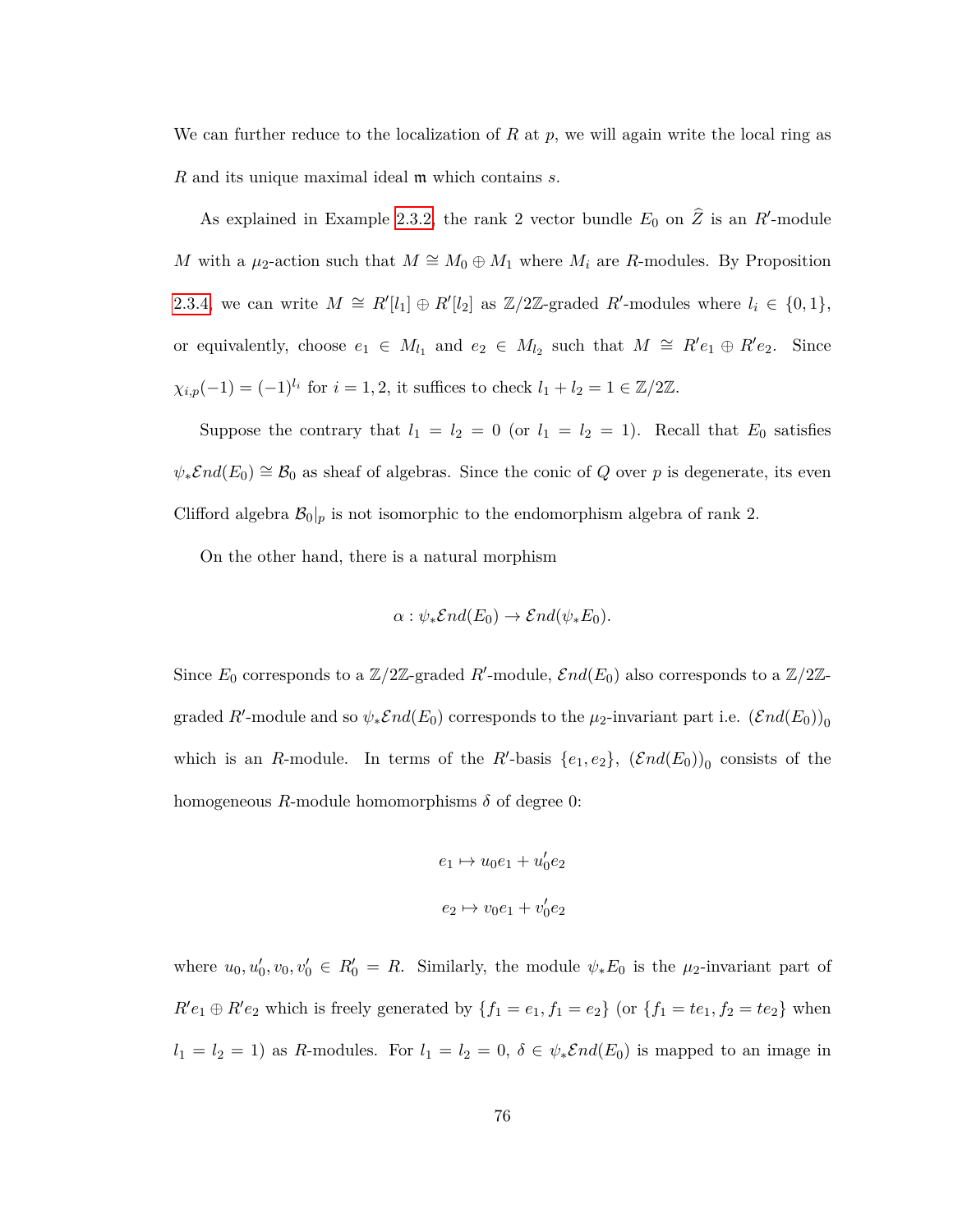$\mathcal{E}nd(\psi_*E_0)$  of the form

$$
f_1 = e_1 \mapsto u_0 e_1 + u'_0 e_1 = u_0 f_1 + u'_0 f_1
$$

$$
f_2 = e_2 \mapsto v_0 e_2 + v'_0 e_2 = v_0 f_2 + v'_0 f_2
$$

Since  $u_0, v_0, u'_0, v'_0$  are arbitrary elements in *R*, the image of  $\alpha$  will be the endomorphism algebra over *R* i.e.  $\alpha$  is an isomorphism of *R*-algebras, which is a contradiction. For  $l_1 = l_2 = 1$ , the image of  $\alpha$  is also surjective for the same reason.

 $\Box$ 

# **2.3.3** Moduli space of  $\mathcal{B}_0$ -modules

Recall the definition of a sheaf of rings of differential operators from Simpson's paper [\[Sim94c\]](#page-116-2). Suppose *S* is a noetherian scheme over  $\mathbb{C}$ , and let  $f : X \to S$  be a scheme of finite type over *S.* A sheaf of rings of differential operators on *X* over *S* is a sheaf of (not necessarily commutative)  $\mathcal{O}_X$ -algebras  $\Lambda$  over  $X$ , with a filtration  $\Lambda_0 \subset \Lambda_1 \subset \dots$  which satisfies the following properties:

- 1.  $\Lambda = \bigcup_{i=0}^{\infty} \Lambda_i$  and  $\Lambda_i \cdot \Lambda_j \subset \Lambda_{i+j}$ .
- 2. The image of the morphism  $\mathcal{O}_X \to \Lambda$  is equal to  $\Lambda_0$ .
- 3. The image of  $f^{-1}(\mathcal{O}_S)$  in  $\mathcal{O}_X$  is contained in the center of  $\Lambda$ .
- 4. The left and right  $\mathcal{O}_X$ -module structures on  $Gr_i(\Lambda) := \Lambda_i/\Lambda_{i-1}$  are equal.
- 5. The sheaves of  $\mathcal{O}_X$ -modules  $Gr_i(\Lambda)$  are coherent.
- 6. The sheaf of graded  $\mathcal{O}_X$ -algebras  $Gr(\Lambda) := \bigoplus_{i=0}^{\infty} Gr_i(\Lambda)$  is generated by  $Gr_1(\Lambda)$  in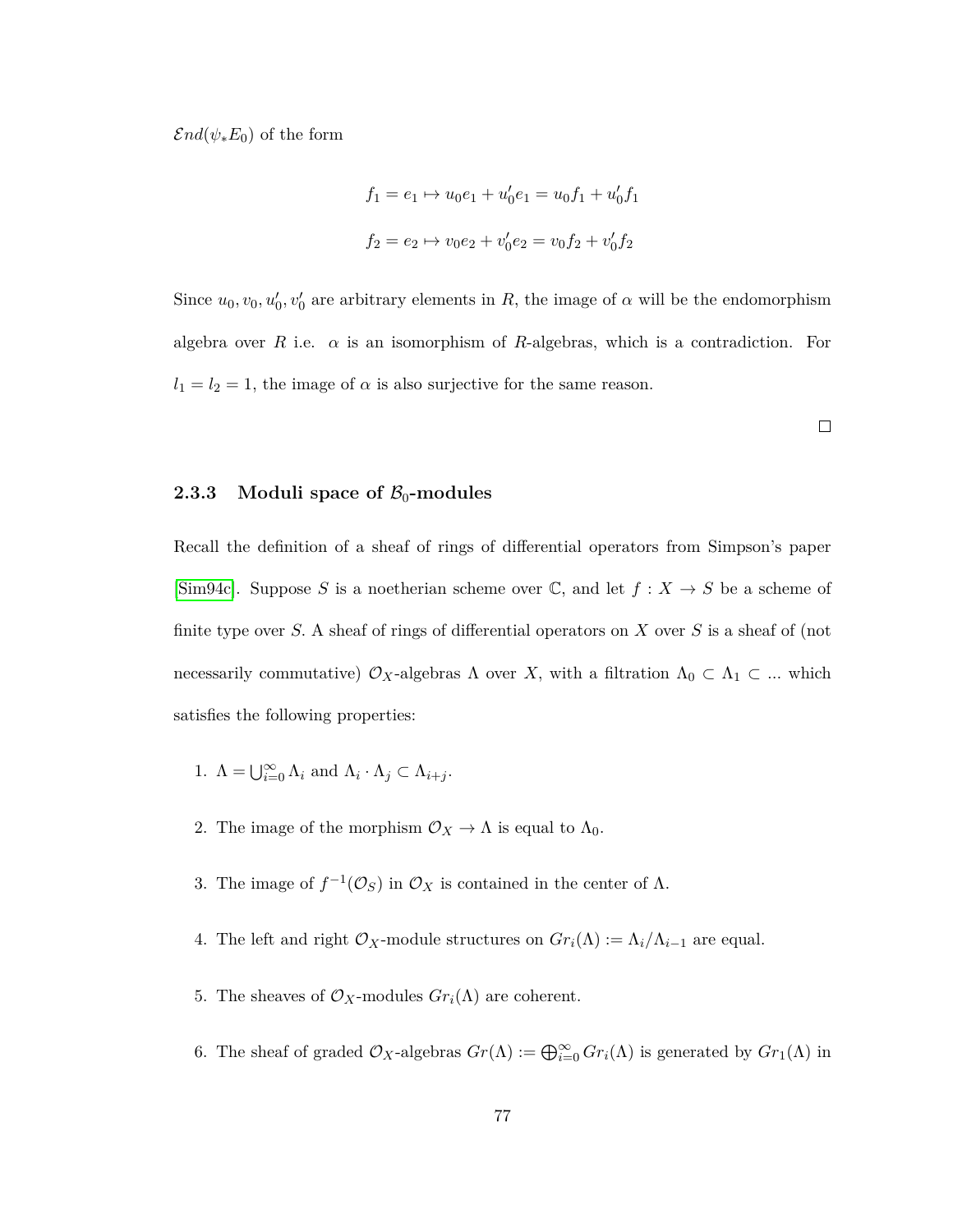the sense that the morphism of sheaves

$$
Gr_1(\Lambda) \otimes_{\mathcal{O}_X} \dots \otimes_{\mathcal{O}_X} Gr_1(\Lambda) \to Gr_1(\Lambda)
$$

is surjective.

Stability condition on  $\Lambda$ -modules are similar as coherent sheaves. Let  $d = d(\mathcal{E})$  denote the dimension of the support of  $\mathcal E$  and  $p(\mathcal E,n)$  the Hilbert polynomial of  $\mathcal E$ . The leading coefficient of  $p(\mathcal{E}, n)$  is written as  $r(\mathcal{E})/d!$  where  $r(\mathcal{E})$  is the rank of  $\mathcal{E}$ . A  $\Lambda$ -module  $\mathcal{E}$  is *p*-semistable (resp. *p*-stable) if it is of pure dimension, and if for any sub-Λ-module  $\mathcal{F} \subset \mathcal{E}$ with  $0 < r(\mathcal{F}) < r(\mathcal{E})$ , there exists an *N* such that

$$
\frac{p(\mathcal{F}, n)}{r(\mathcal{F})} \le \frac{p(\mathcal{E}, n)}{r(\mathcal{E})}
$$
\n(2.3.6)

(resp. <) for  $n \geq N$ .

**Proposition 2.3.7.** The sheaf of  $\mathcal{O}_{\mathbb{P}^2}$ -algebra  $\mathcal{B}_0$  is a sheaf of rings of differential opera*tors.*

*Proof.* Recall that as an  $\mathcal{O}_{\mathbb{P}^2}$ -module,  $\mathcal{B}_0 \cong \mathcal{O}_{\mathbb{P}^2} \oplus \wedge^2(E \otimes \mathcal{L})$  with the filtration  $\Lambda_0 =$  $\mathcal{O}_{\mathbb{P}^2}$ ,  $\Lambda_i = \mathcal{B}_0$  for  $i \geq 1$ . Properties (1), (2), and (5) are clearly satisfied. The center of  $\mathcal{B}_0$ is  $\Lambda_0$ , so (3) is also satisfied. The left and right  $\mathcal{O}_{\mathbb{P}^2}$ -module on  $\mathcal{B}_0$  coincide by definition, so the induced left and right  $\mathcal{O}_{\mathbb{P}^2}$ -module structure also coincide on  $Gr_i(\Lambda)$ . Finally, since  $Gr<sub>i</sub>(\Lambda) = 0$  for  $i > 1$ , property (6) is satisfied trivially.  $\Box$ 

Since  $\mathcal{B}_0$  is a sheaf of rings of differential operators, [\[Sim94c,](#page-116-2) Theorem 4.7] guarantees the existence of a moduli space of semistable  $B_0$ -modules with a fixed Hilbert polynomial whose closed points correspond to Jordan equivalence class of  $B_0$ -modules. In this paper,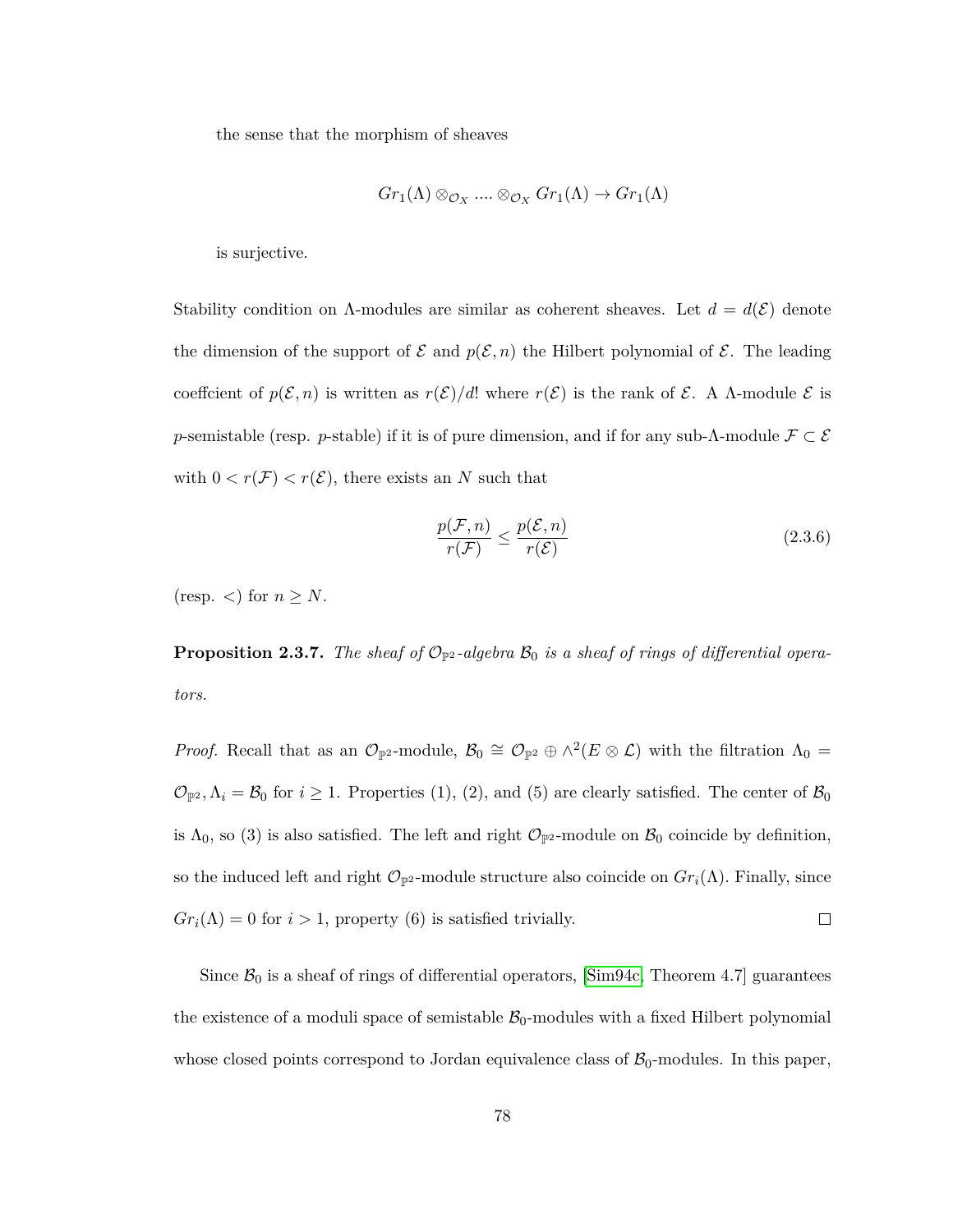we will be primarily interested in the moduli space of semistable  $B_0$ -module with Chern character  $(0, 2d, e)$ , denoted by  $\mathfrak{M}_{d,e}$ .

By taking the Fitting support, we get the support morphism

$$
\Upsilon:\mathfrak{M}_{d,e}\to |\mathcal{O}(2d)|.
$$

However, as explained in Remark [2.3.5,](#page-82-0) the rank of a  $\mathcal{B}_0$ -module as a coherent sheaf on its support must be a multiple of 2. It is easy to show that if  $i: C \to \mathbb{P}^2$  is the inclusion of a divisor *C*, then  $c_1(i_*G) = \deg(C)rk(G)$  for a coherent sheaf *G* on *C*. So we see that  $\Upsilon$  factors through  $|\mathcal{O}(d)|$ :

$$
\Upsilon: \mathfrak{M}_{d,e} \to |\mathcal{O}(d)| \hookrightarrow |\mathcal{O}(2d)|.
$$

<span id="page-86-0"></span>**Theorem 2.3.8** ([\[LMS15\]](#page-115-1)). The moduli space  $\mathfrak{M}_{d,e}$  is irreducible. Let  $U_d \subset |\mathcal{O}_{\mathbb{P}^2}(d)|$  be *the open subset of smooth degree d curves which intersect*  $\Delta$  *transversally and*  $C \in U$ *. Then*

$$
\Upsilon^{-1}(C) \cong \bigsqcup_{I} \text{Pic}^{-|I|/2} C.
$$

*where I runs over the even cardinality subsets of*  $\{1, ..., dk\}$  *and*  $k := deg(\Delta)$ *.* 

*Proof.* The proof of irreduciblity can be found in [\[LMS15,](#page-115-1) Theorem 2.11]. We will recall the description of the fiber  $\Upsilon^{-1}(C)$  in [\[LMS15,](#page-115-1) Theorem 2.11] and provide more details as it will be important for our purposes in later sections. A  $\mathcal{B}_0$ -module  $M \in \Upsilon^{-1}(C)$  is rank 2 vector bundle supported on  $C$ , so we can restrict our attention to  $B_0$ -modules on  $C$ . Note that a  $\mathcal{B}_0$ -module M that is a rank 2 vector bundle on C is automatically p-stable. First, *p*-stability on *C* is reduced to slope stability on curve: let  $\mu(M) = deg(M)/r(M)$ , then *M* is slope (semi)stable if for all  $\mathcal{B}_0$ -submodule *N*, we have  $\mu(N) < (\leq) \mu(M)$ . Now,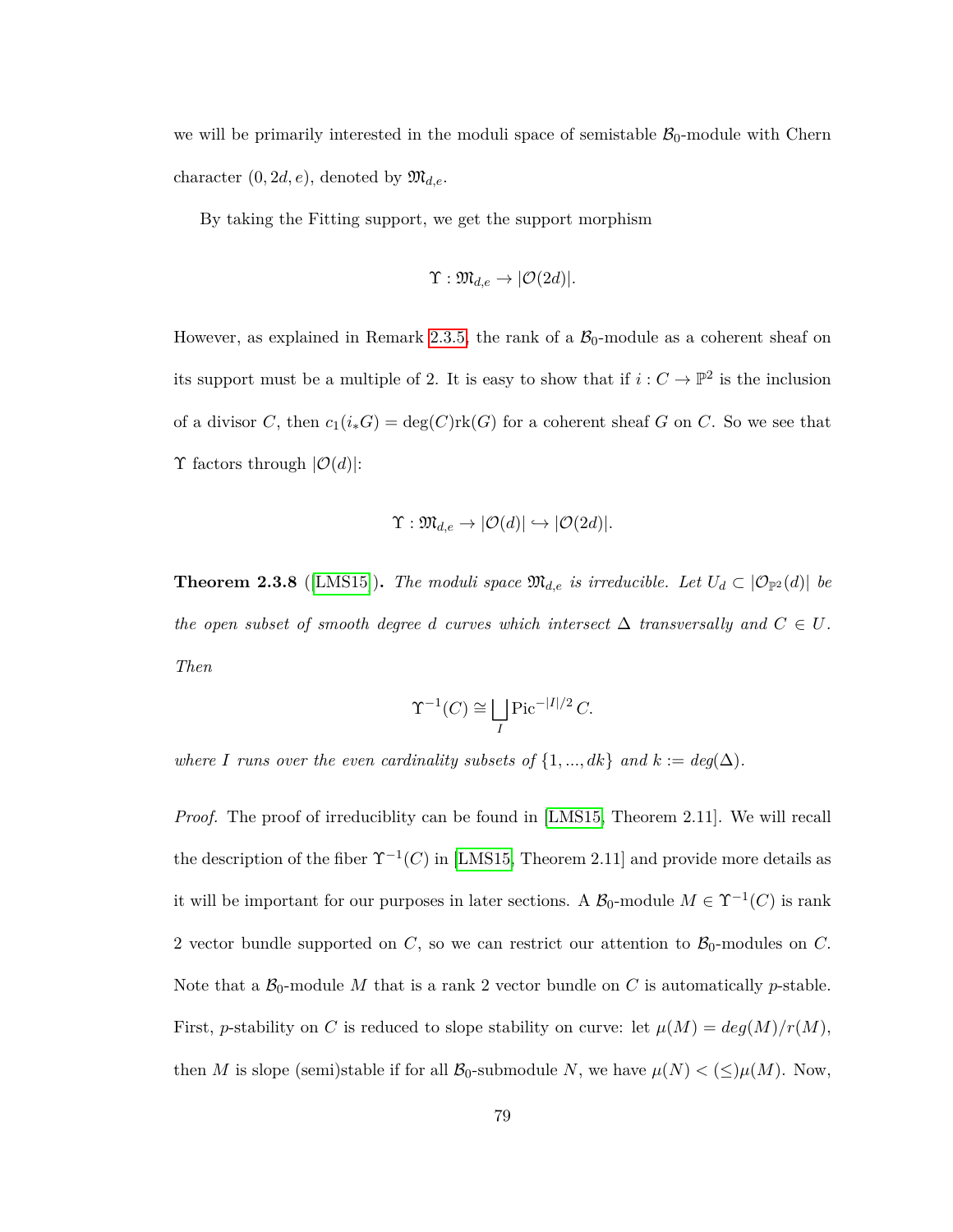the rank of any  $\mathcal{B}_0$ -module must be a multiple of 2, so a  $\mathcal{B}_0$ -submodule N of M must have  $r(N) = 2$ . Then  $M/N$  is a sheaf of dimension zero with length *l*, which implies that  $\mu(N) = \mu(M) - l/2 < \mu(M).$ 

As explained in previous section, there is a rank 2 vector bundle  $E_0$  on the 2nd-root stack  $\hat{C} := C_{C \cap \Delta,2}$  and an equivalence of category  $\psi_* : \text{Coh}(\hat{C}, \mathcal{E}nd(E_0)) \xrightarrow{\sim} \text{Coh}(C, \mathcal{B}_0)$ where  $\psi : \widehat{C} \rightarrow C$  is the projection morphism. That means we are looking for line bundles  $\widehat{L}$  on  $\widehat{C}$  such that  $\text{ch}(i_*\psi_*(E_0 \otimes \widehat{L})) = (0, 2d, e)$  where  $i : C \to \mathbb{P}^2$  the inclusion map. It is clear that  $ch_0(i_*\psi_*(E_0 \otimes \hat{L})) = 0$  and  $ch_1(i_*\psi_*(E_0 \otimes F)) = 2d$ . To compute  $ch_2$ , we use the fact that is easily computed by the Grothendieck-Riemann-Roch theorem:

$$
ch_2(i_*G) = deg(G) - \frac{d^2}{2}rk(G)
$$
\n(2.3.7)

for a vector bundle *G* on *C*. So it is equivalent to finding all  $\hat{L}$  on  $\hat{C}$  such that  $e =$  $deg(\psi_*(E_0 \otimes \hat{L}) - d^2 \text{ or } deg(\psi_*(E_0 \otimes \hat{L})) = e + d^2.$ 

**Case 1**: When  $k = \deg(\Delta)$  is even, in which case  $\mathcal{O}_{\mathbb{P}_2}(k)|_C$  admits a square root  $\mathcal{O}_{\mathbb{P}_2}(k/2)|_C$ , so we can take the the cyclic cover  $\phi : C \to C$  of order 2 branched at *C* ∩ ∆ with an involution action. As explained in Example [2.3.3](#page-80-0) the root stack  $\hat{C}$  is isomorphic to the quotient stack  $\left[\tilde{C}/\mu_2\right]$ . Moreover, the morphism  $\phi : \tilde{C} \to C$  factors as  $\widetilde{C} \stackrel{\eta}{\rightarrow} \widehat{C} \stackrel{\psi}{\rightarrow} C.$ 

Let  $w_i \in C$ ,  $p_i = \phi(w_i) \in C \cap \Delta$  be the ramification and branch points respectively. Recall that a line bundle  $\widehat{L}$  on  $\widehat{C}$  can be written as  $\psi^* F \otimes \mathcal{O}(\sum \lambda_i \frac{p_i}{2})$  such that  $F$  is a line bundle on *C*, where  $\lambda_i \in \{0, 1\}$ . As a  $\mu_2$ -equivariant line bundle  $\hat{L} = \phi^*(F) \otimes L(\sum \lambda_i w_i)$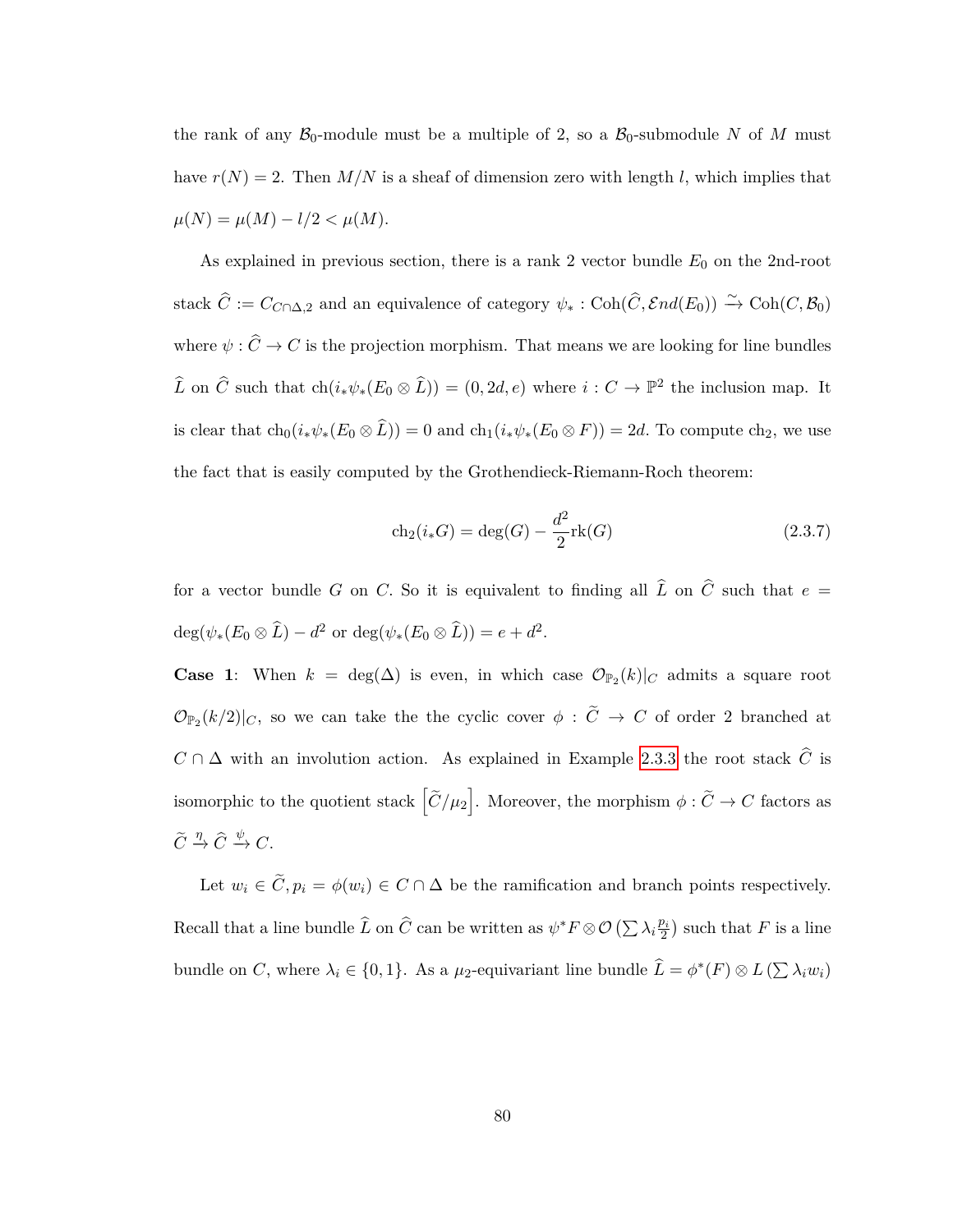on  $\tilde{C}$  (following the notation in Example [2.3.3\)](#page-80-0),

<span id="page-88-0"></span>
$$
c_1\left(\phi_*\left(E_0\otimes\phi^*(F)\otimes L\left(\sum\lambda_i w_i\right)\right)^{\mu_2}\right) = c_1\left(F\otimes\phi_*\left(E_0\otimes L\left(\sum\lambda_i w_i\right)\right)^{\mu_2}\right)
$$

$$
= 2c_1(F) + c_1\left(\phi_*\left(E_0\otimes L\left(\sum\lambda_i w_i\right)\right)^{\mu_2}\right)
$$
(2.3.8)

Since we have the short exact sequence

$$
0 \to \phi_* (E_0)^{\mu_2} \to \phi_* \left( E_0 \otimes L \left( \sum \lambda_i w_i \right) \right)^{\mu_2} \to \bigoplus \phi_* \left( E_0 \otimes L \left( \sum \lambda_i w_i \right) \otimes \mathcal{O}_{w_i} \right)^{\mu_2} \to 0
$$

and  $c_1$  ( $\phi_*$  ( $E_0 \otimes \mathcal{O}_{w_i}$ )<sup> $\mu_2$ </sup>) = 1 by Proposition [2.3.6,](#page-82-1) which implies

$$
c_1\left(\phi_*\left(E_0\otimes\mathcal{O}_{w_i}\otimes L\left(\sum\lambda_iw_i\right)\right)^{\mu_2}\right)=1,
$$

the last expresssion of [\(2.3.8\)](#page-88-0) becomes

$$
2c_1(F) + c_1 \left( \phi_*(E_0)^{\mu_2} \right) + |I|.
$$

where *I* is the subset of  $\{1, 2, ..., dk\}$  such that  $\lambda_i = 1$  for  $i \in I$  and  $|I|$  is its cardinality. Since  $E_0$  on  $\hat{C}$  is determined up to tensorization by a line bundle, this expression means that we can assume  $\deg((\phi_* E_0)^{\mu_2}) = e + d^2$ .

We also see that the condition  $\deg(\psi_*(E_0 \otimes \widehat{L})) = e + d^2$  becomes

$$
e + d^2 = 2\deg(F) + \deg(\psi_*(E_0)) + |I| \implies 0 = 2\deg(F) + |I|,
$$

which is the same as saying that the degree of  $\widehat{L}$  as a line bundle on  $\widetilde{C}$  is 0. The condition  $2\deg(F) + |I| = 0$  only makes sense if |*I*| is even. We also see that for each fixed *I*, the set of line bundles satisfying the condition above is Pic<sup>-|*I*|/2</sup>(*C*). Thus,  $\Upsilon^{-1}(C) \cong$ F *<sup>I</sup>* Pic−|*I*|*/*<sup>2</sup> (*C*) where *I* runs over the set of even cardinality subsets of *dk*.

Case 2: When  $k = \deg(\Delta)$  is odd, we will use the trick by choosing an auxiliary line *H* ⊂  $\mathbb{P}^2$  which intersects *C* transversally and *D<sub>a</sub>* := *H* ∩ *C* is disjoint from *D* := *C* ∩ ∆. Then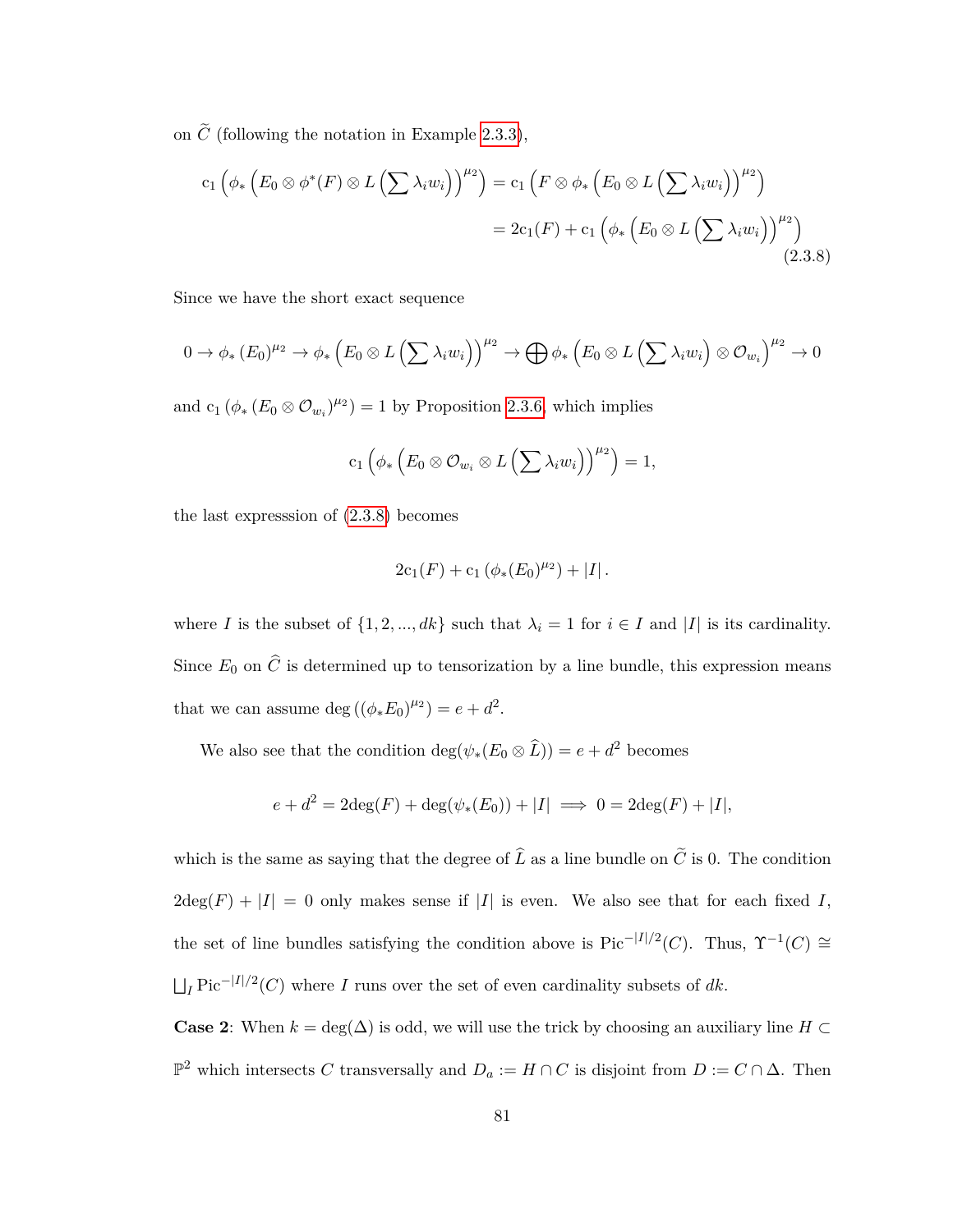the line bundle  $\mathcal{O}_C(D+D_a) \cong \mathcal{O}_{\mathbb{P}^2}(k+1)|_C$  has a natural square root  $\mathcal{O}_{\mathbb{P}^2}((k+1)/2)|_C$ , so we can again consider the cyclic cover  $\tilde{C}$  branched at  $C \cap (\Delta + H)$ . The root stack  $\overline{C} := C_{D+D_a,2}$  is now isomorphic to the quotient stack  $\left[\widetilde{C}/\mu_2\right]$ . We again denote by  $\widehat{C}$ the root stack  $C_{C \cap \Delta,2}$ . By Lemma [2.3.1,](#page-79-1) the stack  $\overline{C}$  is isomorphic to  $C_{D,D_a,(2,2)}$  which is constructed as a fiber product, so  $C_{D,D_a,(2,2)}$  projects to  $C$ . We denote the composition by  $f: \overline{C} \xrightarrow{\sim} C_{D,D_a,(2,2)} \rightarrow \widehat{C}$ .



Let  $\widehat{L}$  be a line bundle on  $\widehat{C}$ , we want to find all such line bundles such that  $\mathrm{ch}(\psi_*(E_0\otimes$  $(L)$ ) =  $(0, 2d, e)$ . The same reasoning as in the previous case implies that this is equivalent to finding  $\deg(\psi_*(E_0 \otimes \hat{L})) = e + d^2$ . By [\[Cad07,](#page-112-0) Theorem 3.1.1 (3)] (the proof there works for any vector bundle), we know that  $\widehat{M} \cong f_* f^* \widehat{M}$  for any vector bundles on  $\widehat{C}$ , so

$$
\psi_*(E_0 \otimes \widehat{L}) = \psi_* f_* \left( f^* \left( E_0 \otimes \widehat{L} \right) \right) = \phi_* \left( f^* \left( E_0 \otimes \widehat{L} \right) \right)^{\mu_2}
$$

 $\hat{A}s\ \overline{C}\cong\left[\widetilde{C}/\mu_2\right],\,f^*\left(E_0\otimes\widehat{L}\right)$  on  $\overline{C}$  is a  $\mu_2$ -equivariant vector bundle on  $\widetilde{C}$  whose induced  $\mu_2$ -characters at the fixed points  $w_i \in D_a$  is trivial. In other words, the problem now is to find all line bundles on  $\tilde{C}$  of the form  $\phi^*(F) \otimes \mathcal{O}(\sum \lambda_i w_i)$  where  $w_i \in \phi^{-1}(D)$  such that

$$
\deg\left(\phi_*\left(E_0\otimes\phi^*(F)\otimes\mathcal{O}\left(\sum\lambda_iw_i\right)\right)^{\mu_2}\right)=e+d^2.
$$

The same argument as in Case 1 applies and implies that  $2deg(F) + |I| = 0$  where *I* is the subset of  $\{1, ..., dk\}$  such that  $\lambda_i = 1$  and  $|I|$  is its cardinality. Hence,  $\Upsilon^{-1}(C)$  is again isomorphic to  $\bigcup_I \text{Pic}^{-|I|/2}(C)$ . Note that although we use the auxiliary line *H* and the divisor  $D_a$  in the argument, the result is independent of them.

 $\Box$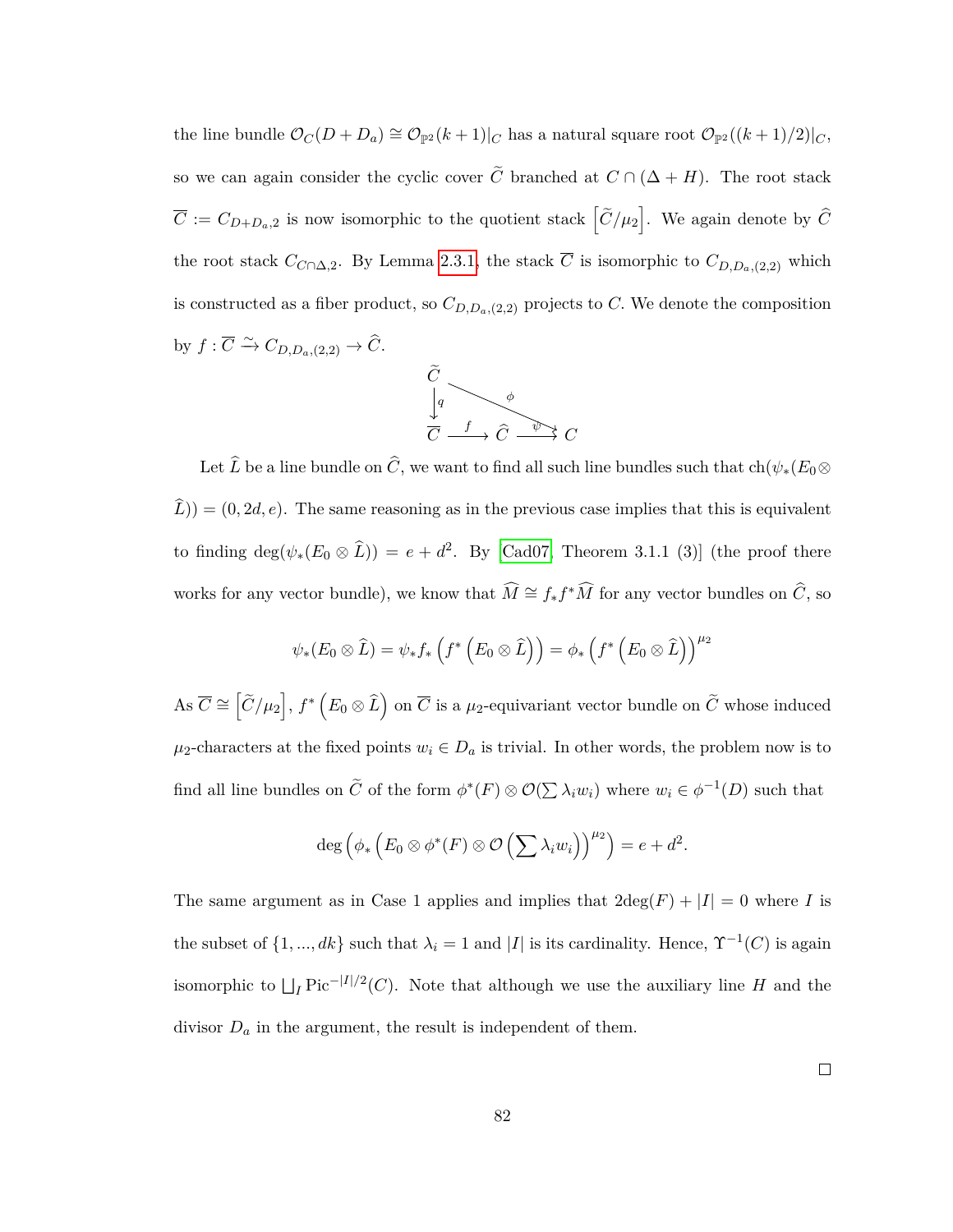*Remark* 2.3.9. Note that the isomorphism  $\Upsilon^{-1}(C) \cong \bigsqcup_I \text{Pic}^{-\tau_I/2}(C)$  here is not canonical, as  $E_0$  is only determined up to tensorization by line bundles.

**Proposition 2.3.10.** The moduli space  $\mathfrak{M}_{d,e}|_{U_d}$  over  $U_d$  is smooth of dimension  $d^2 + 1$ .

*Proof.* This is a consequence of [\[LMS15,](#page-115-1) Theorem 2.12] which states that the stable locus  $\mathfrak{M}^s_{d,e}$  is smooth of dimension  $d^2+1$ . As argued in the proof of Theorem [2.3.8,](#page-86-0) a  $\mathcal{B}_0$ -module in  $\Upsilon^{-1}(C)$  is automatically stable, so  $\mathfrak{M}_{d,e}|_{U_d} \subset \mathfrak{M}_{d,e}^s$ .  $\Box$ 

Suppose  $d = 1, 2$ . For  $d < \deg(\Delta)$ , if we call the line bundle  $L_d := O_{\mathbb{P}^2}(d)|_{\Delta}$  on  $\Delta$ , it is easy to see that  $|O_{\mathbb{P}^2}(d)| \cong |L_d|$ . Recall the group scheme  $G|_{U_d}$  over  $U_d$  defined in Section 2.

**Corollary 2.3.11.** With the same notation as above, for  $d = 1, 2, \Upsilon^{-1}(C)$  is a  $G|_{C}$ *torsor.*

*Proof.* For  $d = 1, 2$ , the Picard group Pic<sup>*a*</sup>(*C*) is trivial for any *a*. Let  $\sum p_i = C \cap \Delta$  be the divisor corresponding to *C* under  $|\mathcal{O}_{\mathbb{P}^2}(2)| \cong |L_d|$ . We can denote a closed point of *G*|*C* by  $\sum (\lambda_i, p_i)$  where  $\lambda_i \in \mathbb{Z}/2\mathbb{Z}$  and  $\sum \lambda_i = 0$ . Since we can write  $M = \psi_* \widehat{M}$ , the group  $G|_C$  acts on  $\Upsilon^{-1}(C)$  by

$$
\left(\sum(\lambda_i, p_i)\right) \cdot M = \psi_*\left(\widehat{M} \otimes \mathcal{O}\left(\sum \lambda_i \frac{p_i}{2}\right) \otimes h_C^{-\frac{1}{2}\sum \lambda_i}\right)
$$

where  $h_C = \psi^* \mathcal{O}_C(1)$ . To see that  $G|_C$  acts simply transitively, fix  $E_0$  such that for  $M \in \Upsilon^{-1}(C)$ ,  $M \cong \psi_*(E_0 \otimes \widehat{L})$ , then the action becomes

$$
\left(\sum(\lambda_i, p_i)\right) \cdot M = \psi_*\left(E_0 \otimes \widehat{L} \otimes \mathcal{O}\left(\sum \lambda_i \frac{p_i}{2}\right) \otimes h_C^{-\frac{1}{2}\sum \lambda_i}\right)
$$

which is clearly simply transitive by the description of  $\Upsilon^{-1}(C)$  in the proof of Theorem  $\Box$ [2.3.8.](#page-86-0)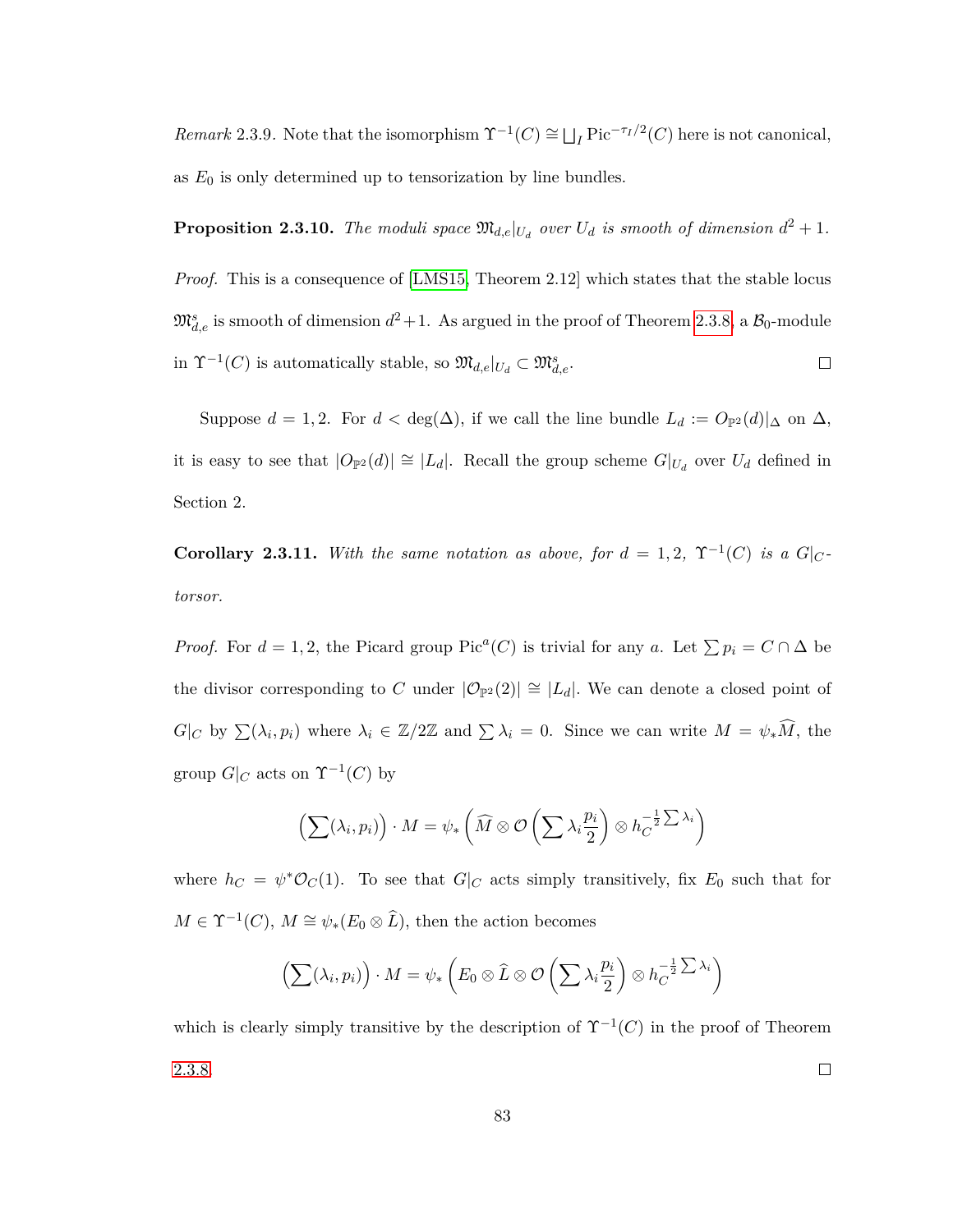# **2.4** Moduli spaces of  $\mathcal{B}_0$ -modules and special subvarieties of **Prym varieties**

In this section, we will construct the rational map from the moduli space  $\mathfrak{M}_{d,e}$  to the Prym variety Prym( $\tilde{\Delta}, \Delta$ ). The key observation is that our  $\mathcal{B}_0$ -modules are supported on plane curves C which intersect the discriminant curve  $\Delta$  in finitely many points. The  $B_0$ -modules restrict to a representation of even Clifford algebra over each of these points, These representations then define a lift of the intersection  $C \cap \Delta \subset \Delta$  to  $\tilde{\Delta}$ , which will be a point in the variety of divisors lying over the linear system  $|\mathcal{O}_{\mathbb{P}^2}(C)|_{\Delta}|$ , and maps to Prym( $\Delta$ ,  $\Delta$ ). So we begin by studying studying the representation theory for our purpose.

# **2.4.1 Representation theory of degenerate even Clifford algebra**

In this subsection, we will restrict our attention to the fiber of the sheaf of even Clifford algebra  $\mathcal{B}_0$  over a fixed  $p \in C \cap \Delta$  which is a  $\mathbb{C}$ -algebra denoted by A. Note that all the fibers over points in  $C \cap \Delta$  are isomorphic as  $\mathbb{C}$ -algebra since the fiber  $\mathcal{B}_0|_p$  over a point  $p \in C \cap \Delta$  is defined by a degenerate quadratic form of corank 1 and all quadratic forms of corank 1 are isomorphic over  $\mathbb{C}$ . Let *V* be a vector space of dimension 3, and  $q \in S^2V^*$ a quadratic form of rank 2. The even Clifford algebra is defined as a vector space C⊕∧2*V* together with an algebra structure defined as follows. First, we can always find a basis  ${e_1, e_2, e_3}$  of *V* such that *q* is represented as the matrix diag(1,1,0) and we denote by  $\{1, x := ie_1 \wedge e_2, y := ie_2 \wedge e_3, z := e_1 \wedge e_3\}$  the basis of  $\mathbb{C} \oplus \wedge^2 V$ . The relations are given by

$$
x^{2} = 1, y^{2} = z^{2} = 0, xy = -z, xz = -y, xy = -yx, xz = -zx, yz = zy = 0.
$$
 (2.4.1)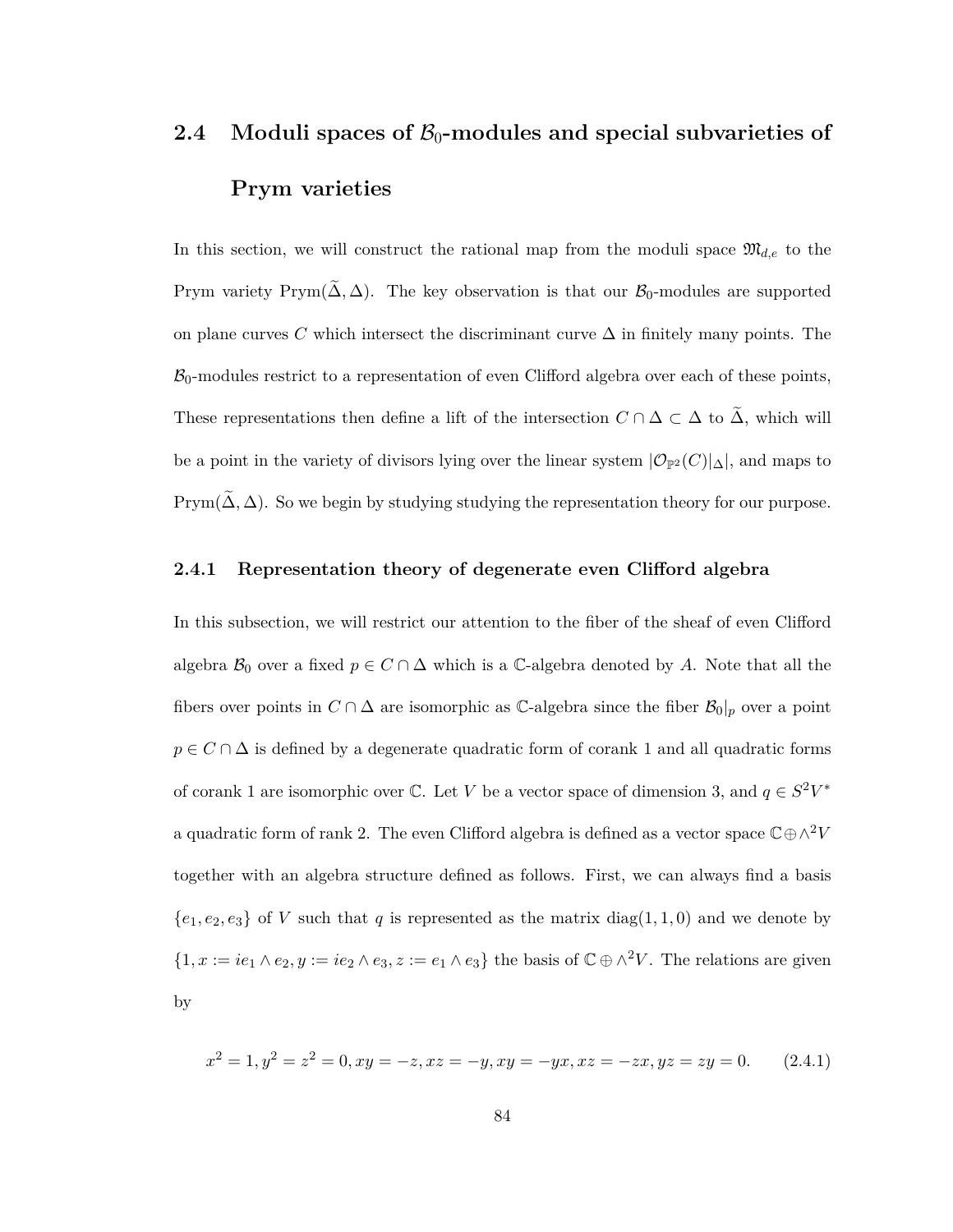Since *A* is an finite dimensional associative algebra, we can understand it via quivers and path algebras. We refer the reader to [\[ASS06\]](#page-110-1) for the basics of quivers and path algebras.

<span id="page-92-0"></span>**Proposition 2.4.1.** *The algebra A is isomorphic to the path algebra associated to the following quiver Q*

$$
+\underbrace{\stackrel{\alpha}{\sim}}_{\beta}-\tag{2.4.2}
$$

*with relations*  $\alpha\beta = \beta\alpha = 0$ *.* 

*Proof.* We begin by finding the idempotents i.e. elements in *A* such that  $x^2 = x$ . This is achieved by setting up the equations

$$
(a_0 + a_1x + a_2y + a_3z)^2 = (a_0 + a_1x + a_2y + a_3z)
$$

and solving the equations in  $a_0, a_1, a_2, a_3$ . It is easy to check that the idempotents are:

$$
0, 1, \frac{1}{2}(1 \pm x) + a_2y + a_3z
$$

and

$$
e_+ := \frac{1}{2}(1+x), \quad e_- := \frac{1}{2}(1-x).
$$

is a complete set of primitive orthogonal idempotents of *A*. From the description of idempotents, it is clear that the only central idempotents are 0*,* 1, so *A* is connected.

We also need to compute the radical of *A*. Observe that the ideal  $I = (y, z)$  is clearly nilpotent, i.e.  $I^2 = 0$  and  $A/I \cong \mathbb{C}[x]/(x^2 - 1) \cong \mathbb{C} \oplus \mathbb{C}$ . By [\[ASS06,](#page-110-1) Corollary 1.4(c)], this implies that  $\text{rad}(A) = I = (y, z)$ . It also follows that *A* is a basic algebra by [\[ASS06,](#page-110-1) Proposition 6.2(a)].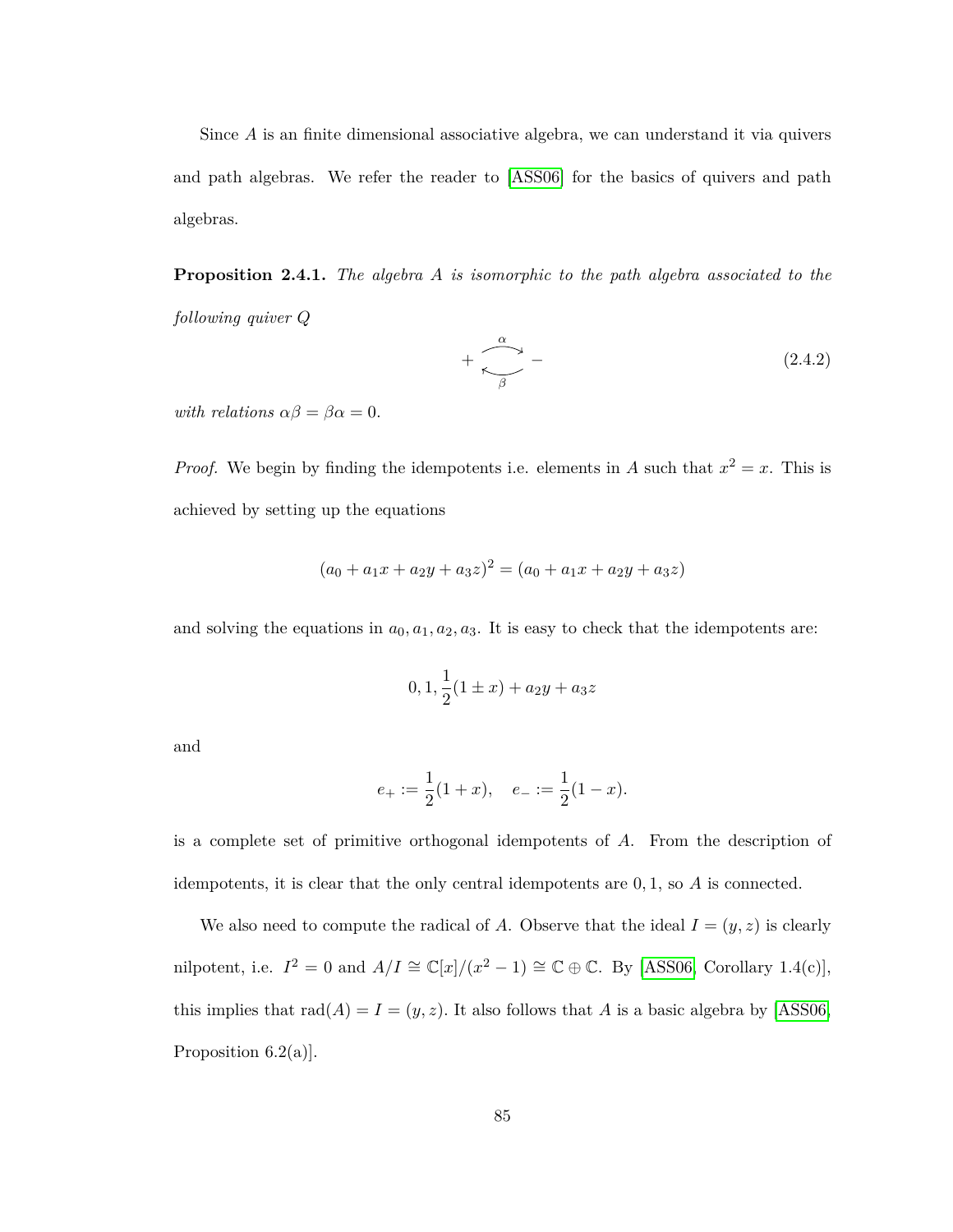The arrows between  $+ \rightarrow -$  of the associated quiver is described by

$$
e_{-}(\text{rad}(A)/\text{rad}(A)^{2})e_{+} = \frac{1}{2}(1-x)(y,z)\frac{1}{2}(1+x) = \mathbb{C}(y+z).
$$

Similarly, the arrows between  $-\rightarrow +$  is described by

$$
e_{+}(\text{rad}(A)/(\text{rad}(A)^{2}))e_{-}=\mathbb{C}(y-z)
$$

and the arrows between  $\rightarrow$   $-$  and  $+$   $\rightarrow$   $+$ 

$$
e_{-}(\text{rad}(A)/(\text{rad}(A)^{2}))e_{-} = e_{+}(\text{rad}(A)/(\text{rad}(A)^{2}))e_{+} = 0.
$$
 (2.4.3)

Hence, the associated quiver *Q* [\[ASS06,](#page-110-1) Definition 3.1] is given by

$$
+\underbrace{\overset{\alpha}{\longmapsto}}_{\beta}-
$$

and we obtain a surjective map  $\mathbb{C}Q \to A$  from the path algebra associated to the quiver to *A* by sending the generators

<span id="page-93-0"></span>
$$
e_{+} \mapsto \frac{1}{2}(1+x), \quad e_{-} \mapsto \frac{1}{2}(1-x), \quad \alpha \mapsto \frac{1}{2}(y+z), \quad \beta \mapsto \frac{1}{2}(y-z).
$$
 (2.4.4)

It is easy to see that  $\alpha\beta = \beta\alpha = 0$  and since any other paths of higher length must contain a factor of  $\alpha\beta$  or  $\beta\alpha$ , we see that the kernel of  $kQ \to A$  must be  $J = (\alpha\beta, \beta\alpha)$ . Therefore, we have an isomorphism  $\mathbb{C} Q/J \cong A.$ 

$$
\Box
$$

*Remark* 2.4.2*.* We can prove the isomorphism in Proposition [2.4.1](#page-92-0) directly by checking the map defined in [\(2.4.4\)](#page-93-0) is indeed an isomorphism of C-algebra. The detail with the idempotents and the radical ideal in the proof above is just to display a more systematic approach.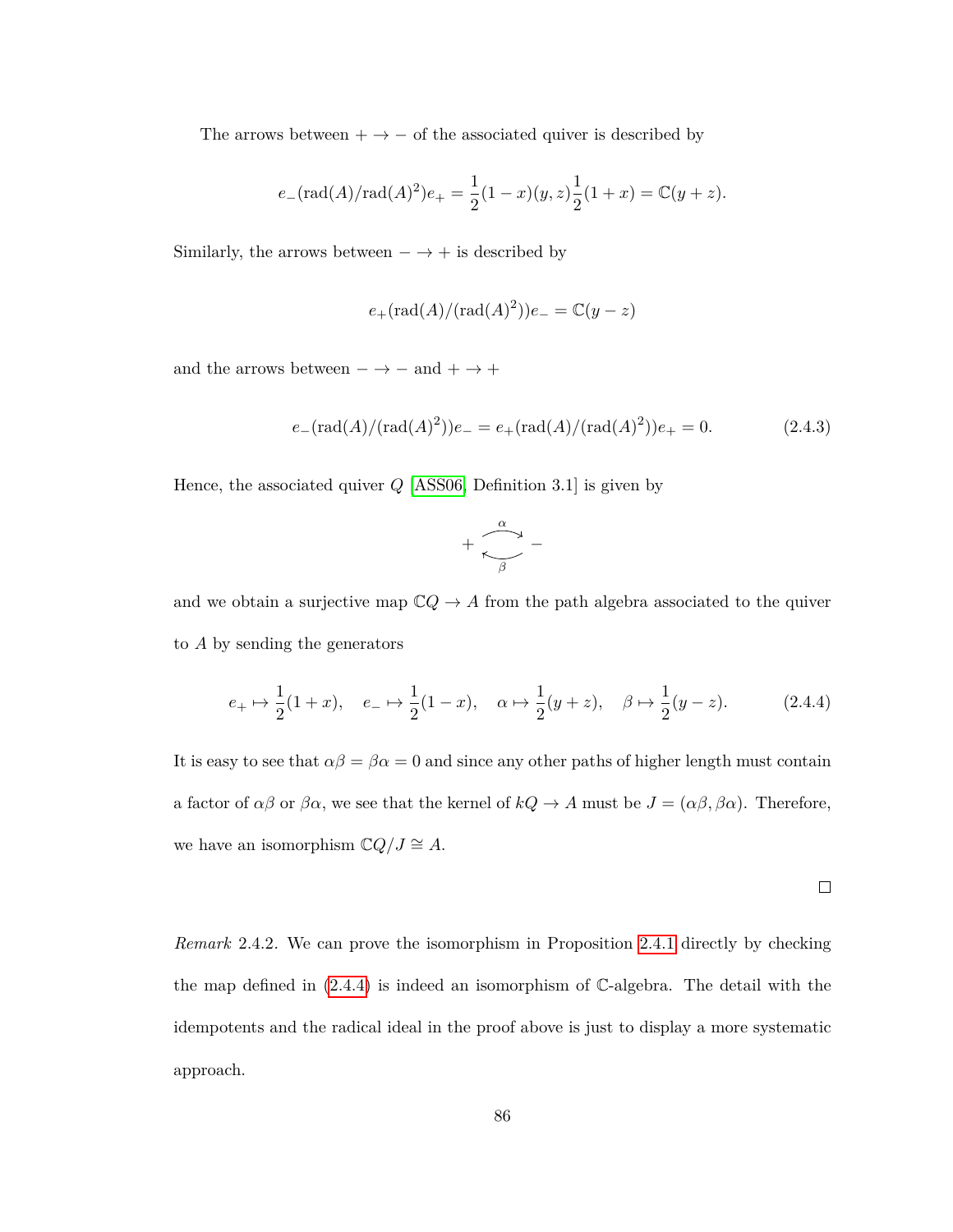Since we are mainly interested in  $\mathcal{B}_0$ -modules that are locally free of rank 2, the fiber of such module over  $p \in C \cap \Delta$  is a representation of A on  $\mathbb{C}^2$ . In light of the interpretation of *A* as a path algebra, we can easily classify all the isomorphism classes of representations on  $\mathbb{C}^2$ . The isomorphism classes of representations of *A* ≅  $\mathbb{C}Q/J$  on  $\mathbb{C}^2$  are listed as follows:

<span id="page-94-1"></span><span id="page-94-0"></span>1.  $\mathbb{C} \longrightarrow \mathbb{C}$ 1 0 2.  $\mathbb{C} \longrightarrow \mathbb{C}$ 0 1 3.  $\mathbb{C}$   $\longrightarrow$   $\mathbb{C}$ 0 0 4.  $\mathbb{C}^2$   $\longrightarrow$  0  $\boldsymbol{0}$  $\boldsymbol{0}$ 5.  $0 \ftrsim \mathbb{C}^2$ 0 0

# **2.4.2 Construction**

Recall the geometric set-up: we have a rank 3 bundle  $F$  on  $\mathbb{P}^2$  and an embedding of line bundle  $q: L \hookrightarrow S^2 F^{\vee}$ . This defines a conic bundle  $Q \subset \mathbb{P}(F)$  as the zero locus of  $q \in H^0(\mathbb{P}^2, S^2 F^{\vee} \otimes L^{\vee}) \cong H^0(\mathbb{P}(F), \mathcal{O}_{\mathbb{P}(F)/\mathbb{P}^2}(2) \otimes \pi^* L^{\vee})$  in  $\mathbb{P}(F)$  where we denote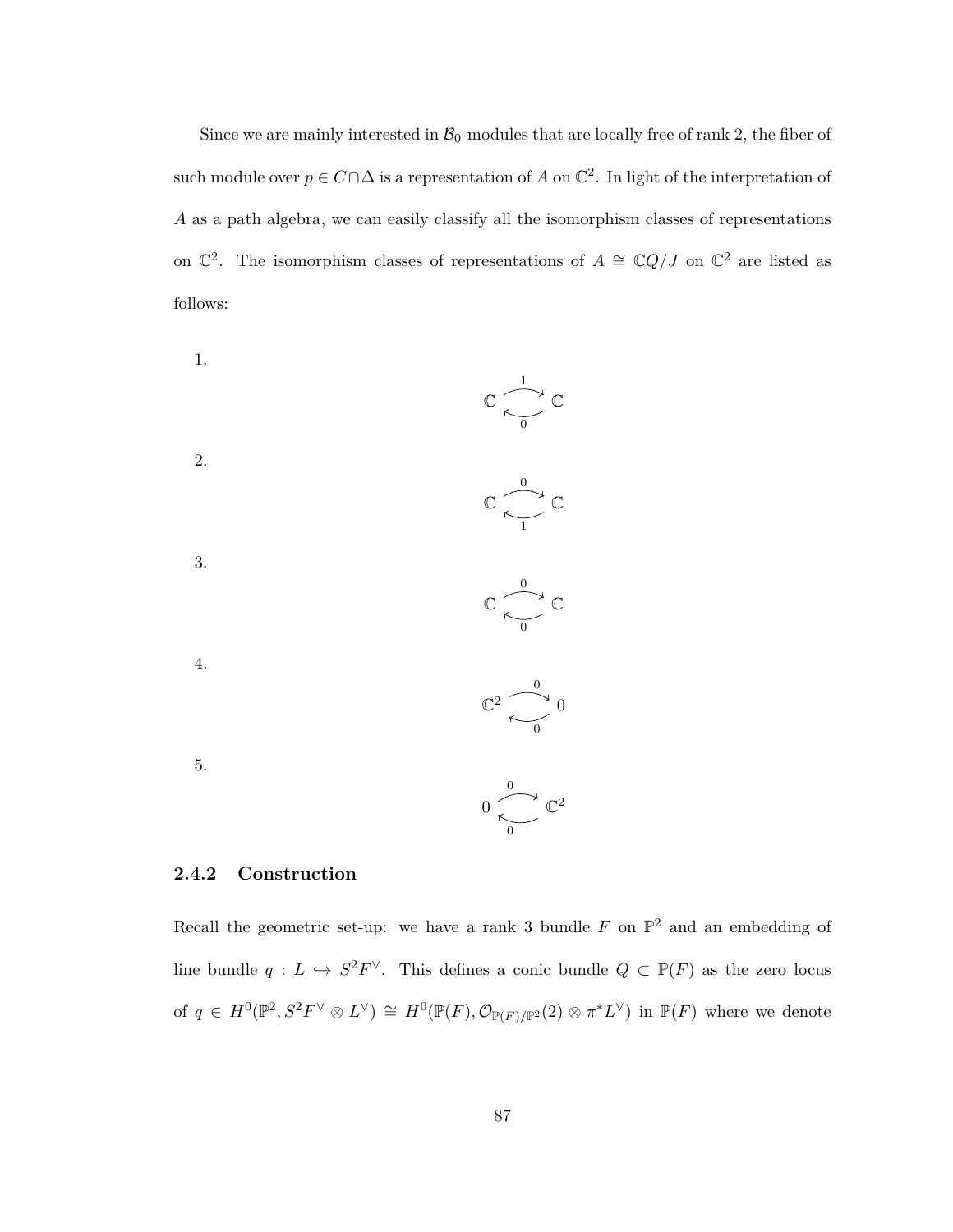$\pi : \mathbb{P}(F) \to \mathbb{P}^2$ . The discriminant curve is assumed to be smooth and denoted by  $\Delta$ . As an  $\mathcal{O}_{\mathbb{P}^2}$ -module, the sheaf of even Clifford algebra  $\mathcal{B}_0$  on  $\mathbb{P}^2$  is

$$
\mathcal{B}_0\cong \mathcal{O}_{\mathbb{P}^2}\oplus \wedge^2 F\otimes L.
$$

We will restrict our attention to  $\mathcal{B}_0$ -modules supported on a conic  $C \subset \mathbb{P}^2$ . Given such a  $\mathcal{B}_0$ -module *M* on *C*, for each  $p \in C \cap \Delta$  we consider the vector subspace

$$
K := \ker(\mathcal{B}_0|_p \to \mathcal{E}nd(M)|_p).
$$

As we will see in Proposition [2.4.3](#page-95-0) (1), *K* is a vector subspace of  $\wedge^2 F|_p \otimes L|_p$ . The natural isomorphisms  $w: \wedge^2 F \xrightarrow{\sim} \det(F) \otimes F^{\vee}$  and  $F \xrightarrow{\sim} (F^{\vee})^{\vee}$  give rise to another vector space

$$
K':=\ker(F \xrightarrow{\sim} (F^\vee)^\vee \xrightarrow{w_p^\vee \otimes \det(F)|_p \otimes L|_p} K^\vee \otimes L \otimes \det(F))
$$

where  $w_p: K \hookrightarrow (\wedge^2 F \otimes L)|_p \to (\det(F) \otimes F^{\vee} \otimes L)|_p$  is the composition of the inclusion map and the isomorphism *w* restricted to *p*. Hence,  $\mathbb{P}(K')$  is a linear subspace in  $\mathbb{P}(F|_p)$ . In the light of Proposition [2.4.3,](#page-95-0)  $K'$  is the two dimensional vector space in  $F|_p$  that corresponds to the line *K* in  $\wedge^2 F|_p$  (identified with  $(\wedge^2 F \otimes L)|_p$ ).

#### <span id="page-95-0"></span>**Proposition 2.4.3.**

- 1.  $K \subset \wedge^2 F|_p \otimes L|_p \subset \mathcal{O}|_p \oplus \wedge^2 F|_p \otimes L|_p;$
- 2. dim(*K*) = 1 and dim(*K'*) = 2;
- 3. The line  $\mathbb{P}(K') \subset \mathbb{P}(F|_p)$  is one of the two irreducible components of the degenerate conic  $Q|_p \subset \mathbb{P}(F|_p)$ .

*Proof.* First of all, we can always choose a basis  $\{e_1, e_2, e_3\}$  of  $F|_p$  and a trivialization  $i: L|_p \cong \mathbb{C}$  so that  $q|_p$  is represented by diag(1,1,0). The trivialization *i* induces an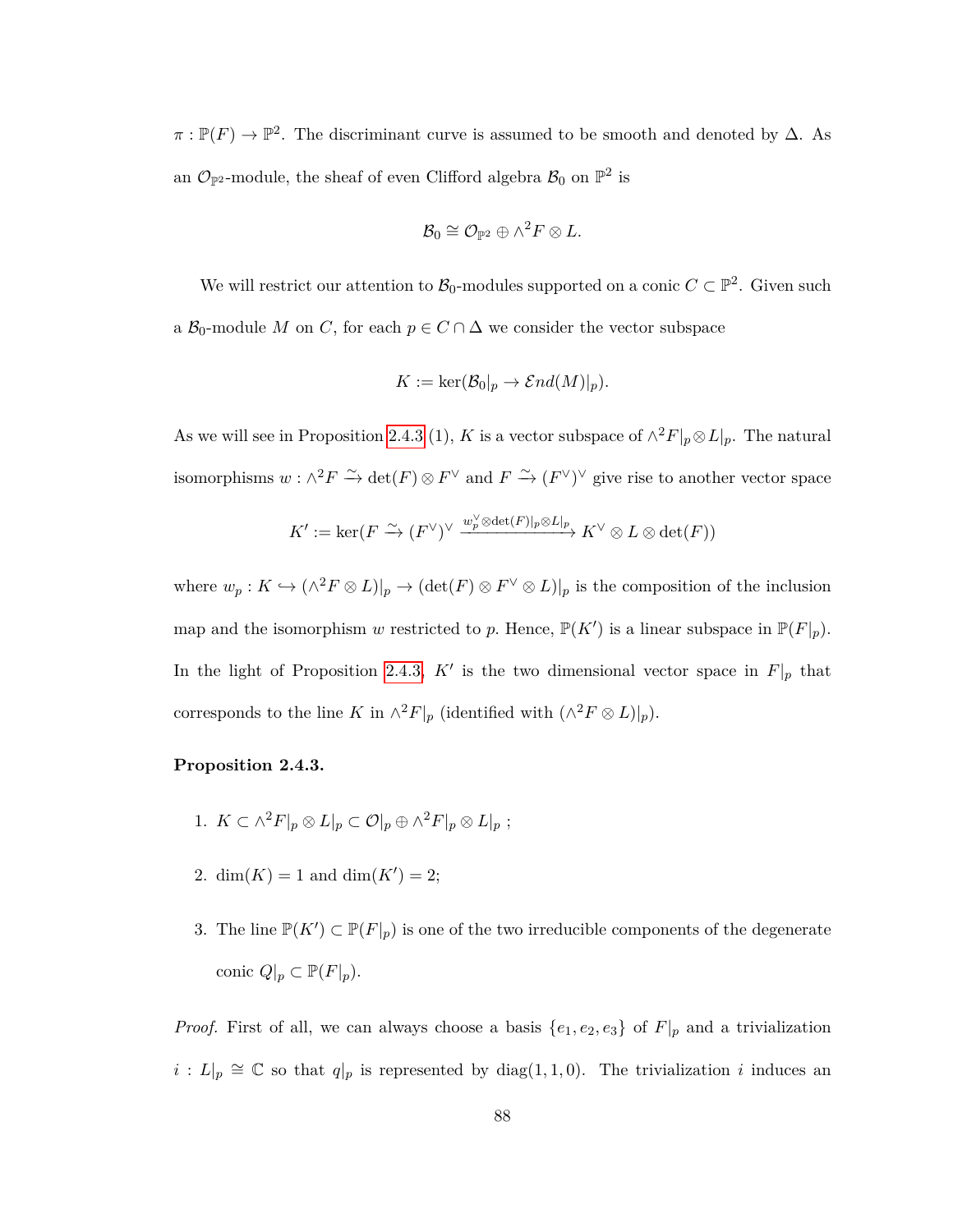isomorphism of  $\mathbb{C}$ -algebras  $\mathcal{B}_0|_p \cong \mathcal{O}|_p \oplus \wedge^2 F|_p$  where the latter is generated by  $1 \in \mathcal{O}|_p$ and  $\{x:=ie_1\wedge e_2, y:=ie_2\wedge e_3, z:=e_1\wedge e_3\}\subset \wedge^2F|_p$  with relation

$$
x^{2} = 1, y^{2} = z^{2} = 0, xy = -z, xz = -y, xy = -yx, xz = -zx, yz = 0.
$$

The irreducible components of  $Q|_p \subset \mathbb{P}(F|_p)$  are given by the projectivization of the isotropic planes in  $F|_p$  with respect to *q*. If we write a vector  $v \in F|_p$  as  $\sum_{i=1}^3 a_i e_i$ , then the two isotropic planes are given by the two equations

$$
a_1 + i a_2 = 0, \quad a_1 - i a_2 = 0 \tag{2.4.5}
$$

which correspond to the lines in  $\wedge^2 F|_p$ 

$$
\mathbb{C}\langle ie_2 \wedge e_3 + e_1 \wedge e_3 \rangle = \mathbb{C}\langle y + z \rangle, \quad \mathbb{C}\langle ie_2 \wedge e_3 - e_1 \wedge e_3 \rangle = \mathbb{C}\langle y - z \rangle. \tag{2.4.6}
$$

To prove all the claims, it suffices to show that  $K \subset \mathcal{B}_0|_p$  corresponds to one of the these lines in the subspace  $\wedge^2 F|_p \subset \mathcal{O}|_p \oplus \wedge^2 F|_p$ . Indeed, then K<sup>*i*</sup> will correspond the one of the isotropic planes.

Recall that with the choice of basis  $\{1, x, y, z\}$  of  $\mathcal{O}|p \oplus \wedge^2 F|p$ , we have an isomorphism  $\mathbb{C}Q/J \xrightarrow{\sim} \mathcal{O}|_p \oplus \wedge^2 F|_p$ :

$$
e_{+} \mapsto \frac{1}{2}(1+x), \quad e_{-} \mapsto \frac{1}{2}(1-x), \quad \alpha \mapsto \frac{1}{2}(y+z), \quad \beta \mapsto \frac{1}{2}(y-z).
$$

Then the kernel of  $\mathcal{B}_0|_p \to \mathcal{E}nd(M)|_p$  can be computed by the composition

$$
\mathbb{C}Q/J \xrightarrow{\sim} \mathcal{O}|_p \oplus \wedge^2 F|_p \xrightarrow{\sim} \mathcal{B}_0|_p \to \mathcal{E}nd(M)|_p
$$

which is a representation of the path algebra  $\mathbb{C}Q/J$ . By Proposition [2.4.5,](#page-97-0) the isomorphism classes of the representation of  $\mathbb{C}Q/J$  on  $\mathbb{C}^2$  in this case must be either type (1) and (2).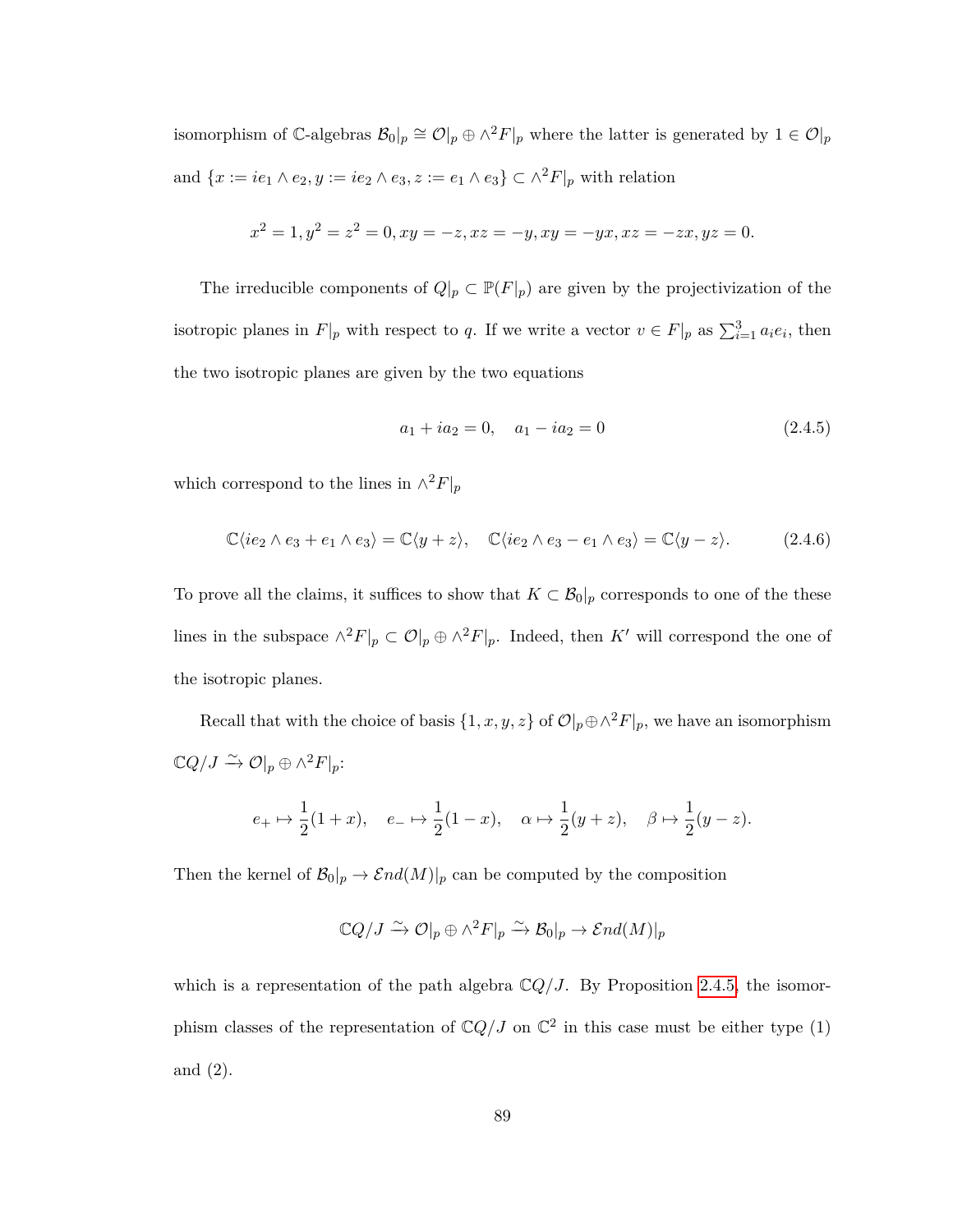- 1. For type (1), the kernel of  $\mathbb{C}Q/J \xrightarrow{\sim} \mathcal{B}_0|_p \to \mathcal{E}nd(M)|_p$  is  $\mathbb{C}\langle \beta \rangle$  which corresponds to  $K = \mathbb{C}\langle y - z \rangle \subset \mathcal{O}|_p \oplus \wedge^2 F|_p$ .
- 2. For type (2), the kernel of  $\mathbb{C}Q/J \xrightarrow{\sim} \mathcal{B}_0|_p \to \mathcal{E}nd(M)|_p$  is  $\mathbb{C}\langle \alpha \rangle$  which corresponds to  $K = \mathbb{C}\langle y + z \rangle \subset \mathcal{O}|_p \oplus \wedge^2 F|_p.$

All the claims follow immediately.

*Remark* 2.4.4. The trivialization  $i: L|_p \cong \mathbb{C}$  does not cause any ambiguity in the identifications as we are only interested in identification of vector subspaces, other trivializations will only differ in a scalar multiplication.

<span id="page-97-0"></span>**Proposition 2.4.5.** *The representation of*  $\mathcal{B}_0|_p$  *obtained from a*  $\mathcal{B}_0$ *-module M as the fiber M*| $_{p}$  *over*  $p \in C |_{\Delta}$  *must have isomorphism class of either type [\(1\)](#page-94-0) or type [\(2\)](#page-94-1).* 

*Proof.* Fix  $p \in C \cap \Delta$ . Let  $n = 3, 4, 5$  and  $M_n$  be a  $\mathcal{B}_0$ -modules such that its fiber over  $p$  is a  $B_0$ -representation of type  $n$  isomorphism class. We can choose a local parameter  $t \in \mathcal{O}_{C,p}$  as  $\mathcal{O}_{C,p}$  is a discrete valuation ring.

Then  $M_n$  induces the homomorphisms over the local ring  $\mathcal{O}_{C,p}$  and over the residue field  $\kappa(p)$  (i.e. fiber)

$$
\rho_n: \mathcal{B}_0\otimes \mathcal{O}_{C,p}\to \mathcal{E}nd(M_n)\otimes \mathcal{O}_{C,p},\quad \rho_n^0: \mathcal{B}_0\otimes \kappa(p)=\mathcal{B}_0|_p\to \mathcal{E}nd(M_n)\otimes \kappa(p)=\mathcal{E}nd(M_n)|_p.
$$

Again, we can always choose a basis  $\{e_1, e_2, e_3\}$  of  $F|_p$  and a trivialization  $i: L|_p \cong \mathbb{C}$ so that  $q|p$  is represented by diag(1,1,0). The trivialization *i* induces an isomorphism of C-algebras  $\mathcal{B}_0|_p \cong \mathcal{O}|_p \oplus \wedge^2 F|_p$  where the latter is generated by 1 ∈  $\mathcal{O}|_p$  and {*x* := *ie*<sub>1</sub> ∧ *e*<sub>2</sub>*, y* := *ie*<sub>2</sub> ∧ *e*<sub>3</sub>*, z* := *e*<sub>1</sub> ∧ *e*<sub>3</sub>} ⊂ ∧<sup>2</sup>*F* $|p|$  with relation

$$
x^{2} = 1, y^{2} = z^{2} = 0, xy = -z, xz = -y, xy = -yx, xz = -zx, yz = 0.
$$

 $\Box$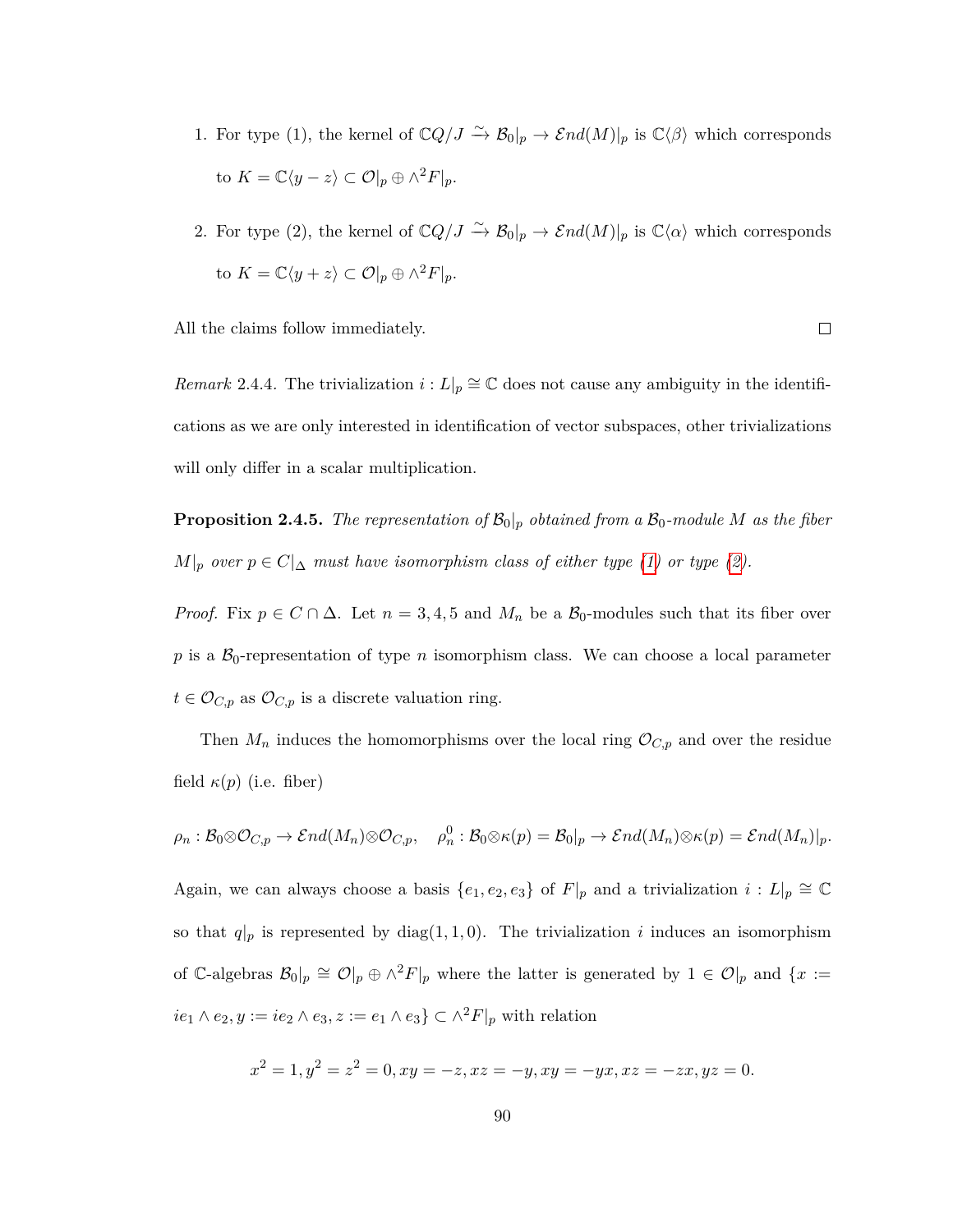Recall the algebra  $\mathcal{O}|_p \oplus \wedge^2 F|_p$  is isomorphic to  $\mathbb{C}Q/J$  generated by  $e_+, e_-, \alpha, \beta$ . If we call the isomorphism  $j : \mathbb{C}Q/J \xrightarrow{\sim} \mathcal{O}|_p \oplus \wedge^2 F|_p \xrightarrow{\sim} \mathcal{B}_0|_p$ , then clearly  $\rho_n^0(j(\alpha)) =$  $\rho_n^0(j(\beta)) = 0$ . It also follows that  $\rho_n^0(y) = \rho_n^0(j(\alpha + \beta)) = 0$  and similarly  $\rho_n^0(z) = 0$ . So that means  $\rho_n(y) = tP_y$  and  $\rho_n(z) = tP_z$  for some  $P_y, P_z \in \mathcal{E}nd(M_n) \otimes \mathcal{O}_{C,p}$ .

As *F* is locally free of rank 3, by Nakayama lemma, we can lift the basis  $\{e_1, e_2, e_3\}$ of  $F|_p$  to a basis (also denoted as  $\{e_1, e_2, e_3\}$  by abuse of notation) of  $F \otimes \mathcal{O}_{C,p}$  over  $\mathcal{O}_{C,p}$ . The quadratic form *q* is represented by the matrix

$$
(f_{ij}) = \begin{pmatrix} f_{11} & f_{12} & f_{13} \\ f_{21} & f_{22} & f_{23} \\ f_{31} & f_{32} & f_{33} \end{pmatrix}
$$
 (2.4.7)

where  $f_{ij}$  are elements in  $\mathcal{O}_{C,p}$ . By the choice of basis  $\{e_1, e_2, e_2\}$ , we have  $f_{11}|_p \neq 0$ ,  $f_{22}|_p \neq 0$  and  $f_{ij}|_p = 0$  for  $(i, j) \neq (1, 1), (2, 2)$ . It follows that  $f_{ij} = tf'_{ij}$  for  $(i, j) \neq j$  $(1, 1), (2, 2)$  and  $f'_{ij} \in \mathcal{O}_{C, p}$ . Then

$$
yz = (ie_2e_3)(e_1e_3)
$$
  
=  $if_{31}e_2e_3 - ie_2e_1e_3e_3$   
=  $if_{31}e_2e_3 - if_{33}e_2e_1$   
=  $f_{31}y - if_{33}f_{21} + f_{33}x$ 

so it follows that

$$
\rho_n(yz) = t^2 f'_{31} P_y - it^2 f'_{33} f'_{21} + t f'_{33} \rho_n(x).
$$

Since

$$
\rho_n(yz) = \rho_n(y)\rho_n(z) = t^2 P_y P_z
$$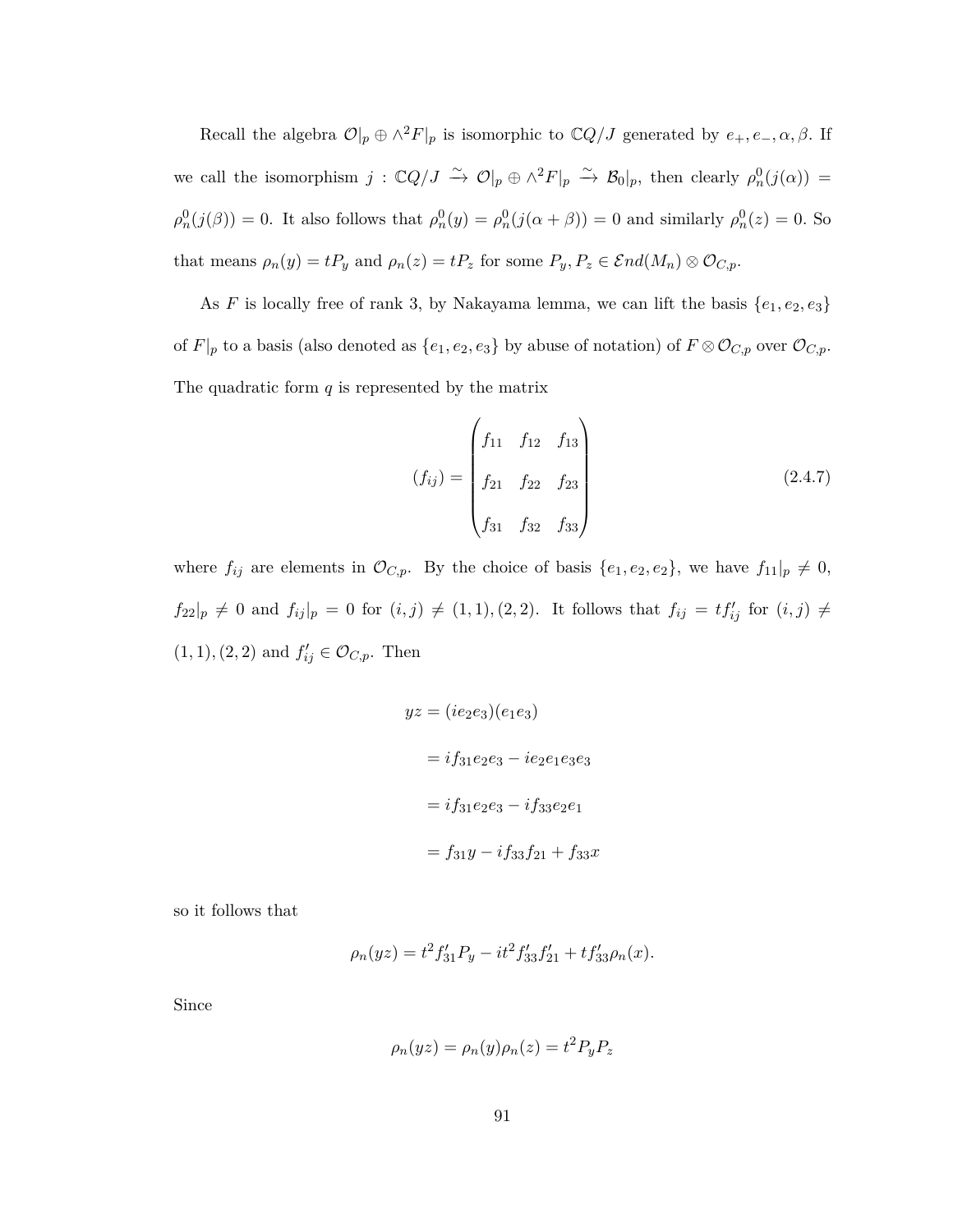by equating the two expression, we get

$$
t^2 P_y P_z = it^2 f'_{31} P_y - it^2 f'_{33} f'_{21} + t f'_{33} \rho_n(x) \implies t P_y P_z = it f'_{31} P_y - it f'_{33} f'_{21} + f'_{33} \rho_n(x).
$$

Note that  $f'_{33}$  is invertible in  $\mathcal{O}_{C,p}$  because otherwise  $\det(f_{ij})$  will have zeros of order 2 with respect to *t*, which is not allowed since we assume that  $C$  intersects  $\Delta$  transversally. Hence, we can write  $\rho_n(x) = tP_x$  for some  $P_x \in \mathcal{E}nd(M_n) \otimes \mathcal{O}_{C,p}$ . In particular, we must have  $\rho_n^0(x^2) = 0$ .

On the other hand, we have

$$
x^{2} = (ie_{1}e_{2})(ie_{1}e_{2})
$$

$$
= -f_{21}e_{1}e_{2} + e_{1}e_{1}e_{2}e_{2}
$$

$$
= if_{21}x + f_{11}f_{22}
$$

and so  $\rho_n^0(x^2) = (f_{11}f_{22})|_p \neq 0$  as  $f_{21}|_p = 0$ ,  $f_{11}|_p \neq 0$  and  $f_{22}|_p \neq 0$ . Hence, a contradiction.

 $\Box$ 

For  $d = 1, 2$ , let  $U_d \subset |\mathcal{O}_{\mathbb{P}^2}(d)|$  be the subset of smooth curves of degree *d* which intersect  $\Delta$  transversally. For  $d < \deg(\Delta)$ , if we call the line bundle  $L_d := O_{\mathbb{P}^2}(d)|_{\Delta}$  on  $\Delta$ , it is easy to see that  $|O_{\mathbb{P}^2}(d)| \cong |L_d|$ . Hence, we can consider the variety of divisors  $W_d$  lying over  $|L_d|$  and its two components as  $W_d^i$  for  $i = 0, 1$ .

For each  $\mathcal{B}_0$ -module  $M \in \mathfrak{M}_{d,e}$  with support on  $C \in U_d$ , let  $j : C \cap \Delta \hookrightarrow C$  be the inclusion, the assignment

$$
M \mapsto \mathcal{K} := \ker(j^* \mathcal{B}_0 \to j^* \mathcal{E} nd(M))
$$

which is argued to be contained in  $j^*(\wedge^2 F)$  and it defines exactly a point in  $W_d$ .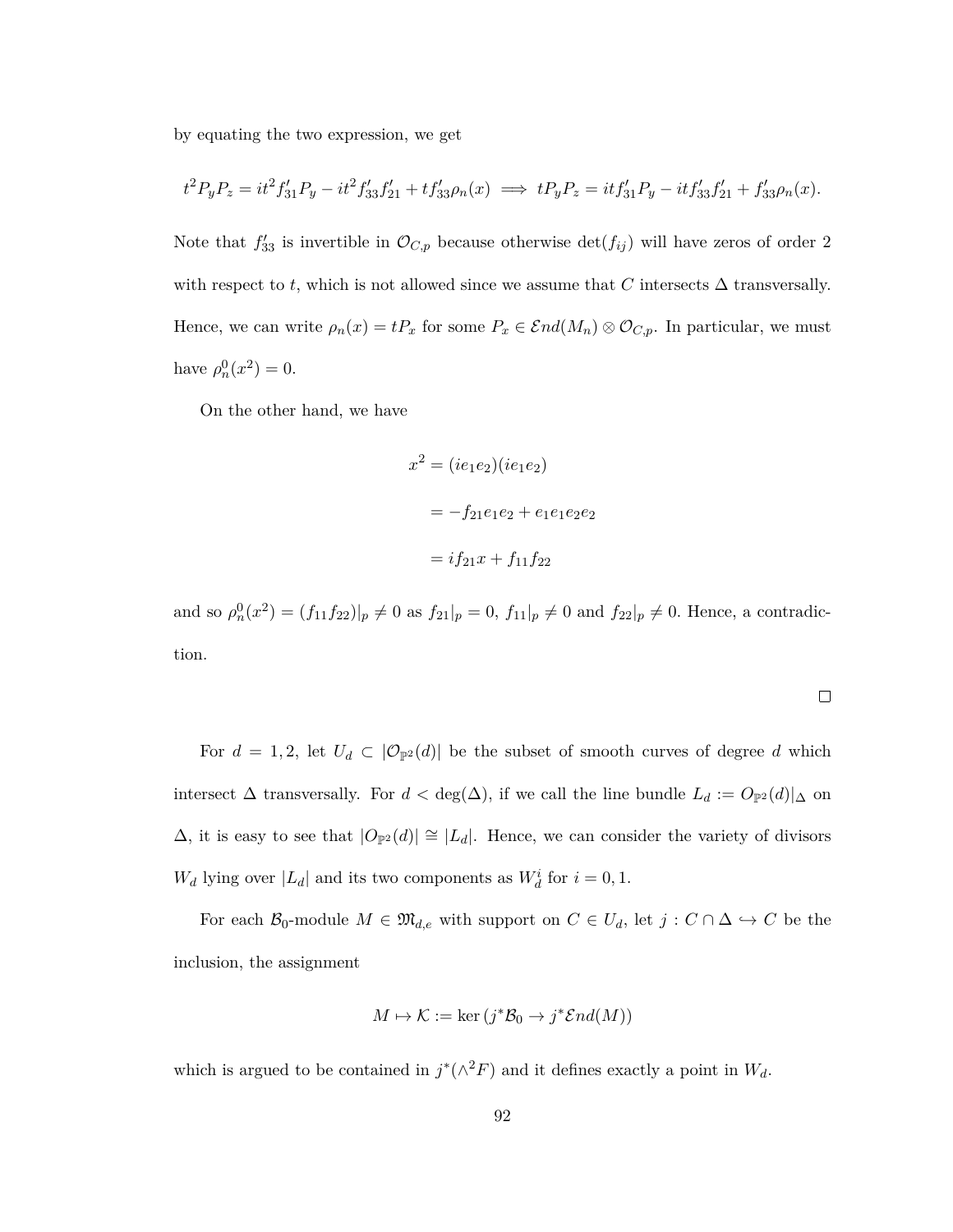This construction also works in family. Let  $T$  be a scheme and  $\mathcal{M}_T$  be a flat family of  $\mathcal{B}_0$ -modules on  $\mathbb{P}^2$  with Chern character  $(0, 2d, e)$  i.e.  $\mathcal{M}_T$  is a  $p^*\mathcal{B}_0$ -module on  $\mathbb{P}^2 \times T$ where  $p_1 : \mathbb{P}^2 \times T \to \mathbb{P}^2$  is the projection. Then we get a map  $T \to \mathfrak{M}_{d,e}|_{U_d} \to |U_d| \subset \Delta^{(k)}$ . We can restrict the family of  $\mathcal{B}_0$ -modules to  $\Delta \times T \subset \mathbb{P}^2 \times T$ . Consider the universal divisor



By pulling back  $\mathcal D$  along the map  $\Delta \times T \to \Delta \times \Delta^{(k)}$ , we get another divisor  $\mathcal D_T \subset \Delta \times T$ and denote the inclusion by  $i_T : \mathcal{D}_T \hookrightarrow \Delta \times T \hookrightarrow \mathbb{P}^2 \times T$ .

We will write  $F_T := i_T^* p_1^* F$  and  $L_T := i_T^* p_1^* L$ . The sheaf

$$
\mathcal{K}_T := \ker \left( i_T^* p_1^* \mathcal{B}_0 \to i_T^* \mathcal{E} nd(\mathcal{M}) \right)
$$

 $\phi_i$  has constant fiber dimension one and is contained in the rank 3 vector bundle  $i_T^*p_1^*\left(\wedge^2F_T\otimes L_T\right)$ on  $\mathcal{D}_T$  by Proposition [2.4.3.](#page-95-0) Again, since there are the natural isomorphisms  $w : \wedge^2 F_T \xrightarrow{\sim}$  $\det(F_T) \otimes F_T^{\vee}$  and  $F_T \xrightarrow{\sim} (F_T^{\vee})^{\vee}$ , we can define

$$
\mathcal{K}'_T := \ker(F_T \xrightarrow{\sim} (F_T^{\vee})^{\vee} \xrightarrow{w_p^{\vee} \otimes \det(F)|_p \otimes L|_p} \mathcal{K}_T^{\vee} \otimes L_T \otimes \det(F_T))
$$

where  $w_T : \mathcal{K}_T \hookrightarrow \wedge^2 F_T \otimes L_T \to \det(F_T) \otimes F_T^{\vee} \otimes L_T$  is the composition. As we checked in Proposition [2.4.3](#page-95-0) that each fiber of the projectivization  $\mathbb{P}(\mathcal{K}'_T) \subset \mathbb{P}(F_T)$  is a component of the fiber of a degenerate conic in the conic bundle  $Q \to \mathbb{P}^2$ , so we have  $\mathbb{P}(\mathcal{K}'_T) \subset$  $i_T^* p_1^* Q \subset \mathbb{P}(F_T)$ . Since  $\tilde{\Delta} \to \Delta$  is the curve parametrizing the irreducible components of  $Q|_{\Delta} \to \Delta$ , it follows that  $\mathbb{P}(\mathcal{K}'_T)$  over  $\mathcal{D}_T$  defines a divisor  $\widetilde{\mathcal{D}}_T \subset \widetilde{\Delta} \times T$  that maps to  $\mathcal{D}_T$ via  $\Delta \times T \to \Delta \times T$ . The divisor  $\mathcal{D}_T$  is a *T*-family of degree *k* divisors on  $\Delta$ , so it defines a map  $T \to \Delta^{(k)}$  which factors through  $W_d|_{U_d}$  since  $\mathcal{D}_T$  is induced from a map  $T \to U_d$ . It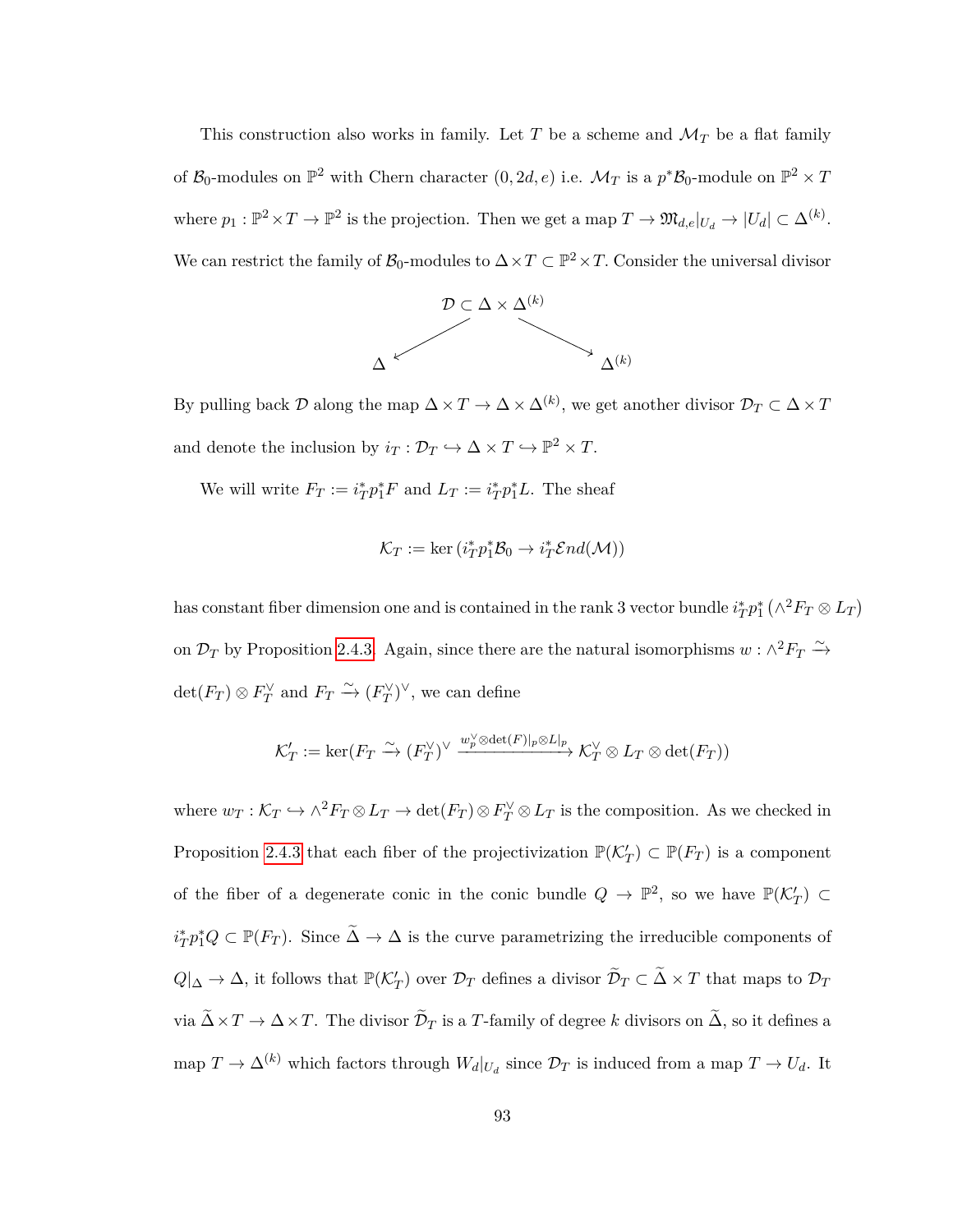is easy to check that the assignment from  $\mathcal{M}_T$  to  $T \to W_d$  is functorial, hence we obtain a morphism over *Ud*:



Since  $\mathfrak{M}_{d,e}$  irreducible, the image of  $\Phi$  is contained in one of the components  $W_d^i$  of *Wd*.

<span id="page-101-1"></span>**Proposition 2.4.6.** *The morphism*  $\Phi|_C : \mathfrak{M}_{d,e}|_C = \Upsilon^{-1}(C) \to W_d^i|_C$  *over*  $C \in U_d$  *is a morphism of*  $G|_{C}$ *-torsors.* 

*Proof.* Let  $\sum(\lambda_i, p_i) \in G|_C$  and we write  $M \in \mathfrak{M}_{d,e}|_C$  as  $M = \psi_*(E_0 \otimes L)$  by choosing a rank 2 bundle  $E_0$  (recall that  $E_0$  is determined up to a line bundle). We need to show that

$$
\Phi\left(\sum (\lambda_i, p_i) \cdot M\right) = \Phi\left(\psi_*\left(E_0 \otimes \widehat{L} \otimes \mathcal{O}\left(\sum_i \frac{\lambda_i}{2} p_i\right) \otimes h_C^{-\frac{1}{2}\sum \lambda_i}\right)\right) = \left(\sum \lambda_i p_i\right) \cdot \Phi(M)
$$
\n(2.4.9)

Since  $\Phi(M)$  is determined at each point in  $C \cap \Delta$ , it suffices to check the equivariance property over *p*. As we checked that  $\ker(\mathcal{B}_0|_p \to \mathcal{E}nd(\psi_*E_0 \otimes \widehat{L})|_p)$  always determines one of the two preimages of  $p \in \Delta$  in the double cover  $\tilde{\Delta}$ . To prove the proposition, it suffices to show that

$$
\ker(\mathcal{B}_0|_p \to \mathcal{E}nd(\psi_* E_0 \otimes \widehat{L})|_p) \neq \ker(\mathcal{B}_0|_p \to \mathcal{E}nd(\psi_* E_0 \otimes \widehat{L} \otimes \mathcal{O}(p/2)|_p)
$$

or equivalently,

<span id="page-101-0"></span>
$$
\ker(\mathcal{B}_0|_p \to \mathcal{E}nd(\psi_*E_0 \otimes \widehat{L})|_p) \neq \ker(\mathcal{B}_0|_p \to \mathcal{E}nd(\psi_*E_0 \otimes \widehat{L} \otimes \mathcal{O}(-p/2)|_p).
$$
 (2.4.10)

In fact, we can simplify further by assuming  $L = \mathcal{O}_{\widehat{C}}$ .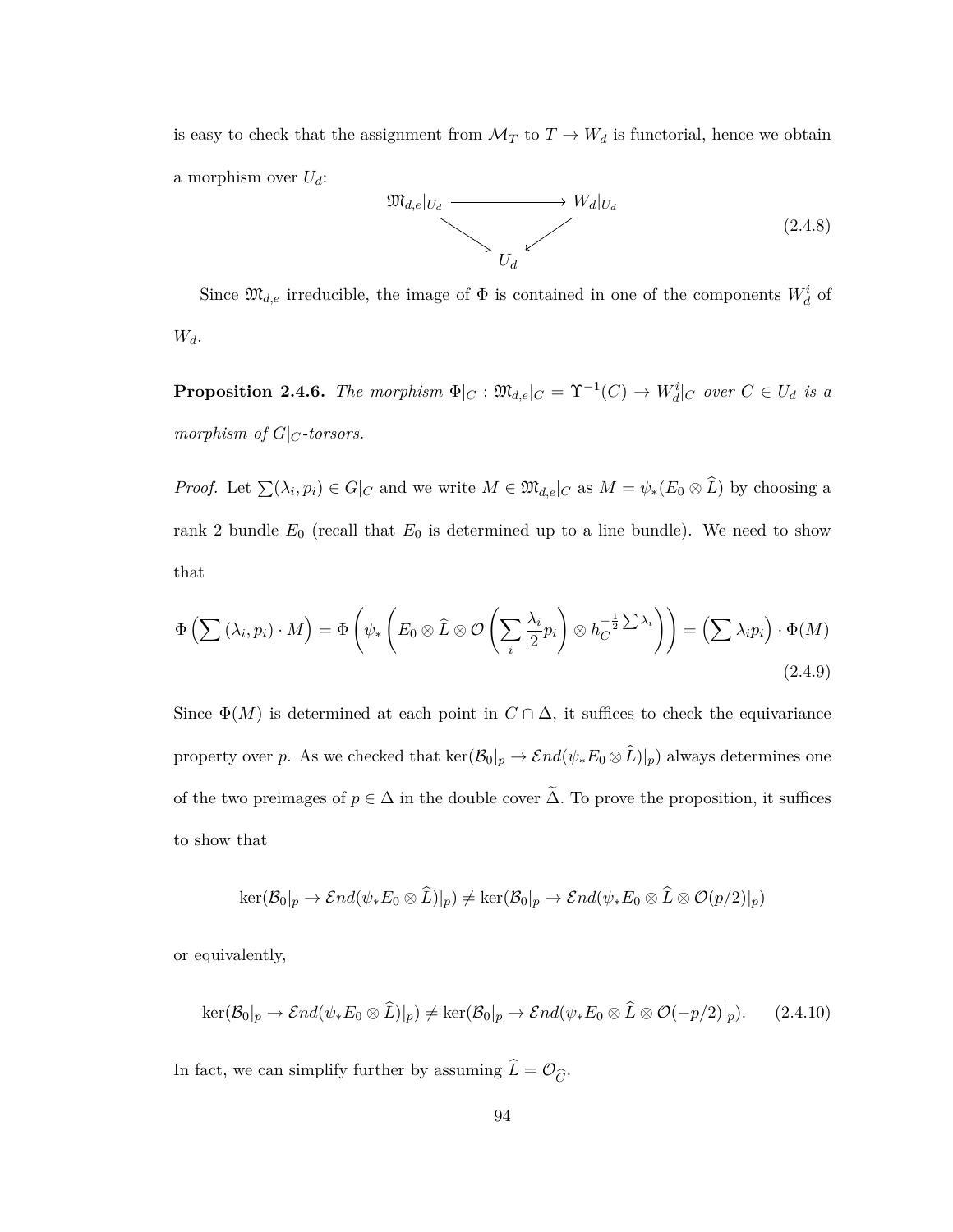The  $\mathcal{B}_0$ -module structure on  $\psi_*(E_0 \otimes \hat{L})$  can be described concretely by the composition of the isomorphism  $\mathcal{B}_0 \cong \psi_*\mathcal{E}nd(E_0) \cong \psi_*\mathcal{E}nd(E_0 \otimes \widehat{L})$  and the natural morphism

$$
\alpha: \psi_* \mathcal{E}nd(E_0 \otimes \widehat{L}) \to \mathcal{E}nd(\psi_*(E_0 \otimes \widehat{L})).
$$

In particular, we can define

$$
\alpha^{0} : \psi_{*} \mathcal{E}nd(E_{0}) \xrightarrow{\sim} \psi_{*} \mathcal{E}nd\left(E_{0} \otimes \mathcal{O}\left(-\frac{p}{2}\right)\right) \to \mathcal{E}nd\left(\psi_{*}\left(E_{0} \otimes \mathcal{O}\left(-\frac{p}{2}\right)\right)\right)
$$
  

$$
\alpha^{1} : \psi_{*} \mathcal{E}nd(E_{0}) \to \mathcal{E}nd\left(\psi_{*}(E_{0})\right)
$$

Hence, to check that [\(2.4.10\)](#page-101-0) holds, it is equivalent to show that  $\ker(\alpha^0|_p) \neq \ker(\alpha^1|_p)$ .

To check these, we proceed as in Proposition [2.3.6](#page-82-1) and work in an affine neighborhood  $Z = \text{Spec}(R)$  of *p* and the double cover  $\tilde{Z} = \text{Spec}(R')$  where  $R' := R[t]/(t^2 - s)$  and  $div(s) = p$ . So that the root stack restricted over *Z* is simply  $\hat{Z} = [\text{Spec}(R[t]/(t^2 - s))/\mu_2]$ . We can further reduce to the localization of *R* at *p*, we will again write the local ring as *R* and its unique maximal ideal m which contains *s.*

As argued in Proposition [2.3.6,](#page-82-1)  $E_0$  is a  $\mathbb{Z}/2\mathbb{Z}$ -graded  $R'$ -module  $N = N_0 \oplus N_1$  and we can choose  $e_1 \in N_0$  and  $e_2 \in N_1$  such that  $N \cong R'e_1 \oplus R'e_2$ . In terms of the *R'*-basis  ${e_1, e_2}, \psi_*(\mathcal{E}nd(E_0)) \cong (\mathcal{E}nd(E_0))_0$  consists of homogeneous *R*-module homomorphisms *δ* of degree 0:

<span id="page-102-0"></span>
$$
e_1 \mapsto u_0 e_1 + u_1 e_2
$$
  
\n
$$
e_2 \mapsto v_1 e_1 + v_0 e_2
$$
  
\n(2.4.11)

where  $u_i, v_i \in (R')_i$ . Then we can write  $u_1 = t\tilde{u}_1$  and  $v_1 = t\tilde{v}_1$  where  $\tilde{u}_1, \tilde{v}_1 \in (R')_0 = R$ .

As before, the module  $\psi_* E_0$  is freely generated by  $\{f_1 = e_1, f_2 = te_2\}$  as *R*-module. Suppose that  $\delta \in \psi_* End(E_0)$  is of the form [\(2.4.11\)](#page-102-0), then its image in  $\mathcal{E}nd(\psi_*E_0)$  under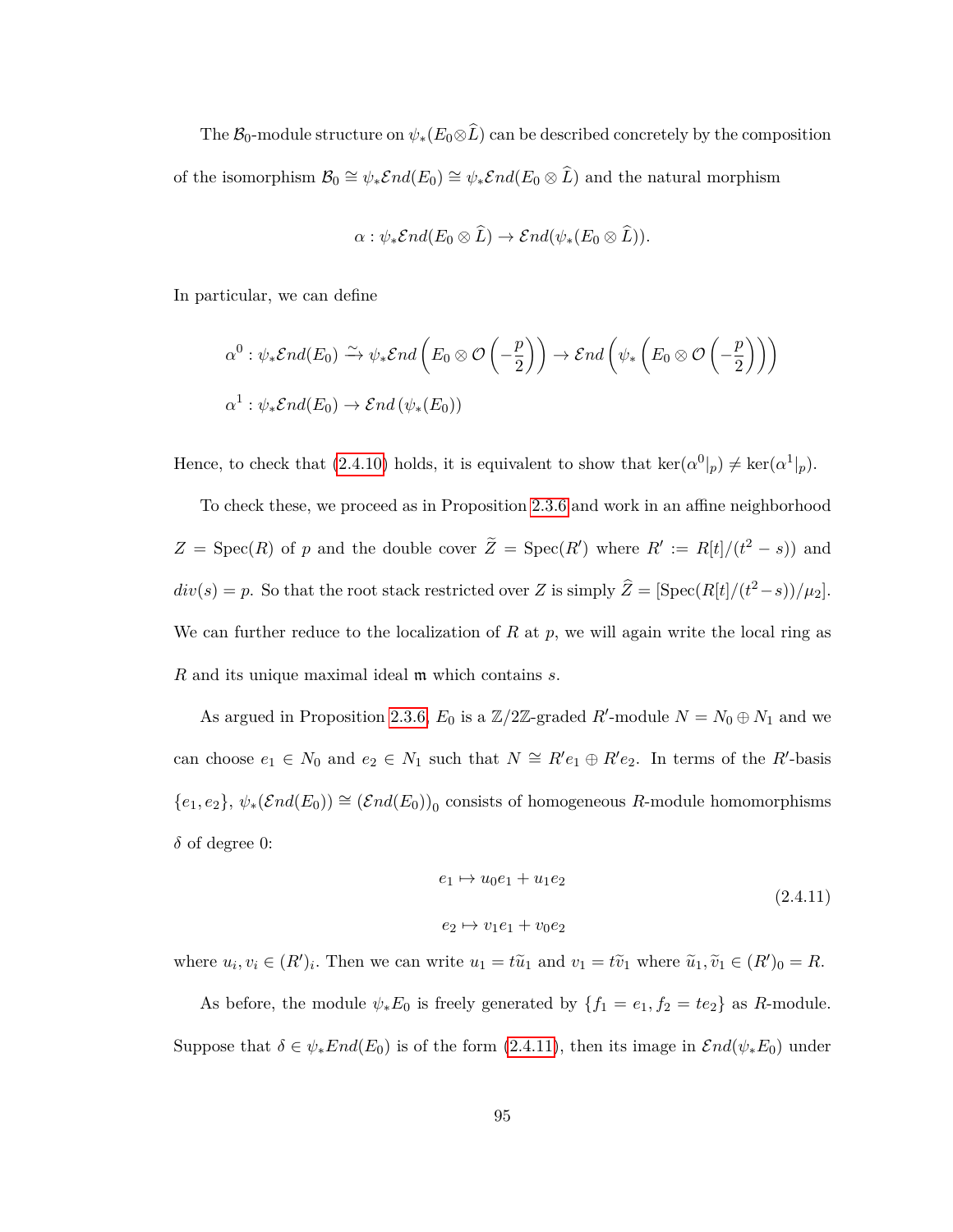*α* will be maps of the form

$$
f_1 = e_1 \mapsto u_0 e_1 + \widetilde{u}_1 (te_2) = u_0 f_1 + \widetilde{u}_1 f_2
$$
  

$$
f_2 = te_2 \mapsto \widetilde{v}_1 t(te_1) + v_0(te_2) = s\widetilde{v}_1 f_1 + v_0 f_2
$$

If we choose the generators of  $\psi_* \mathcal{E}nd(E_0)$  to be the following *R*-valued matrices (with respect to the basis  $\{e_0, e_1\}$ 

$$
I = \begin{pmatrix} 1 & 0 \\ 0 & 1 \end{pmatrix}, \quad a := \begin{pmatrix} -1 & 0 \\ 0 & 1 \end{pmatrix}, \quad b := \begin{pmatrix} 0 & t \\ t & 0 \end{pmatrix}, \quad c := \begin{pmatrix} 0 & t \\ -t & 0 \end{pmatrix}
$$
(2.4.12)

their images in  $\mathcal{E}nd(\psi_*E_0)$  are the corresponding *R*-matrices (with respect to the basis {*f*0*, f*1}):

$$
\begin{pmatrix} 1 & 0 \ 0 & 1 \end{pmatrix}, \quad \begin{pmatrix} -1 & 0 \ 0 & 1 \end{pmatrix}, \quad \begin{pmatrix} 0 & s \ 1 & 0 \end{pmatrix}, \quad \begin{pmatrix} 0 & s \ -1 & 0 \end{pmatrix}
$$
 (2.4.13)

As the homomorphism  $\mathcal{O}\left(-\frac{p}{2}\right)$  $\left(\frac{p}{2}\right) \to \mathcal{O}_{\widehat{C}}$  is represented as the inclusion of *R*<sup> $\prime$ </sup>-module homomorphism  $R't \hookrightarrow R'$ , the homomorphism  $E_0 \otimes \mathcal{O}(-\frac{p}{2})$  $(\frac{p}{2}) \rightarrow E_0$  corresponds to taking the  $R'$ -module homomorphism

<span id="page-103-0"></span>
$$
R'(te_1) \oplus R'(te_2) \to R'(e_1) \oplus R'(e_2). \tag{2.4.14}
$$

Note that  $\psi_*$   $(E_0 \otimes \mathcal{O}(-\frac{p}{2}))$  $\binom{p}{2}$ ) corresponds to the *R*-module  $R(s f_1) \oplus Rf_2$  as the  $\mu_2$ -invariant submodule of  $R'(te_1) \oplus R'(te_2)$ . Pushing the homomorphism [\(2.4.14\)](#page-103-0) forward  $\psi_*$  ( $E_0 \otimes \mathcal{O}(-\frac{p}{2})$  $(\frac{p}{2})$   $\rightarrow$  $\psi_* E_0$  corresponds to taking the *µ*<sub>2</sub>-invariant part  $R(sf_1) \oplus Rf_2 \rightarrow Rf_1 \oplus Rf_2$  which is represented by the *R*-valued matrix

$$
\begin{pmatrix} s & 0 \\ 0 & 1 \end{pmatrix}
$$

with respect to the bases  $\{sf_1, f_2\}$  of  $\psi_* E_0 \otimes \mathcal{O}(-\frac{p}{2})$  $(\frac{p}{2})$  and  $\{f_1, f_2\}$  of  $\psi_* E_0$ .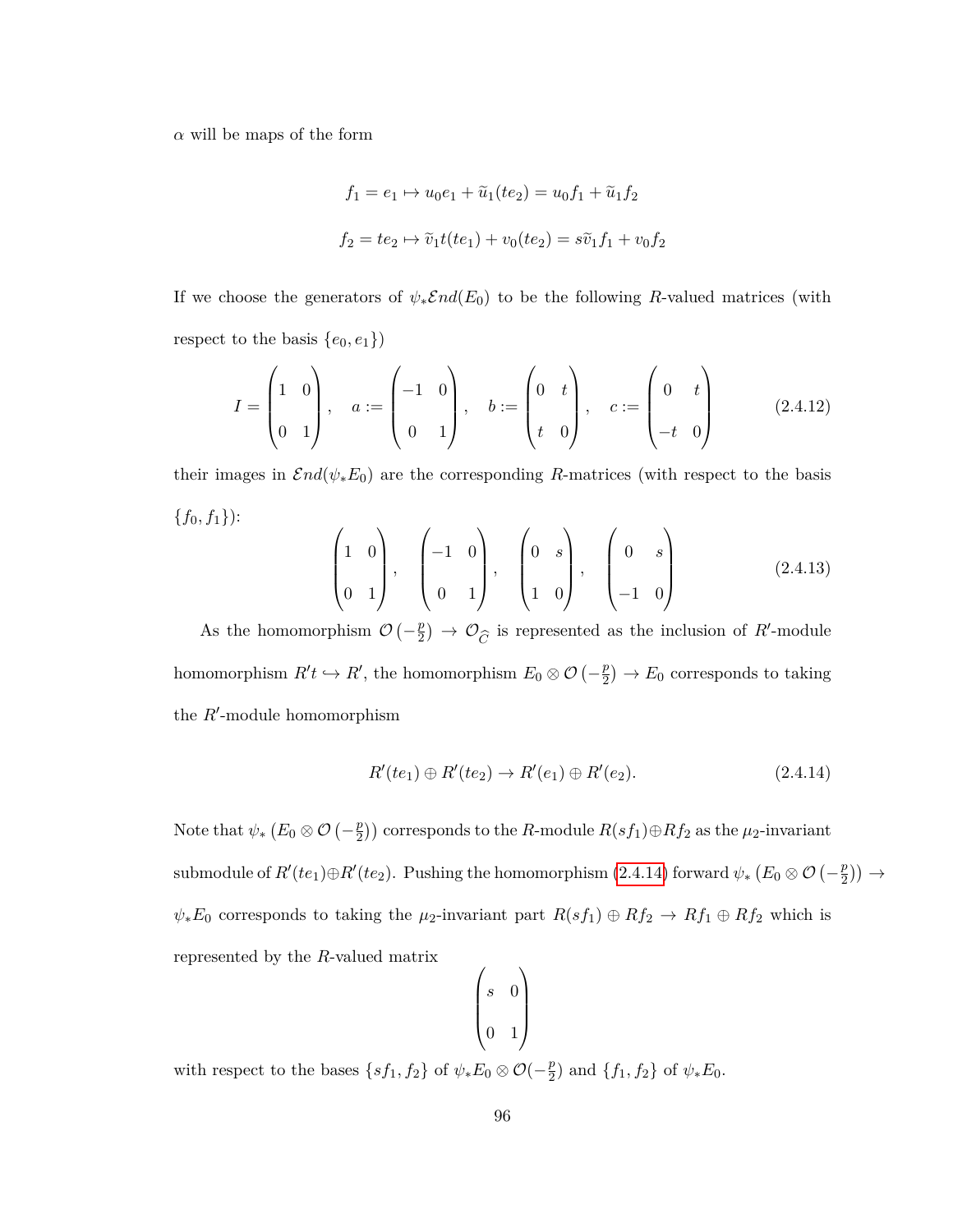For any  $\delta \in \psi_*(\mathcal{E}nd(E_0))$ , there are  $\mathcal{O}_Z$ -module homomorphisms  $\alpha^0(\delta)$ :  $\psi_*(E_0 \otimes$  $\mathcal{O}(-\frac{p}{2})$  $(\frac{p}{2})$ )  $\rightarrow \psi_*(E_0 \otimes \mathcal{O}(-\frac{p}{2}))$  $(\frac{p}{2})$  and  $\alpha^1(\delta)$  :  $\psi_* E_0 \to \psi_* E_0$ . They form a commutative diagram by the definition of a  $\psi_* \mathcal{E}nd(E_0)$ -module homomorphism

$$
\psi_*(E_0 \otimes \mathcal{O}(-\frac{p}{2})) \xrightarrow{\alpha^0(\delta)} \psi_*(E_0 \otimes \mathcal{O}(-\frac{p}{2}))
$$
\n
$$
\downarrow \qquad \qquad \downarrow
$$
\n
$$
\psi_* E_0 \xrightarrow{\alpha^1(\delta)} \psi_* E_0
$$

In terms of the bases  $\{f_1, f_2\}$ ,  $\{sf_1, f_2\}$  of  $\psi_* F$  and  $\psi_*(F \otimes \mathcal{O}(-\frac{p}{2})$  $\binom{p}{2}$ , the morphism above can be written in

$$
R \oplus R \xrightarrow{\alpha^{0}(\delta)} R \oplus R
$$
  
\n
$$
\begin{pmatrix} s & 0 \\ 0 & 1 \end{pmatrix} \qquad \qquad R \oplus R
$$
  
\n
$$
R \oplus R \xrightarrow{\alpha^{1}(\delta)} R \oplus R
$$

When  $\alpha^1(b)$  =  $\sqrt{ }$  $\begin{bmatrix} 0 & s \\ & \\ 1 & 0 \end{bmatrix}$ 1 0  $\setminus$ , it is easy to check that  $\alpha^0(b)$  must be  $\sqrt{ }$  $\begin{bmatrix} 0 & 1 \\ & & \\ s & 0 \end{bmatrix}$ *s* 0  $\setminus$  $\Bigg|$  . Similarly, we

have the follwoing  $\alpha^0(\delta)$  when  $\alpha^1(\delta)$  is the other generator:

$$
\alpha^{1}(I) = \begin{pmatrix} 1 & 0 \\ 0 & 1 \end{pmatrix} \implies \alpha^{0}(I) = \begin{pmatrix} 1 & 0 \\ 0 & 1 \end{pmatrix}
$$

$$
\alpha^{1}(a) = \begin{pmatrix} -1 & 0 \\ 0 & 1 \end{pmatrix} \implies \alpha^{0}(a) = \begin{pmatrix} -1 & 0 \\ 0 & 1 \end{pmatrix}
$$

$$
\alpha^{1}(c) = \begin{pmatrix} 0 & s \\ -1 & 0 \end{pmatrix} \implies \alpha^{0}(c) = \begin{pmatrix} 0 & 1 \\ 0 & 1 \\ -s & 0 \end{pmatrix}
$$

Finally, when  $s = 0$  i.e. over  $p$ , we have

1. the kernel of  $\alpha^1|_p$  is spanned by  $(b+c)|_p$ ,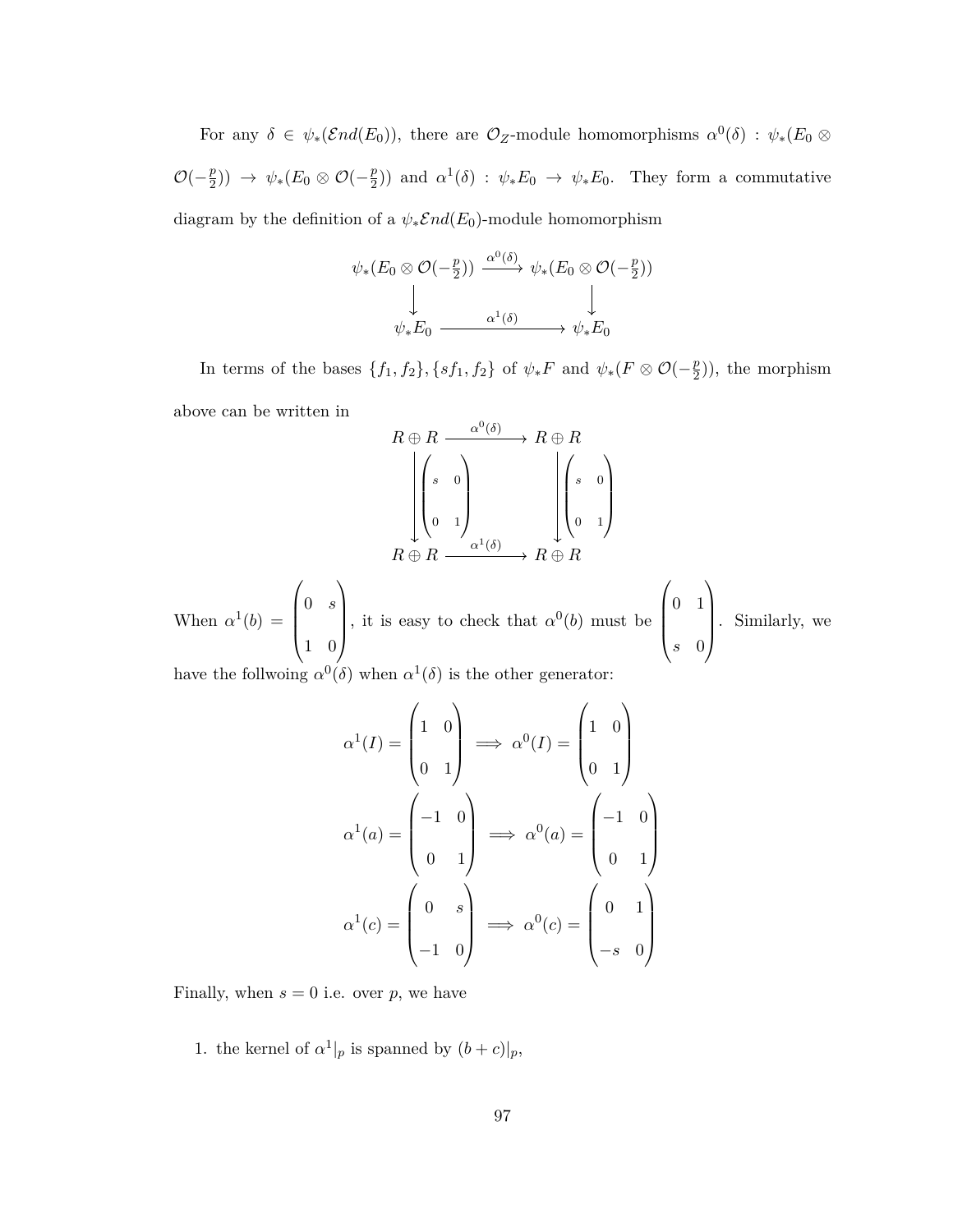2. the kernel of  $\alpha^0|_p$  is spanned by  $(b-c)|_p$ .

Hence,  $\ker(\alpha^0|_p) \neq \ker(\alpha^1|_p)$  and we are done.

<span id="page-105-0"></span>**Corollary 2.4.7.** For  $d = 1, 2$ , the moduli space  $\mathfrak{M}_{d,e}$  is birational to one of the two *components*  $W_d^i$  *of*  $W_d$ . Moreover, if  $\mathfrak{M}_{d,e}$  *is birational to*  $W_d^i$ , then  $\mathfrak{M}_{d,e+1}$  *is birational to*  $W_d^{1-i}$ *. In particular, the birational type of*  $\mathfrak{M}_{d,e}$  *only depends on d and* (*e mod* 2)*.* 

*Proof.* Suppose  $W_d^i|_{U_d}$  is the component corresponding to the image of  $\Phi$ , so we have  $\Phi$  :  $\mathfrak{M}_{d,e}|_{U_d} \to W_d^i|_{U_d}$ . As  $W_d^i|_{U_d}$  is smooth and hence normal, and the morphism  $\Phi$ is bijective on closed points i.e. quasi-finite of degree 1, then the morphism  $\Phi$  is an isomorphism.

Suppose  $M = \psi_* \widehat{M}$  and  $\Phi(M) = x_1 + ... + x_{dk} \in W_d^i$  where  $x_i \in \widetilde{\Delta}$  and  $k = \deg(\Delta)$ . The computation in Theorem [2.3.8](#page-86-0) shows that ch  $(\psi_*\left( \widehat{M} \otimes \mathcal{O}\left( \frac{p_i}{2} \right) \right) = (0, 2d, e+1)$ . By  $\mathcal{D} \left( \psi_* \left( \widehat{M} \otimes \mathcal{O} \left( \frac{p_i}{2} \right) \right) \right) = x_1 + ... \sigma(x_i) + ... + x_{dk} \in \mathbb{R}$  $W_d^{1-i}$ . Hence,  $\mathfrak{M}_{d,e+1}$  maps birationally to  $W_d^{1-i}$ .  $\Box$ 

# **2.5 Cubic threefolds**

We will apply the construction of the rational map  $\Phi : \mathfrak{M}_{d,e} \dashrightarrow W_d$  for the conic bundles obtained by blowing up smooth cubic threefolds along a line. As a consequence, this yields an explicit correspondence between instanton bundles on cubic threefolds and twisted Higgs bundles on the discriminant curve.

Let  $Y \subset \mathbb{P}^4$  be a cubic threefold and  $l_0 \subset Y$  a general line. The blow-up  $\sigma : \tilde{Y} :=$  $Bl_{l_0} Y \to Y$  of *Y* along  $l_0$  is known to be a conic bundle  $\pi : \tilde{Y} \to \mathbb{P}^2$ . In this case,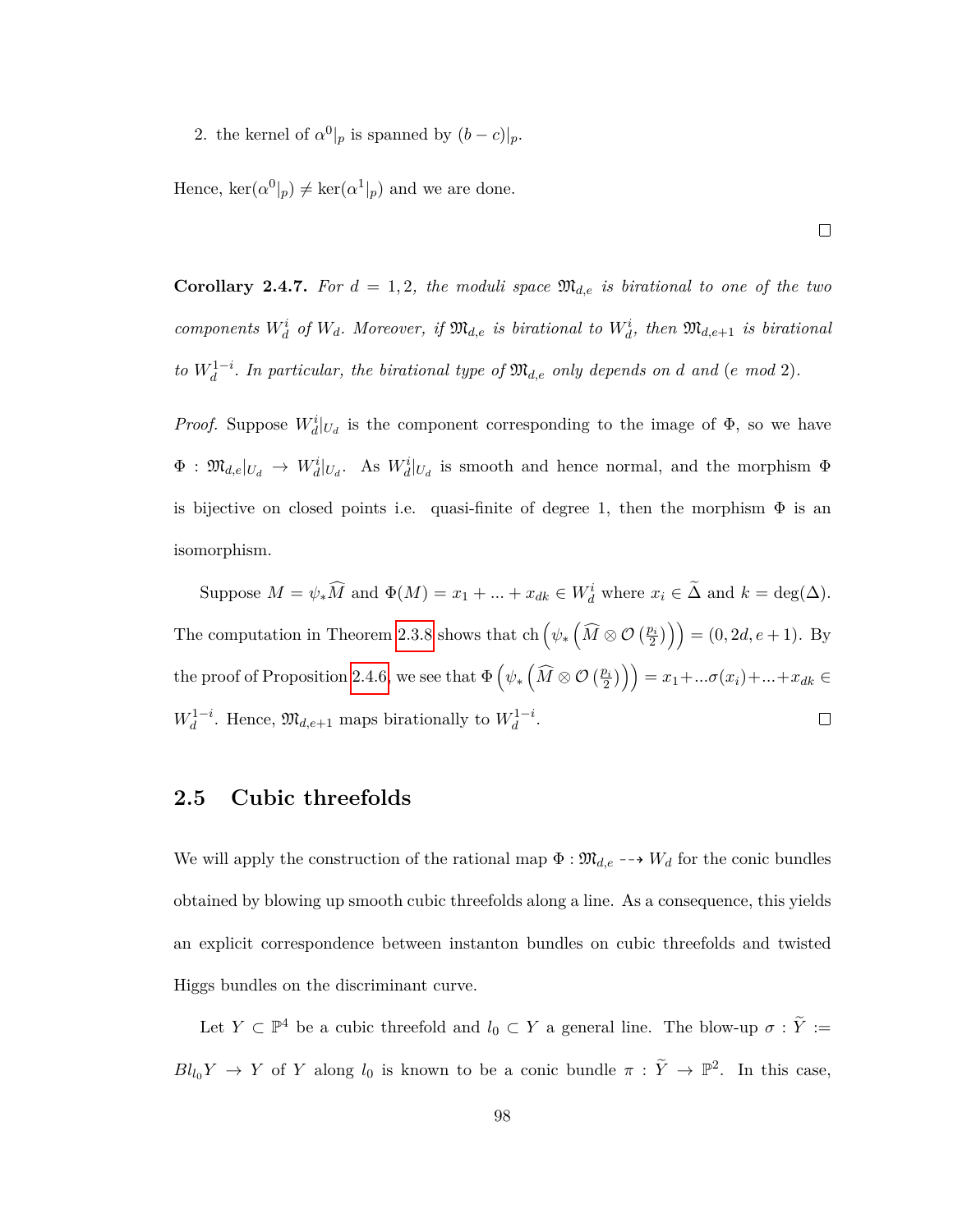the rank 3 vector bundle is  $F = \mathcal{O}_{\mathbb{P}^2}^{\oplus 2} \oplus \mathcal{O}_{\mathbb{P}^2}(-1)$  and the line bundle is  $L = \mathcal{O}_{\mathbb{P}^2}(-1)$ . The discriminant curve  $\Delta$  of the conic bundle  $\pi : \tilde{Y} \to \mathbb{P}^2$  is a degree 5 curve and its  $\acute{e}$ tale double cover is denoted by  $\widetilde{Δ} \rightarrow Δ$ . Then we can consider the variety of divisors  $W_2 \subset \tilde{\Delta}^{(10)}$  lying over the linear system  $|\mathcal{O}_{\mathbb{P}^2}(2)|_{\Delta}|$ , its two componets  $W_2 = W_2^0 \cup W_2^1$  and the associated sheaf of even Clifford algebra  $\mathcal{B}_0$ , and the moduli space  $\mathfrak{M}_{d,e}$  as considered in previous sections.

<span id="page-106-0"></span>**Proposition 2.5.1.** *Let*  $e \in \mathbb{Z}$  *be even. The image of*  $\Phi : \mathfrak{M}_{2,e} \dashrightarrow W_2$  *is contained in the component*  $W_2^1$ . In particular,  $\mathfrak{M}_{2,-4}$  *is birational to the Prym variety.* 

*Proof.* Note that in the case of *Y*,  $\mathcal{O}_{\mathbb{P}^2}(2)|_{\Delta} \cong K_{\Delta}$ , so can apply Example [2.2.5.](#page-76-0) Recall that in Example [2.2.5](#page-76-0) the Abel-Jacobi map  $\tilde{\alpha}$  :  $\tilde{\Delta}^{(10)} \to J^{10} \tilde{\Delta}$  induces the morphisms  $\tilde{\alpha}|_{W^1}: W_2^1 \to \text{Pr}^1$  maps birationally to the abelian variety  $\text{Pr}^1$  while  $\tilde{\alpha}|_{W^0}: W_2^0 \to \text{Pr}^0$  is a generically  $\mathbb{P}^1$ -bundle over the theta divisor. By the work of [\[LMS15\]](#page-115-1) (see Theorem [2.5.3](#page-107-0) and Theorem [2.5.4\)](#page-107-1), it is known that  $\mathfrak{M}_{2,-4}$  is birational to another abelian variety, namely the intermediate Jacobian of the cubic threefold *Y* . In particular, the component of *W*<sup>2</sup> that is birational to  $\mathfrak{M}_{2,-4}$  is birational to an abelian variety. But  $W_2^0$  contains rational curves, which cannot happen for a variety birational to an abelian variety. Hence, the image of  $\Phi$  must be contained  $W_2^1$ . It follows immediately that the composition  $\mathfrak{M}_{2,-4}$  -- $\rightarrow$  $W_2^1 \xrightarrow{\tilde{\alpha}|_{W_1}} \Pr^1$  is a birational map. By Corollary [2.4.7,](#page-105-0) the same holds for  $\mathfrak{M}_{2,e}$  when *e* is even.

 $\Box$ 

**Proposition 2.5.2.** The image of  $\Phi : \mathfrak{M}_{2,e+1} \dashrightarrow W_2$  is contained in the component  $W_2^0$ *and its image in*  $Pr^0 \cong Prym(\tilde{\Delta}, \Delta)$  *is an open subset of the theta divisor of the Prym*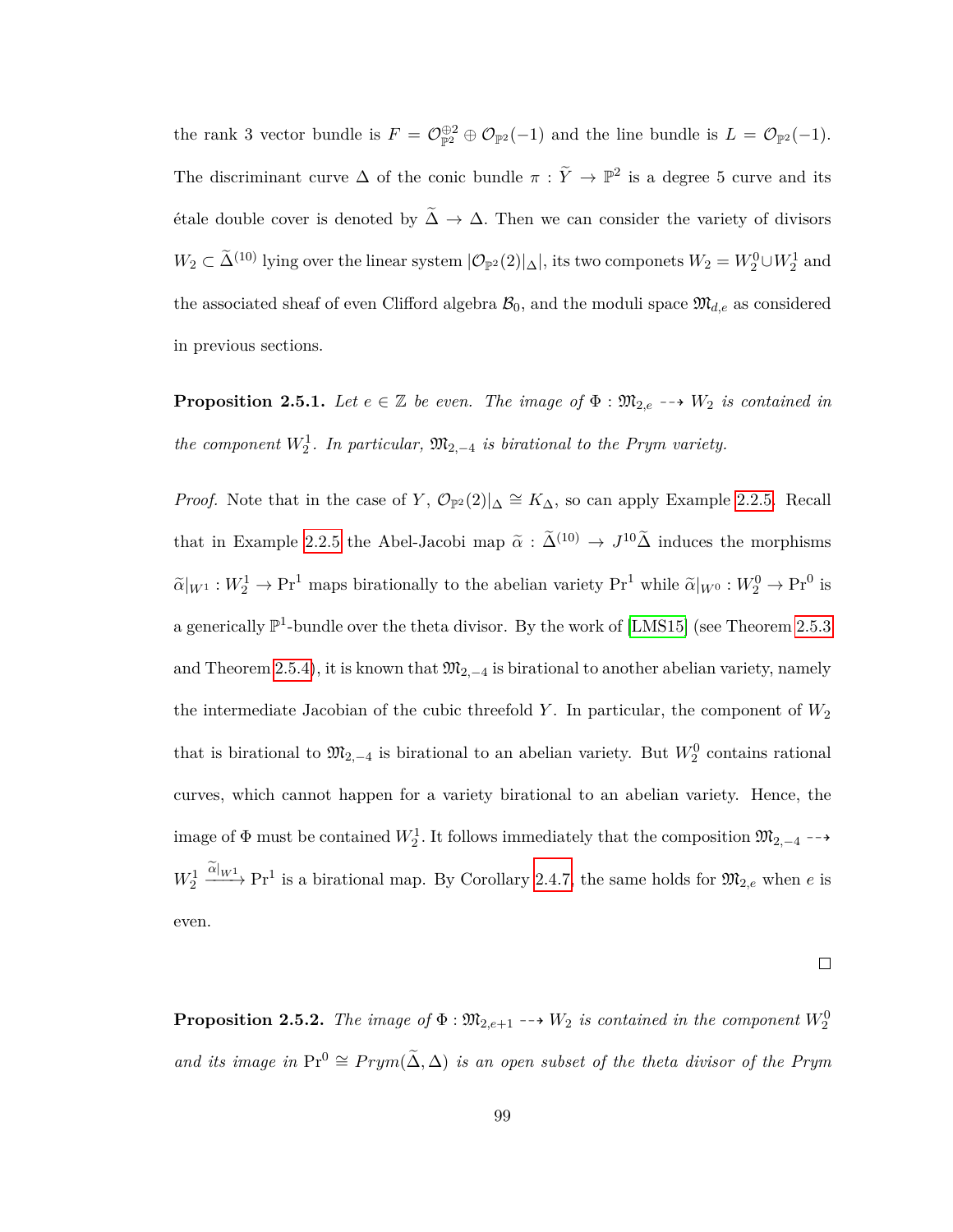*variety.*

*Proof.* This follows immediately from Corollary [2.4.7,](#page-105-0) Proposition [2.5.1,](#page-106-0) and Example [2.2.5.](#page-76-0)  $\Box$ 

### **2.5.1 Instanton bundles on cubic threefolds and twisted Higgs bundles**

A rank 2 vector bundle *E* on *Y* is called an instanton bundle if *E* is Gieseker semistable and  $c_1(E) = 0$  and  $c_2(E) = 2$ .

Denote by  $\mathfrak{M}_Y$  the moduli space of stable instanton bundles and  $\overline{\mathfrak{M}}_Y$  its compactification by the moduli space of semistable instanton bundles. Now, the intermediate Jacobian  $J^3(Y)$  of a cubic threefold Y has birationally a modular interpretation as the moduli space M*<sup>Y</sup>* of instanton bundles, via Serre's construction by the works of Markushevich, Tikhomirov, Iliev and Druel [\[MT98\]](#page-115-2)[\[IM00\]](#page-114-0)[\[Dru00\]](#page-114-1)[\[Bea02\]](#page-111-2).

<span id="page-107-0"></span>**Theorem 2.5.3.** The compactification of  $\mathfrak{M}_Y$  by the moduli space  $\overline{\mathfrak{M}}_Y$  of rank 2 semistable *sheaves with*  $c_1 = 0, c_2 = 2, c_3 = 0$  *is isomorphic to the blow-up of*  $J^3(Y)$  *along a translate of* −*F*(*Y*)*. Moreover, it induces an open immersion of*  $\mathfrak{M}_Y$  *into*  $J^3(Y)$ *.* 

We recall a theorem in [\[LMS15\]](#page-115-1) relating instanton bundles and  $\mathcal{B}_0$ -modules. Recall that we can embed the Fano surface of lines  $F(Y)$  in  $J^3(Y)$  as  $F(Y) \hookrightarrow Alb(F(Y)) \xrightarrow{\sim}$  $J^3(Y)$  by picking  $l_0$  as the base point. We denote by  $\overline{F(Y)}$  the strict transform of  $F(Y)$ under the blow-up in Theorem [2.5.3.](#page-107-0)

<span id="page-107-1"></span>**Theorem 2.5.4** ([\[LMS15\]](#page-115-1)). The moduli space  $\mathfrak{M}_{2,-4}$  is isomorphic to the blow-up of  $\overline{\mathfrak{M}}_Y$ *along the strict transform*  $\overline{F(Y)}$  *of*  $F(Y)$ *. In particular,*  $\mathfrak{M}_Y$  *is birational to*  $\mathfrak{M}_{2,-4}$ *.*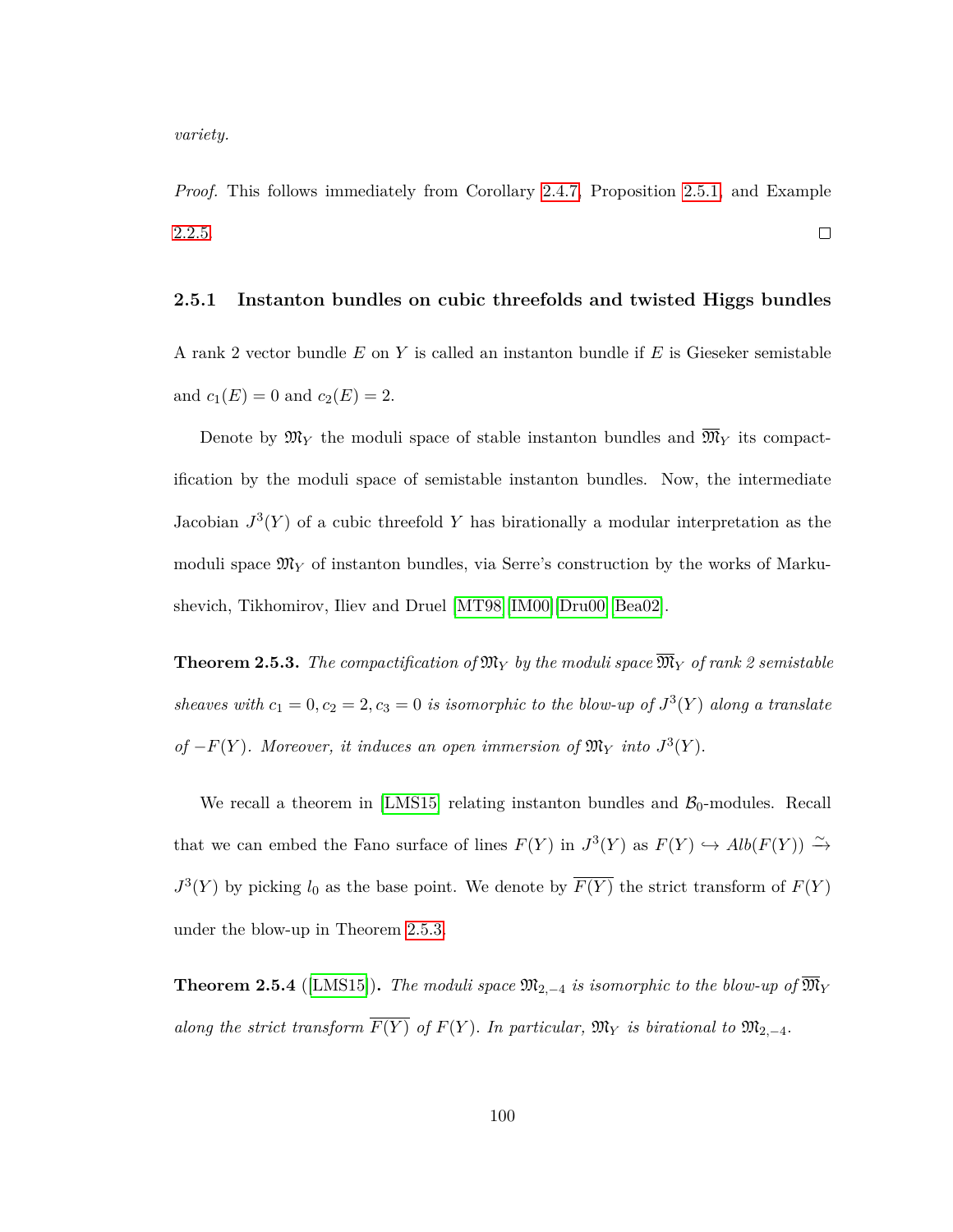For a stable instanton bundle  $E \in \overline{\mathfrak{M}}_Y$ , the image  $\Xi_3(E) \in \mathfrak{M}_{2,-4}$  is constructed explicitly as follows. First, we define the functor

$$
\Psi: D^b(\widetilde{Y}) \to D^b(\mathbb{P}^2, \mathcal{B}_0), \quad E \mapsto \pi_*((E) \otimes_{\mathcal{O}_{\widetilde{Y}}} \mathcal{E} \otimes_{\mathcal{O}_{\widetilde{Y}}} \det F^{\vee}[1])
$$

where  $\mathcal E$  is a rank 2 vector bundle with a natural structure of flat left  $\pi^* \mathcal B_0$ -module. For details of the definition, we refer to [\[Kuz08\]](#page-115-0). Then  $\Xi_3(E) = \Psi(\sigma^*(E))$ . While  $\Xi_3(E)$  is a priori a complex, it turns out that  $\Xi_3(E)$  is concentrated in only one degree [\[LMS15,](#page-115-1) Lemma 3.9, so  $\Xi_3(E)$  is indeed a  $\mathcal{B}_0$ -module.

On the other hand, recall that for an étale cover  $\tilde{\Delta} \to \Delta$ , there is an associated 2torsion line bundle  $\pi$  :  $\xi \to \Delta$  such that  $\tilde{\Delta}$  is recovered as the cyclic cover of  $\xi$  and the section  $1 \in \xi$  i.e.  $\tilde{\Delta}$  is embedded in  $\text{Tot}(\xi)$  as the zero locus of  $\pi^*s - 1$  where *s* is the tautological section of *π* ∗ *ξ.* Recall that a rank 2 traceless *ξ*-twisted *Higgs bundle* on a curve  $\Sigma$  is a pair  $(V, \phi)$  consisting of a rank 2 vector bundle *V* and  $\phi \in H^0(\Sigma, \mathcal{E}nd_0(V) \otimes \xi)$ . Since we will only deal with this case, We simply call it a twisted Higgs bundle. The spectral correspondence [\[BNR89\]](#page-111-0) says that pushing forward a line bundle *N* on  $\Delta$  gives a twisted Higgs bundle  $(p_*N, p_*\lambda)$  on  $\Delta$ , where  $\lambda$  is the tautological section of  $\xi$ . In fact, Prym( $\tilde{\Delta}$ ,  $\Delta$ ) parametrizes all twisted Higgs bundle on  $\Delta$  with spectral curve the  $\pi^*s - 1$ . Since the Hitchin base  $H^0(\Delta, \xi^{\otimes 2}) = H^0(\Delta, \mathcal{O}_\Delta) = \mathbb{C}$ , all smooth spectral curves (defined away from  $0 \in \mathbb{C}$  are isomorphic to each other.

Combining the functor  $\Xi_3$  which induces a birational map  $\mathfrak{M}_Y \dashrightarrow \mathfrak{M}_{2,-4}$ , the birational map  $\Phi : \mathfrak{M}_{2,-4} \dashrightarrow W_2^1$ , the Abel-Jacobi map  $\tilde{\alpha} : \tilde{\Delta} \to J^{10} \tilde{\Delta}$  and the spectral correspondence, we obtain an explicit correspondence between instanton bundles on *Y* and *ξ*-twisted Higgs bundles on ∆: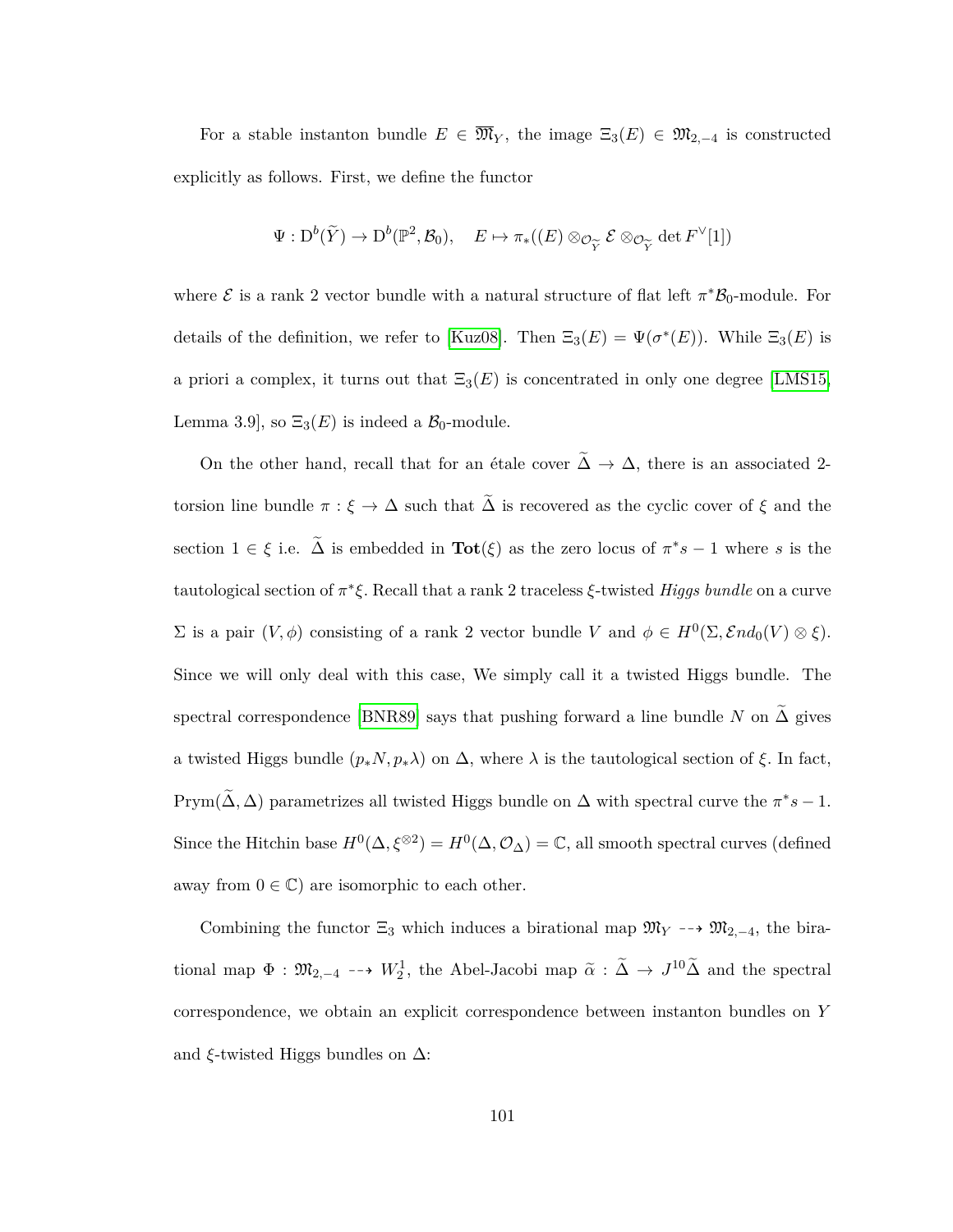

The correspondence of different objects here holds as birational map between the corresponding moduli spaces.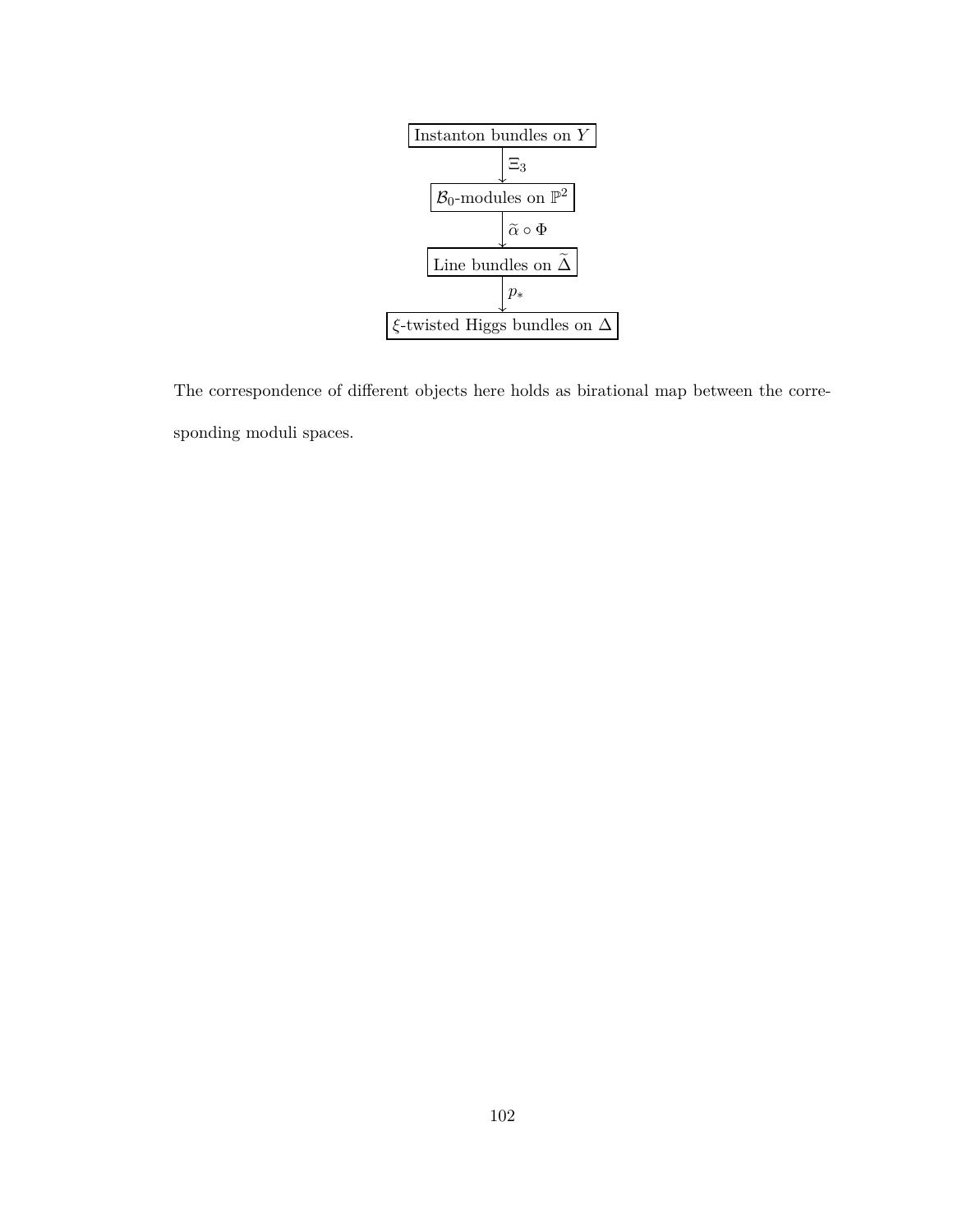## **Bibliography**

- [AHK14] L. B. Anderson, J. J. Heckman, and S. Katz. "T-branes and geometry". In: *Journal of High Energy Physics* 2014.5 (2014), p. 80.
- [And+17] L. B. Anderson, J. J. Heckman, S. Katz, and L. P. Schaposnik. "T-Branes at the Limits of Geometry". In: *Journal of High Energy Physics* 2017.10 (2017), p. 58.
- [Ara05] D. Arapura. "The Leray spectral sequence is motivic". In: *Invent. Math.* 160.3 (2005), pp. 567–589.
- [ASS06] I. Assem, D. Simson, and A. Skowronski. *Elements of the representation theory of associative algebras. Vol. 1*. Vol. 65. London Mathematical Society Student Texts. Techniques of representation theory. Cambridge University Press, Cambridge, 2006, pp. x+458. isbn: 978-0-521-58423-4; 978-0-521-58631-3; 0- 521-58631-3.
- [ABB14] A. Auel, M. Bernardara, and M. Bolognesi. "Fibrations in complete intersections of quadrics, Clifford algebras, derived categories, and rationality problems". In: *J. Math. Pures Appl. (9)* 102.1 (2014), pp. 249–291. issn: 0021-7824.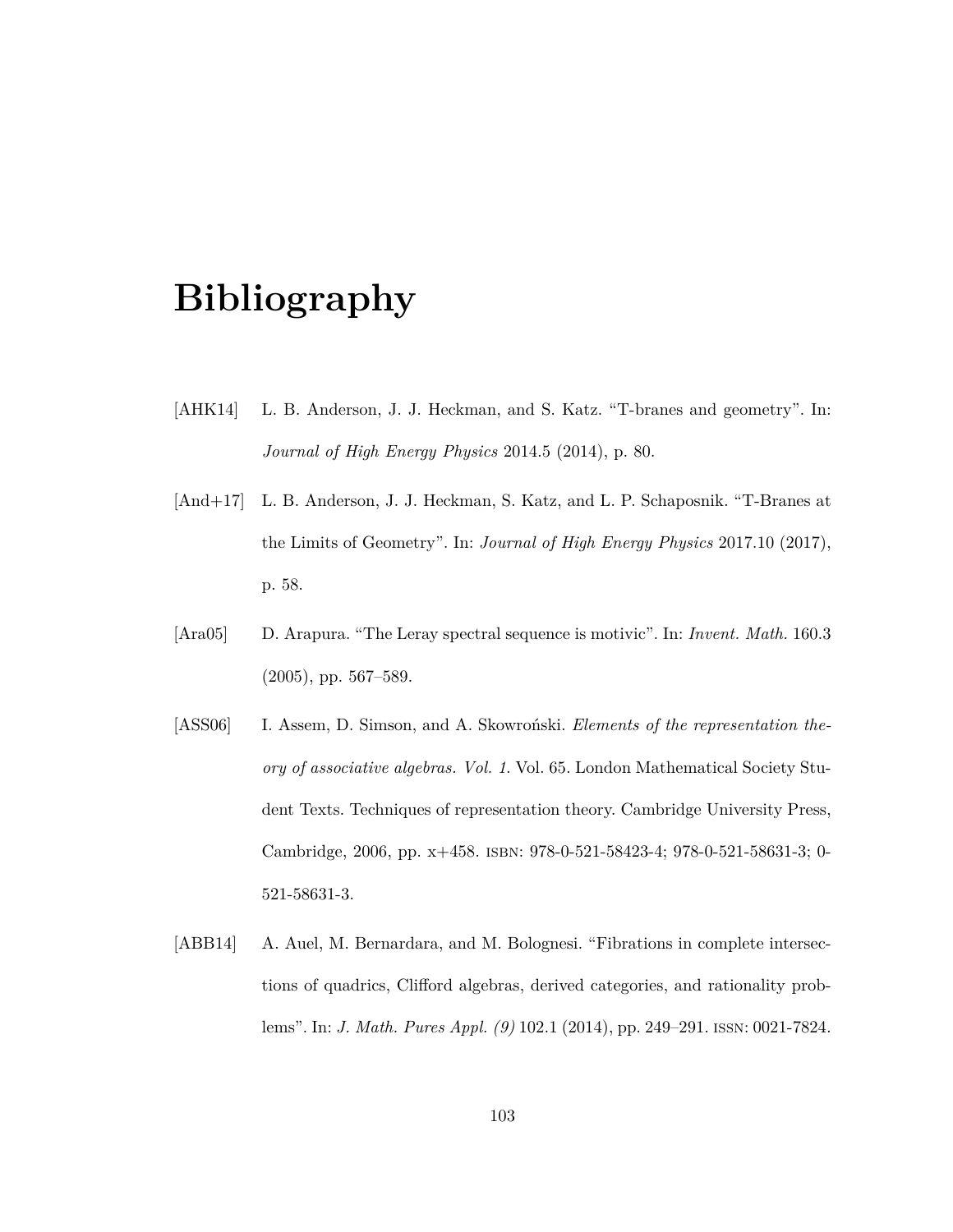- [Bay+21] A. Bayer, M. Lahoz, E. Macr`ı, and P. Stellari. *Stability conditions on Kuznetsov components*. 2021. arXiv: [1703.10839 \[math.AG\]](https://arxiv.org/abs/1703.10839).
- [Bea82] A. Beauville. "Sous-variétés spéciales des variétés de Prym". In: *Compositio Mathematica* 45.3 (1982), pp. 357–383.
- [Bea02] A. Beauville. "Vector bundles on the cubic threefold". In: *Symposium in Honor of C. H. Clemens (Salt Lake City, UT, 2000)*. Vol. 312. Contemp. Math. Amer. Math. Soc., Providence, RI, 2002, pp. 71–86.
- <span id="page-111-0"></span>[BNR89] A. Beauville, M. S. Narasimhan, and S. Ramanan. "Spectral curves and the generalised theta divisor". In: *J. Reine Angew. Math.* 398 (1989), pp. 169–179. issn: 0075-4102.
- [Bec19] F. Beck. "Calabi–Yau orbifolds over Hitchin bases". In: *Journal of Geometry and Physics* 136 (2019), pp. 14–30.
- [Bec20] F. Beck. "Hitchin and Calabi-Yau integrable systems via variations of Hodge structures". In: *Q. J. Math.* 71.4 (2020), pp. 1345–1375. issn: 0033-5606.
- [BDW20] F. Beck, R. Donagi, and K. Wendland. "Folding of Hitchin systems and crepant resolutions". In: *International Mathematics Research Notices (to appear), arXiv preprint arXiv:2004.04245* (2020).
- [Ber+12] M. Bernardara, E. Macrı, S. Mehrotra, and P. Stellari. "A categorical invariant for cubic threefolds". In: *Adv. Math.* 229.2 (2012), pp. 770–803. issn: 0001- 8708.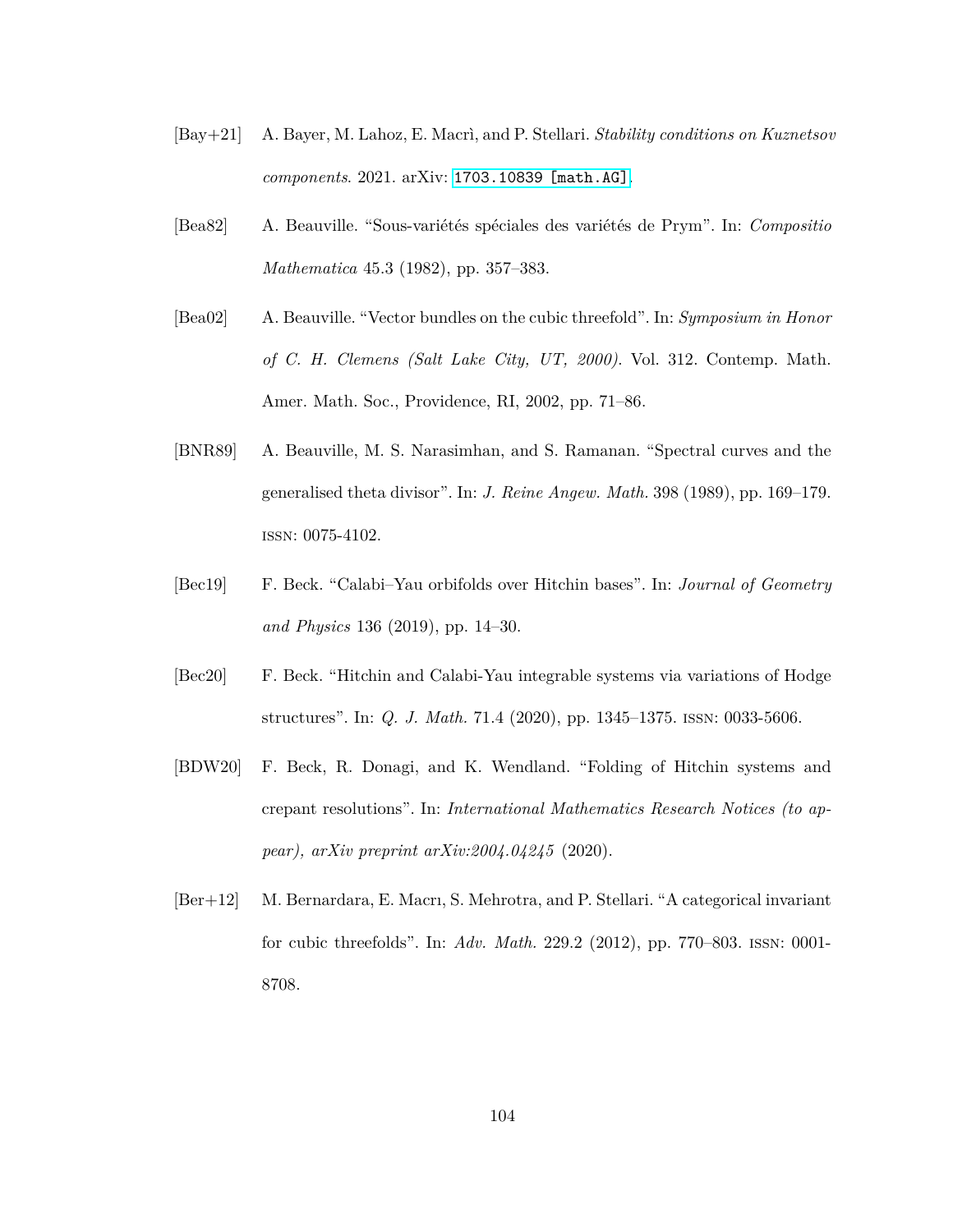- [BLP19] I. Biswas, M. Logares, and A. Peon-Nieto. "Symplectic geometry of a moduli space of framed Higgs bundles". In: *International Mathematics Research Notices* (Feb. 2019).
- [BLP20] I. Biswas, M. Logares, and A. Peon-Nieto. "Moduli Spaces of Framed G–Higgs Bundles and Symplectic Geometry". In: *Comm.Math.Physics* 376 (2020), pp. 1875– 1908.
- [Bor07] N. Borne. "Fibr´es paraboliques et champ des racines". In: *Int. Math. Res. Not. IMRN* 16 (2007), Art. ID rnm049, 38. issn: 1073-7928.
- [Cad07] C. Cadman. "Using stacks to impose tangency conditions on curves". In: *Amer. J. Math.* 129.2 (2007), pp. 405–427. issn: 0002-9327.
- [Car79] J. Carlson. "Extensions of mixed Hodge structures". In: *Journées de géométrie alg´ebrique d'Angers* (1979), pp. 107–128.
- [CHM12] M. A. A. de Cataldo, T. Hausel, and L. Migliorini. "Topology of Hitchin systems and Hodge theory of character varieties: the case *A*1". In: *Annals of Mathematics* (2012), pp. 1329–1407.
- [CMS19] M. A. A. de Cataldo, D. Maulik, and J. Shen. "Hitchin fibrations, abelian surfaces, and the P= W conjecture". In: *arXiv preprint arXiv:1909.11885* (2019).
- [De 09] M. A. A. De Cataldo. "The standard filtration on cohomology with compact supports with an appendix on the base change map and the Lefschetz hyperplane theorem". In: *Contemporary Mathematics* 496 (2009), p. 199.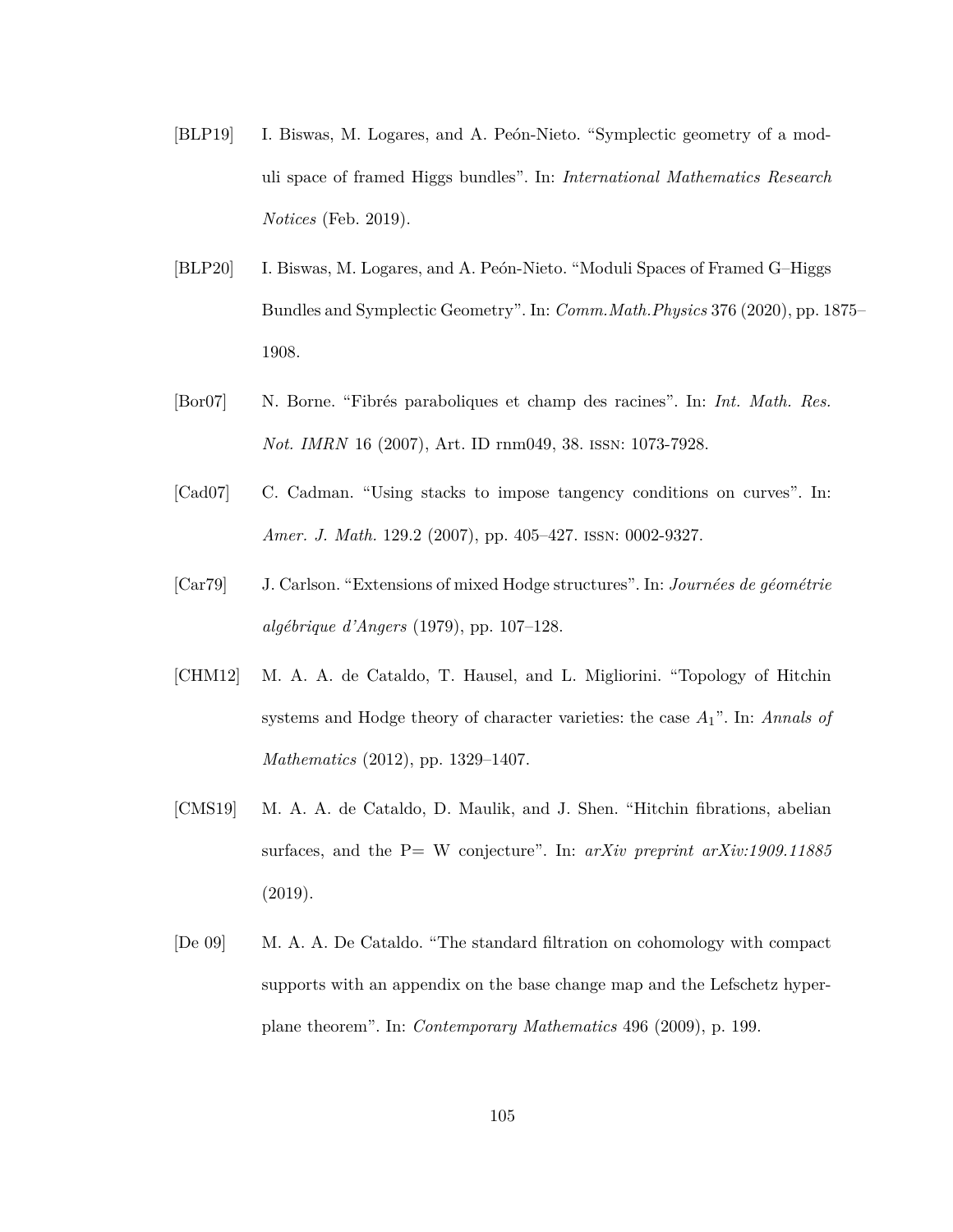- [Del74] P. Deligne. "Th´eorie de Hodge: III". In: *Publications Math´ematiques de l'IHES´* . Vol. 44. 1974, pp. 5–77.
- [Dia+06] D.-E. Diaconescu, R. Dijkgraaf, R. Donagi, C. Hofman, and T. Pantev. "Geometric transitions and integrable systems". In: *Nuclear Physics B* 752.3 (2006), pp. 329–390.
- [DDP07] D. E. Diaconescu, R. Donagi, and T. Pantev. "Intermediate Jacobians and *ADE* Hitchin systems". In: *Math. Res. Lett.* 14.5 (2007), pp. 745–756.
- [Don93] R. Donagi. "Decomposition of spectral covers". In: *Astérisque* 218 (1993), pp. 145–175.
- [Don97] R. Donagi. "Seiberg-Witten integrable systems". In: *Proc. Sympos. Pure Math.* 62 (1997), pp. 3–43.
- [DG02] R. Donagi and D. Gaitsgory. "The gerbe of Higgs bundles". In: *Transform. Groups* 7(2) (2002), pp. 109–153.
- [DM96a] R. Donagi and E. Markman. "Cubics, integrable systems, and Calabi-Yau threefolds". In: *Proceedings of the Hirzebruch 65 Conference on Algebraic Geometry (Ramat Gan, 1993)*. Vol. 9. Israel Math. Conf. Proc. Bar-Ilan Univ., Ramat Gan, 1996, pp. 199–221.
- [DM96b] R. Donagi and E. Markman. "Spectral covers, algebraically completely integrable, Hamiltonian systems, and moduli of bundles". In: *Integrable systems and quantum groups*. Springer, 1996, pp. 1–119.
- [DP12] R. Donagi and T. Pantev. "Langlands duality for Hitchin systems". In: *Invent. Math.* 189(3) (2012), pp. 653–735.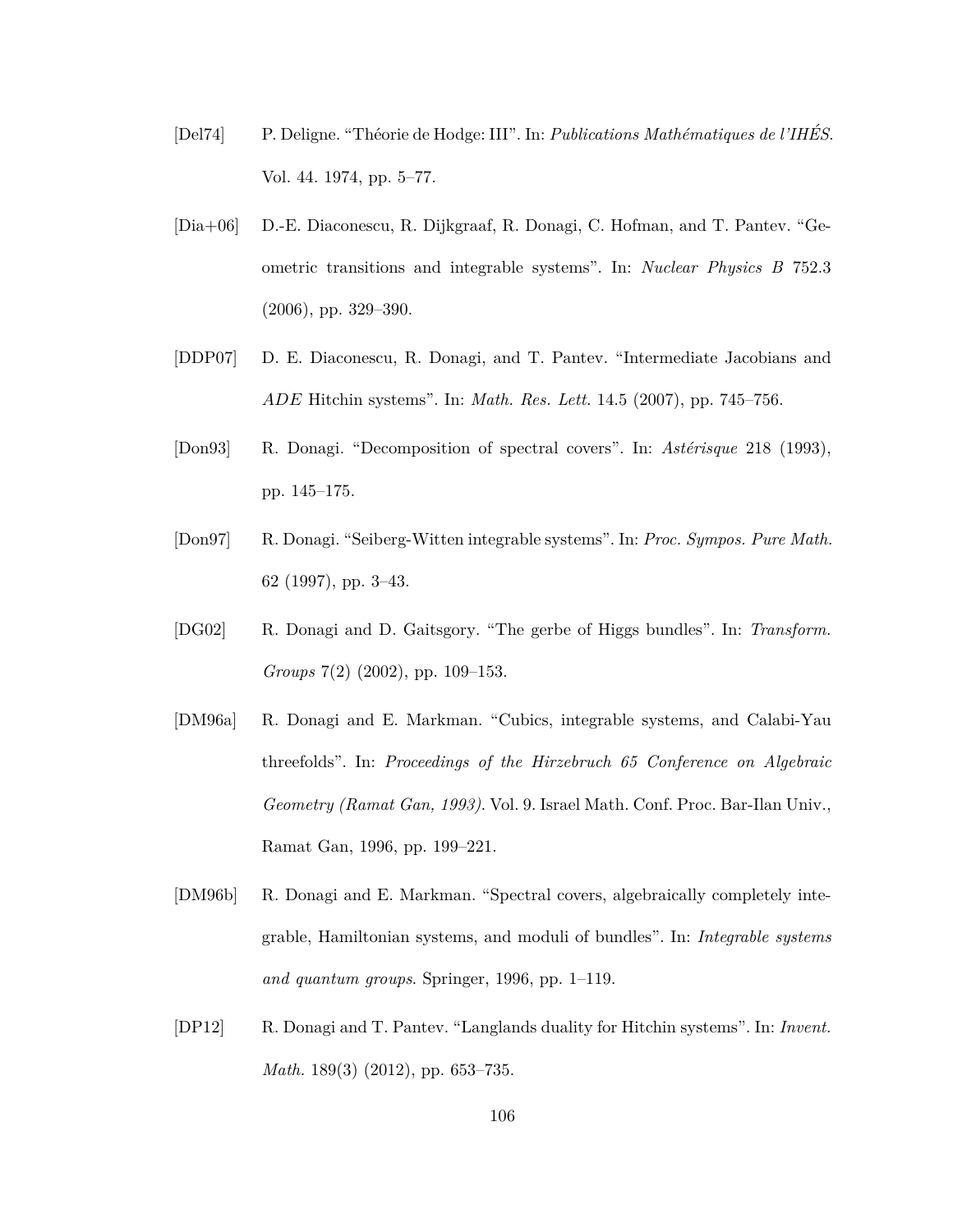- [Dru00] S. Druel. "Espace des modules des faisceaux de rang 2 semi-stables de classes de Chern c  $1 = 0$ , c  $2 = 2$  et c  $3 = 0$  sur la cubique de  $\mathbb{P}^{4}$ . In: *International Mathematics Research Notices* 2000.19 (2000), pp. 985–1004.
- [GJS02] V. Guillemin, L. J. Jeffrey, and R. S. Sjamaar. "Seiberg-Witten integrable systems". In: *Trans. Groups* 7 (2002), pp. 155–185.
- [HT03] T. Hausel and M. Thaddeus. "Mirror symmetry, Langlands duality, and the Hitchin system". In: *Inventiones Mathematicae* 153.1 (July 2003), pp. 197– 229. issn: 1432-1297.
- [HHP10] C. Hertling, L. Hoevenaars, and H. Posthuma. "Frobenius manifolds, projective special geometry and Hitchin systems". In: *J. Reine Angew. Math.* 649 (2010), pp. 117–165.
- [Hit87a] N. Hitchin. "Stable bundles and integrable systems". In: *Duke mathematical journal* 54.1 (1987), pp. 91–114.
- [Hit87b] N. Hitchin. "The self-duality equations on a Riemann surface". In: *Proceedings of the London Mathematical Society* 3.1 (1987), pp. 59–126.
- [IM00] A. Iliev and D. Markushevich. "The Abel-Jacobi map for cubic threefold and periods of Fano threefolds of degree 14." eng. In: *Documenta Mathematica* 5 (2000), pp. 23–47.
- [KW07] A. Kapustin and E. Witten. "Electric-magnetic duality and the geometric Langlands program". In: *Communications in Number Theory and Physics* 1.1 (2007), pp. 1–236. issn: 1931-4531.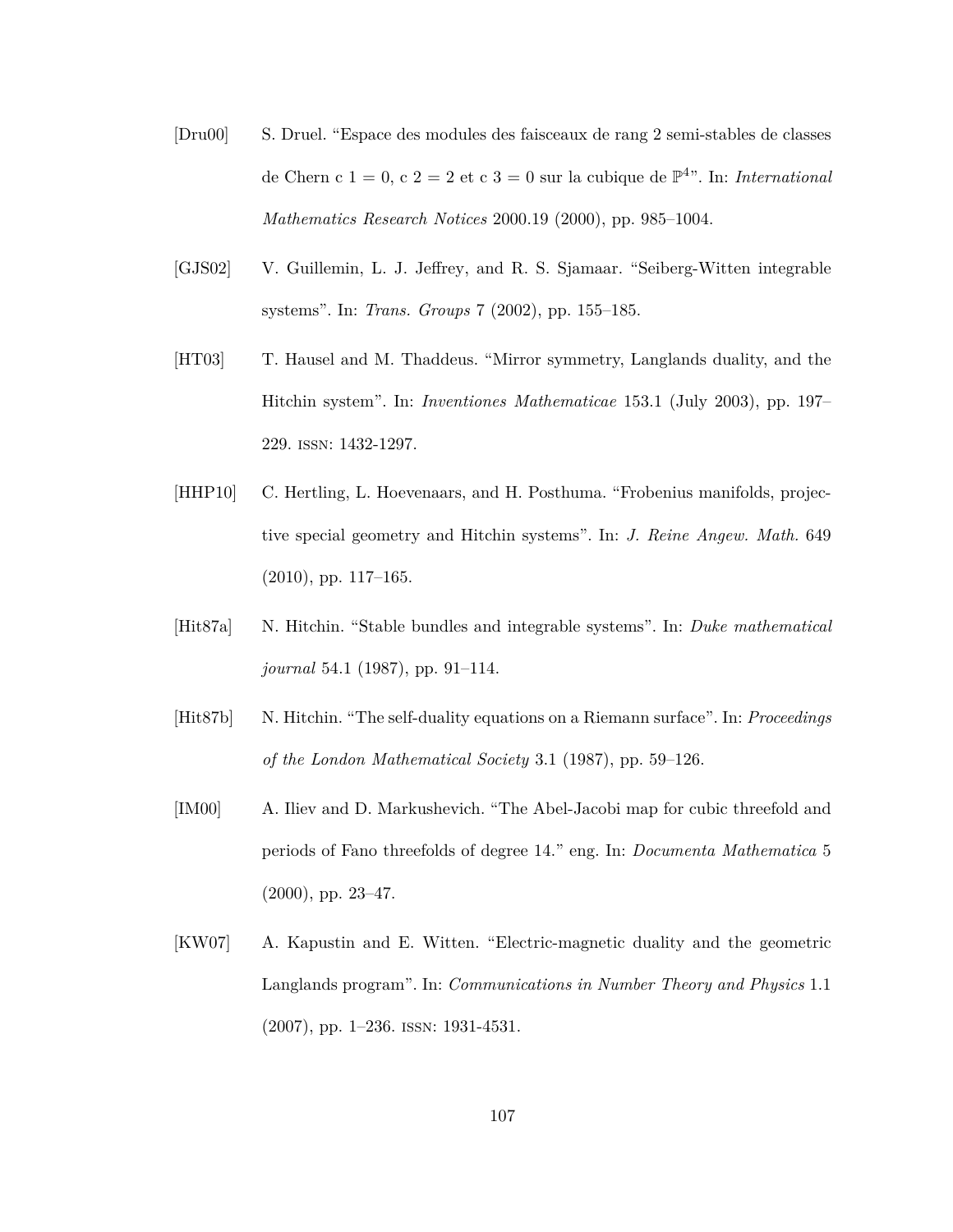- [KM92] S. Katz and D. R. Morrison. "Gorenstein threefold singularities with small resolutions via invariant theory for Weyl groups". In: *J. Algebraic Geom.* 1.3 (1992), pp. 449–530.
- [KS14] M. Kontsevich and Y. Soibelman. "Wall-crossing structures in Donaldson– Thomas invariants, integrable systems and mirror symmetry". In: *Homological mirror symmetry and tropical geometry*. Springer, 2014, pp. 197–308.
- <span id="page-115-0"></span>[Kuz08] A. Kuznetsov. "Derived categories of quadric fibrations and intersections of quadrics". In: *Advances in Mathematics* 218.5 (2008), pp. 1340–1369.
- [Kuz12] A. Kuznetsov. "Instanton bundles on Fano threefolds". In: *Cent. Eur. J. Math.* 10.4 (2012), pp. 1198–1231. issn: 1895-1074.
- <span id="page-115-1"></span>[LMS15] M. Lahoz, E. Macrı, and P. Stellari. "Arithmetically Cohen-Macaulay bundles on cubic threefolds". In: *Algebr. Geom.* 2.2 (2015), pp. 231–269. issn: 2313- 1691.
- [LL] J.-C. Lee and S. Lee. "Geometry of relatively framed *G*-Higgs bundles". In preparation.
- [Mar94] E. Markman. "Spectral curves and integrable systems". In: *Compositio mathematica* 93.3 (1994), pp. 255–290.
- [MT98] D. Markushevich and A. Tikhomirov. "The Abel-Jacobi map of a moduli component of vector bundles on the cubic threefold". In: *Journal of Algebraic Geometry* 10 (Oct. 1998).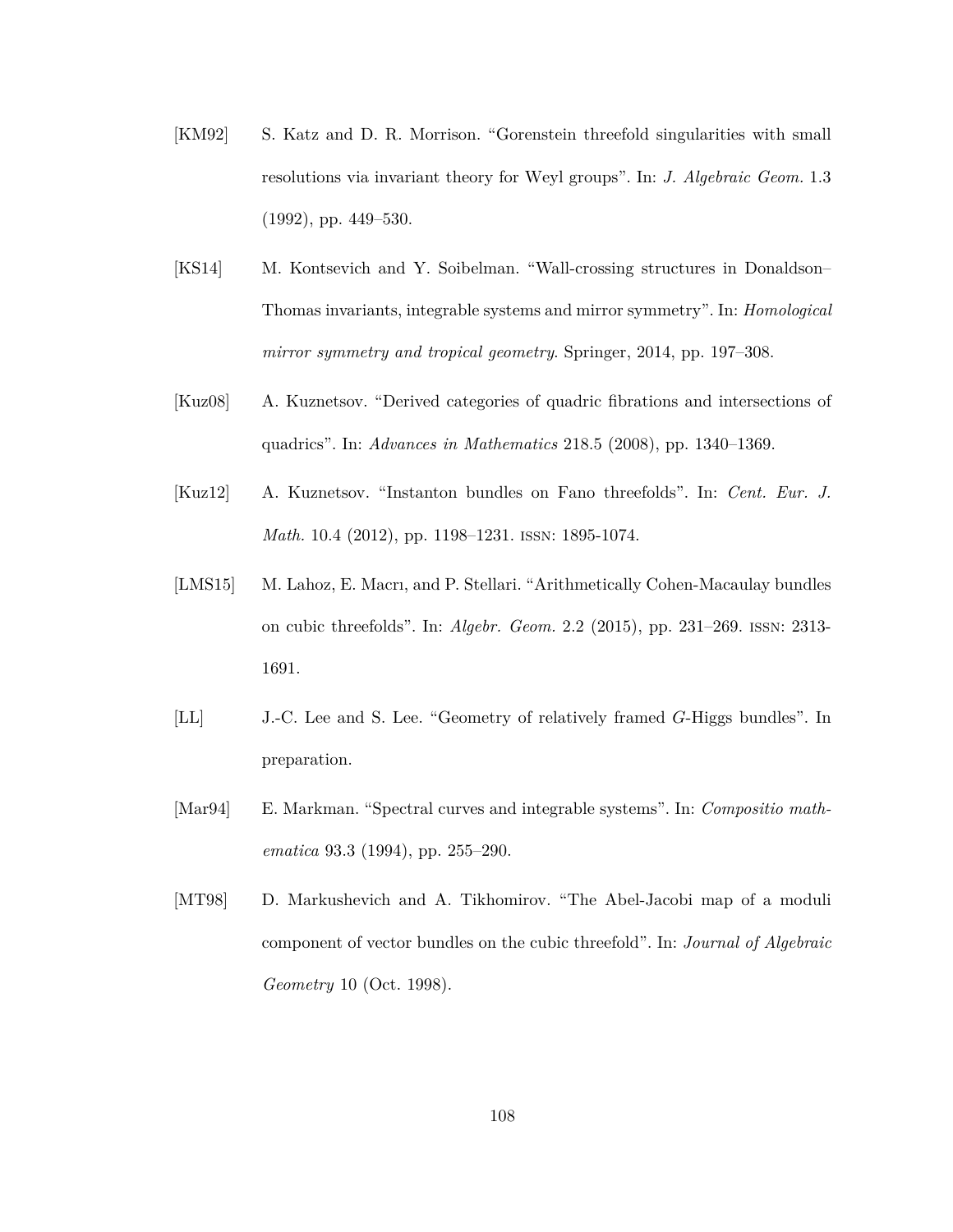- [MU87] Y. S. Masa-Hiko Saito and S. Usui. "Variation of Mixed Hodge Structure and the Torelli Problem". In: *Advanced Studies in Pure Mathematics* 10 (1987), pp. 649–693.
- [Mum71] D. Mumford. "Theta characteristics of an algebraic curve". In: *Ann. Sci. Ecole ´ Norm. Sup. (4)* 4 (1971), pp. 181–192. issn: 0012-9593.
- [Mum74] D. Mumford. "Prym varieties. I". In: *Contributions to analysis (a collection of papers dedicated to Lipman Bers)*. 1974, pp. 325–350.
- [Ngˆo06] B. C. Ngˆo. "Fibration de Hitchin et endoscopie". In: *Inventiones mathematicae* 164.2 (2006), pp. 399–453.
- [Ngˆo10] B. C. Ngˆo. "Le lemme fondamental pour les algebres de Lie". In: *Publications Mathématiques de l'IHÉS* 111.1 (2010), pp. 1–169.
- [PS08] C. A. Peters and J. H. Steenbrink. *Mixed Hodge structures*. Vol. 52. Springer Science & Business Media, 2008.
- [Sim94a] C. Simpson. "Moduli of representations of the fundamental group of a smooth projective variety. II". In: *Publications Math´ematiques de l'Institut des Hautes Études Scientifiques* 80 (1994), pp. 5–79.
- [Sim94b] C. T. Simpson. "Moduli of representations of the fundamental group of a smooth projective variety I". In: *Publications Mathématiques de l'Institut des Hautes Etudes Scientifiques ´* 79.1 (1994), pp. 47–129.
- [Sim94c] C. T. Simpson. "Moduli of representations of the fundamental group of a smooth projective variety. I". In: *Inst. Hautes Etudes Sci. Publ. Math. ´* 79 (1994), pp. 47–129. issn: 0073-8301.